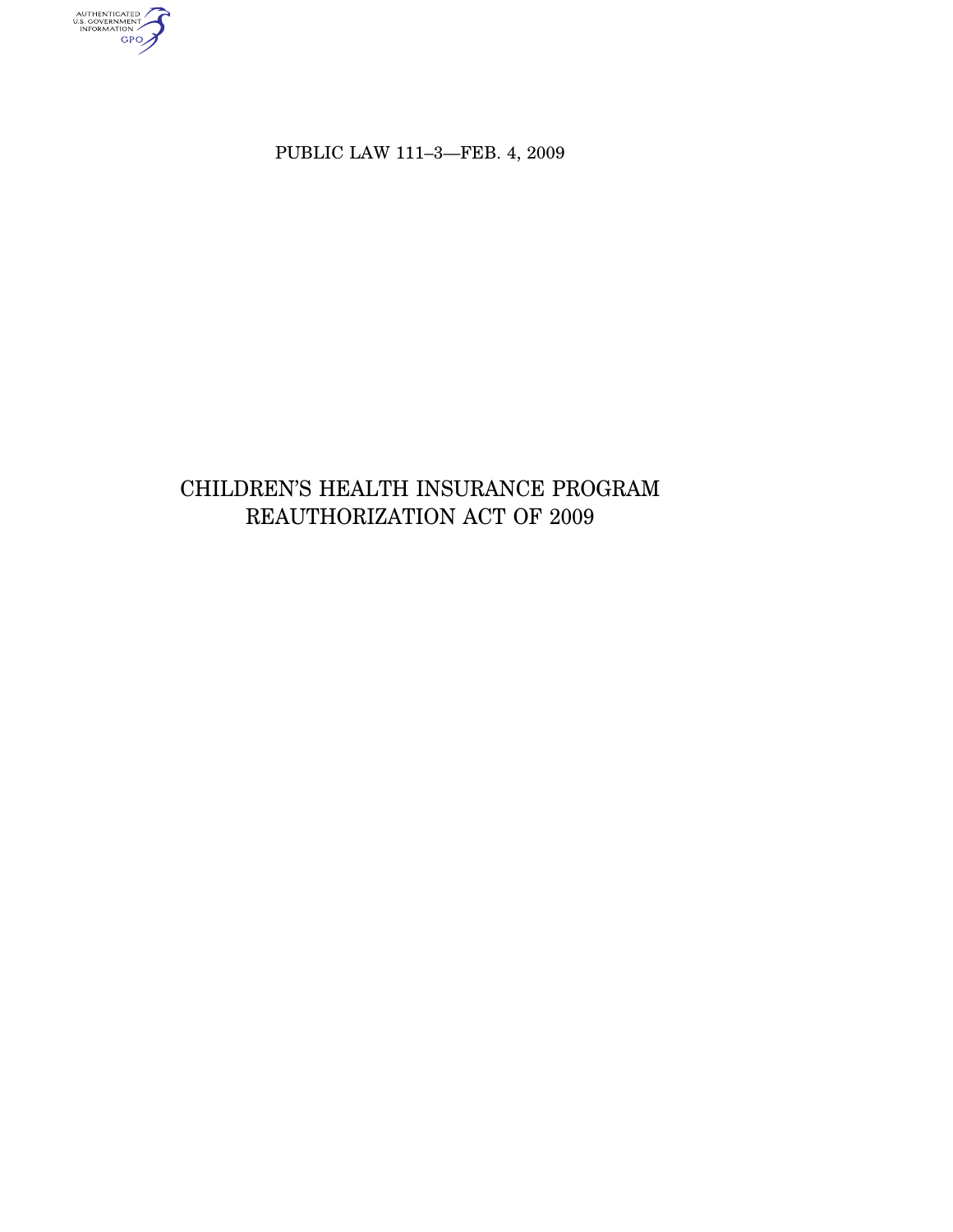# Public Law 111–3 111th Congress

# An Act

Feb. 4, 2009

[H.R. 2]

To amend title XXI of the Social Security Act to extend and improve the Children's Health Insurance Program, and for other purposes.

*Be it enacted by the Senate and House of Representatives of the United States of America in Congress assembled,* 

42 USC 1305 note. Children's Health Insurance Program Reauthorization Act of 2009.

42 USC 1396 note.

**SECTION 1. SHORT TITLE; AMENDMENTS TO SOCIAL SECURITY ACT; REFERENCES; TABLE OF CONTENTS.** 

(a) SHORT TITLE.—This Act may be cited as the ''Children's Health Insurance Program Reauthorization Act of 2009''.

(b) AMENDMENTS TO SOCIAL SECURITY ACT.—Except as otherwise specifically provided, whenever in this Act an amendment is expressed in terms of an amendment to or repeal of a section or other provision, the reference shall be considered to be made to that section or other provision of the Social Security Act.

(c) REFERENCES TO CHIP; MEDICAID; SECRETARY.—In this Act:

(1) CHIP.—The term ''CHIP'' means the State Children's Health Insurance Program established under title XXI of the Social Security Act (42 U.S.C. 1397aa et seq.).

(2) MEDICAID.—The term ''Medicaid'' means the program for medical assistance established under title XIX of the Social Security Act (42 U.S.C. 1396 et seq.).

(3) SECRETARY.—The term ''Secretary'' means the Secretary of Health and Human Services.

(d) TABLE OF CONTENTS.—The table of contents of this Act is as follows:

Sec. 1. Short title; amendments to Social Security Act; references; table of contents. Sec. 2. Purpose.

Sec. 3. General effective date; exception for State legislation; contingent effective date; reliance on law.

# TITLE I—FINANCING

#### Subtitle A—Funding

- Sec. 101. Extension of CHIP.
- Sec. 102. Allotments for States and territories for fiscal years 2009 through 2013.
- Sec. 103. Child Enrollment Contingency Fund. Sec. 104. CHIP performance bonus payment to offset additional enrollment costs resulting from enrollment and retention efforts.
- Sec. 105. Two-year initial availability of CHIP allotments.
- Sec. 106. Redistribution of unused allotments.
- Sec. 107. Option for qualifying States to receive the enhanced portion of the CHIP
- matching rate for Medicaid coverage of certain children.
- Sec. 108. One-time appropriation.
- Sec. 109. Improving funding for the territories under CHIP and Medicaid.

#### Subtitle B—Focus on Low-Income Children and Pregnant Women

Sec. 111. State option to cover low-income pregnant women under CHIP through a State plan amendment.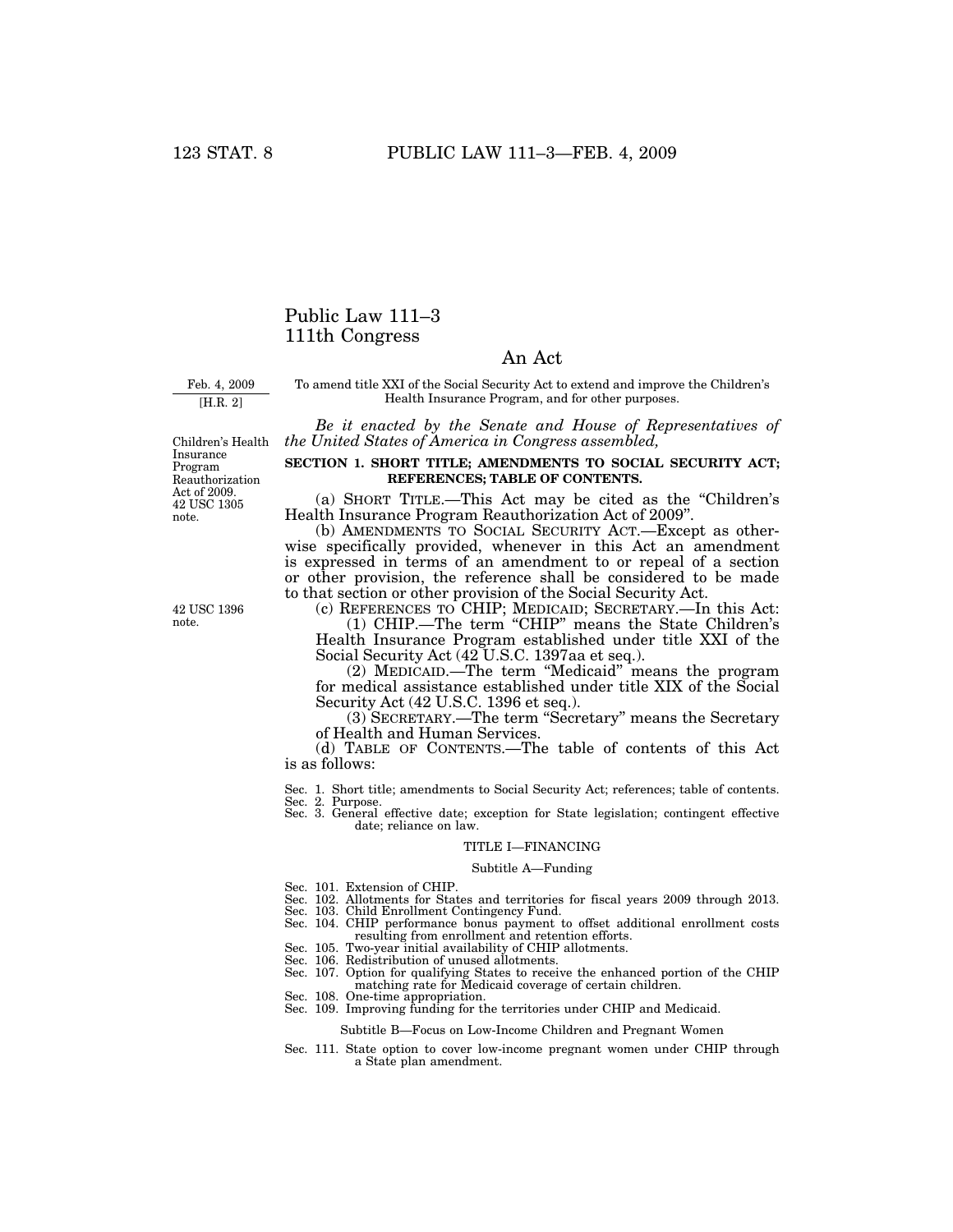- Sec. 112. Phase-out of coverage for nonpregnant childless adults under CHIP; conditions for coverage of parents.
- Sec. 113. Elimination of counting Medicaid child presumptive eligibility costs against title XXI allotment.
- Sec. 114. Limitation on matching rate for States that propose to cover children with effective family income that exceeds 300 percent of the poverty line. Sec. 115. State authority under Medicaid.
- 

# TITLE II—OUTREACH AND ENROLLMENT

#### Subtitle A—Outreach and Enrollment Activities

- Sec. 201. Grants and enhanced administrative funding for outreach and enrollment.
- Sec. 202. Increased outreach and enrollment of Indians.
- Sec. 203. State option to rely on findings from an Express Lane agency to conduct simplified eligibility determinations.

#### Subtitle B—Reducing Barriers to Enrollment

- Sec. 211. Verification of declaration of citizenship or nationality for purposes of eligibility for Medicaid and CHIP.
- Sec. 212. Reducing administrative barriers to enrollment.
- Sec. 213. Model of Interstate coordinated enrollment and coverage process.
- Sec. 214. Permitting States to ensure coverage without a 5-year delay of certain children and pregnant women under the Medicaid program and CHIP.

#### TITLE III—REDUCING BARRIERS TO PROVIDING PREMIUM ASSISTANCE

#### Subtitle A—Additional State Option for Providing Premium Assistance

- Sec. 301. Additional State option for providing premium assistance.
- Sec. 302. Outreach, education, and enrollment assistance.

#### Subtitle B—Coordinating Premium Assistance With Private Coverage

Sec. 311. Special enrollment period under group health plans in case of termination of Medicaid or CHIP coverage or eligibility for assistance in purchase of employment-based coverage; coordination of coverage.

#### TITLE IV—STRENGTHENING QUALITY OF CARE AND HEALTH OUTCOMES

- Sec. 401. Child health quality improvement activities for children enrolled in Medicaid or CHIP
- Sec. 402. Improved availability of public information regarding enrollment of children in CHIP and Medicaid.
- Sec. 403. Application of certain managed care quality safeguards to CHIP.

#### TITLE V—IMPROVING ACCESS TO BENEFITS

- Sec. 501. Dental benefits.
- 
- Sec. 502. Mental health parity in CHIP plans.<br>Sec. 503. Application of prospective payment s Application of prospective payment system for services provided by Federally-qualified health centers and rural health clinics.
- 
- Sec. 504. Premium grace period. Sec. 505. Clarification of coverage of services provided through school-based health centers.
- Sec. 506. Medicaid and CHIP Payment and Access Commission.

#### TITLE VI—PROGRAM INTEGRITY AND OTHER MISCELLANEOUS PROVISIONS

#### Subtitle A—Program Integrity and Data Collection

- Sec. 601. Payment error rate measurement ("PERM").
- 
- Sec. 602. Improving data collection. Sec. 603. Updated Federal evaluation of CHIP.
- Sec. 604. Access to records for IG and GAO audits and evaluations.
- Sec. 605. No Federal funding for illegal aliens; disallowance for unauthorized expenditures.

#### Subtitle B—Miscellaneous Health Provisions

- Sec. 611. Deficit Reduction Act technical corrections.
- Sec. 612. References to title XXI.
- Sec. 613. Prohibiting initiation of new health opportunity account demonstration programs.
- Sec. 614. Adjustment in computation of Medicaid FMAP to disregard an extraordinary employer pension contribution.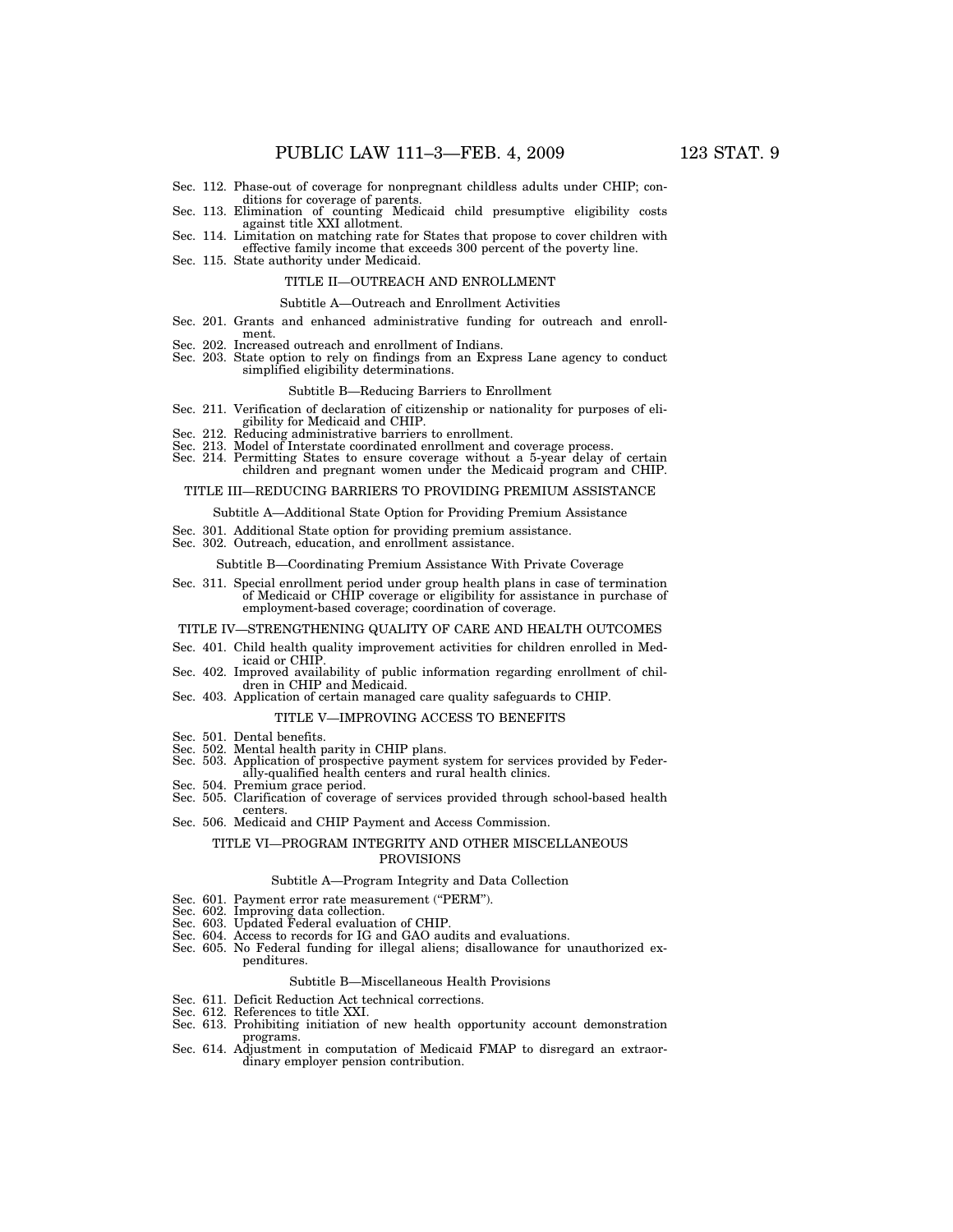- 
- Sec. 615. Clarification treatment of regional medical center. Sec. 616. Extension of Medicaid DSH allotments for Tennessee and Hawaii. Sec. 617. GAO report on Medicaid managed care payment rates.

#### Subtitle C—Other Provisions

- Sec. 621. Outreach regarding health insurance options available to children. Sec. 622. Sense of the Senate regarding access to affordable and meaningful health
- insurance coverage.

#### TITLE VII—REVENUE PROVISIONS

- Sec. 701. Increase in excise tax rate on tobacco products. Sec. 702. Administrative improvements.
- 
- Sec. 703. Treasury study concerning magnitude of tobacco smuggling in the United States.
- Sec. 704. Time for payment of corporate estimated taxes.

**SEC. 2. PURPOSE.** 

42 USC 1396 note.

It is the purpose of this Act to provide dependable and stable funding for children's health insurance under titles XXI and XIX of the Social Security Act in order to enroll all six million uninsured children who are eligible, but not enrolled, for coverage today through such titles.

#### **SEC. 3. GENERAL EFFECTIVE DATE; EXCEPTION FOR STATE LEGISLA-TION; CONTINGENT EFFECTIVE DATE; RELIANCE ON LAW.**

(a) GENERAL EFFECTIVE DATE.—Unless otherwise provided in this Act, subject to subsections (b) through (d), this Act (and the amendments made by this Act) shall take effect on April 1, 2009, and shall apply to child health assistance and medical assistance provided on or after that date.

(b) EXCEPTION FOR STATE LEGISLATION.—In the case of a State plan under title XIX or State child health plan under XXI of the Social Security Act, which the Secretary of Health and Human Services determines requires State legislation in order for the respective plan to meet one or more additional requirements imposed by amendments made by this Act, the respective plan shall not be regarded as failing to comply with the requirements of such title solely on the basis of its failure to meet such an additional requirement before the first day of the first calendar quarter beginning after the close of the first regular session of the State legislature that begins after the date of enactment of this Act. For purposes of the previous sentence, in the case of a State that has a 2-year legislative session, each year of the session shall be considered to be a separate regular session of the State legislature.

(c) COORDINATION OF CHIP FUNDING FOR FISCAL YEAR 2009.— Notwithstanding any other provision of law, insofar as funds have been appropriated under section  $2104(a)(11)$ ,  $2104(k)$ , or  $2104(l)$ of the Social Security Act, as amended by section 201 of Public Law 110–173, to provide allotments to States under CHIP for fiscal year 2009—

(1) any amounts that are so appropriated that are not so allotted and obligated before April 1, 2009 are rescinded; and

(2) any amount provided for CHIP allotments to a State under this Act (and the amendments made by this Act) for such fiscal year shall be reduced by the amount of such appropriations so allotted and obligated before such date.

(d) RELIANCE ON LAW.—With respect to amendments made by this Act (other than title VII) that become effective as of a date—

42 USC 1396 note.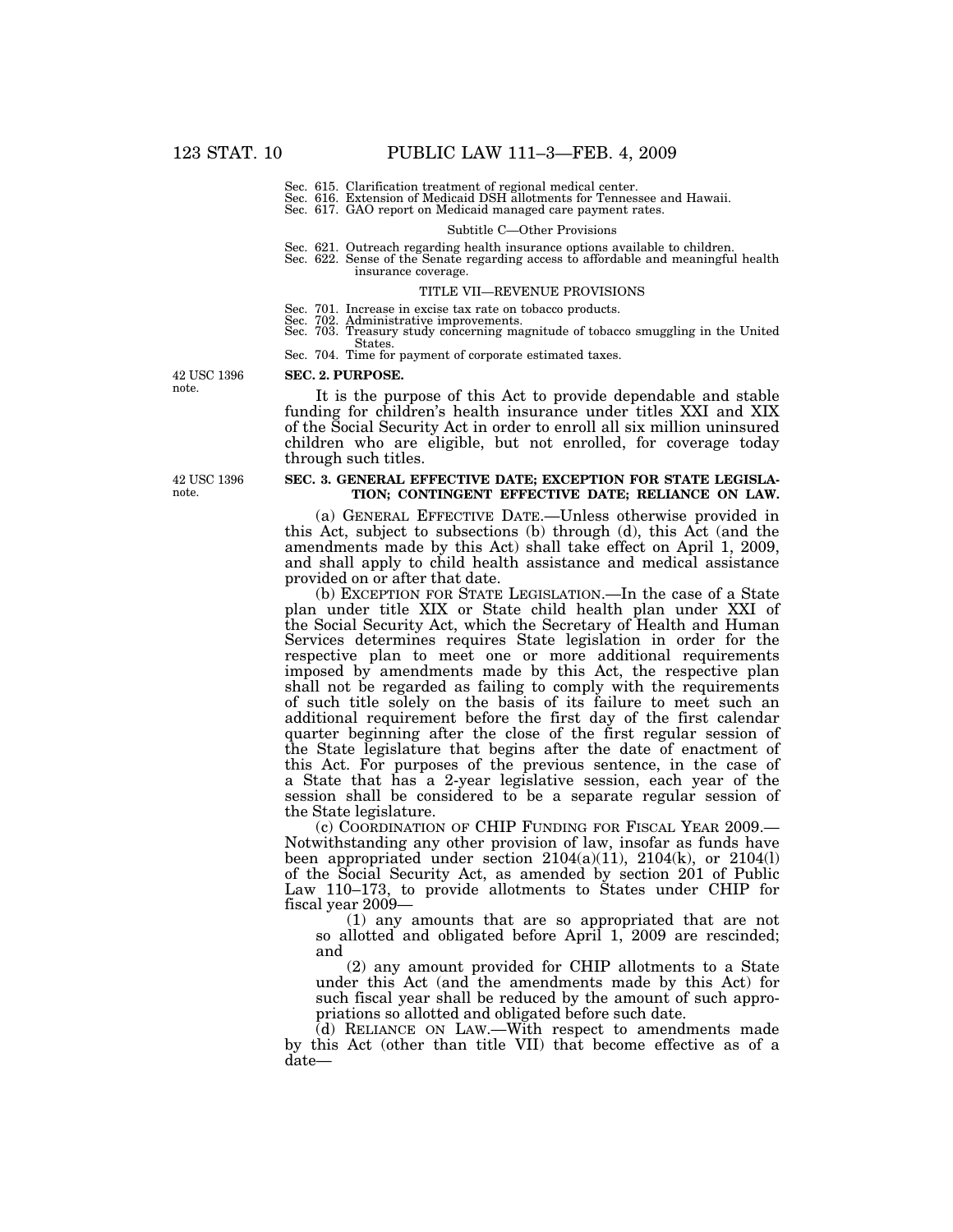(1) such amendments are effective as of such date whether or not regulations implementing such amendments have been issued; and

(2) Federal financial participation for medical assistance or child health assistance furnished under title XIX or XXI, respectively, of the Social Security Act on or after such date by a State in good faith reliance on such amendments before the date of promulgation of final regulations, if any, to carry out such amendments (or before the date of guidance, if any, regarding the implementation of such amendments) shall not be denied on the basis of the State's failure to comply with such regulations or guidance.

# **TITLE I—FINANCING**

# **Subtitle A—Funding**

### **SEC. 101. EXTENSION OF CHIP.**

Section  $2104(a)$  (42 U.S.C. 1397dd(a)) is amended—

 $(1)$  in paragraph  $(10)$ , by striking "and" at the end;

(2) by amending paragraph (11), by striking ''each of fiscal years 2008 and 2009'' and inserting ''fiscal year 2008''; and (3) by adding at the end the following new paragraphs:

''(12) for fiscal year 2009, \$10,562,000,000;

''(13) for fiscal year 2010, \$12,520,000,000;

''(14) for fiscal year 2011, \$13,459,000,000;

''(15) for fiscal year 2012, \$14,982,000,000; and

" $(16)$  for fiscal year 2013, for purposes of making 2 semiannual allotments—

''(A) \$2,850,000,000 for the period beginning on October 1, 2012, and ending on March 31, 2013, and

" $(B)$  \$2,850,000,000 for the period beginning on April 1, 2013, and ending on September 30, 2013.''.

### **SEC. 102. ALLOTMENTS FOR STATES AND TERRITORIES FOR FISCAL YEARS 2009 THROUGH 2013.**

Section 2104 (42 U.S.C. 1397dd) is amended—

(1) in subsection (b)(1), by striking "subsection (d)" and inserting "subsections (d) and (m)";

(2) in subsection (c)(1), by striking "subsection (d)" and inserting "subsections  $(d)$  and  $(m)(4)$ "; and

(3) by adding at the end the following new subsection: "(m) ALLOTMENTS FOR FISCAL YEARS 2009 THROUGH 2013.

"(1) FOR FISCAL YEAR 2009.-

"(A) FOR THE 50 STATES AND THE DISTRICT OF COLUMBIA.—Subject to the succeeding provisions of this paragraph and paragraph (4), the Secretary shall allot for fiscal year 2009 from the amount made available under subsection (a)(12), to each of the 50 States and the District of Columbia 110 percent of the highest of the following amounts for such State or District:

"(i) The total Federal payments to the State under this title for fiscal year 2008, multiplied by the allotment increase factor determined under paragraph (5) for fiscal year 2009.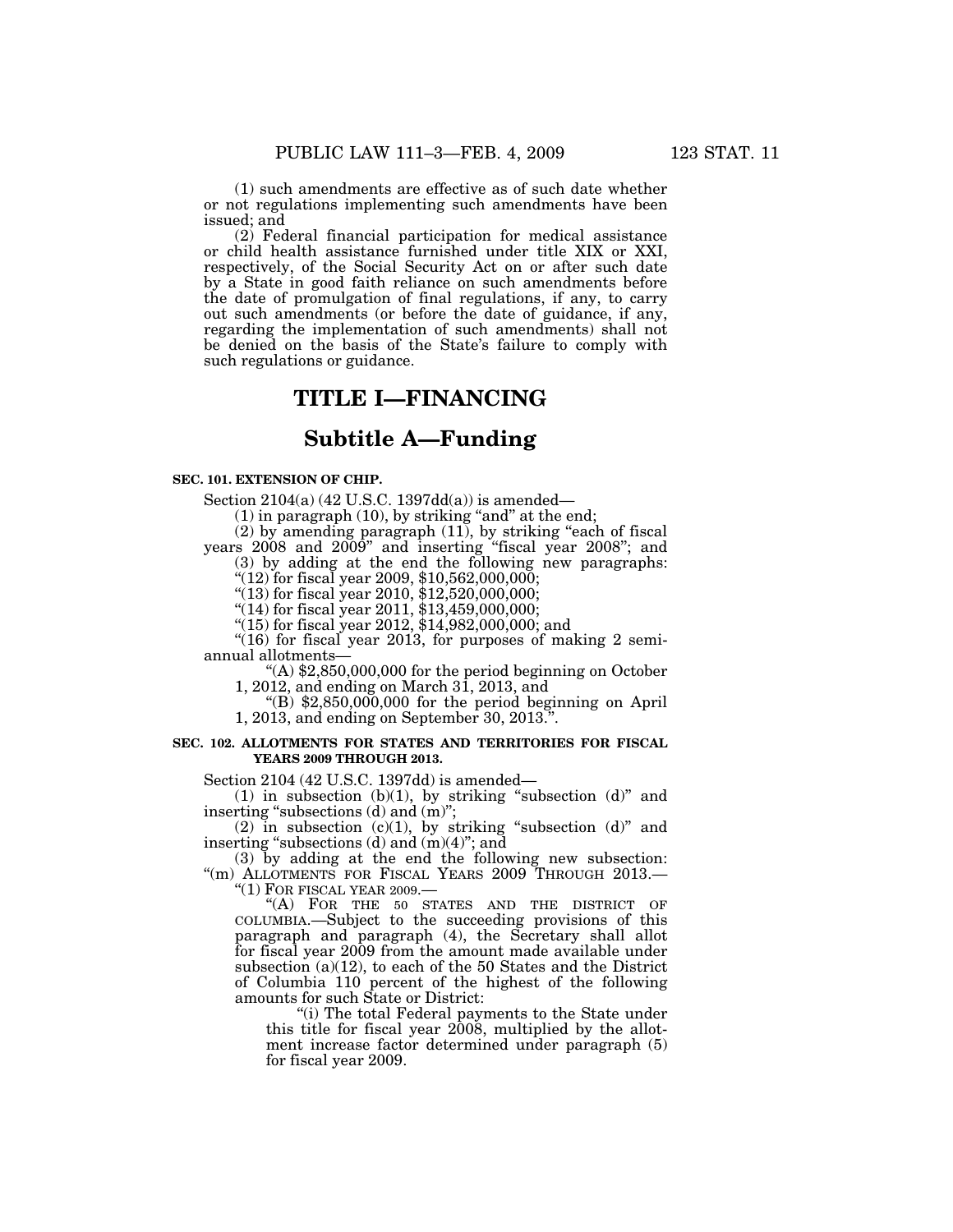Certification. Deadline.

Applicability.

"(ii) The amount allotted to the State for fiscal year 2008 under subsection (b), multiplied by the allotment increase factor determined under paragraph (5) for fiscal year 2009.

"(iii) The projected total Federal payments to the State under this title for fiscal year 2009, as determined on the basis of the February 2009 projections certified by the State to the Secretary by not later than March 31, 2009.<br>"(B) FOR THE COMMONWEALTHS AND TERRITORIES.-

Subject to the succeeding provisions of this paragraph and paragraph (4), the Secretary shall allot for fiscal year 2009 from the amount made available under subsection  $(a)(12)$ to each of the commonwealths and territories described in subsection  $(c)(3)$  an amount equal to the highest amount of Federal payments to the commonwealth or territory under this title for any fiscal year occurring during the period of fiscal years 1999 through 2008, multiplied by the allotment increase factor determined under paragraph (5) for fiscal year 2009, except that subparagraph (B) thereof shall be applied by substituting 'the United States' for 'the State'.

''(C) ADJUSTMENT FOR QUALIFYING STATES.—In the case of a qualifying State described in paragraph (2) of section  $2105(g)$ , the Secretary shall permit the State to submit a revised projection described in subparagraph (A)(iii) in order to take into account changes in such projections attributable to the application of paragraph (4) of such section.

"(2) FOR FISCAL YEARS 2010 THROUGH 2012.-

''(A) IN GENERAL.—Subject to paragraphs (4) and (6), from the amount made available under paragraphs (13) through (15) of subsection (a) for each of fiscal years 2010 through 2012, respectively, the Secretary shall compute a State allotment for each State (including the District of Columbia and each commonwealth and territory) for each such fiscal year as follows:

''(i) GROWTH FACTOR UPDATE FOR FISCAL YEAR 2010.—For fiscal year 2010, the allotment of the State is equal to the sum of—

''(I) the amount of the State allotment under paragraph (1) for fiscal year 2009; and

''(II) the amount of any payments made to the State under subsection  $(k)$ ,  $(l)$ , or  $(n)$  for fiscal year 2009,

multiplied by the allotment increase factor under paragraph (5) for fiscal year 2010.

''(ii) REBASING IN FISCAL YEAR 2011.—For fiscal year 2011, the allotment of the State is equal to the Federal payments to the State that are attributable to (and countable towards) the total amount of allotments available under this section to the State in fiscal year 2010 (including payments made to the State under subsection (n) for fiscal year 2010 as well as amounts redistributed to the State in fiscal year 2010), multiplied by the allotment increase factor under paragraph  $(5)$  for fiscal year 2011.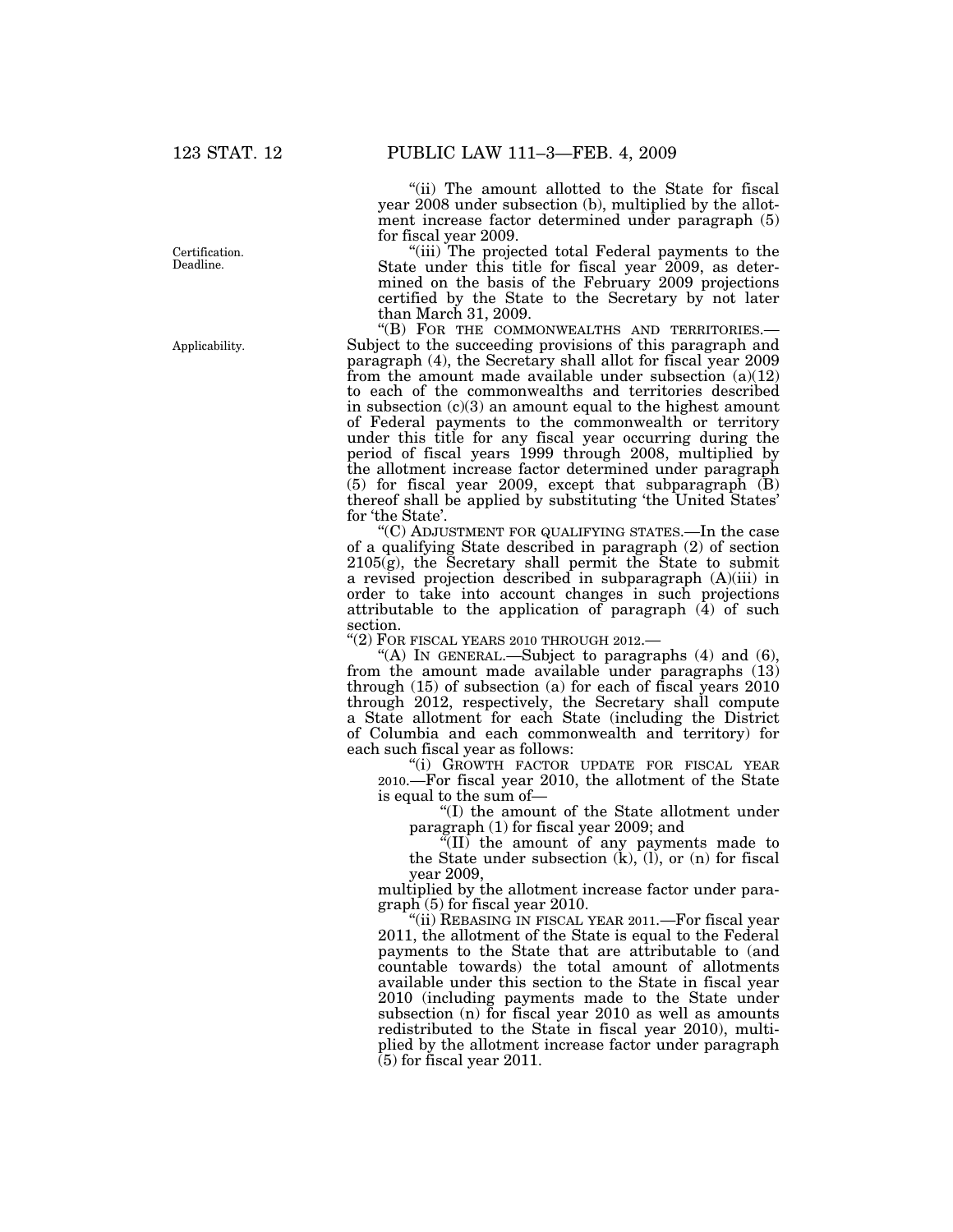''(iii) GROWTH FACTOR UPDATE FOR FISCAL YEAR 2012.—For fiscal year 2012, the allotment of the State is equal to the sum of—

''(I) the amount of the State allotment under clause (ii) for fiscal year 2011; and

''(II) the amount of any payments made to the State under subsection (n) for fiscal year 2011, multiplied by the allotment increase factor under paragraph (5) for fiscal year 2012.

" $(3)$   $\overline{F}$ OR FISCAL YEAR 2013.-

"(A) FIRST HALF.—Subject to paragraphs  $(4)$  and  $(6)$ , from the amount made available under subparagraph (A) of paragraph (16) of subsection (a) for the semi-annual period described in such paragraph, increased by the amount of the appropriation for such period under section 108 of the Children's Health Insurance Program Reauthorization Act of 2009, the Secretary shall compute a State allotment for each State (including the District of Columbia and each commonwealth and territory) for such semiannual period in an amount equal to the first half ratio (described in subparagraph  $(D)$ ) of the amount described in subparagraph  $(C)$ .

"(B) SECOND HALF.—Subject to paragraphs  $(4)$  and  $(6)$ , from the amount made available under subparagraph (B) of paragraph (16) of subsection (a) for the semi-annual period described in such paragraph, the Secretary shall compute a State allotment for each State (including the District of Columbia and each commonwealth and territory) for such semi-annual period in an amount equal to the amount made available under such subparagraph, multiplied by the ratio of—

''(i) the amount of the allotment to such State under subparagraph (A); to

"(ii) the total of the amount of all of the allotments made available under such subparagraph.

''(C) FULL YEAR AMOUNT BASED ON REBASED AMOUNT.— The amount described in this subparagraph for a State is equal to the Federal payments to the State that are attributable to (and countable towards) the total amount of allotments available under this section to the State in fiscal year 2012 (including payments made to the State under subsection (n) for fiscal year 2012 as well as amounts redistributed to the State in fiscal year 2012), multiplied by the allotment increase factor under paragraph (5) for fiscal year 2013.

''(D) FIRST HALF RATIO.—The first half ratio described in this subparagraph is the ratio of—

''(i) the sum of—

''(I) the amount made available under subsection (a)(16)(A); and

''(II) the amount of the appropriation for such period under section 108 of the Children's Health Insurance Program Reauthorization Act of 2009; to

''(ii) the sum of the—

''(I) amount described in clause (i); and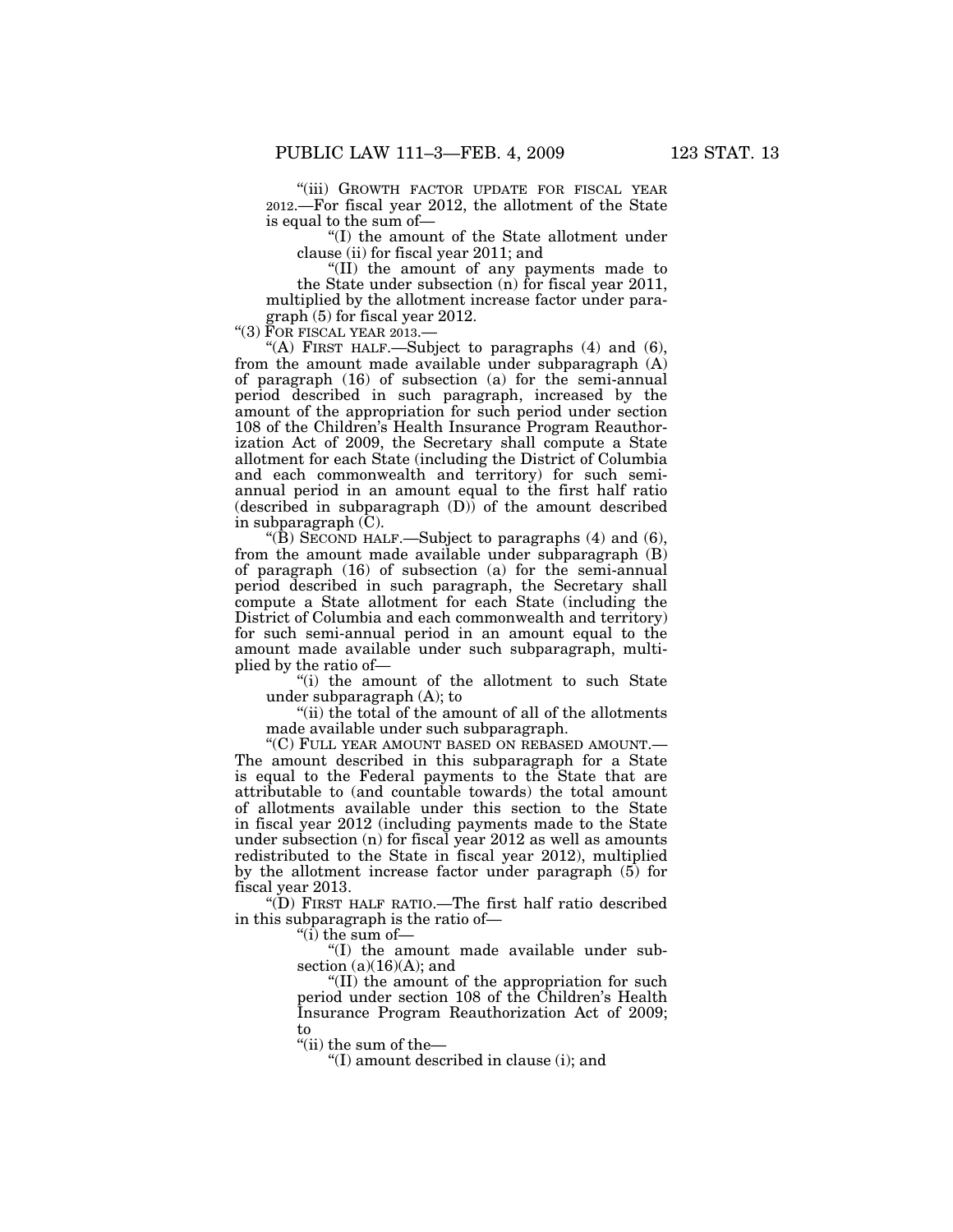''(II) the amount made available under subsection  $(a)(16)(B)$ .

"(4) PRORATION RULE.—If, after the application of this subsection without regard to this paragraph, the sum of the allotments determined under paragraph (1), (2), or (3) for a fiscal year (or, in the case of fiscal year 2013, for a semi-annual period in such fiscal year) exceeds the amount available under subsection (a) for such fiscal year or period, the Secretary shall reduce each allotment for any State under such paragraph for such fiscal year or period on a proportional basis.

''(5) ALLOTMENT INCREASE FACTOR.—The allotment increase factor under this paragraph for a fiscal year is equal to the product of the following:

"(A) PER CAPITA HEALTH CARE GROWTH FACTOR.—1 plus the percentage increase in the projected per capita amount of National Health Expenditures from the calendar year in which the previous fiscal year ends to the calendar year in which the fiscal year involved ends, as most recently published by the Secretary before the beginning of the fiscal year.

''(B) CHILD POPULATION GROWTH FACTOR.—1 plus the percentage increase (if any) in the population of children in the State from July 1 in the previous fiscal year to July 1 in the fiscal year involved, as determined by the Secretary based on the most recent published estimates of the Bureau of the Census before the beginning of the fiscal year involved, plus 1 percentage point.

"(6) INCREASE IN ALLOTMENT TO ACCOUNT FOR APPROVED PROGRAM EXPANSIONS.—In the case of one of the 50 States or the District of Columbia that—

"(A) has submitted to the Secretary, and has approved by the Secretary, a State plan amendment or waiver request relating to an expansion of eligibility for children or benefits under this title that becomes effective for a fiscal year (beginning with fiscal year 2010 and ending with fiscal year 2013); and

''(B) has submitted to the Secretary, before the August 31 preceding the beginning of the fiscal year, a request for an expansion allotment adjustment under this paragraph for such fiscal year that specifies—

''(i) the additional expenditures that are attributable to the eligibility or benefit expansion provided under the amendment or waiver described in subparagraph (A), as certified by the State and submitted to the Secretary by not later than August 31 preceding the beginning of the fiscal year; and

"(ii) the extent to which such additional expenditures are projected to exceed the allotment of the State or District for the year,

subject to paragraph (4), the amount of the allotment of the State or District under this subsection for such fiscal year shall be increased by the excess amount described in subparagraph (B)(i). A State or District may only obtain an increase under this paragraph for an allotment for fiscal year 2010 or fiscal year 2012.

"(7) AVAILABILITY OF AMOUNTS FOR SEMI-ANNUAL PERIODS IN FISCAL YEAR 2013.—Each semi-annual allotment made under

Certification. Deadline.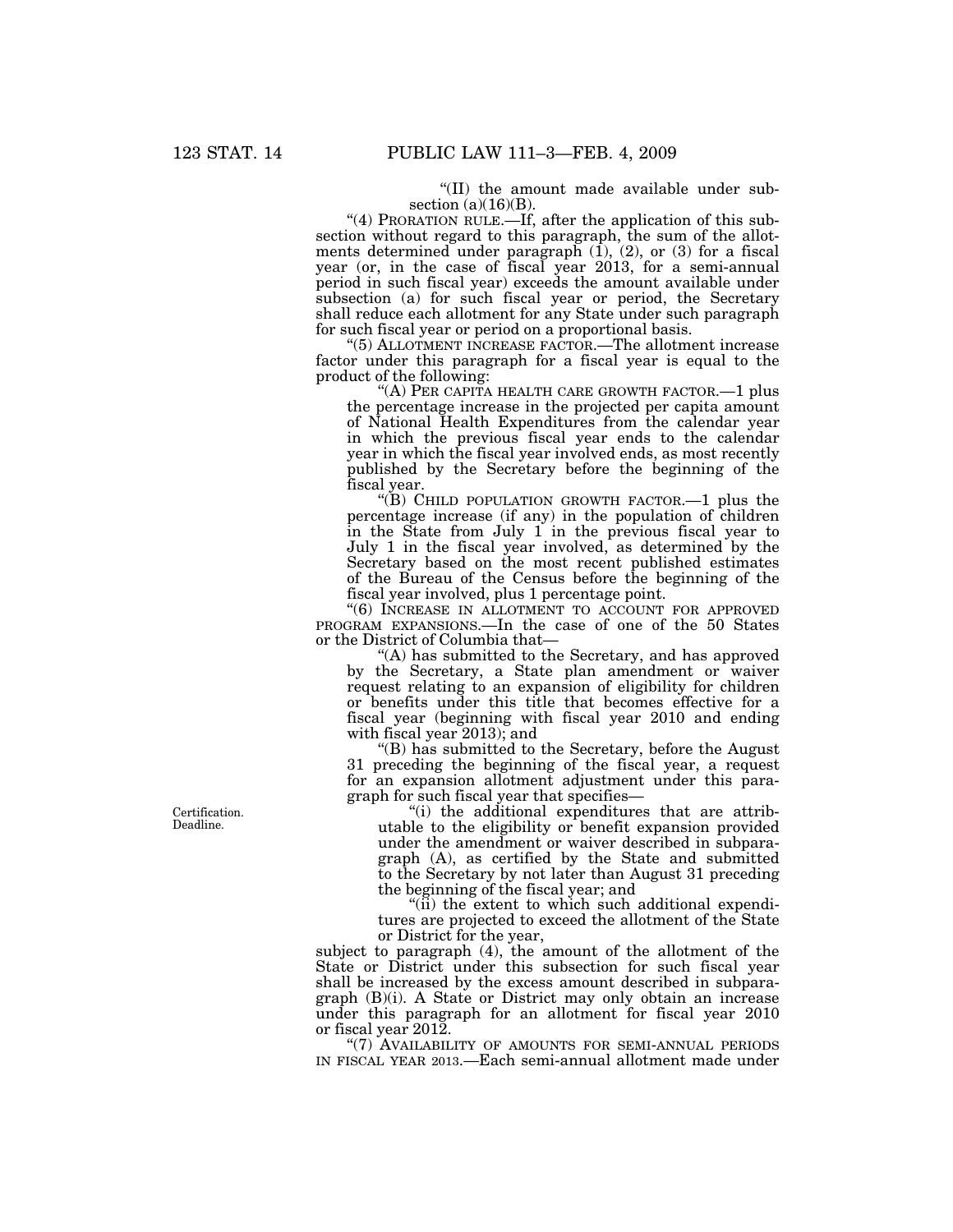paragraph (3) for a period in fiscal year 2013 shall remain available for expenditure under this title for periods after the end of such fiscal year in the same manner as if the allotment had been made available for the entire fiscal year.''.

## **SEC. 103. CHILD ENROLLMENT CONTINGENCY FUND.**

Section 2104 (42 U.S.C. 1397dd), as amended by section 102, is amended by adding at the end the following new subsection: "(n) CHILD ENROLLMENT CONTINGENCY FUND.-

''(1) ESTABLISHMENT.—There is hereby established in the

Treasury of the United States a fund which shall be known as the 'Child Enrollment Contingency Fund' (in this subsection referred to as the 'Fund'). Amounts in the Fund shall be available without further appropriations for payments under this subsection.

''(2) DEPOSITS INTO FUND.—

''(A) INITIAL AND SUBSEQUENT APPROPRIATIONS.—Subject to subparagraphs (B) and (D), out of any money in the Treasury of the United States not otherwise appropriated, there are appropriated to the Fund—

"(i) for fiscal year 2009, an amount equal to 20 percent of the amount made available under paragraph (12) of subsection (a) for the fiscal year; and

"(ii) for each of fiscal years 2010 through 2012 (and for each of the semi-annual allotment periods for fiscal year 2013), such sums as are necessary for making payments to eligible States for such fiscal year or period, but not in excess of the aggregate cap described in subparagraph (B).

''(B) AGGREGATE CAP.—The total amount available for payment from the Fund for each of fiscal years 2010 through 2012 (and for each of the semi-annual allotment periods for fiscal year 2013), taking into account deposits made under subparagraph (C), shall not exceed 20 percent of the amount made available under subsection (a) for the fiscal year or period.

''(C) INVESTMENT OF FUND.—The Secretary of the Treasury shall invest, in interest bearing securities of the United States, such currently available portions of the Fund as are not immediately required for payments from the Fund. The income derived from these investments constitutes a part of the Fund.

''(D) AVAILABILITY OF EXCESS FUNDS FOR PERFORMANCE BONUSES.—Any amounts in excess of the aggregate cap described in subparagraph (B) for a fiscal year or period shall be made available for purposes of carrying out section  $2105(a)(3)$  for any succeeding fiscal year and the Secretary of the Treasury shall reduce the amount in the Fund by the amount so made available.

"(3) CHILD ENROLLMENT CONTINGENCY FUND PAYMENTS.-

"(A) IN GENERAL.—If a State's expenditures under this title in fiscal year 2009, fiscal year 2010, fiscal year 2011, fiscal year 2012, or a semi-annual allotment period for fiscal year 2013, exceed the total amount of allotments available under this section to the State in the fiscal year or period (determined without regard to any redistribution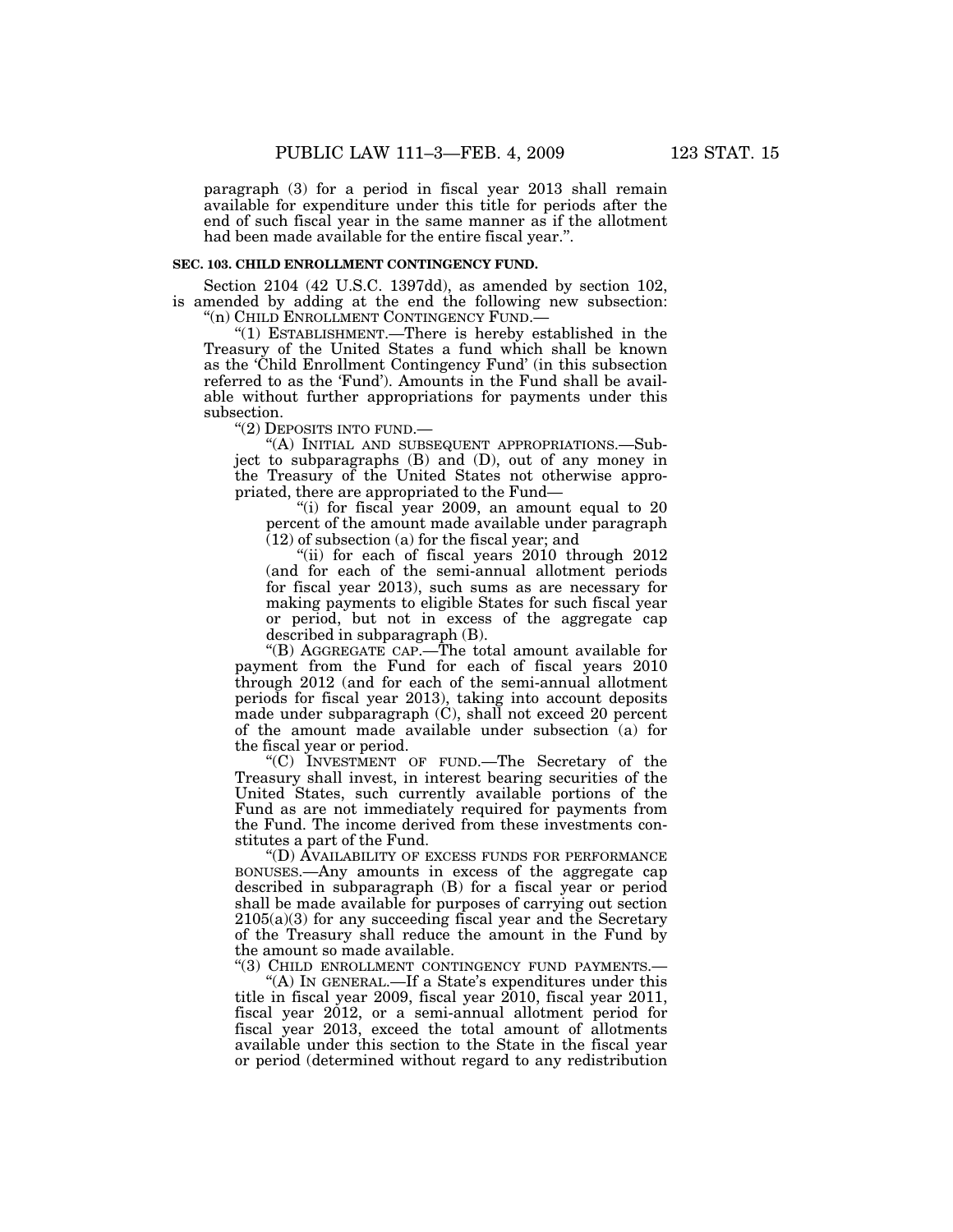it receives under subsection (f) that is available for expenditure during such fiscal year or period, but including any carryover from a previous fiscal year) and if the average monthly unduplicated number of children enrolled under the State plan under this title (including children receiving health care coverage through funds under this title pursuant to a waiver under section 1115) during such fiscal year or period exceeds its target average number of such enrollees (as determined under subparagraph (B)) for that fiscal year or period, subject to subparagraph (D), the Secretary shall pay to the State from the Fund an amount equal to the product of—

"(i) the amount by which such average monthly caseload exceeds such target number of enrollees; and

"(ii) the projected per capita expenditures under the State child health plan (as determined under subparagraph (C) for the fiscal year), multiplied by the enhanced FMAP (as defined in section 2105(b)) for the State and fiscal year involved (or in which the period occurs).

''(B) TARGET AVERAGE NUMBER OF CHILD ENROLLEES.— In this paragraph, the target average number of child enrollees for a State—

''(i) for fiscal year 2009 is equal to the monthly average unduplicated number of children enrolled in the State child health plan under this title (including such children receiving health care coverage through funds under this title pursuant to a waiver under section 1115) during fiscal year 2008 increased by the population growth for children in that State for the year ending on June 30, 2007 (as estimated by the Bureau of the Census) plus 1 percentage point; or

"(ii) for a subsequent fiscal year (or semi-annual period occurring in a fiscal year) is equal to the target average number of child enrollees for the State for the previous fiscal year increased by the child population growth factor described in subsection  $(m)(5)(B)$ for the State for the prior fiscal year.

''(C) PROJECTED PER CAPITA EXPENDITURES.—For purposes of subparagraph (A)(ii), the projected per capita expenditures under a State child health plan—

"(i) for fiscal year 2009 is equal to the average per capita expenditures (including both State and Federal financial participation) under such plan for the targeted low-income children counted in the average monthly caseload for purposes of this paragraph during fiscal year 2008, increased by the annual percentage increase in the projected per capita amount of National Health Expenditures (as estimated by the Secretary) for 2009; or

''(ii) for a subsequent fiscal year (or semi-annual period occurring in a fiscal year) is equal to the projected per capita expenditures under such plan for the previous fiscal year (as determined under clause (i) or this clause) increased by the annual percentage increase in the projected per capita amount of National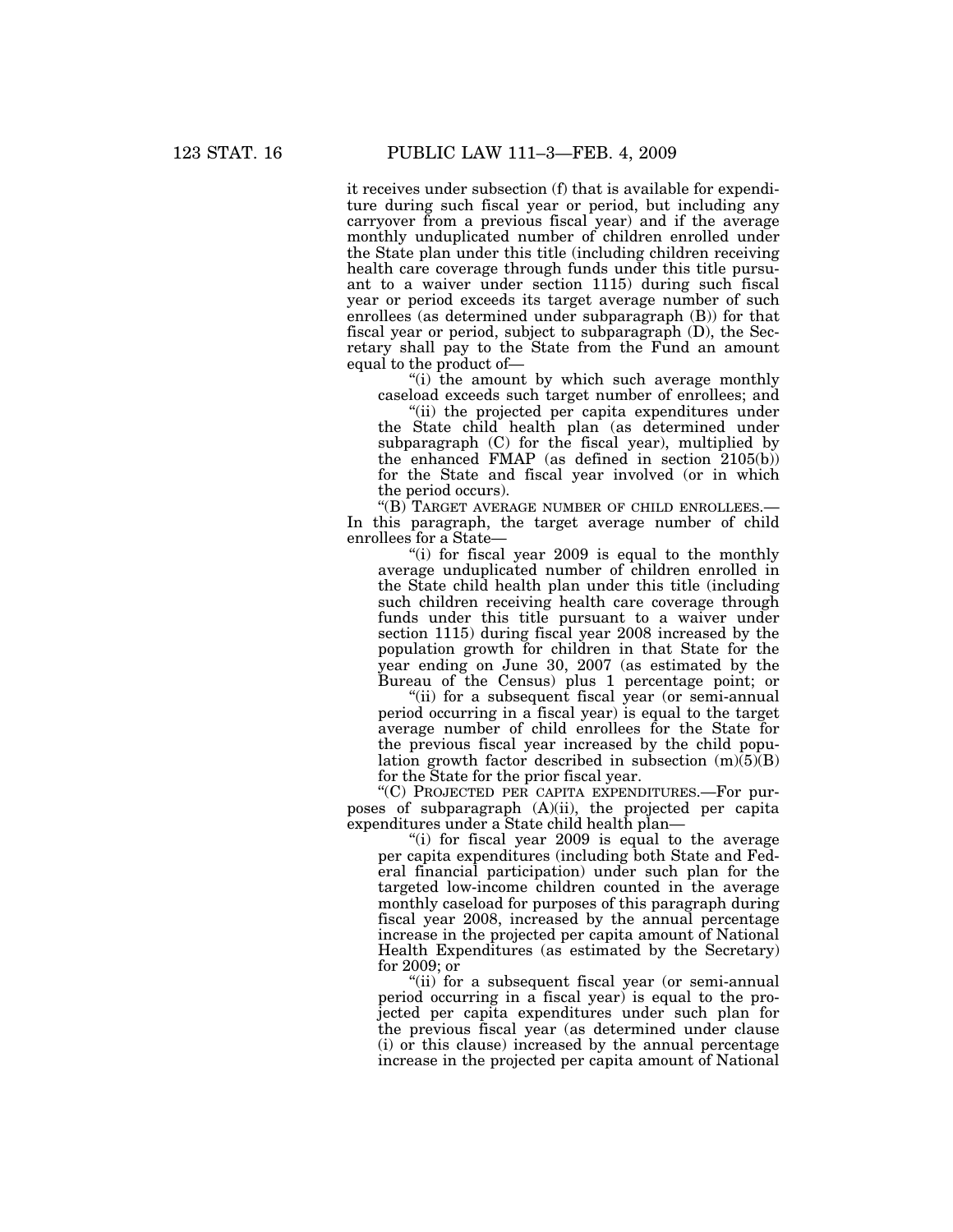Health Expenditures (as estimated by the Secretary) for the year in which such subsequent fiscal year ends.

''(D) PRORATION RULE.—If the amounts available for payment from the Fund for a fiscal year or period are less than the total amount of payments determined under subparagraph (A) for the fiscal year or period, the amount to be paid under such subparagraph to each eligible State shall be reduced proportionally.

"(E) TIMELY PAYMENT; RECONCILIATION. Payment Applicability. under this paragraph for a fiscal year or period shall be made before the end of the fiscal year or period based upon the most recent data for expenditures and enrollment and the provisions of subsection (e) of section 2105 shall apply to payments under this subsection in the same manner as they apply to payments under such section.

''(F) CONTINUED REPORTING.—For purposes of this paragraph and subsection (f), the State shall submit to the Secretary the State's projected Federal expenditures, even if the amount of such expenditures exceeds the total amount of allotments available to the State in such fiscal year or period.

''(G) APPLICATION TO COMMONWEALTHS AND TERRI-TORIES.—No payment shall be made under this paragraph to a commonwealth or territory described in subsection  $(c)(3)$  until such time as the Secretary determines that there are in effect methods, satisfactory to the Secretary, for the collection and reporting of reliable data regarding the enrollment of children described in subparagraphs (A) and (B) in order to accurately determine the commonwealth's or territory's eligibility for, and amount of payment, under this paragraph.''.

#### **SEC. 104. CHIP PERFORMANCE BONUS PAYMENT TO OFFSET ADDI-TIONAL ENROLLMENT COSTS RESULTING FROM ENROLL-MENT AND RETENTION EFFORTS.**

Section  $2105(a)$  (42 U.S.C. 1397ee(a)) is amended by adding at the end the following new paragraphs:

''(3) PERFORMANCE BONUS PAYMENT TO OFFSET ADDITIONAL MEDICAID AND CHIP CHILD ENROLLMENT COSTS RESULTING FROM ENROLLMENT AND RETENTION EFFORTS.—

''(A) IN GENERAL.—In addition to the payments made under paragraph (1), for each fiscal year (beginning with fiscal year 2009 and ending with fiscal year 2013), the Secretary shall pay from amounts made available under subparagraph (E), to each State that meets the condition under paragraph (4) for the fiscal year, an amount equal to the amount described in subparagraph (B) for the State and fiscal year. The payment under this paragraph shall be made, to a State for a fiscal year, as a single payment not later than the last day of the first calendar quarter of the following fiscal year.

''(B) AMOUNT FOR ABOVE BASELINE MEDICAID CHILD ENROLLMENT COSTS.—Subject to subparagraph (E), the amount described in this subparagraph for a State for a fiscal year is equal to the sum of the following amounts:

''(i) FIRST TIER ABOVE BASELINE MEDICAID ENROLLEES.—An amount equal to the number of first

Deadline.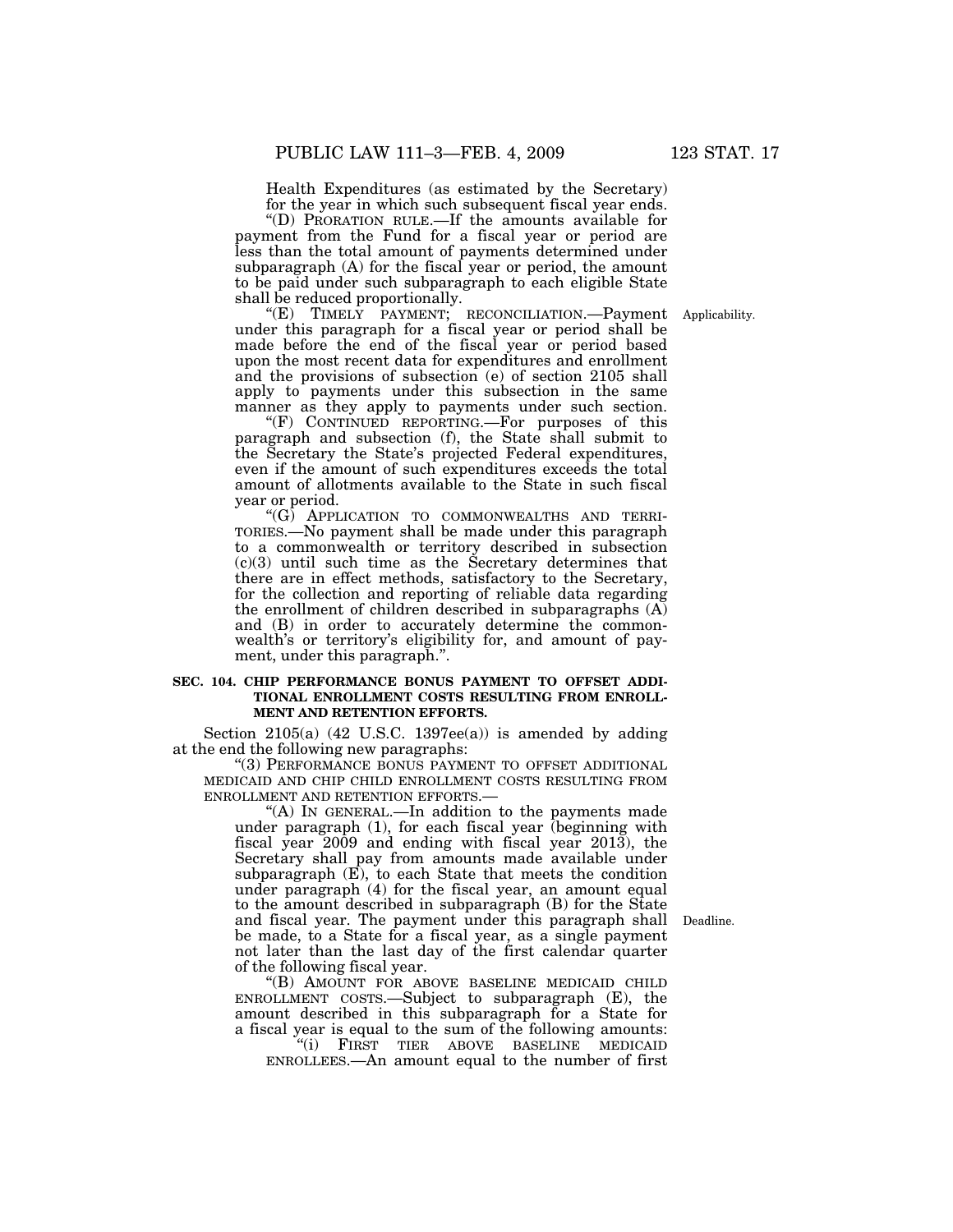tier above baseline child enrollees (as determined under subparagraph  $(C)(i)$  under title XIX for the State and fiscal year, multiplied by 15 percent of the projected per capita State Medicaid expenditures (as determined under subparagraph (D)) for the State and fiscal year under title XIX.

"(ii) SECOND TIER ABOVE BASELINE MEDICAID ENROLLEES.—An amount equal to the number of second tier above baseline child enrollees (as determined under subparagraph  $(C)(ii)$  under title XIX for the State and fiscal year, multiplied by 62.5 percent of the projected per capita State Medicaid expenditures (as determined under subparagraph (D)) for the State and fiscal year under title XIX.

''(C) NUMBER OF FIRST AND SECOND TIER ABOVE BASE- LINE CHILD ENROLLEES; BASELINE NUMBER OF CHILD ENROLLEES.—For purposes of this paragraph:

TIER ABOVE BASELINE CHILD ENROLLEES.—The number of first tier above baseline child enrollees for a State for a fiscal year under title XIX is equal to the number (if any, as determined by the Secretary) by which—

''(I) the monthly average unduplicated number of qualifying children (as defined in subparagraph (F)) enrolled during the fiscal year under the State plan under title XIX, respectively; exceeds

''(II) the baseline number of enrollees described in clause (iii) for the State and fiscal year under title XIX, respectively;

but not to exceed 10 percent of the baseline number of enrollees described in subclause (II).

''(ii) SECOND TIER ABOVE BASELINE CHILD ENROLLEES.—The number of second tier above baseline child enrollees for a State for a fiscal year under title XIX is equal to the number (if any, as determined by the Secretary) by which—

''(I) the monthly average unduplicated number of qualifying children (as defined in subparagraph  $(F)$ ) enrolled during the fiscal year under title XIX as described in clause (i)(I); exceeds

''(II) the sum of the baseline number of child enrollees described in clause (iii) for the State and fiscal year under title XIX, as described in clause  $(i)(II)$ , and the maximum number of first tier above baseline child enrollees for the State and fiscal year under title XIX, as determined under clause (i).

"(iii) BASELINE NUMBER OF CHILD ENROLLEES.-Subject to subparagraph (H), the baseline number of child enrollees for a State under title XIX—

''(I) for fiscal year 2009 is equal to the monthly average unduplicated number of qualifying children enrolled in the State plan under title XIX during fiscal year 2007 increased by the population growth for children in that State from 2007 to 2008 (as estimated by the Bureau of the Census) plus 4 percentage points, and further increased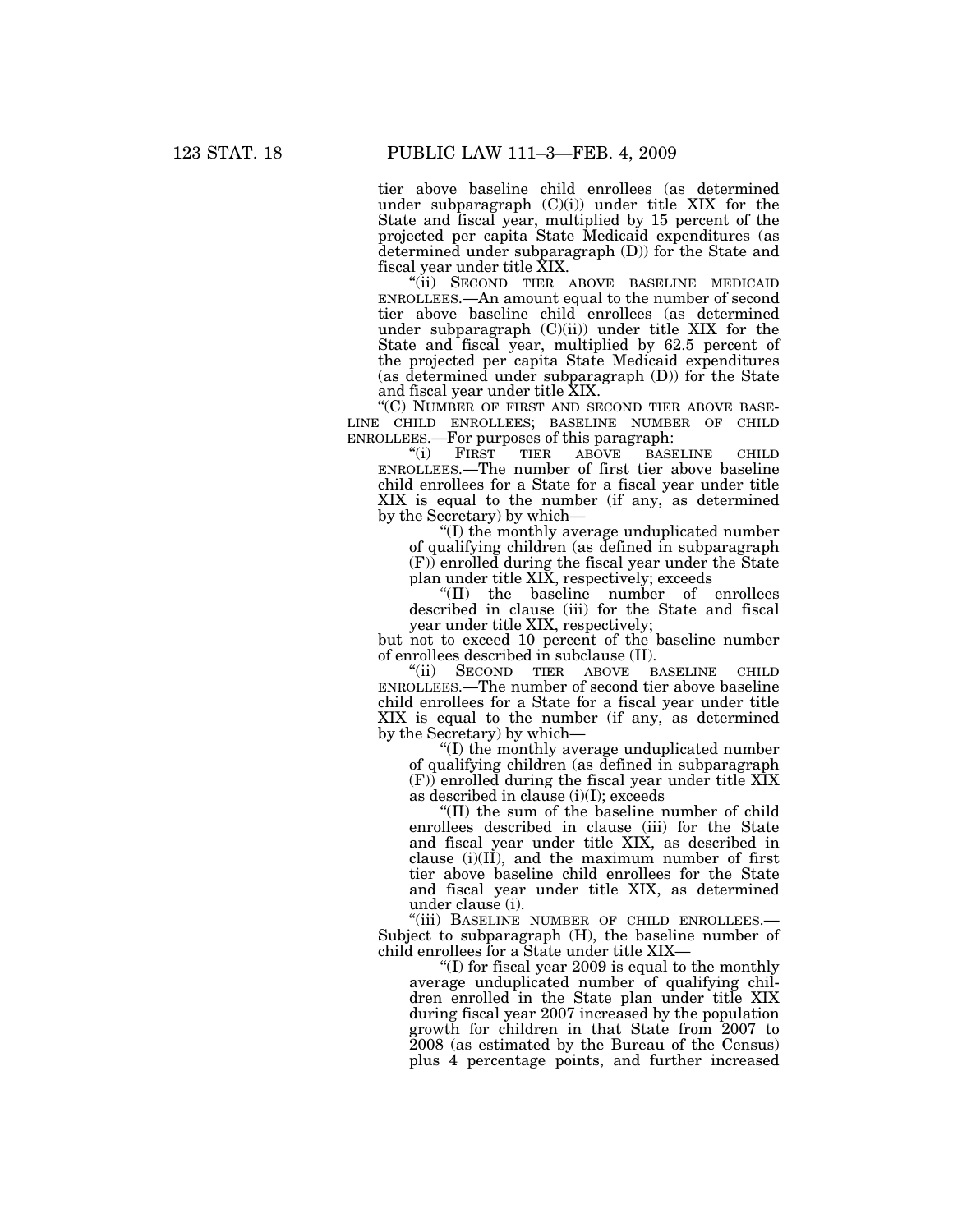by the population growth for children in that State from 2008 to 2009 (as estimated by the Bureau of the Census) plus 4 percentage points;

''(II) for each of fiscal years 2010, 2011, and 2012, is equal to the baseline number of child enrollees for the State for the previous fiscal year under title XIX, increased by the population growth for children in that State from the calendar year in which the respective fiscal year begins to the succeeding calendar year (as estimated by the Bureau of the Census) plus 3.5 percentage points;

''(III) for each of fiscal years 2013, 2014, and 2015, is equal to the baseline number of child enrollees for the State for the previous fiscal year under title XIX, increased by the population growth for children in that State from the calendar year in which the respective fiscal year begins to the succeeding calendar year (as estimated by the Bureau of the Census) plus 3 percentage points; and

" $(IV)$  for a subsequent fiscal year is equal to the baseline number of child enrollees for the State for the previous fiscal year under title XIX, increased by the population growth for children in that State from the calendar year in which the fiscal year involved begins to the succeeding calendar year (as estimated by the Bureau of the Census) plus 2 percentage points.

''(D) PROJECTED PER CAPITA STATE MEDICAID EXPENDI-TURES.—For purposes of subparagraph (B), the projected per capita State Medicaid expenditures for a State and fiscal year under title XIX is equal to the average per capita expenditures (including both State and Federal financial participation) for children under the State plan under such title, including under waivers but not including such children eligible for assistance by virtue of the receipt of benefits under title XVI, for the most recent fiscal year for which actual data are available (as determined by the Secretary), increased (for each subsequent fiscal year up to and including the fiscal year involved) by the annual percentage increase in per capita amount of National Health Expenditures (as estimated by the Secretary) for the calendar year in which the respective subsequent fiscal year ends and multiplied by a State matching percentage equal to 100 percent minus the Federal medical assistance percentage (as defined in section 1905(b)) for the fiscal year involved.

"(E) AMOUNTS AVAILABLE FOR PAYMENTS.-

''(i) INITIAL APPROPRIATION.—Out of any money in the Treasury not otherwise appropriated, there are appropriated \$3,225,000,000 for fiscal year 2009 for making payments under this paragraph, to be available until expended.

"(ii) TRANSFERS.—Notwithstanding any other provision of this title, the following amounts shall also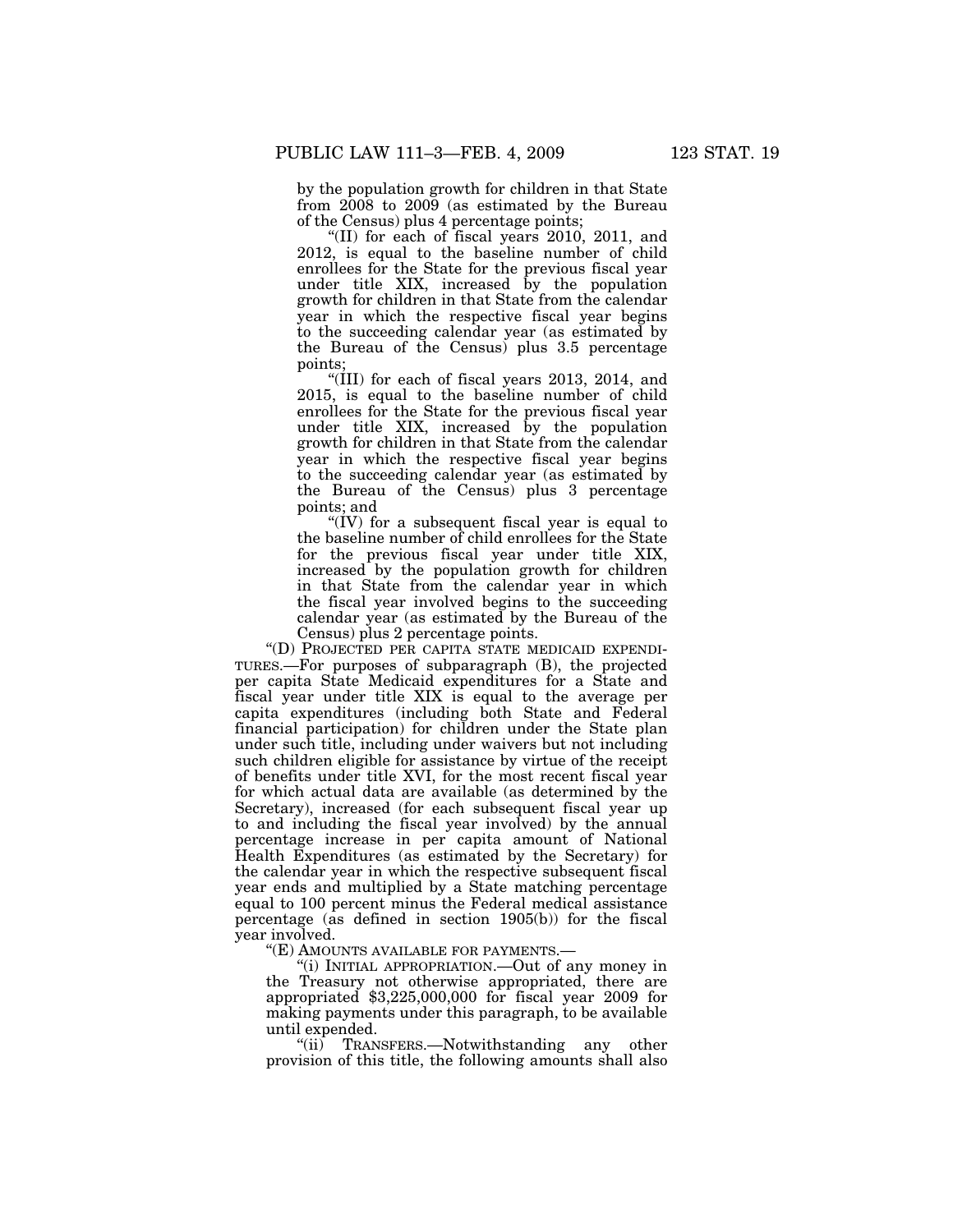be available, without fiscal year limitation, for making payments under this paragraph:

"(I) UNOBLIGATED NATIONAL ALLOTMENT.—<br>"(aa) FISCAL YEARS 2009 THROUGH 2012.– As of December 31 of fiscal year 2009, and as of December 31 of each succeeding fiscal year through fiscal year 2012, the portion, if any, of the amount appropriated under subsection (a) for such fiscal year that is unobligated for allotment to a State under subsection (m) for such fiscal year or set aside under subsection  $(a)(3)$  or  $(b)(2)$  of section 2111 for

such fiscal year.<br>"(bb) FIRST HALF OF FISCAL YEAR 2013.-As of December 31 of fiscal year 2013, the portion, if any, of the sum of the amounts appropriated under subsection  $(a)(16)(A)$  and under section 108 of the Children's Health Insurance Reauthorization Act of 2009 for the period beginning on October 1, 2012, and ending on March 31, 2013, that is unobligated for allotment to a State under subsection (m) for such fiscal year or set aside under subsection (b)(2) of section 2111 for such fiscal year.

"(cc) SECOND HALF OF FISCAL YEAR 2013.-As of June 30 of fiscal year 2013, the portion, if any, of the amount appropriated under subsection  $(a)(16)(B)$  for the period beginning on April 1, 2013, and ending on September 30, 2013, that is unobligated for allotment to a State under subsection (m) for such fiscal year or set aside under subsection (b)(2) of section 2111 for such fiscal year.

''(II) UNEXPENDED ALLOTMENTS NOT USED FOR REDISTRIBUTION.—As of November 15 of each of fiscal years 2010 through 2013, the total amount of allotments made to States under section 2104 for the second preceding fiscal year (third preceding fiscal year in the case of the fiscal year 2006, 2007, and 2008 allotments) that is not expended or redistributed under section 2104(f) during the period in which such allotments are available for obligation.

''(III) EXCESS CHILD ENROLLMENT CONTIN-GENCY FUNDS.—As of October 1 of each of fiscal years 2010 through 2013, any amount in excess of the aggregate cap applicable to the Child Enrollment Contingency Fund for the fiscal year under section  $2104(n)$ .

''(IV) UNEXPENDED TRANSITIONAL COVERAGE BLOCK GRANT FOR NONPREGNANT CHILDLESS ADULTS.—As of October 1, 2011, any amounts set aside under section  $2111(a)(3)$  that are not expended by September 30, 2011.

"(iii) PROPORTIONAL REDUCTION.—If the sum of the amounts otherwise payable under this paragraph for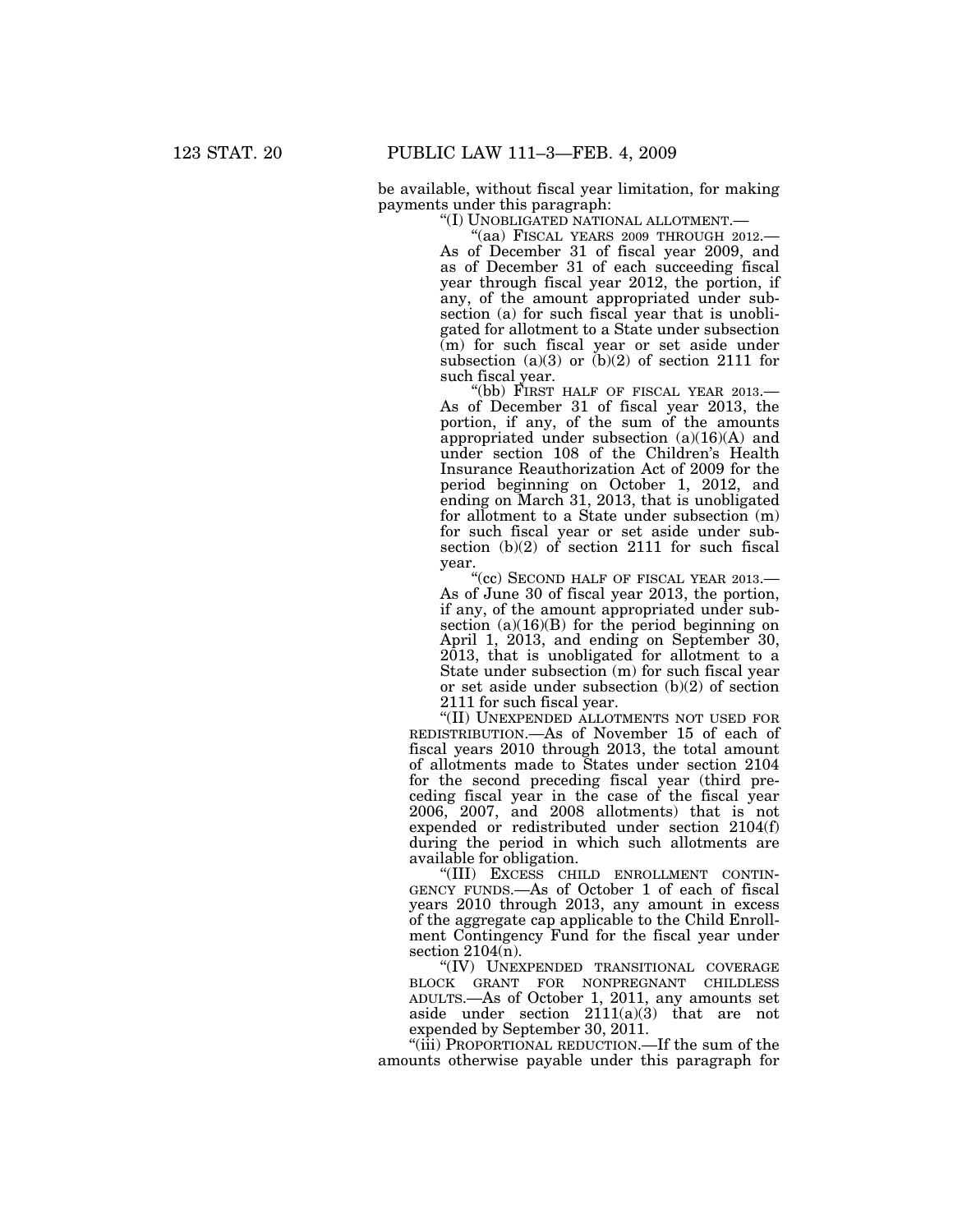a fiscal year exceeds the amount available for the fiscal year under this subparagraph, the amount to be paid under this paragraph to each State shall be

reduced proportionally.<br>"(F) QUALIFYING CHILDREN DEFINED.—

"(i) IN GENERAL.—For purposes of this subsection, subject to clauses (ii) and (iii), the term 'qualifying children' means children who meet the eligibility criteria (including income, categorical eligibility, age, and immigration status criteria) in effect as of July 1, 2008, for enrollment under title XIX, taking into account criteria applied as of such date under title XIX pursuant to a waiver under section 1115.

''(ii) LIMITATION.—A child described in clause (i) who is provided medical assistance during a presumptive eligibility period under section 1920A shall be considered to be a 'qualifying child' only if the child is determined to be eligible for medical assistance under title XIX.

"(iii) EXCLUSION.—Such term does not include any children for whom the State has made an election to provide medical assistance under paragraph (4) of section  $1903(v)$ .

''(G) APPLICATION TO COMMONWEALTHS AND TERRI-TORIES.—The provisions of subparagraph (G) of section  $2104(n)(3)$  shall apply with respect to payment under this paragraph in the same manner as such provisions apply to payment under such section.

''(H) APPLICATION TO STATES THAT IMPLEMENT A MED-ICAID EXPANSION FOR CHILDREN AFTER FISCAL YEAR 2008.— In the case of a State that provides coverage under section 115 of the Children's Health Insurance Program Reauthorization Act of 2009 for any fiscal year after fiscal year 2008—

''(i) any child enrolled in the State plan under title XIX through the application of such an election shall be disregarded from the determination for the State of the monthly average unduplicated number of qualifying children enrolled in such plan during the first 3 fiscal years in which such an election is in effect; and

"(ii) in determining the baseline number of child enrollees for the State for any fiscal year subsequent to such first 3 fiscal years, the baseline number of child enrollees for the State under title XIX for the third of such fiscal years shall be the monthly average unduplicated number of qualifying children enrolled in the State plan under title XIX for such third fiscal year.

"(4) ENROLLMENT AND RETENTION PROVISIONS FOR CHIL-DREN.—For purposes of paragraph (3)(A), a State meets the condition of this paragraph for a fiscal year if it is implementing at least 5 of the following enrollment and retention provisions (treating each subparagraph as a separate enrollment and retention provision) throughout the entire fiscal year:

''(A) CONTINUOUS ELIGIBILITY.—The State has elected the option of continuous eligibility for a full 12 months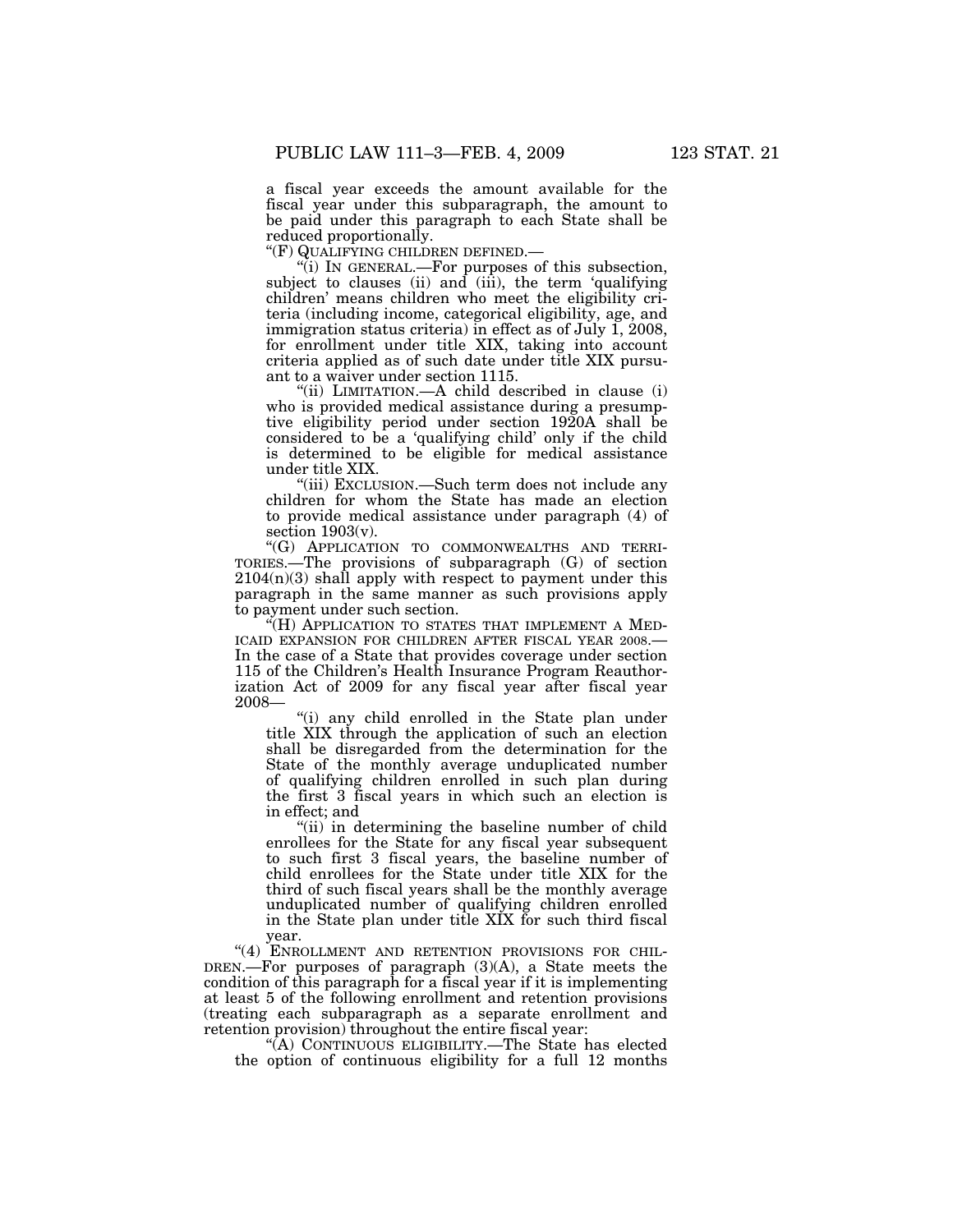for all children described in section  $1902(e)(12)$  under title XIX under 19 years of age, as well as applying such policy under its State child health plan under this title.

''(B) LIBERALIZATION OF ASSET REQUIREMENTS.—The State meets the requirement specified in either of the following clauses:

''(i) ELIMINATION OF ASSET TEST.—The State does not apply any asset or resource test for eligibility for children under title XIX or this title.

''(ii) ADMINISTRATIVE VERIFICATION OF ASSETS.— The State—

''(I) permits a parent or caretaker relative who is applying on behalf of a child for medical assistance under title XIX or child health assistance under this title to declare and certify by signature under penalty of perjury information relating to family assets for purposes of determining and redetermining financial eligibility; and

"(II) takes steps to verify assets through means other than by requiring documentation from parents and applicants except in individual cases of discrepancies or where otherwise justified.

''(C) ELIMINATION OF IN-PERSON INTERVIEW REQUIRE-MENT.—The State does not require an application of a child for medical assistance under title XIX (or for child health assistance under this title), including an application for renewal of such assistance, to be made in person nor does the State require a face-to-face interview, unless there are discrepancies or individual circumstances justifying an in-person application or face-to-face interview.

''(D) USE OF JOINT APPLICATION FOR MEDICAID AND CHIP.—The application form and supplemental forms (if any) and information verification process is the same for purposes of establishing and renewing eligibility for children for medical assistance under title XIX and child health assistance under this title.

''(E) AUTOMATIC RENEWAL (USE OF ADMINISTRATIVE RENEWAL).—

''(i) IN GENERAL.—The State provides, in the case of renewal of a child's eligibility for medical assistance under title XIX or child health assistance under this title, a pre-printed form completed by the State based on the information available to the State and notice to the parent or caretaker relative of the child that eligibility of the child will be renewed and continued based on such information unless the State is provided other information. Nothing in this clause shall be construed as preventing a State from verifying, through electronic and other means, the information so provided.

"(ii) SATISFACTION THROUGH DEMONSTRATED USE OF EX PARTE PROCESS.—A State shall be treated as satisfying the requirement of clause (i) if renewal of eligibility of children under title XIX or this title is determined without any requirement for an in-person interview, unless sufficient information is not in the State's possession and cannot be acquired from other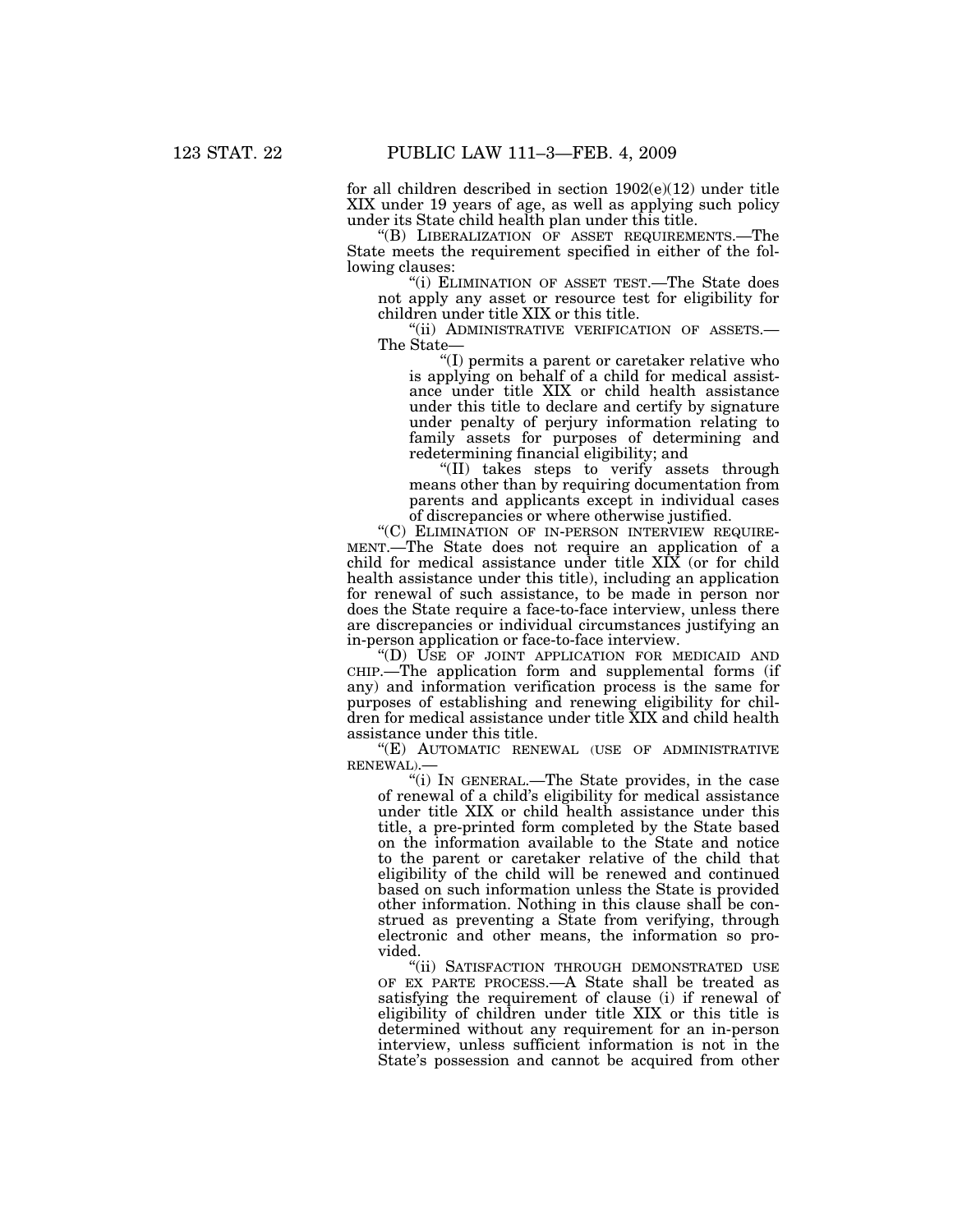sources (including other State agencies) without the participation of the applicant or the applicant's parent or caretaker relative.

''(F) PRESUMPTIVE ELIGIBILITY FOR CHILDREN.—The State is implementing section 1920A under title XIX as well as, pursuant to section 2107(e)(1), under this title.

''(G) EXPRESS LANE.—The State is implementing the option described in section  $1902(e)(13)$  under title XIX as well as, pursuant to section 2107(e)(1), under this title.

''(H) PREMIUM ASSISTANCE SUBSIDIES.—The State is implementing the option of providing premium assistance subsidies under section  $2105(c)(10)$  or section 1906A.".

## **SEC. 105. TWO-YEAR INITIAL AVAILABILITY OF CHIP ALLOTMENTS.**

Section  $2104(e)$  (42 U.S.C. 1397dd(e)) is amended to read as follows:

''(e) AVAILABILITY OF AMOUNTS ALLOTTED.—

"(1) IN GENERAL.—Except as provided in paragraph (2), amounts allotted to a State pursuant to this section—

"(A) for each of fiscal years 1998 through 2008, shall remain available for expenditure by the State through the end of the second succeeding fiscal year; and

''(B) for fiscal year 2009 and each fiscal year thereafter, shall remain available for expenditure by the State through the end of the succeeding fiscal year.

"(2) AVAILABILITY OF AMOUNTS REDISTRIBUTED. Amounts redistributed to a State under subsection (f) shall be available for expenditure by the State through the end of the fiscal year in which they are redistributed.''.

### **SEC. 106. REDISTRIBUTION OF UNUSED ALLOTMENTS.**

(a) BEGINNING WITH FISCAL YEAR 2007.—

(1) IN GENERAL.—Section 2104(f) (42 U.S.C. 1397dd(f)) is amended—

(A) by striking ''The Secretary'' and inserting the following:

''(1) IN GENERAL.—The Secretary'';

(B) by striking ''States that have fully expended the amount of their allotments under this section.'' and inserting ''States that the Secretary determines with respect to the fiscal year for which unused allotments are available for redistribution under this subsection, are shortfall States described in paragraph (2) for such fiscal year, but not to exceed the amount of the shortfall described in paragraph (2)(A) for each such State (as may be adjusted under paragraph  $(2)(C)$ )."; and

 $(C)$  by adding at the end the following new paragraph: ''(2) SHORTFALL STATES DESCRIBED.—

"(A) In GENERAL.—For purposes of paragraph (1), with respect to a fiscal year, a shortfall State described in this subparagraph is a State with a State child health plan approved under this title for which the Secretary estimates on the basis of the most recent data available to the Secretary, that the projected expenditures under such plan for the State for the fiscal year will exceed the sum of-

"(i) the amount of the State's allotments for any preceding fiscal years that remains available for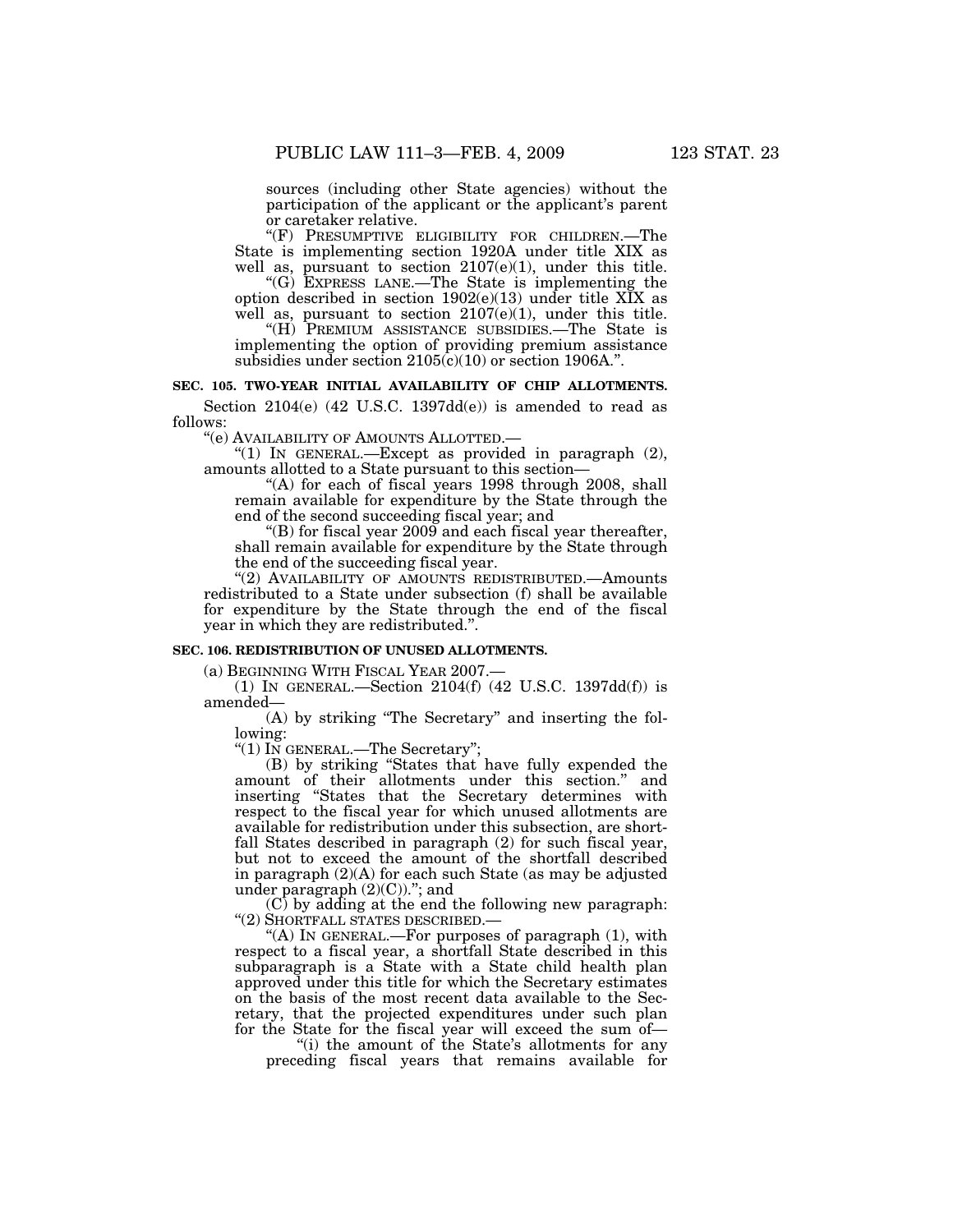expenditure and that will not be expended by the end of the immediately preceding fiscal year;

''(ii) the amount (if any) of the child enrollment contingency fund payment under subsection (n); and

''(iii) the amount of the State's allotment for the fiscal year.

''(B) PRORATION RULE.—If the amounts available for redistribution under paragraph (1) for a fiscal year are less than the total amounts of the estimated shortfalls determined for the year under subparagraph (A), the amount to be redistributed under such paragraph for each shortfall State shall be reduced proportionally.

''(C) RETROSPECTIVE ADJUSTMENT.—The Secretary may adjust the estimates and determinations made under paragraph (1) and this paragraph with respect to a fiscal year as necessary on the basis of the amounts reported by States not later than November 30 of the succeeding fiscal year, as approved by the Secretary.''.

(2) EFFECTIVE DATE.—The amendments made by paragraph (1) shall apply to redistribution of allotments made for fiscal year 2007 and subsequent fiscal years.

(b) REDISTRIBUTION OF UNUSED ALLOTMENTS FOR FISCAL YEAR 2006.—Section 2104(k) (42 U.S.C. 1397dd(k)) is amended—

(1) in the subsection heading, by striking ''THE FIRST 2 QUARTERS OF'';

 $(2)$  in paragraph  $(1)$ , by striking "the first 2 quarters of"; and

 $(3)$  in paragraph  $(6)$ —

(A) by striking ''the first 2 quarters of''; and

(B) by striking ''March 31'' and inserting ''September 30''.

#### **SEC. 107. OPTION FOR QUALIFYING STATES TO RECEIVE THE ENHANCED PORTION OF THE CHIP MATCHING RATE FOR MEDICAID COVERAGE OF CERTAIN CHILDREN.**

(a) IN GENERAL.—Section  $2105(g)$  (42 U.S.C. 1397ee(g)) is amended—

(1) in paragraph  $(1)(A)$ , as amended by section  $201(b)(1)$ of Public Law 110–173—

(A) by inserting "subject to paragraph (4)," after "Notwithstanding any other provision of law,''; and

 $(B)$  by striking "2008, or 2009" and inserting "or 2008"; and

(2) by adding at the end the following new paragraph: "(4) OPTION FOR ALLOTMENTS FOR FISCAL YEARS 2009 THROUGH 2013.—

"(A) PAYMENT OF ENHANCED PORTION OF MATCHING RATE FOR CERTAIN EXPENDITURES.—In the case of expenditures described in subparagraph (B), a qualifying State (as defined in paragraph (2)) may elect to be paid from the State's allotment made under section 2104 for any of fiscal years 2009 through 2013 (insofar as the allotment is available to the State under subsections (e) and (m) of such section) an amount each quarter equal to the additional amount that would have been paid to the State under title XIX with respect to such expenditures if the enhanced FMAP (as determined under subsection (b)) had

Deadline.

42 USC 1397dd note.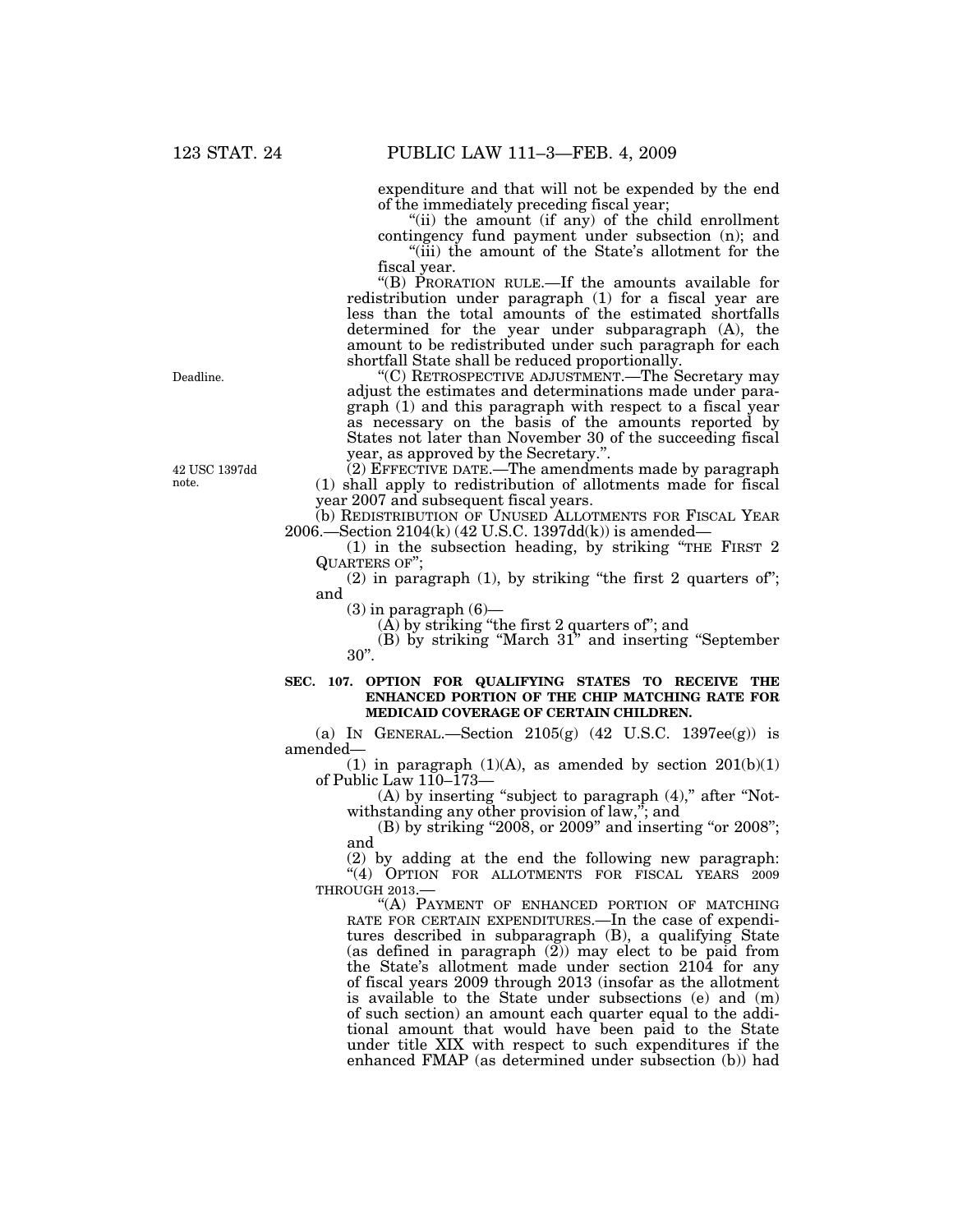been substituted for the Federal medical assistance percentage (as defined in section 1905(b)).

''(B) EXPENDITURES DESCRIBED.—For purposes of subparagraph (A), the expenditures described in this subparagraph are expenditures made after the date of the enactment of this paragraph and during the period in which funds are available to the qualifying State for use under subparagraph (A), for the provision of medical assistance to individuals residing in the State who are eligible for medical assistance under the State plan under title XIX or under a waiver of such plan and who have not attained age 19 (or, if a State has so elected under the State plan under title XIX, age 20 or 21), and whose family income equals or exceeds 133 percent of the poverty line but does not exceed the Medicaid applicable income level.''.

(b) REPEAL OF LIMITATION ON AVAILABILITY OF FISCAL YEAR 2009 ALLOTMENTS.—Paragraph (2) of section 201(b) of the Medicare, Medicaid, and SCHIP Extension Act of 2007 (Public Law 110– 173) is repealed.

42 USC 1397ee note.

# **SEC. 108. ONE-TIME APPROPRIATION.**

There is appropriated to the Secretary, out of any money in the Treasury not otherwise appropriated, \$11,706,000,000 to accompany the allotment made for the period beginning on October 1, 2012, and ending on March 31, 2013, under section  $2104(a)(16)(A)$ of the Social Security Act (42 U.S.C. 1397dd(a)(16)(A)) (as added by section 101), to remain available until expended. Such amount shall be used to provide allotments to States under paragraph (3) of section  $2104(m)$  of the Social Security Act (42 U.S.C. 1397dd(i)), as added by section 102, for the first 6 months of fiscal year 2013 in the same manner as allotments are provided under subsection (a)(16)(A) of such section 2104 and subject to the same terms and conditions as apply to the allotments provided from such subsection  $(a)(16)(A)$ .

## **SEC. 109. IMPROVING FUNDING FOR THE TERRITORIES UNDER CHIP AND MEDICAID.**

Section  $1108(g)$  (42 U.S.C. 1308 $(g)$ ) is amended by adding at the end the following new paragraph:

"(4) EXCLUSION OF CERTAIN EXPENDITURES FROM PAYMENT LIMITS.—With respect to fiscal years beginning with fiscal year 2009, if Puerto Rico, the Virgin Islands, Guam, the Northern Mariana Islands, or American Samoa qualify for a payment under subparagraph  $(A)(i)$ ,  $(B)$ , or  $(F)$  of section 1903(a)(3) for a calendar quarter of such fiscal year, the payment shall not be taken into account in applying subsection (f) (as increased in accordance with paragraphs (1), (2), and (3) of this subsection) to such commonwealth or territory for such fiscal year.''.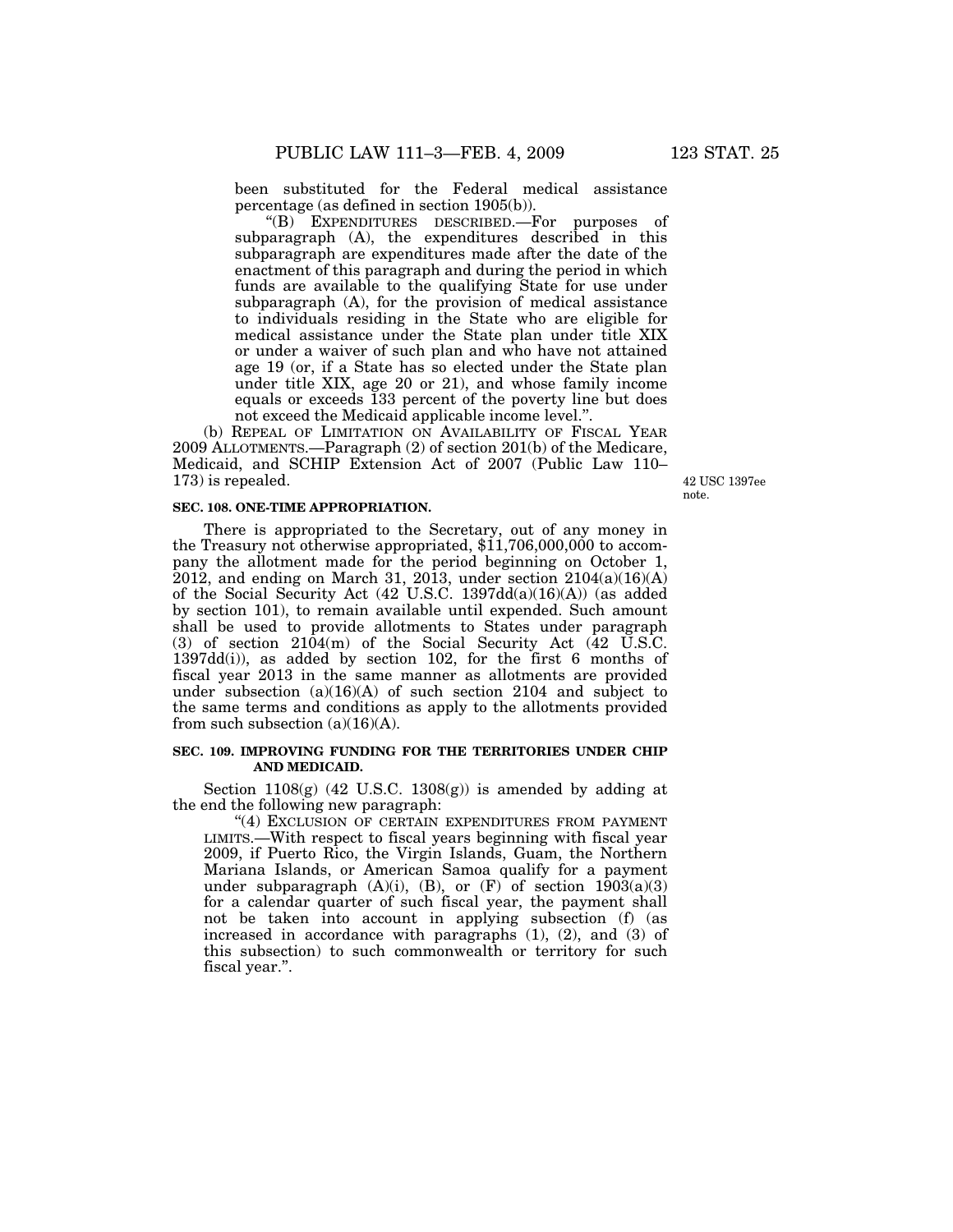# **Subtitle B—Focus on Low-Income Children and Pregnant Women**

### **SEC. 111. STATE OPTION TO COVER LOW-INCOME PREGNANT WOMEN UNDER CHIP THROUGH A STATE PLAN AMENDMENT.**

(a) IN GENERAL.—Title XXI (42 U.S.C. 1397aa et seq.), as amended by section 112(a), is amended by adding at the end the following new section:

42 USC 1397*ll*  note.

## **''SEC. 2112. OPTIONAL COVERAGE OF TARGETED LOW-INCOME PREG-NANT WOMEN THROUGH A STATE PLAN AMENDMENT.**

"(a) IN GENERAL.—Subject to the succeeding provisions of this section, a State may elect through an amendment to its State child health plan under section 2102 to provide pregnancy-related assistance under such plan for targeted low-income pregnant women.

''(b) CONDITIONS.—A State may only elect the option under subsection (a) if the following conditions are satisfied:

"(1) MINIMUM INCOME ELIGIBILITY LEVELS FOR PREGNANT WOMEN AND CHILDREN.—The State has established an income eligibility level—<br>"(A) for

pregnant women under subsection  $(a)(10)(A)(i)(III), (a)(10)(A)(i)(IV), or (l)(1)(A) of section 1902$ that is at least 185 percent (or such higher percent as the State has in effect with regard to pregnant women under this title) of the poverty line applicable to a family of the size involved, but in no case lower than the percent in effect under any such subsection as of July 1, 2008; and

''(B) for children under 19 years of age under this title (or title XIX) that is at least 200 percent of the poverty line applicable to a family of the size involved.

"(2) NO CHIP INCOME ELIGIBILITY LEVEL FOR PREGNANT WOMEN LOWER THAN THE STATE'S MEDICAID LEVEL.—The State does not apply an effective income level for pregnant women under the State plan amendment that is lower than the effective income level (expressed as a percent of the poverty line and considering applicable income disregards) specified under subsection  $(a)(10)(A)(i)(III)$ ,  $(a)(10)(A)(i)(IV)$ , or  $(l)(1)(A)$  of section 1902, on the date of enactment of this paragraph to be eligible for medical assistance as a pregnant woman.

''(3) NO COVERAGE FOR HIGHER INCOME PREGNANT WOMEN WITHOUT COVERING LOWER INCOME PREGNANT WOMEN.—The State does not provide coverage for pregnant women with higher family income without covering pregnant women with a lower family income.

"(4) APPLICATION OF REQUIREMENTS FOR COVERAGE OF TAR-GETED LOW-INCOME CHILDREN.—The State provides pregnancyrelated assistance for targeted low-income pregnant women in the same manner, and subject to the same requirements, as the State provides child health assistance for targeted lowincome children under the State child health plan, and in addition to providing child health assistance for such women.

''(5) NO PREEXISTING CONDITION EXCLUSION OR WAITING PERIOD.—The State does not apply any exclusion of benefits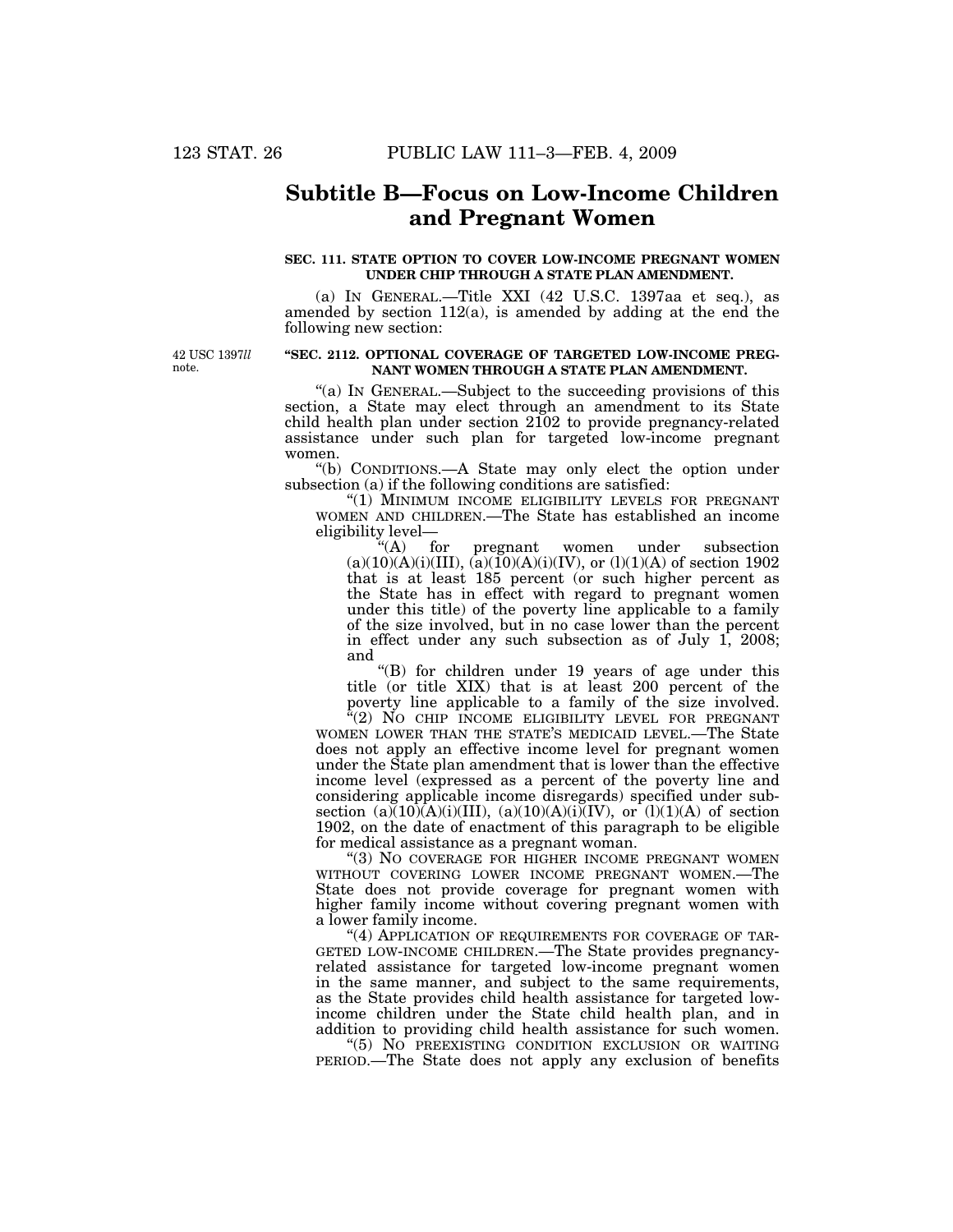for pregnancy-related assistance based on any preexisting condition or any waiting period (including any waiting period imposed to carry out section  $2102(b)(3)(C)$  for receipt of such assistance.

''(6) APPLICATION OF COST-SHARING PROTECTION.—The State provides pregnancy-related assistance to a targeted low-income woman consistent with the cost-sharing protections under section 2103(e) and applies the limitation on total annual aggregate cost sharing imposed under paragraph  $(3)(B)$  of such section to the family of such a woman.

''(7) NO WAITING LIST FOR CHILDREN.—The State does not impose, with respect to the enrollment under the State child health plan of targeted low-income children during the quarter, any enrollment cap or other numerical limitation on enrollment, any waiting list, any procedures designed to delay the consideration of applications for enrollment, or similar limitation with respect to enrollment.

"(c) OPTION TO PROVIDE PRESUMPTIVE ELIGIBILITY.—A State that elects the option under subsection (a) and satisfies the conditions described in subsection (b) may elect to apply section 1920 (relating to presumptive eligibility for pregnant women) to the State child health plan in the same manner as such section applies to the State plan under title XIX.

''(d) DEFINITIONS.—For purposes of this section:

''(1) PREGNANCY-RELATED ASSISTANCE.—The term 'pregnancy-related assistance' has the meaning given the term 'child health assistance' in section 2110(a) with respect to an individual during the period described in paragraph (2)(A).

"(2) TARGETED LOW-INCOME PREGNANT WOMAN.—The term 'targeted low-income pregnant woman' means an individual—

''(A) during pregnancy and through the end of the month in which the 60-day period (beginning on the last day of her pregnancy) ends;

''(B) whose family income exceeds 185 percent (or, if higher, the percent applied under subsection  $(b)(1)(A))$  of the poverty line applicable to a family of the size involved, but does not exceed the income eligibility level established under the State child health plan under this title for a targeted low-income child; and

''(C) who satisfies the requirements of paragraphs  $(1)(A), (1)(C), (2), and (3)$  of section  $2110(b)$  in the same manner as a child applying for child health assistance would have to satisfy such requirements.

"(e) AUTOMATIC ENROLLMENT FOR CHILDREN BORN TO WOMEN RECEIVING PREGNANCY-RELATED ASSISTANCE.—If a child is born to a targeted low-income pregnant woman who was receiving pregnancy-related assistance under this section on the date of the child's birth, the child shall be deemed to have applied for child health assistance under the State child health plan and to have been found eligible for such assistance under such plan or to have applied for medical assistance under title XIX and to have been found eligible for such assistance under such title, as appropriate, on the date of such birth and to remain eligible for such assistance until the child attains 1 year of age. During the period in which a child is deemed under the preceding sentence to be eligible for child health or medical assistance, the child health or medical assistance eligibility identification number of the mother shall also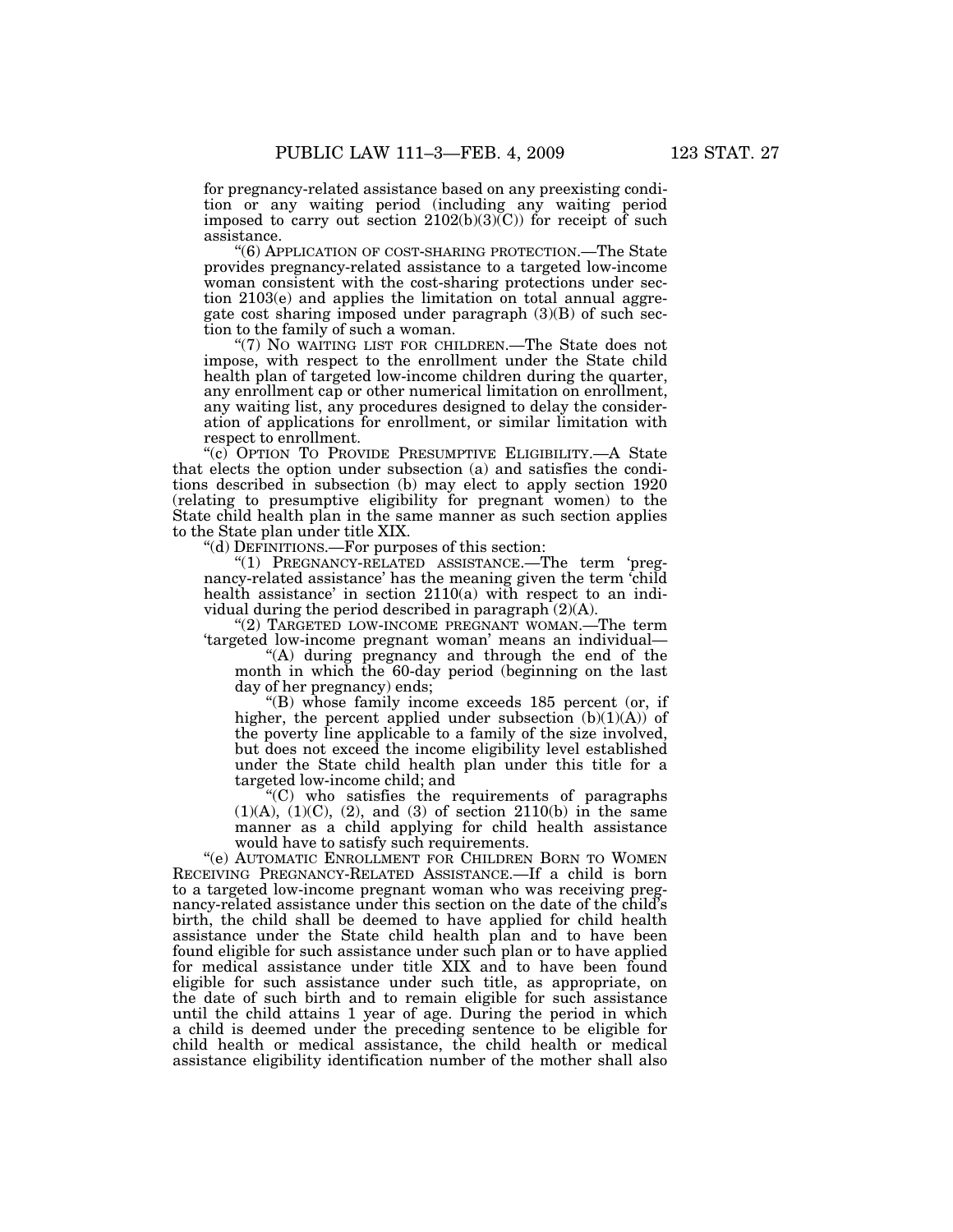serve as the identification number of the child, and all claims shall be submitted and paid under such number (unless the State issues a separate identification number for the child before such period expires).

''(f) STATES PROVIDING ASSISTANCE THROUGH OTHER OPTIONS.—

''(1) CONTINUATION OF OTHER OPTIONS FOR PROVIDING ASSISTANCE.—The option to provide assistance in accordance with the preceding subsections of this section shall not limit any other option for a State to provide—

" $(\overrightarrow{A})$  child health assistance through the application of sections 457.10,  $457.350(b)(2)$ ,  $457.622(c)(5)$ , and 457.626(a)(3) of title 42, Code of Federal Regulations (as in effect after the final rule adopted by the Secretary and set forth at 67 Fed. Reg. 61956–61974 (October 2, 2002)), or

''(B) pregnancy-related services through the application of any waiver authority (as in effect on June 1, 2008).

"(2) CLARIFICATION OF AUTHORITY TO PROVIDE POSTPARTUM SERVICES.—Any State that provides child health assistance under any authority described in paragraph (1) may continue to provide such assistance, as well as postpartum services, through the end of the month in which the 60-day period (beginning on the last day of the pregnancy) ends, in the same manner as such assistance and postpartum services would be provided if provided under the State plan under title XIX, but only if the mother would otherwise satisfy the eligibility requirements that apply under the State child health plan (other than with respect to age) during such period.

''(3) NO INFERENCE.—Nothing in this subsection shall be construed—

"(A) to infer congressional intent regarding the legality or illegality of the content of the sections specified in paragraph  $(1)(A)$ ; or

 $'(B)$  to modify the authority to provide pregnancyrelated services under a waiver specified in paragraph  $(1)(B)$ .".

(b) ADDITIONAL CONFORMING AMENDMENTS.—

(1) NO COST SHARING FOR PREGNANCY-RELATED BENEFITS.— Section  $2103(e)(2)$  (42 U.S.C. 1397cc(e)(2)) is amended—

(A) in the heading, by inserting ''OR PREGNANCY-RELATED ASSISTANCE'' after ''PREVENTIVE SERVICES''; and

(B) by inserting before the period at the end the following: "or for pregnancy-related assistance".

(2) NO WAITING PERIOD.—Section  $2102(b)(1)(B)$  (42 U.S.C.  $1397bb(b)(1)(B)$ ) is amended-

(A) in clause (i), by striking ", and" at the end and inserting a semicolon;

(B) in clause (ii), by striking the period at the end and inserting ''; and''; and

(C) by adding at the end the following new clause: ''(iii) may not apply a waiting period (including a waiting period to carry out paragraph  $(3)(C)$  in the

case of a targeted low-income pregnant woman provided pregnancy-related assistance under section 2112.''.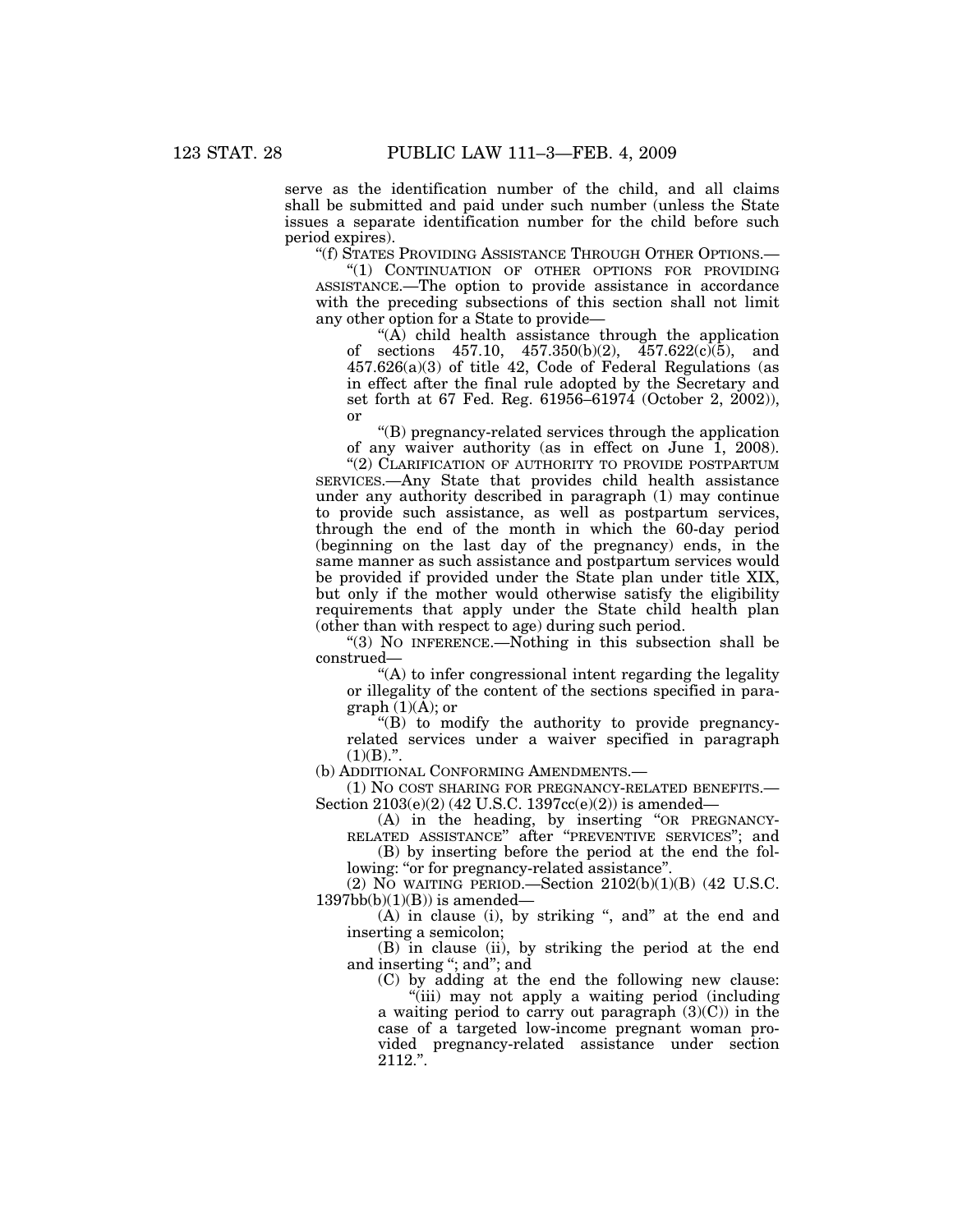## **SEC. 112. PHASE-OUT OF COVERAGE FOR NONPREGNANT CHILDLESS ADULTS UNDER CHIP; CONDITIONS FOR COVERAGE OF PARENTS.**

(a) PHASE-OUT RULES.—

(1) IN GENERAL.—Title XXI (42 U.S.C. 1397aa et seq.) is amended by adding at the end the following new section:

#### **''SEC. 2111. PHASE-OUT OF COVERAGE FOR NONPREGNANT CHILDLESS**  42 USC 1397kk. **ADULTS; CONDITIONS FOR COVERAGE OF PARENTS.**

"(a) TERMINATION OF COVERAGE FOR NONPREGNANT CHILDLESS ADULTS.—

''(1) NO NEW CHIP WAIVERS; AUTOMATIC EXTENSIONS AT STATE OPTION THROUGH 2009.—Notwithstanding section 1115 or any other provision of this title, except as provided in this subsection—

''(A) the Secretary shall not on or after the date of the enactment of the Children's Health Insurance Program Reauthorization Act of 2009, approve or renew a waiver, experimental, pilot, or demonstration project that would allow funds made available under this title to be used to provide child health assistance or other health benefits coverage to a nonpregnant childless adult; and

''(B) notwithstanding the terms and conditions of an Applicability. applicable existing waiver, the provisions of paragraph (2) shall apply for purposes of any period beginning on or after January 1, 2010, in determining the period to which the waiver applies, the individuals eligible to be covered by the waiver, and the amount of the Federal payment under this title.

"(2) TERMINATION OF CHIP COVERAGE UNDER APPLICABLE EXISTING WAIVERS AT THE END OF 2009.—

''(A) IN GENERAL.—No funds shall be available under this title for child health assistance or other health benefits coverage that is provided to a nonpregnant childless adult under an applicable existing waiver after December 31, 2009.

"(B) EXTENSION UPON STATE REQUEST.—If an applicable Deadline. existing waiver described in subparagraph (A) would otherwise expire before January 1, 2010, notwithstanding the requirements of subsections (e) and (f) of section 1115, a State may submit, not later than September 30, 2009, a request to the Secretary for an extension of the waiver. The Secretary shall approve a request for an extension of an applicable existing waiver submitted pursuant to this subparagraph, but only through December 31, 2009.

''(C) APPLICATION OF ENHANCED FMAP.—The enhanced FMAP determined under section 2105(b) shall apply to expenditures under an applicable existing waiver for the provision of child health assistance or other health benefits coverage to a nonpregnant childless adult during the period beginning on the date of the enactment of this subsection and ending on December 31, 2009.

''(3) STATE OPTION TO APPLY FOR MEDICAID WAIVER TO CON-TINUE COVERAGE FOR NONPREGNANT CHILDLESS ADULTS.—

''(A) IN GENERAL.—Each State for which coverage under Deadline. an applicable existing waiver is terminated under para $graph (2)(A)$  may submit, not later than September 30,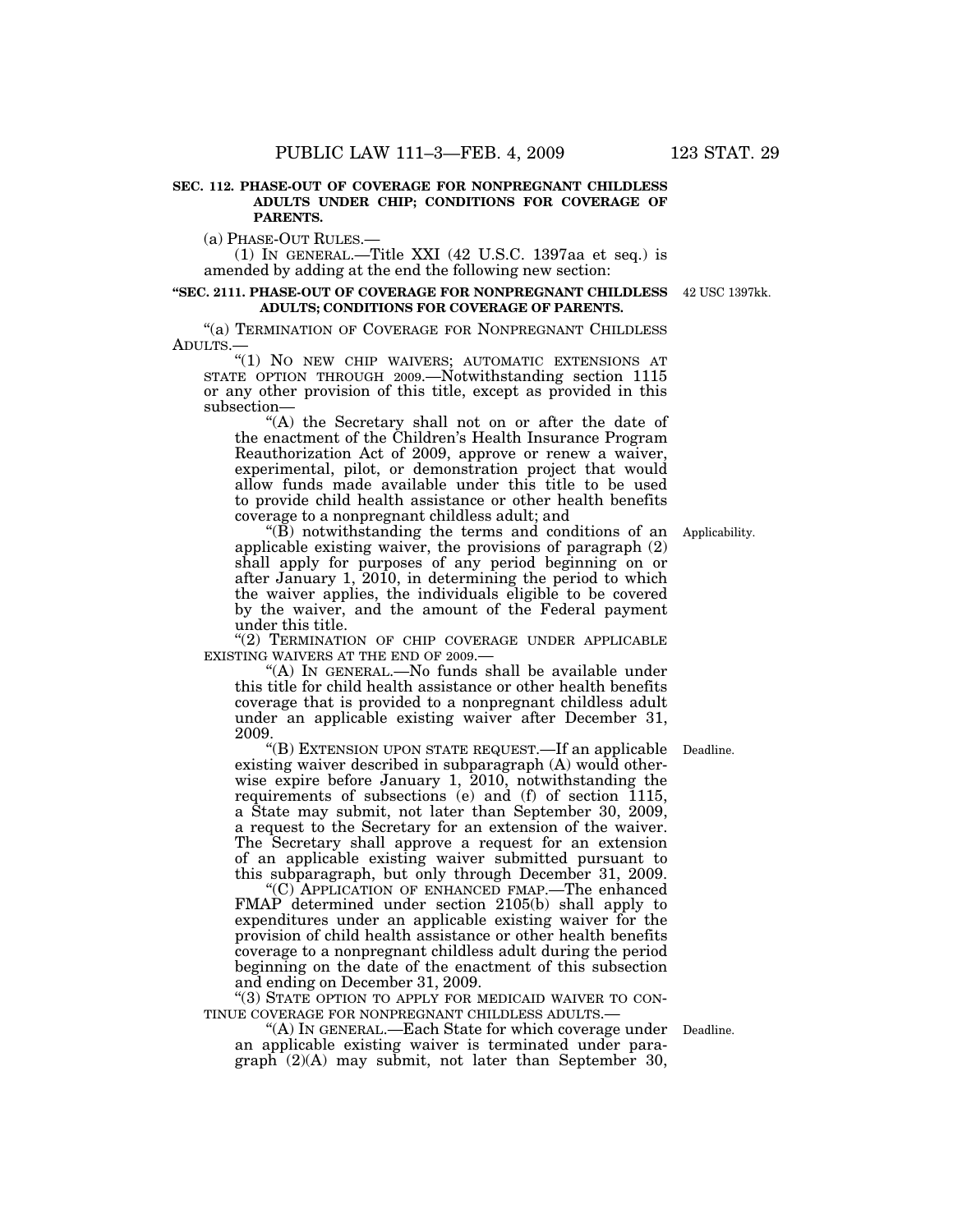2009, an application to the Secretary for a waiver under section 1115 of the State plan under title XIX to provide medical assistance to a nonpregnant childless adult whose coverage is so terminated (in this subsection referred to as a 'Medicaid nonpregnant childless adults waiver').

''(B) DEADLINE FOR APPROVAL.—The Secretary shall make a decision to approve or deny an application for a Medicaid nonpregnant childless adults waiver submitted under subparagraph (A) within 90 days of the date of the submission of the application. If no decision has been made by the Secretary as of December 31, 2009, on the application of a State for a Medicaid nonpregnant childless adults waiver that was submitted to the Secretary by September 30, 2009, the application shall be deemed approved.

''(C) STANDARD FOR BUDGET NEUTRALITY.—The budget neutrality requirement applicable with respect to expenditures for medical assistance under a Medicaid nonpregnant childless adults waiver shall—

"(i) in the case of fiscal year 2010, allow expenditures for medical assistance under title XIX for all such adults to not exceed the total amount of payments made to the State under paragraph (2)(B) for fiscal year 2009, increased by the percentage increase (if any) in the projected nominal per capita amount of National Health Expenditures for 2010 over 2009, as most recently published by the Secretary; and

"(ii) in the case of any succeeding fiscal year, allow such expenditures to not exceed the amount in effect under this subparagraph for the preceding fiscal year, increased by the percentage increase (if any) in the projected nominal per capita amount of National Health Expenditures for the calendar year that begins during the year involved over the preceding calendar year, as most recently published by the Secretary.

''(b) RULES AND CONDITIONS FOR COVERAGE OF PARENTS OF TARGETED LOW-INCOME CHILDREN.—

"(1) TWO-YEAR PERIOD; AUTOMATIC EXTENSION AT STATE OPTION THROUGH FISCAL YEAR 2011.—

'(A) NO NEW CHIP WAIVERS.—Notwithstanding section 1115 or any other provision of this title, except as provided in this subsection—

"(i) the Secretary shall not on or after the date of the enactment of the Children's Health Insurance Program Reauthorization Act of 2009 approve or renew a waiver, experimental, pilot, or demonstration project that would allow funds made available under this title to be used to provide child health assistance or other health benefits coverage to a parent of a targeted lowincome child; and

''(ii) notwithstanding the terms and conditions of an applicable existing waiver, the provisions of paragraphs (2) and (3) shall apply for purposes of any fiscal year beginning on or after October 1, 2011, in determining the period to which the waiver applies, the individuals eligible to be covered by the waiver, and the amount of the Federal payment under this title.

Applicability. Effective date.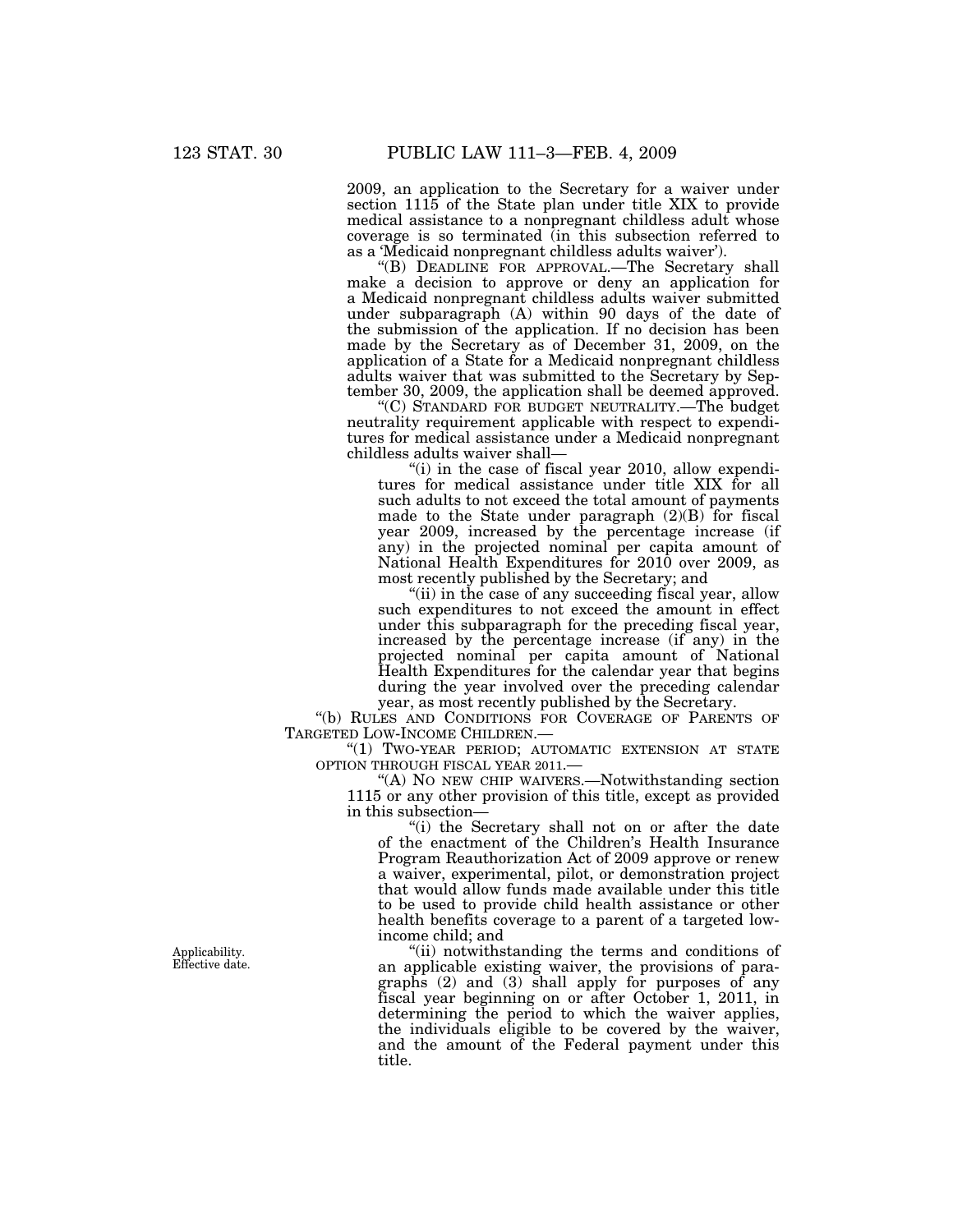''(B) EXTENSION UPON STATE REQUEST.—If an applicable existing waiver described in subparagraph (A) would otherwise expire before October 1, 2011, and the State requests an extension of such waiver, the Secretary shall grant such an extension, but only, subject to paragraph  $(\tilde{2})(A)$ , through September 30, 2011.

''(C) APPLICATION OF ENHANCED FMAP.—The enhanced FMAP determined under section 2105(b) shall apply to expenditures under an applicable existing waiver for the provision of child health assistance or other health benefits coverage to a parent of a targeted low-income child during the third and fourth quarters of fiscal year 2009 and during fiscal years 2010 and 2011.<br>"(2) RULES FOR FISCAL YEARS 2012 THROUGH 2013.—

"(A) PAYMENTS FOR COVERAGE LIMITED TO BLOCK GRANT FUNDED FROM STATE ALLOTMENT.—Any State that provides child health assistance or health benefits coverage under an applicable existing waiver for a parent of a targeted low-income child may elect to continue to provide such assistance or coverage through fiscal year 2012 or 2013, subject to the same terms and conditions that applied under the applicable existing waiver, unless otherwise modified in subparagraph (B).

''(B) TERMS AND CONDITIONS.—

''(i) BLOCK GRANT SET ASIDE FROM STATE ALLOT-MENT.—If the State makes an election under subparagraph (A), the Secretary shall set aside for the State for each such fiscal year an amount equal to the Federal share of 110 percent of the State's projected expenditures under the applicable existing waiver for providing child health assistance or health benefits coverage to all parents of targeted low-income children enrolled under such waiver for the fiscal year (as certified by the State and submitted to the Secretary by not later than August 31 of the preceding fiscal year). In the case of fiscal year 2013, the set aside for any State shall be computed separately for each period described in subparagraphs  $(\overline{A})$  and  $(\overline{B})$  of section  $2104(a)(16)$  and any reduction in the allotment for either such period under section 2104(m)(4) shall be allocated on a pro rata basis to such set aside.

''(ii) PAYMENTS FROM BLOCK GRANT.—The Secretary shall pay the State from the amount set aside under clause (i) for the fiscal year, an amount for each quarter of such fiscal year equal to the applicable percentage determined under clause (iii) or (iv) for expenditures in the quarter for providing child health assistance or other health benefits coverage to a parent of a targeted low-income child.

'(iii) ENHANCED FMAP ONLY IN FISCAL YEAR 2012 FOR STATES WITH SIGNIFICANT CHILD OUTREACH OR THAT ACHIEVE CHILD COVERAGE BENCHMARKS; FMAP FOR ANY OTHER STATES.—For purposes of clause (ii), the applicable percentage for any quarter of fiscal year  $2\overline{0}12$  is equal to—

''(I) the enhanced FMAP determined under section 2105(b) in the case of a State that meets

Certification. Deadline.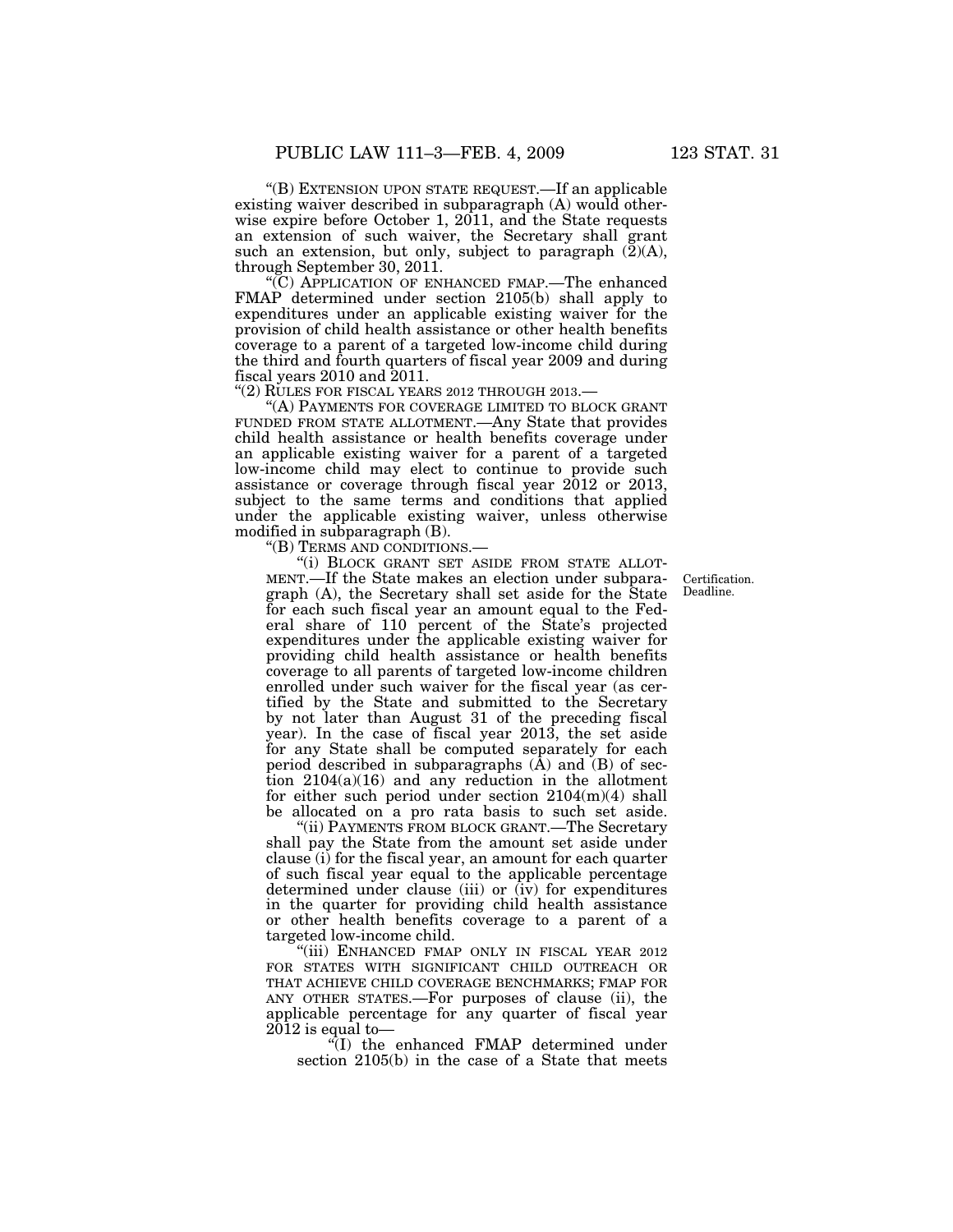the outreach or coverage benchmarks described in any of subparagraph  $(A)$ ,  $(B)$ , or  $(C)$  of paragraph  $(3)$  for fiscal year 2011; or

''(II) the Federal medical assistance percentage (as determined under section 1905(b) without regard to clause (4) of such section) in the case of any other State.

"(iv) AMOUNT OF FEDERAL MATCHING PAYMENT IN 2013.—For purposes of clause (ii), the applicable percentage for any quarter of fiscal year 2013 is equal to—

''(I) the REMAP percentage if—

''(aa) the applicable percentage for the State under clause (iii) was the enhanced FMAP for fiscal year 2012; and

''(bb) the State met either of the coverage benchmarks described in subparagraph (B) or (C) of paragraph (3) for fiscal year 2012; or

 $\sqrt{\text{III}}$ ) the Federal medical assistance percentage (as so determined) in the case of any State to which subclause (I) does not apply.

For purposes of subclause (I), the REMAP percentage is the percentage which is the sum of such Federal medical assistance percentage and a number of percentage points equal to one-half of the difference between such Federal medical assistance percentage and such enhanced FMAP.

''(v) NO FEDERAL PAYMENTS OTHER THAN FROM BLOCK GRANT SET ASIDE.—No payments shall be made to a State for expenditures described in clause (ii) after the total amount set aside under clause (i) for a fiscal year has been paid to the State.

"(vi) NO INCREASE IN INCOME ELIGIBILITY LEVEL FOR PARENTS.—No payments shall be made to a State from the amount set aside under clause (i) for a fiscal year for expenditures for providing child health assistance or health benefits coverage to a parent of a targeted low-income child whose family income exceeds the income eligibility level applied under the applicable existing waiver to parents of targeted low-income children on the date of enactment of the Children's Health Insurance Program Reauthorization Act of 2009.

''(3) OUTREACH OR COVERAGE BENCHMARKS.—For purposes of paragraph (2), the outreach or coverage benchmarks described in this paragraph are as follows:

''(A) SIGNIFICANT CHILD OUTREACH CAMPAIGN.—The State—

''(i) was awarded a grant under section 2113 for fiscal year 2011;

''(ii) implemented 1 or more of the enrollment and retention provisions described in section 2105(a)(4) for such fiscal year; or

"(iii) has submitted a specific plan for outreach for such fiscal year.

''(B) HIGH-PERFORMING STATE.—The State, on the basis of the most timely and accurate published estimates of the Bureau of the Census, ranks in the lowest  $\frac{1}{3}$  of States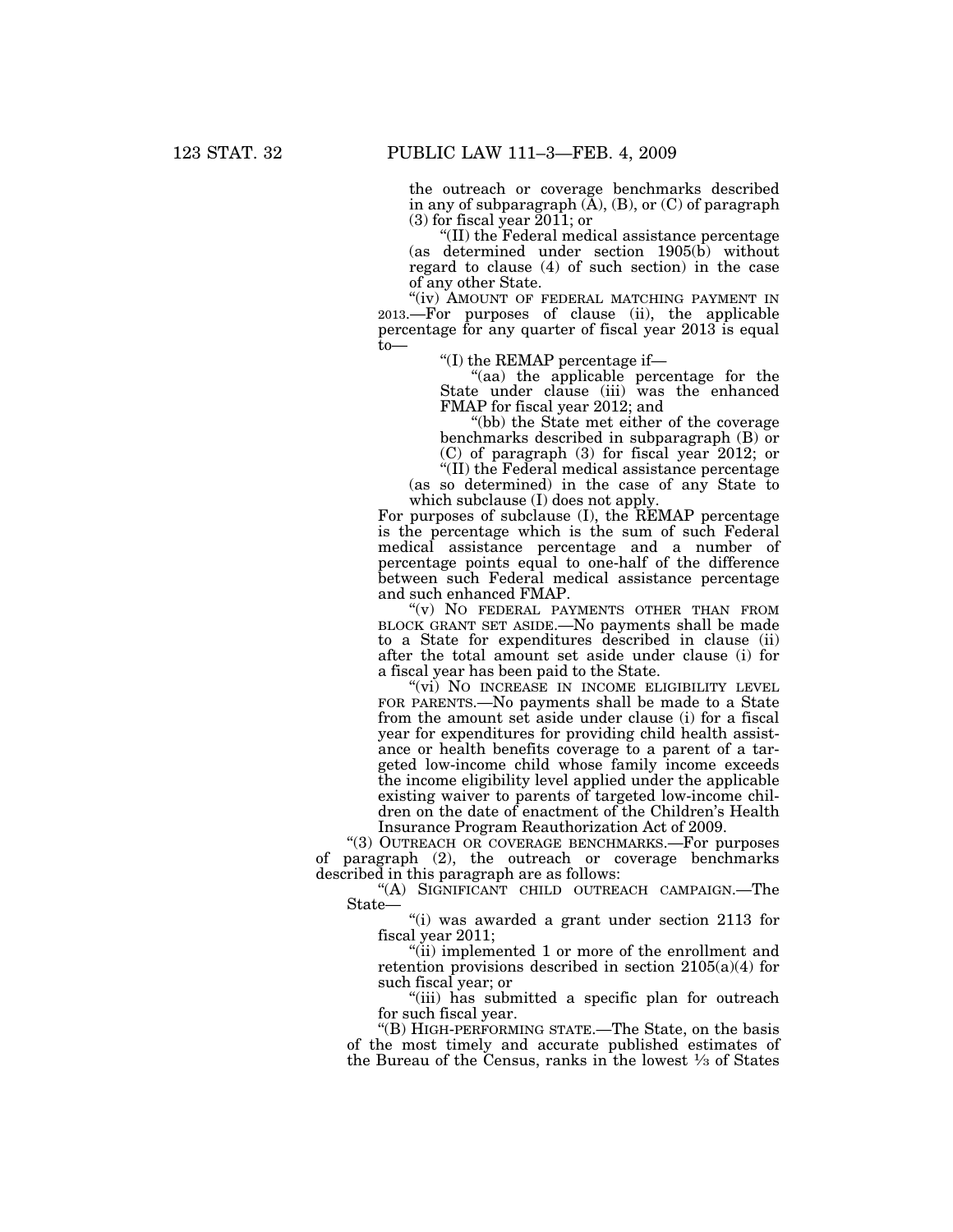in terms of the State's percentage of low-income children without health insurance.

''(C) STATE INCREASING ENROLLMENT OF LOW-INCOME CHILDREN.—The State qualified for a performance bonus payment under section  $2105(a)(3)(B)$  for the most recent fiscal year applicable under such section.

''(4) RULES OF CONSTRUCTION.—Nothing in this subsection shall be construed as prohibiting a State from submitting an application to the Secretary for a waiver under section 1115 of the State plan under title XIX to provide medical assistance to a parent of a targeted low-income child that was provided child health assistance or health benefits coverage under an applicable existing waiver.

''(c) APPLICABLE EXISTING WAIVER.—For purposes of this section—

"(1) IN GENERAL.—The term 'applicable existing waiver' means a waiver, experimental, pilot, or demonstration project under section 1115, grandfathered under section 6102(c)(3) of the Deficit Reduction Act of 2005, or otherwise conducted under authority that—

"(A) would allow funds made available under this title to be used to provide child health assistance or other health benefits coverage to—

"(i) a parent of a targeted low-income child;

''(ii) a nonpregnant childless adult; or

"(iii) individuals described in both clauses (i) and (ii); and

''(B) was in effect during fiscal year 2009.

"(2) DEFINITIONS.-

''(A) PARENT.—The term 'parent' includes a caretaker relative (as such term is used in carrying out section 1931) and a legal guardian.

''(B) NONPREGNANT CHILDLESS ADULT.—The term 'nonpregnant childless adult' has the meaning given such term by section  $2107(f)$ .".

(2) CONFORMING AMENDMENTS.—

(A) Section 2107(f) (42 U.S.C. 1397gg(f)) is amended— (i) by striking ", the Secretary" and inserting ": ''(1) The Secretary'';

(ii) in the first sentence, by inserting ''or a parent (as defined in section  $2111(c)(2)(A)$ ), who is not pregnant, of a targeted low-income child'' before the period;

(iii) by striking the second sentence; and

(iv) by adding at the end the following new paragraph:

"(2) The Secretary may not approve, extend, renew, or amend a waiver, experimental, pilot, or demonstration project with respect to a State after the date of enactment of the Children's Health Insurance Program Reauthorization Act of 2009 that would waive or modify the requirements of section 2111.''.

(B) Section 6102(c) of the Deficit Reduction Act of 2005 (Public Law 109–171; 120 Stat. 131) is amended by striking ''Nothing'' and inserting ''Subject to section 2111 of the Social Security Act, as added by section 112 of the Children's Health Insurance Program Reauthorization Act of 2009, nothing''.

42 USC 1397gg note.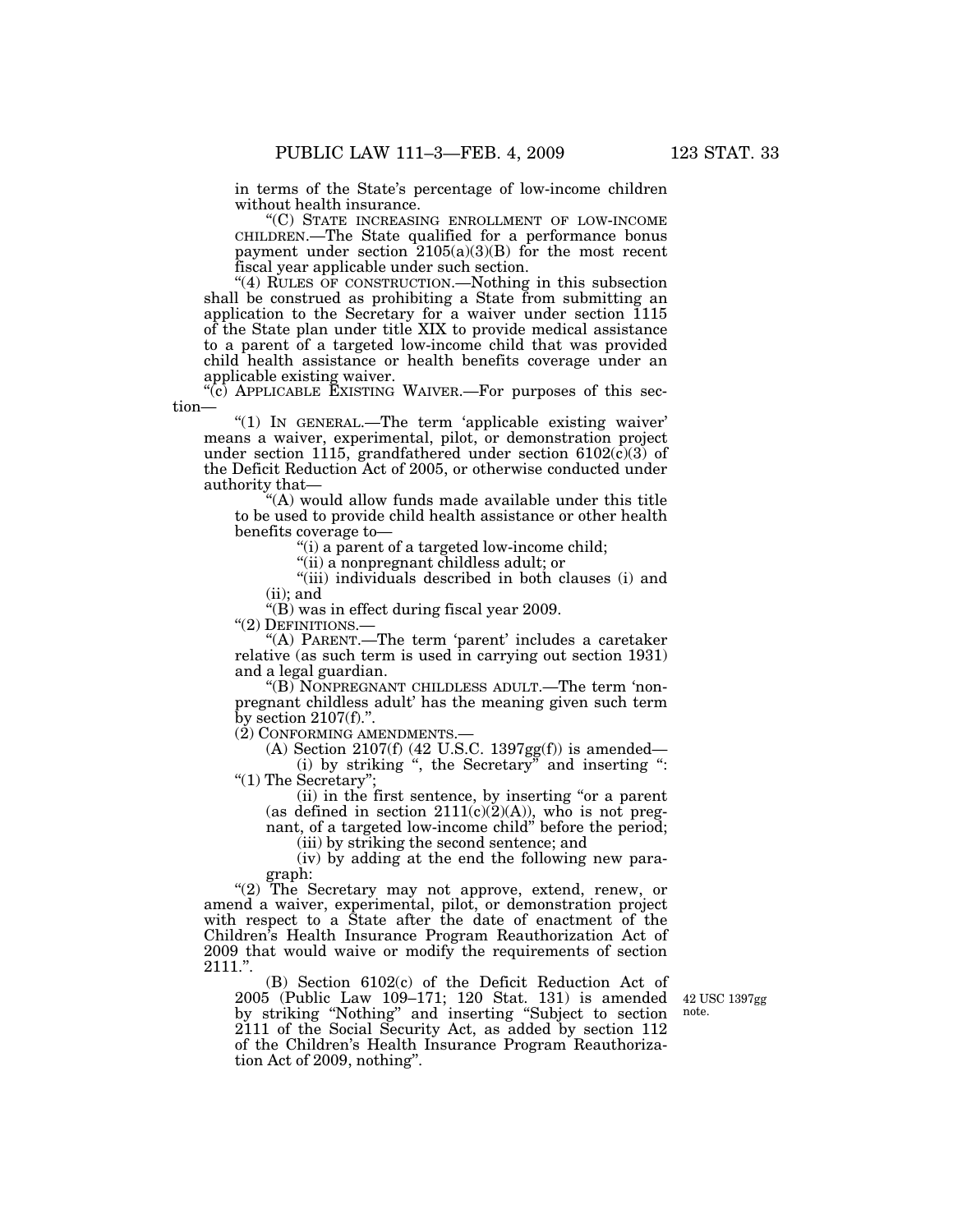(b) GAO STUDY AND REPORT.— (1) IN GENERAL.—The Comptroller General of the United States shall conduct a study of whether—

(A) the coverage of a parent, a caretaker relative (as such term is used in carrying out section 1931), or a legal guardian of a targeted low-income child under a State health plan under title XXI of the Social Security Act increases the enrollment of, or the quality of care for, children, and

(B) such parents, relatives, and legal guardians who enroll in such a plan are more likely to enroll their children in such a plan or in a State plan under title XIX of such Act.

(2) REPORT.—Not later than 2 years after the date of the enactment of this Act, the Comptroller General shall report the results of the study to the Committee on Finance of the Senate and the Committee on Energy and Commerce of the House of Representatives, including recommendations (if any) for changes in legislation.

### **SEC. 113. ELIMINATION OF COUNTING MEDICAID CHILD PRESUMPTIVE ELIGIBILITY COSTS AGAINST TITLE XXI ALLOTMENT.**

(a) IN GENERAL.—Section  $2105(a)(1)$  (42 U.S.C. 1397ee(a)(1)) is amended—

(1) in the matter preceding subparagraph (A), by striking ''(or, in the case of expenditures described in subparagraph (B), the Federal medical assistance percentage (as defined in the first sentence of section  $1905(b))$ "; and

(2) by striking subparagraph (B) and inserting the following new subparagraph:

''(B) [reserved]''.

(b) AMENDMENTS TO MEDICAID.—<br>
(1) ELIGIBILITY OF A NEWBORN.—Section  $1902(e)(4)$  (42) U.S.C.  $1396a(e)(4)$  is amended in the first sentence by striking ''so long as the child is a member of the woman's household and the woman remains (or would remain if pregnant) eligible for such assistance''.

(2) APPLICATION OF QUALIFIED ENTITIES TO PRESUMPTIVE ELIGIBILITY FOR PREGNANT WOMEN UNDER MEDICAID.—Section 1920(b) (42 U.S.C. 1396r–1(b)) is amended by adding after paragraph (2) the following flush sentence:

"The term 'qualified provider' also includes a qualified entity, as defined in section  $1920A(b)(3)$ .".

## **SEC. 114. LIMITATION ON MATCHING RATE FOR STATES THAT PRO-POSE TO COVER CHILDREN WITH EFFECTIVE FAMILY INCOME THAT EXCEEDS 300 PERCENT OF THE POVERTY LINE.**

(a) FMAP APPLIED TO EXPENDITURES.—Section 2105(c) (42 U.S.C. 1397ee $(c)$  is amended by adding at the end the following new paragraph:

''(8) LIMITATION ON MATCHING RATE FOR EXPENDITURES FOR CHILD HEALTH ASSISTANCE PROVIDED TO CHILDREN WHOSE EFFECTIVE FAMILY INCOME EXCEEDS 300 PERCENT OF THE POVERTY LINE.—

''(A) FMAP APPLIED TO EXPENDITURES.—Except as provided in subparagraph (B), for fiscal years beginning with fiscal year 2009, the Federal medical assistance percentage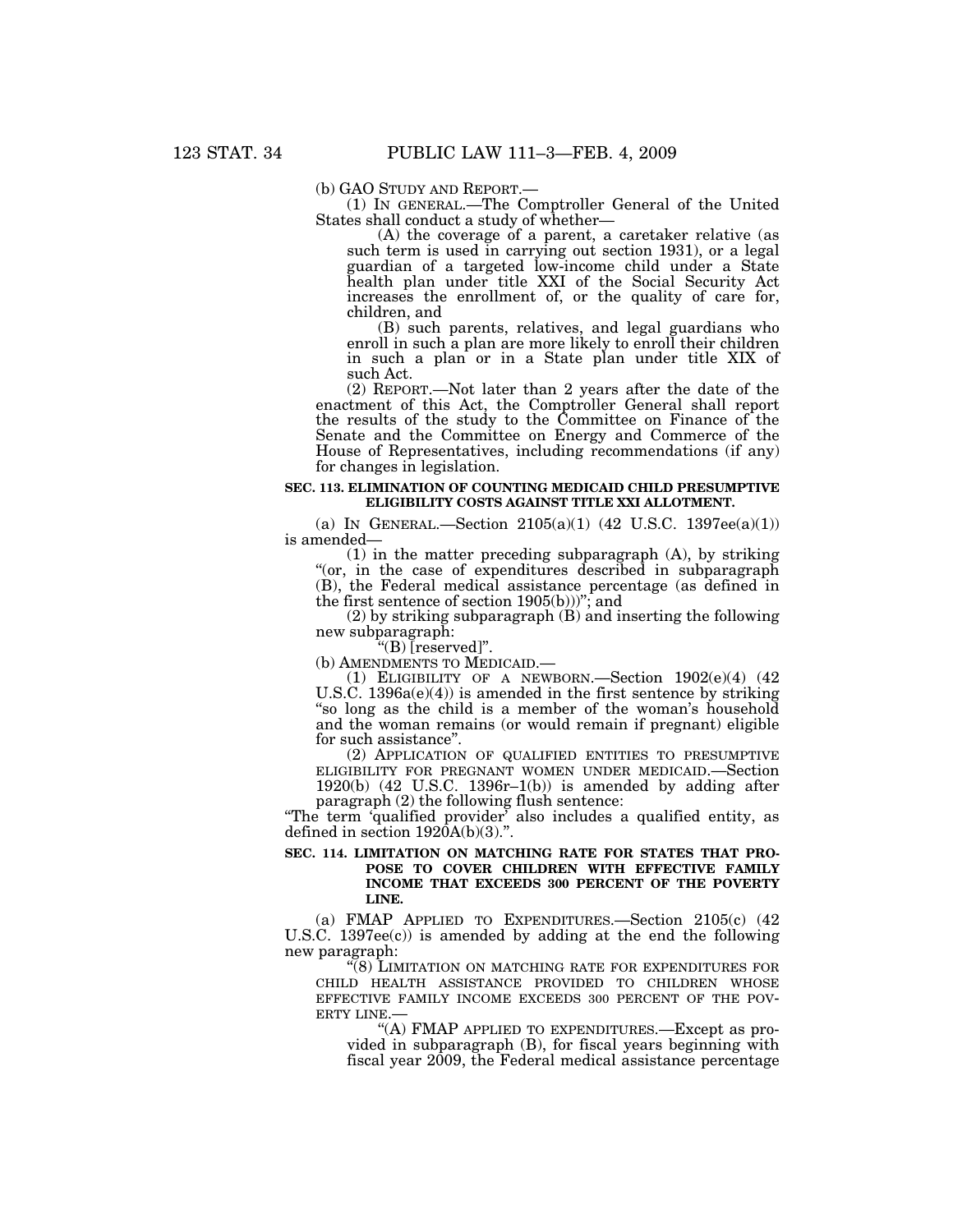(as determined under section 1905(b) without regard to clause (4) of such section) shall be substituted for the enhanced FMAP under subsection (a)(1) with respect to any expenditures for providing child health assistance or health benefits coverage for a targeted low-income child whose effective family income would exceed 300 percent of the poverty line but for the application of a general exclusion of a block of income that is not determined by type of expense or type of income.

''(B) EXCEPTION.—Subparagraph (A) shall not apply to any State that, on the date of enactment of the Children's Health Insurance Program Reauthorization Act of 2009, has an approved State plan amendment or waiver to provide, or has enacted a State law to submit a State plan amendment to provide, expenditures described in such subparagraph under the State child health plan.''.

(b) RULE OF CONSTRUCTION.—Nothing in the amendments made by this section shall be construed as—

(1) changing any income eligibility level for children under title XXI of the Social Security Act; or

(2) changing the flexibility provided States under such title to establish the income eligibility level for targeted lowincome children under a State child health plan and the methodologies used by the State to determine income or assets under such plan.

# **SEC. 115. STATE AUTHORITY UNDER MEDICAID.**

Notwithstanding any other provision of law, including the fourth sentence of subsection (b) of section 1905 of the Social Security Act (42 U.S.C. 1396d) or subsection (u) of such section, at State option, the Secretary shall provide the State with the Federal medical assistance percentage determined for the State for Medicaid with respect to expenditures described in section  $1905(u)(2)(A)$  of such Act or otherwise made to provide medical assistance under Medicaid to a child who could be covered by the State under CHIP.

# **TITLE II—OUTREACH AND ENROLLMENT**

# **Subtitle A—Outreach and Enrollment Activities**

## **SEC. 201. GRANTS AND ENHANCED ADMINISTRATIVE FUNDING FOR OUTREACH AND ENROLLMENT.**

(a) GRANTS.—Title XXI (42 U.S.C. 1397aa et seq.), as amended by section 111, is amended by adding at the end the following:

# **''SEC. 2113. GRANTS TO IMPROVE OUTREACH AND ENROLLMENT.**

"(a) OUTREACH AND ENROLLMENT GRANTS; NATIONAL CAM-PAIGN.—

''(1) IN GENERAL.—From the amounts appropriated under subsection (g), subject to paragraph (2), the Secretary shall award grants to eligible entities during the period of fiscal years 2009 through 2013 to conduct outreach and enrollment

42 USC 1396d note.

42 USC 1397mm.

42 USC 1397ee note.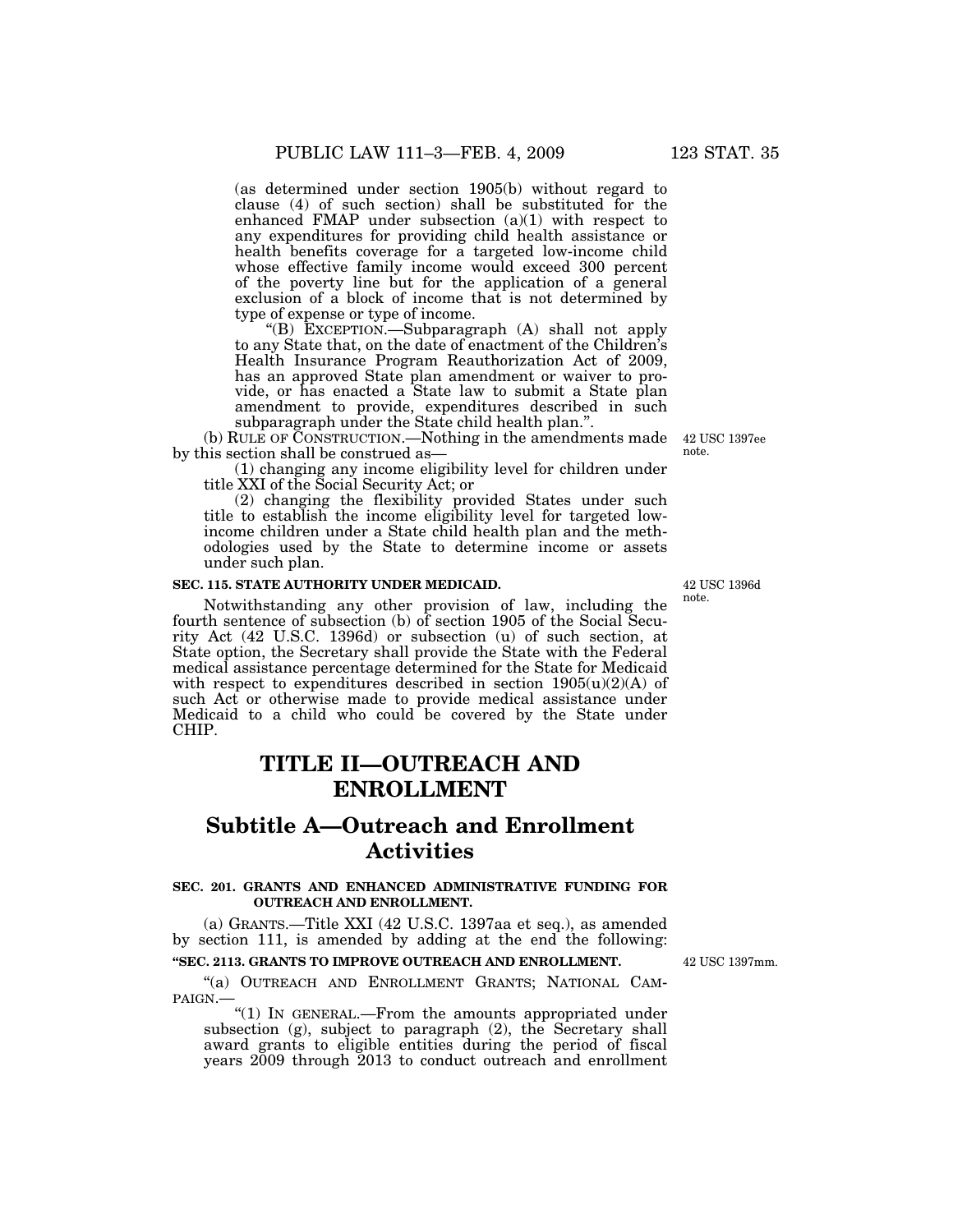efforts that are designed to increase the enrollment and participation of eligible children under this title and title XIX.

''(2) TEN PERCENT SET ASIDE FOR NATIONAL ENROLLMENT CAMPAIGN.—An amount equal to 10 percent of such amounts shall be used by the Secretary for expenditures during such period to carry out a national enrollment campaign in accordance with subsection (h).

''(b) PRIORITY FOR AWARD OF GRANTS.—

''(1) IN GENERAL.—In awarding grants under subsection (a), the Secretary shall give priority to eligible entities that—

''(A) propose to target geographic areas with high rates of—

''(i) eligible but unenrolled children, including such children who reside in rural areas; or

"(ii) racial and ethnic minorities and health disparity populations, including those proposals that address cultural and linguistic barriers to enrollment; and

''(B) submit the most demonstrable evidence required under paragraphs (1) and (2) of subsection (c).

"(2) TEN PERCENT SET ASIDE FOR OUTREACH TO INDIAN CHILDREN.—An amount equal to 10 percent of the funds appropriated under subsection (g) shall be used by the Secretary to award grants to Indian Health Service providers and urban Indian organizations receiving funds under title V of the Indian Health Care Improvement Act (25 U.S.C. 1651 et seq.) for outreach to, and enrollment of, children who are Indians.

''(c) APPLICATION.—An eligible entity that desires to receive a grant under subsection (a) shall submit an application to the Secretary in such form and manner, and containing such information, as the Secretary may decide. Such application shall include—

''(1) evidence demonstrating that the entity includes members who have access to, and credibility with, ethnic or lowincome populations in the communities in which activities funded under the grant are to be conducted;

''(2) evidence demonstrating that the entity has the ability to address barriers to enrollment, such as lack of awareness of eligibility, stigma concerns and punitive fears associated with receipt of benefits, and other cultural barriers to applying for and receiving child health assistance or medical assistance;

''(3) specific quality or outcomes performance measures to evaluate the effectiveness of activities funded by a grant awarded under this section; and

''(4) an assurance that the eligible entity shall—

"(A) conduct an assessment of the effectiveness of such activities against the performance measures;

''(B) cooperate with the collection and reporting of enrollment data and other information in order for the Secretary to conduct such assessments; and

 $(C)$  in the case of an eligible entity that is not the State, provide the State with enrollment data and other information as necessary for the State to make necessary projections of eligible children and pregnant women.

"(d) DISSEMINATION OF ENROLLMENT DATA AND INFORMATION DETERMINED FROM EFFECTIVENESS ASSESSMENTS; ANNUAL REPORT.—The Secretary shall—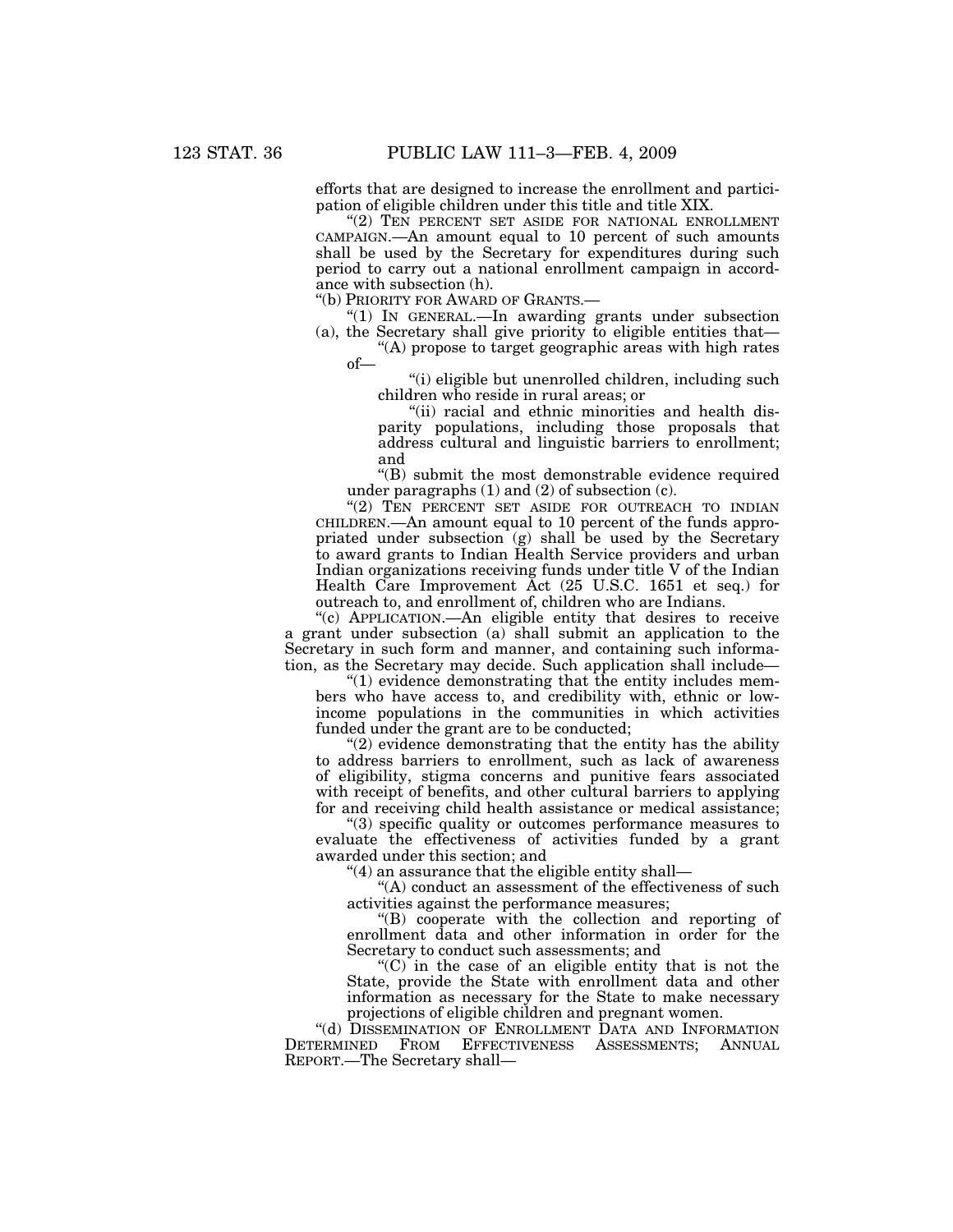''(1) make publicly available the enrollment data and information collected and reported in accordance with subsection  $(c)(4)(B)$ ; and

"(2) submit an annual report to Congress on the outreach and enrollment activities conducted with funds appropriated under this section.

"(e) MAINTENANCE OF EFFORT FOR STATES AWARDED GRANTS; NO MATCH REQUIRED FOR ANY ELIGIBLE ENTITY AWARDED A GRANT.—

"(1) STATE MAINTENANCE OF EFFORT.—In the case of a State that is awarded a grant under this section, the State share of funds expended for outreach and enrollment activities under the State child health plan shall not be less than the State share of such funds expended in the fiscal year preceding the first fiscal year for which the grant is awarded.

''(2) NO MATCHING REQUIREMENT.—No eligible entity awarded a grant under subsection (a) shall be required to provide any matching funds as a condition for receiving the grant.

''(f) DEFINITIONS.—In this section:

''(1) ELIGIBLE ENTITY.—The term 'eligible entity' means any of the following:

"(A)  $\widetilde{A}$  State with an approved child health plan under this title.

''(B) A local government.

''(C) An Indian tribe or tribal consortium, a tribal organization, an urban Indian organization receiving funds under title V of the Indian Health Care Improvement Act (25 U.S.C. 1651 et seq.), or an Indian Health Service provider.

''(D) A Federal health safety net organization.

''(E) A national, State, local, or community-based public or nonprofit private organization, including organizations that use community health workers or community-based doula programs.

" $(F)$  A faith-based organization or consortia, to the extent that a grant awarded to such an entity is consistent with the requirements of section 1955 of the Public Health Service Act (42 U.S.C. 300x–65) relating to a grant award to nongovernmental entities.

" $(\check{G})$  An elementary or secondary school.

"(2) FEDERAL HEALTH SAFETY NET ORGANIZATION.—The term 'Federal health safety net organization' means—

''(A) a Federally-qualified health center (as defined in section 1905(1)(2)(B));

''(B) a hospital defined as a disproportionate share hospital for purposes of section 1923;

"(C) a covered entity described in section  $340B(a)(4)$ of the Public Health Service Act  $(42 \text{ U.S.C. } 256b(a)(4));$ and

''(D) any other entity or consortium that serves children under a federally funded program, including the special supplemental nutrition program for women, infants, and children (WIC) established under section 17 of the Child Nutrition Act of 1966 (42 U.S.C. 1786), the Head Start and Early Head Start programs under the Head Start Act  $(42 \text{ U.S.C. } 9801 \text{ et } \text{seq.})$ , the school lunch program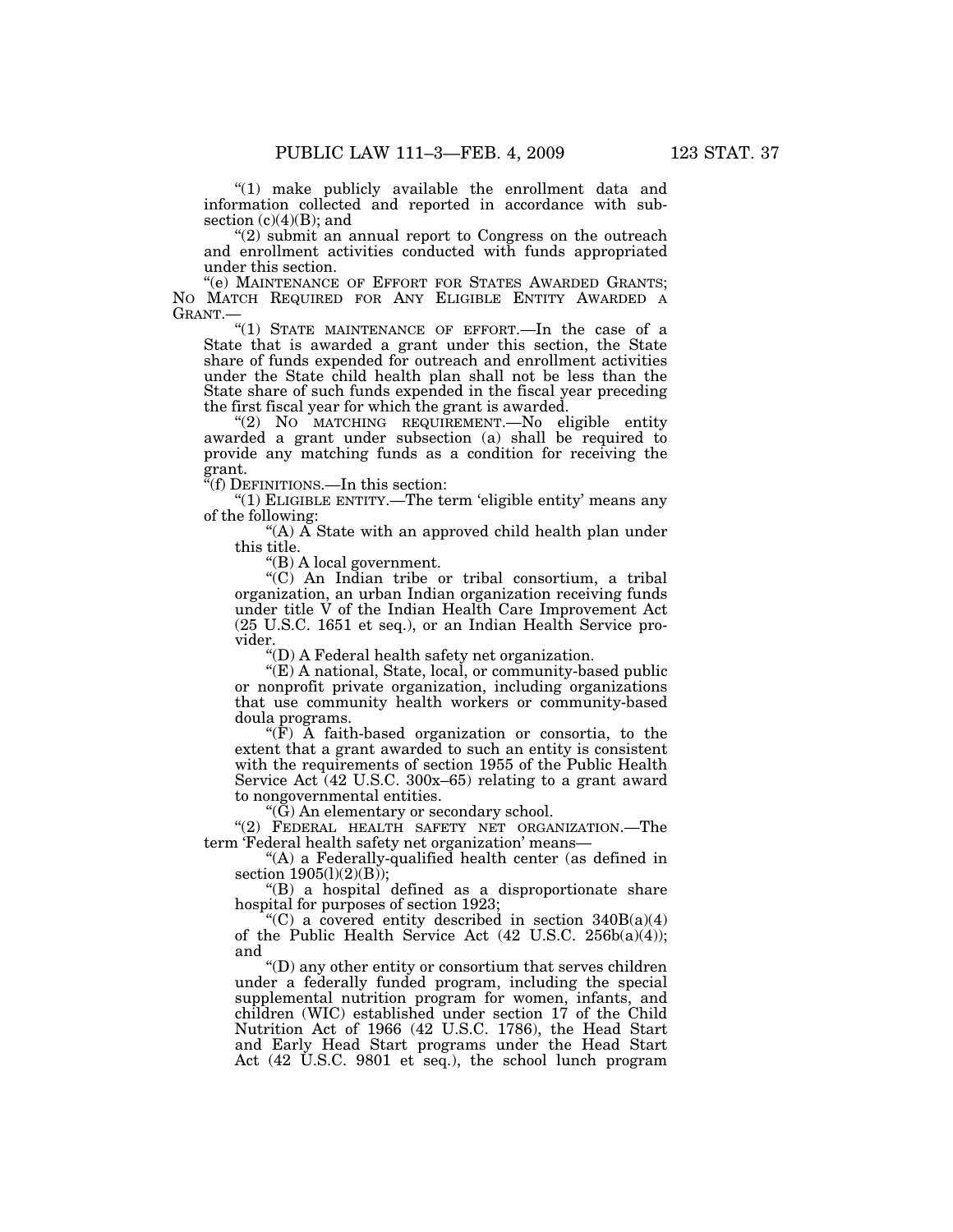established under the Richard B. Russell National School Lunch Act, and an elementary or secondary school.

"(3) INDIANS; INDIAN TRIBE; TRIBAL ORGANIZATION; URBAN INDIAN ORGANIZATION.—The terms 'Indian', 'Indian tribe', 'tribal organization', and 'urban Indian organization' have the meanings given such terms in section  $\tilde{4}$  of the Indian Health Care Improvement Act (25 U.S.C. 1603).

"(4) COMMUNITY HEALTH WORKER.—The term 'community health worker' means an individual who promotes health or nutrition within the community in which the individual resides—

"(A) by serving as a liaison between communities and health care agencies;

''(B) by providing guidance and social assistance to community residents;

 $C$ ) by enhancing community residents' ability to effectively communicate with health care providers;

''(D) by providing culturally and linguistically appropriate health or nutrition education;

''(E) by advocating for individual and community health or nutrition needs; and

 $\mathcal{F}(F)$  by providing referral and followup services.

"(g) APPROPRIATION.—There is appropriated, out of any money in the Treasury not otherwise appropriated, \$100,000,000 for the period of fiscal years 2009 through 2013, for the purpose of awarding grants under this section. Amounts appropriated and paid under the authority of this section shall be in addition to amounts appropriated under section 2104 and paid to States in accordance with section 2105, including with respect to expenditures for outreach activities in accordance with subsections  $(a)(1)(D)(iii)$  and  $(c)(2)(C)$ of that section.

''(h) NATIONAL ENROLLMENT CAMPAIGN.—From the amounts made available under subsection (a)(2), the Secretary shall develop and implement a national enrollment campaign to improve the enrollment of underserved child populations in the programs established under this title and title XIX. Such campaign may include—

''(1) the establishment of partnerships with the Secretary of Education and the Secretary of Agriculture to develop national campaigns to link the eligibility and enrollment systems for the assistance programs each Secretary administers that often serve the same children;

 $''(2)$  the integration of information about the programs established under this title and title XIX in public health awareness campaigns administered by the Secretary;

''(3) increased financial and technical support for enrollment hotlines maintained by the Secretary to ensure that all States participate in such hotlines;

 $(4)$  the establishment of joint public awareness outreach initiatives with the Secretary of Education and the Secretary of Labor regarding the importance of health insurance to building strong communities and the economy;

''(5) the development of special outreach materials for Native Americans or for individuals with limited English proficiency; and

 $\degree$ (6) such other outreach initiatives as the Secretary determines would increase public awareness of the programs under this title and title XIX.'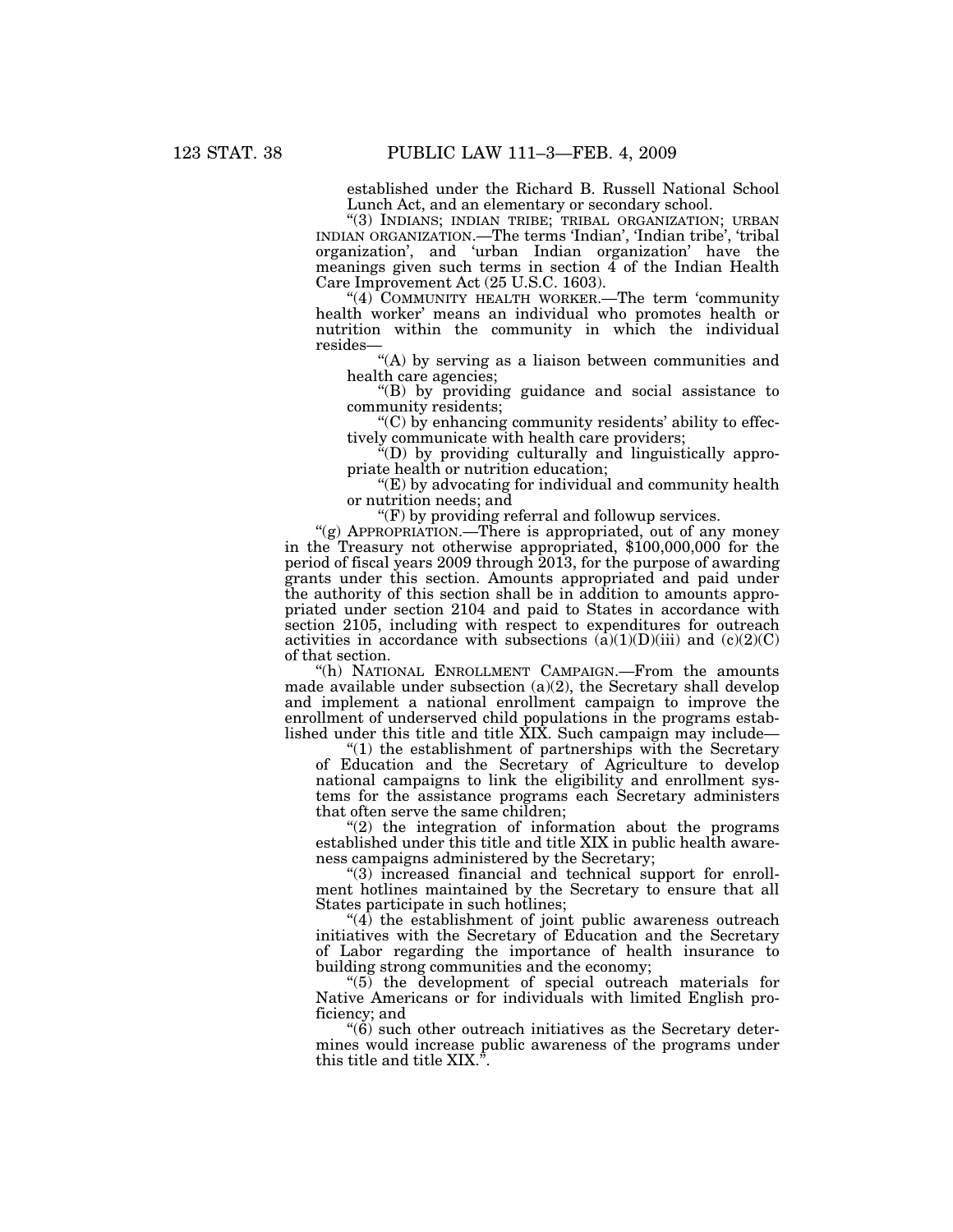(b) ENHANCED ADMINISTRATIVE FUNDING FOR TRANSLATION OR INTERPRETATION SERVICES UNDER CHIP AND MEDICAID.—

 $(1)$  CHIP.—Section 2105(a)(1) (42 U.S.C. 1397ee(a)(1)), as amended by section 113, is amended—

(A) in the matter preceding subparagraph (A), by inserting "(or, in the case of expenditures described in subparagraph  $(D)(iv)$ , the higher of 75 percent or the sum of the enhanced FMAP plus 5 percentage points)'' after ''enhanced FMAP''; and

 $(B)$  in subparagraph  $(D)$ —

(i) in clause (iii), by striking "and" at the end; (ii) by redesignating clause (iv) as clause (v); and (iii) by inserting after clause (iii) the following new clause:

"(iv) for translation or interpretation services in connection with the enrollment of, retention of, and use of services under this title by, individuals for whom English is not their primary language (as found necessary by the Secretary for the proper and efficient administration of the State plan); and".<br>(2) MEDICAID.—

(A) USE OF MEDICAID FUNDS.—Section  $1903(a)(2)$  (42) U.S.C.  $1396b(a)(2)$  is amended by adding at the end the following new subparagraph:

" $(E)$  an amount equal to 75 percent of so much of the sums expended during such quarter (as found necessary by the Secretary for the proper and efficient administration of the State plan) as are attributable to translation or interpretation services in connection with the enrollment of, retention of, and use of services under this title by, children of families

for whom English is not the primary language; plus".<br>(B) USE OF COMMUNITY HEALTH WORKERS FOR OUT-(B) USE OF COMMUNITY HEALTH WORKERS FOR OUT-<br>REACH ACTIVITIES.—<br>(i) IN GENERAL.—Section  $2102(c)(1)$  of such Act

 $(42 \text{ U.S.C. } 1397 \text{bb}(c)(1))$  is amended by inserting "(through community health workers and others)" after ''Outreach''.

(ii) IN FEDERAL EVALUATION.—Section  $2108(c)(3)(B)$ of such Act (42 U.S.C. 1397hh(c)(3)(B)) is amended by inserting "(such as through community health workers and others)'' after ''including practices''.

#### **SEC. 202. INCREASED OUTREACH AND ENROLLMENT OF INDIANS.**

(a) IN GENERAL.—Section 1139 (42 U.S.C. 1320b–9) is amended to read as follows:

#### **''SEC. 1139. IMPROVED ACCESS TO, AND DELIVERY OF, HEALTH CARE FOR INDIANS UNDER TITLES XIX AND XXI.**

''(a) AGREEMENTS WITH STATES FOR MEDICAID AND CHIP OUT-REACH ON OR NEAR RESERVATIONS TO INCREASE THE ENROLLMENT OF INDIANS IN THOSE PROGRAMS.

''(1) IN GENERAL.—In order to improve the access of Indians residing on or near a reservation to obtain benefits under the Medicaid and State children's health insurance programs established under titles XIX and XXI, the Secretary shall encourage the State to take steps to provide for enrollment on or near the reservation. Such steps may include outreach efforts such as the outstationing of eligibility workers, entering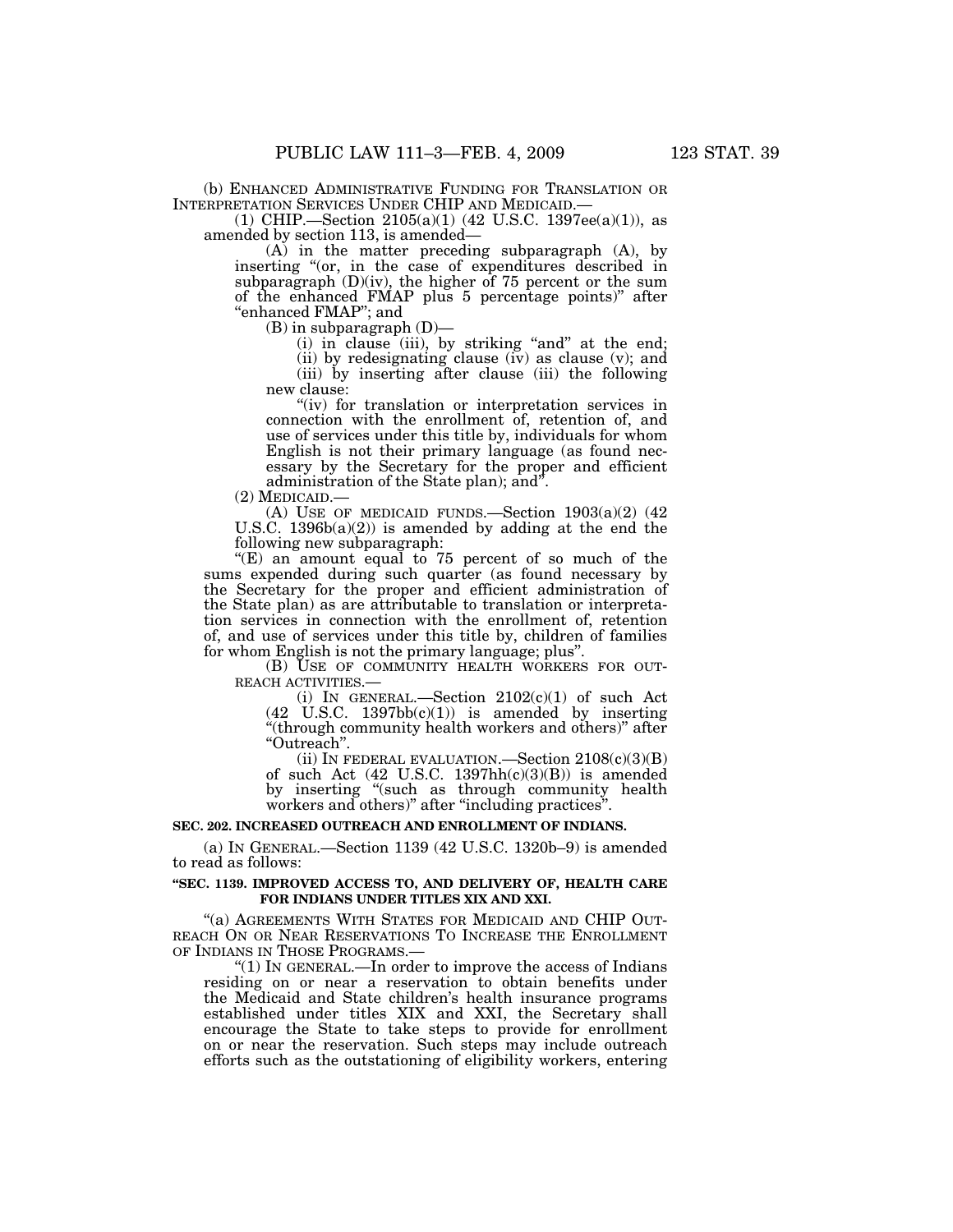into agreements with the Indian Health Service, Indian Tribes, Tribal Organizations, and Urban Indian Organizations to provide outreach, education regarding eligibility and benefits, enrollment, and translation services when such services are appropriate.

" $(2)$  CONSTRUCTION.—Nothing in paragraph  $(1)$  shall be construed as affecting arrangements entered into between States and the Indian Health Service, Indian Tribes, Tribal Organizations, or Urban Indian Organizations for such Service, Tribes, or Organizations to conduct administrative activities under such titles.

''(b) REQUIREMENT TO FACILITATE COOPERATION.—The Secretary, acting through the Centers for Medicare & Medicaid Services, shall take such steps as are necessary to facilitate cooperation with, and agreements between, States and the Indian Health Service, Indian Tribes, Tribal Organizations, or Urban Indian Organizations with respect to the provision of health care items and services to Indians under the programs established under title XIX or XXI.

''(c) DEFINITION OF INDIAN; INDIAN TRIBE; INDIAN HEALTH PRO-GRAM; TRIBAL ORGANIZATION; URBAN INDIAN ORGANIZATION.—In this section, the terms 'Indian', 'Indian Tribe', 'Indian Health Program', 'Tribal Organization', and 'Urban Indian Organization' have the meanings given those terms in section 4 of the Indian Health Care Improvement Act.''.

(b) NONAPPLICATION OF 10 PERCENT LIMIT ON OUTREACH AND CERTAIN OTHER EXPENDITURES.—Section 2105(c)(2) (42 U.S.C.  $1397ee(c)(2)$  is amended by adding at the end the following:

''(C) NONAPPLICATION TO CERTAIN EXPENDITURES.—The limitation under subparagraph (A) shall not apply with respect to the following expenditures:

''(i) EXPENDITURES TO INCREASE OUTREACH TO, AND THE ENROLLMENT OF, INDIAN CHILDREN UNDER THIS TITLE AND TITLE xix.—Expenditures for outreach activities to families of Indian children likely to be eligible for child health assistance under the plan or medical assistance under the State plan under title XIX (or under a waiver of such plan), to inform such families of the availability of, and to assist them in enrolling their children in, such plans, including such activities conducted under grants, contracts, or agreements entered into under section 1139(a).''.

#### **SEC. 203. STATE OPTION TO RELY ON FINDINGS FROM AN EXPRESS LANE AGENCY TO CONDUCT SIMPLIFIED ELIGIBILITY DETERMINATIONS.**

(a) APPLICATION UNDER MEDICAID AND CHIP PROGRAMS.—

(1) MEDICAID.—Section 1902(e) (42 U.S.C. 1396a(e)) is amended by adding at the end the following:

"(13) EXPRESS LANE OPTION.—<br>"(A) IN GENERAL.—

"(i) OPTION TO USE A FINDING FROM AN EXPRESS LANE AGENCY.—At the option of the State, the State plan may provide that in determining eligibility under this title for a child (as defined in subparagraph  $(G)$ ), the State may rely on a finding made within a reasonable period (as determined by the State) from an Express Lane agency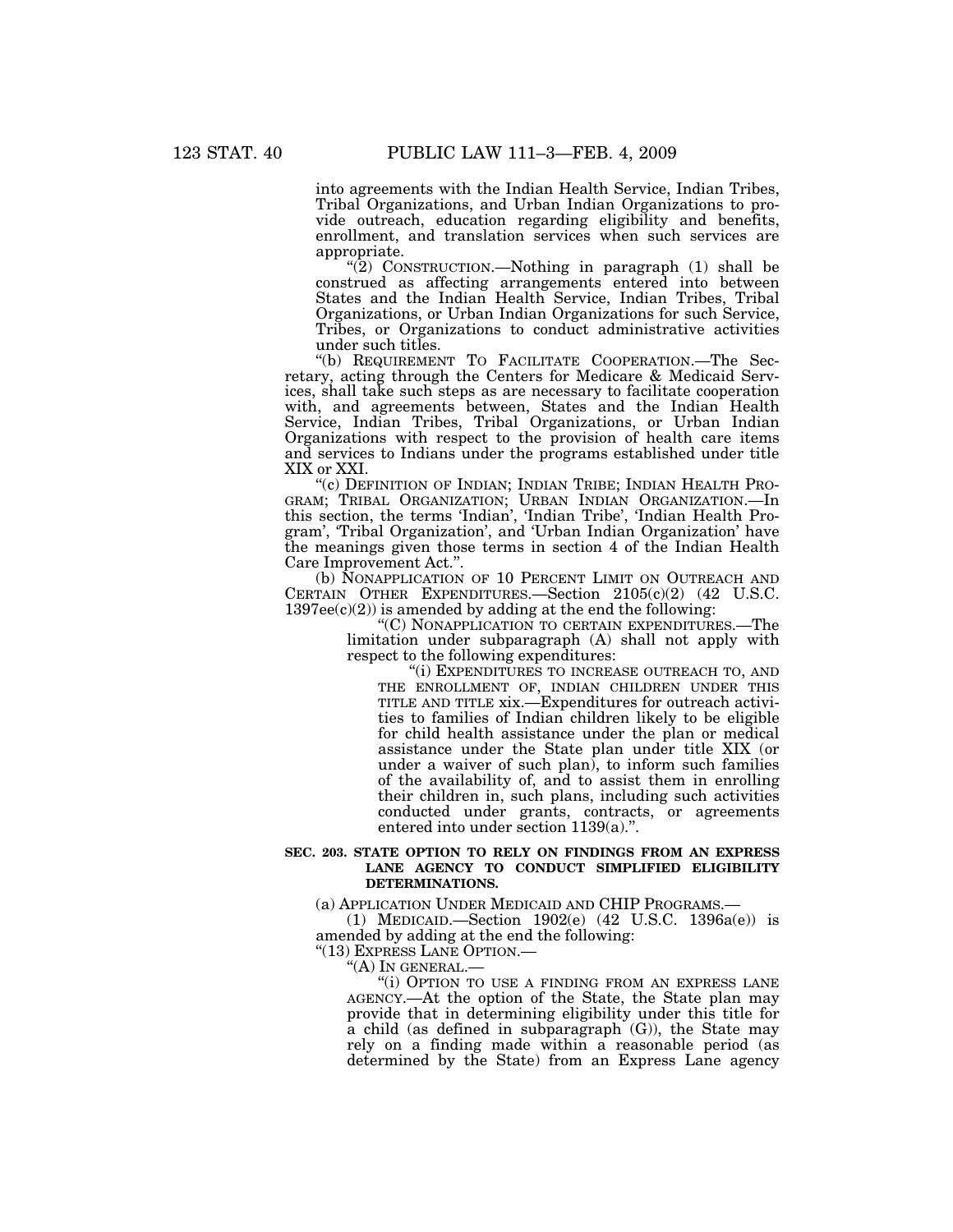(as defined in subparagraph (F)) when it determines whether a child satisfies one or more components of eligibility for medical assistance under this title. The State may rely on a finding from an Express Lane agency notwithstanding sections  $1902(a)(46)(\text{B})$  and  $1137(\text{d})$  or any differences in budget unit, disregard, deeming or other methodology, if the following requirements are met:<br>"(I) PROHIBITION ON DETERMINING CHILDREN INELI-

GIBLE FOR COVERAGE.—If a finding from an Express Lane agency would result in a determination that a child does not satisfy an eligibility requirement for medical assistance under this title and for child health assistance under title XXI, the State shall determine eligibility for assistance using its regular procedures.

''(II) NOTICE REQUIREMENT.—For any child who is found eligible for medical assistance under the State plan under this title or child health assistance under title XXI and who is subject to premiums based on an Express Lane agency's finding of such child's income level, the State shall provide notice that the child may qualify for lower premium payments if evaluated by the State using its regular policies and of the procedures for requesting such an evaluation.

''(III) COMPLIANCE WITH SCREEN AND ENROLL REQUIREMENT.—The State shall satisfy the requirements under subparagraphs (A) and (B) of section 2102(b)(3) (relating to screen and enroll) before enrolling a child in child health assistance under title XXI. At its option, the State may fulfill such requirements in accordance with either option provided under subparagraph (C) of this paragraph.

''(IV) VERIFICATION OF CITIZENSHIP OR NATIONALITY STATUS.—The State shall satisfy the requirements of section  $1902(a)(46)(B)$  or  $2105(c)(9)$ , as applicable for verifications of citizenship or nationality status.

''(V) CODING.—The State meets the requirements of subparagraph (E).

"(ii) OPTION TO APPLY TO RENEWALS AND REDETERMINA-TIONS.—The State may apply the provisions of this paragraph when conducting initial determinations of eligibility, redeterminations of eligibility, or both, as described in the State plan.

''(B) RULES OF CONSTRUCTION.—Nothing in this paragraph shall be construed—

''(i) to limit or prohibit a State from taking any actions otherwise permitted under this title or title XXI in determining eligibility for or enrolling children into medical assistance under this title or child health assistance under title XXI; or

"(ii) to modify the limitations in section  $1902(a)(5)$  concerning the agencies that may make a determination of eligibility for medical assistance under this title.

"(C) OPTIONS FOR SATISFYING THE SCREEN AND ENROLL REQUIREMENT.—

"(i) In GENERAL.—With respect to a child whose eligibility for medical assistance under this title or for child health assistance under title XXI has been evaluated by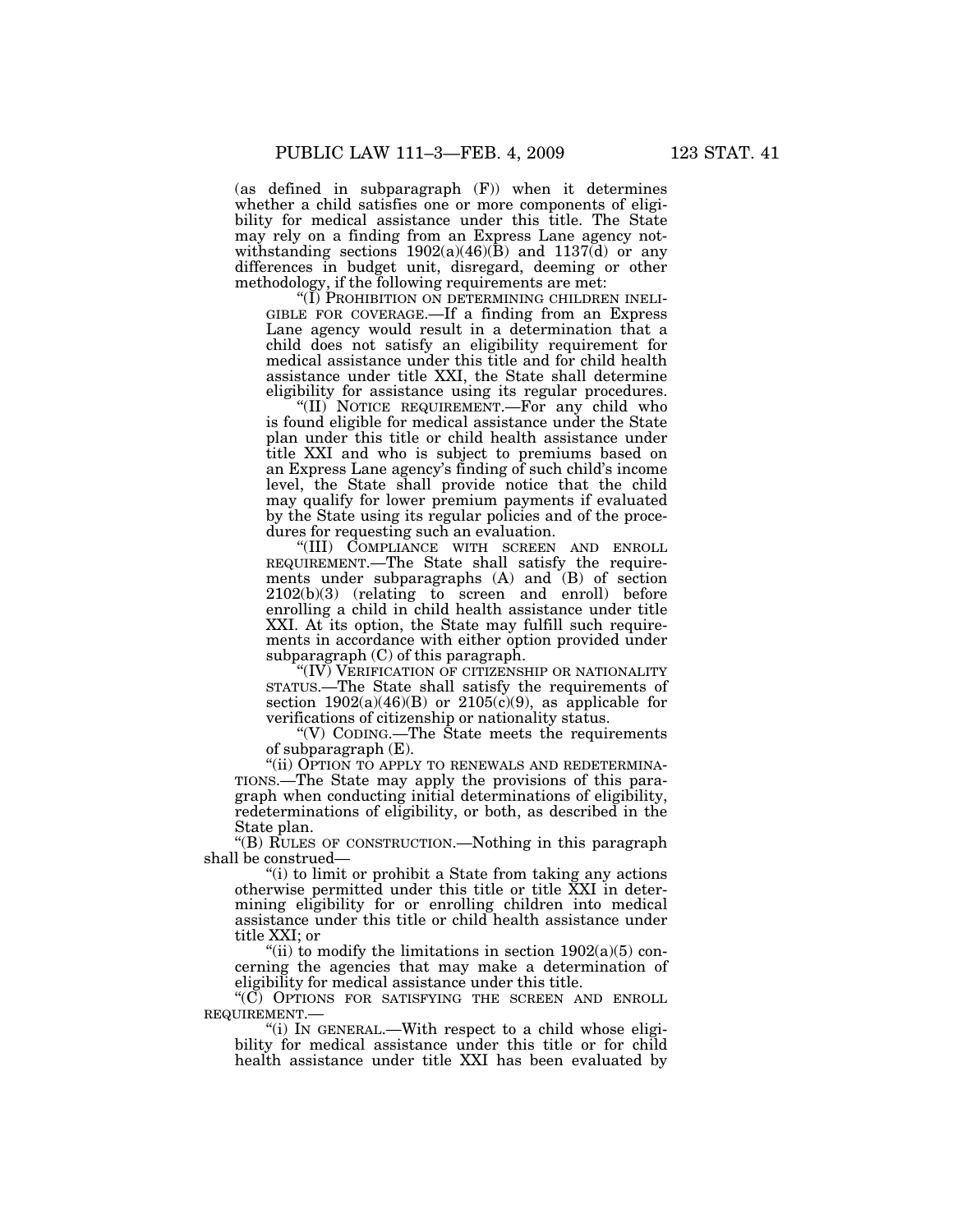a State agency using an income finding from an Express Lane agency, a State may carry out its duties under subparagraphs  $(A)$  and  $(B)$  of section 2102 $(b)(3)$  (relating to screen and enroll) in accordance with either clause (ii) or clause (iii).

''(ii) ESTABLISHING A SCREENING THRESHOLD.—

''(I) IN GENERAL.—Under this clause, the State establishes a screening threshold set as a percentage of the Federal poverty level that exceeds the highest income threshold applicable under this title to the child by a minimum of 30 percentage points or, at State option, a higher number of percentage points that reflects the value (as determined by the State and described in the State plan) of any differences between income methodologies used by the program administered by the Express Lane agency and the methodologies used by the State in determining eligi-

bility for medical assistance under this title.<br>"(II) CHILDREN WITH INCOME NOT ''(II) CHILDREN WITH INCOME NOT ABOVE THRESHOLD.—If the income of a child does not exceed the screening threshold, the child is deemed to satisfy the income eligibility criteria for medical assistance under this title regardless of whether such child would otherwise satisfy such criteria.

''(III) CHILDREN WITH INCOME ABOVE THRESHOLD.— If the income of a child exceeds the screening threshold, the child shall be considered to have an income above the Medicaid applicable income level described in section  $2110(b)(4)$  and to satisfy the requirement under section  $2110(b)(1)(C)$  (relating to the requirement that CHIP matching funds be used only for children not eligible for Medicaid). If such a child is enrolled in child health assistance under title XXI, the State shall provide the parent, guardian, or custodial relative with the following:

''(aa) Notice that the child may be eligible to receive medical assistance under the State plan under this title if evaluated for such assistance under the State's regular procedures and notice of the process through which a parent, guardian, or custodial relative can request that the State evaluate the child's eligibility for medical assistance under this title using such regular procedures.

''(bb) A description of differences between the medical assistance provided under this title and child health assistance under title XXI, including differences in cost-sharing requirements and covered benefits.

"(iii) TEMPORARY ENROLLMENT IN CHIP PENDING SCREEN AND ENROLL.

''(I) IN GENERAL.—Under this clause, a State enrolls a child in child health assistance under title XXI for a temporary period if the child appears eligible for such assistance based on an income finding by an Express Lane agency.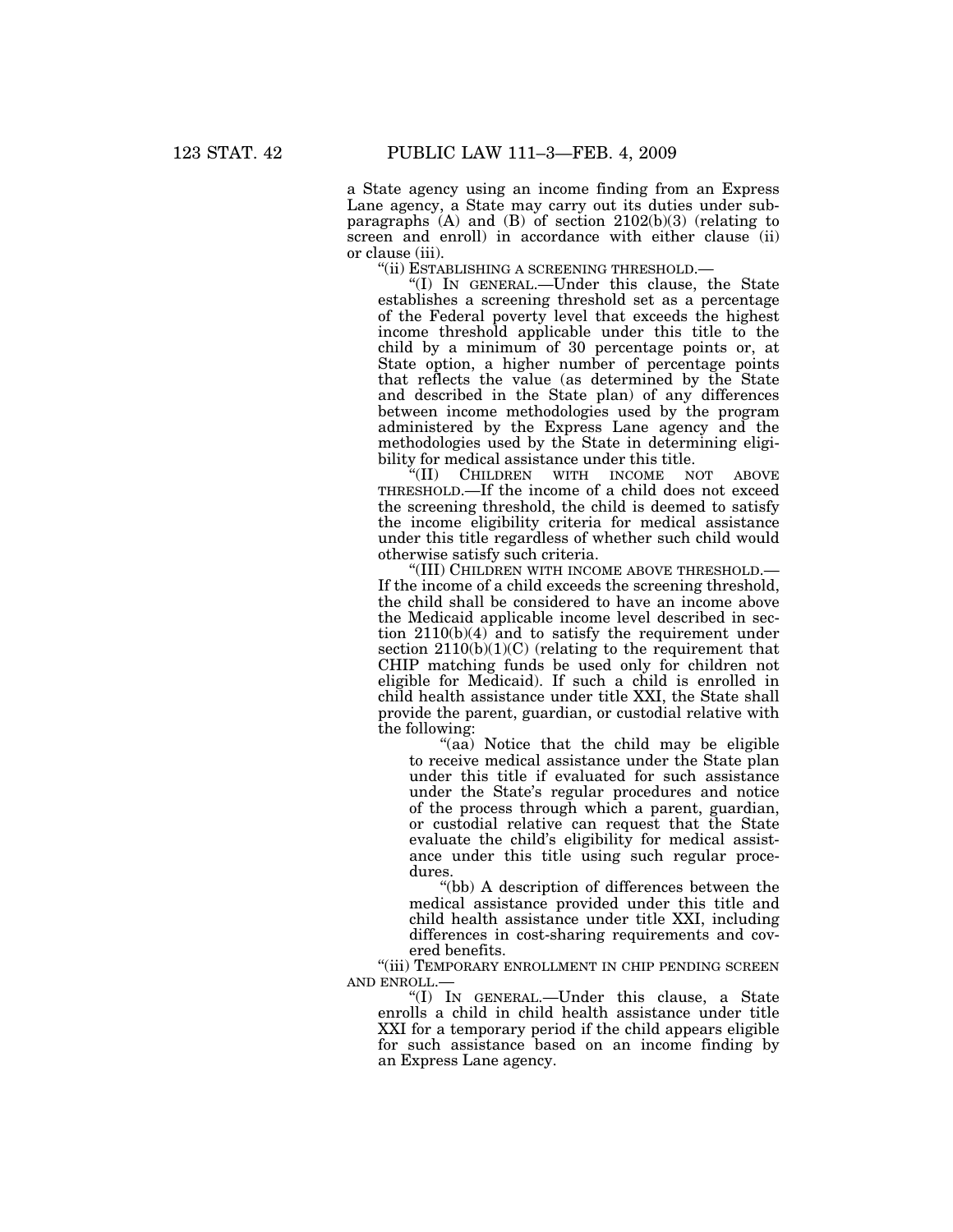''(II) DETERMINATION OF ELIGIBILITY.—During such temporary enrollment period, the State shall determine the child's eligibility for child health assistance under title XXI or for medical assistance under this title in accordance with this clause.

''(III) PROMPT FOLLOW UP.—In making such a determination, the State shall take prompt action to determine whether the child should be enrolled in medical assistance under this title or child health assistance under title XXI pursuant to subparagraphs (A) and (B) of section  $2102(b)(3)$  (relating to screen and enroll).<br>"(IV) REQUIREMENT FOR SIMPLIFIED DETERMINA-

TION.—In making such a determination, the State shall use procedures that, to the maximum feasible extent, reduce the burden imposed on the individual of such determination. Such procedures may not require the child's parent, guardian, or custodial relative to provide or verify information that already has been provided to the State agency by an Express Lane agency or another source of information unless the State agency has reason to believe the information is erroneous.

''(V) AVAILABILITY OF CHIP MATCHING FUNDS DURING TEMPORARY ENROLLMENT PERIOD.—Medical assistance for items and services that are provided to a child enrolled in title XXI during a temporary enrollment period under this clause shall be treated as child health assistance under such title.

''(D) OPTION FOR AUTOMATIC ENROLLMENT.—

''(i) IN GENERAL.—The State may initiate and determine eligibility for medical assistance under the State Medicaid plan or for child health assistance under the State CHIP plan without a program application from, or on behalf of, the child based on data obtained from sources other than the child (or the child's family), but a child can only be automatically enrolled in the State Medicaid plan or the State CHIP plan if the child or the family affirmatively consents to being enrolled through affirmation in writing, by telephone, orally, through electronic signature, or through any other means specified by the Secretary or by signature on an Express Lane agency application, if the requirement of clause (ii) is met.

"(ii) INFORMATION REQUIREMENT.—The requirement of this clause is that the State informs the parent, guardian, or custodial relative of the child of the services that will be covered, appropriate methods for using such services, premium or other cost sharing charges (if any) that apply, medical support obligations (under section 1912(a)) created by enrollment (if applicable), and the actions the parent, guardian, or relative must take to maintain enrollment and renew coverage.

''(E) CODING; APPLICATION TO ENROLLMENT ERROR RATES.—

"(i) IN GENERAL.—For purposes of subparagraph  $(A)(iv)$ , the requirement of this subparagraph for a State is that the State agrees to—

''(I) assign such codes as the Secretary shall require to the children who are enrolled in the State

Procedures.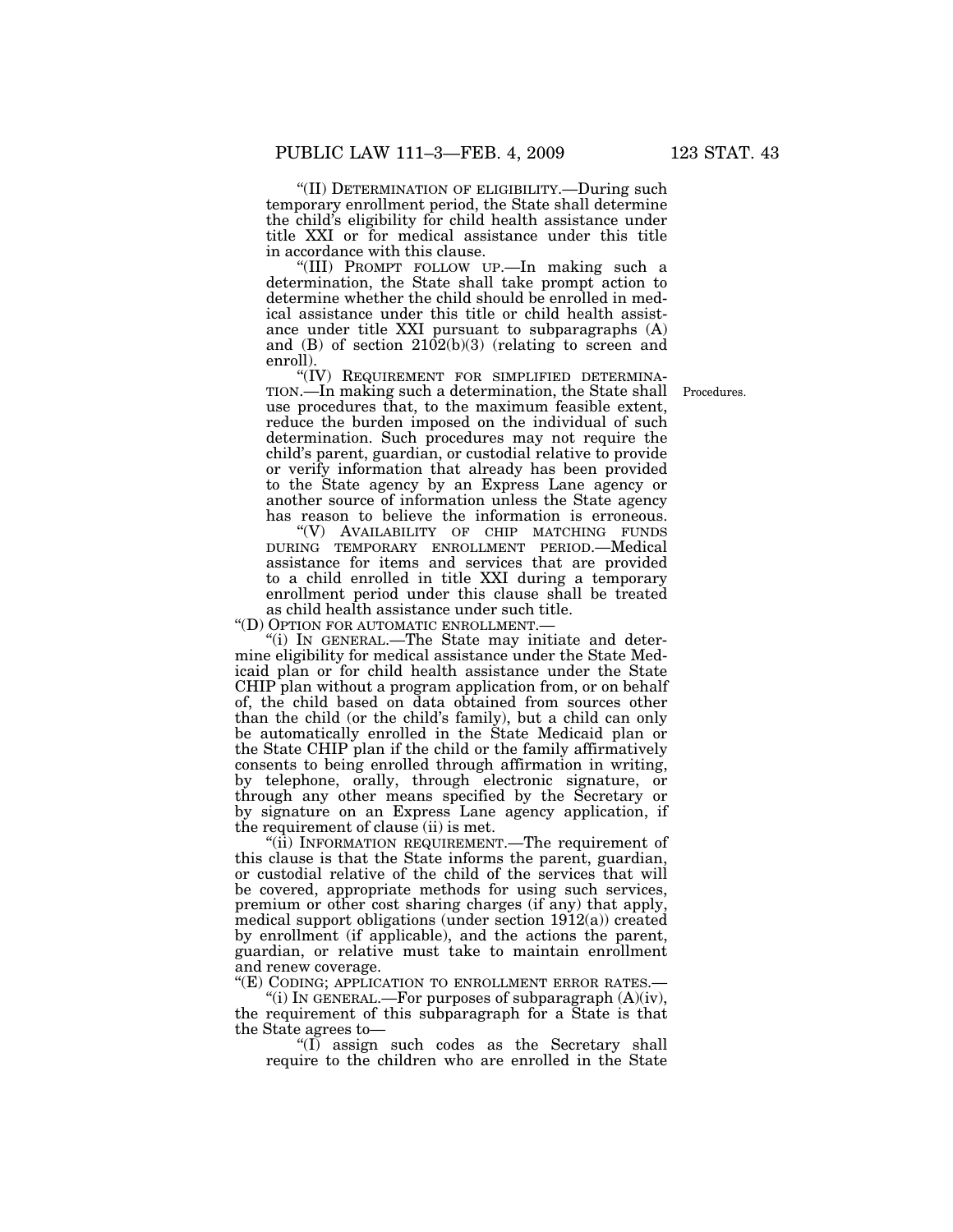Deadline. Statistics.

Submission.

Medicaid plan or the State CHIP plan through reliance on a finding made by an Express Lane agency for the duration of the State's election under this paragraph;

''(II) annually provide the Secretary with a statistically valid sample (that is approved by Secretary) of the children enrolled in such plans through reliance on such a finding by conducting a full Medicaid eligibility review of the children identified for such sample for purposes of determining an eligibility error rate (as described in clause (iv)) with respect to the enrollment of such children (and shall not include such children in any data or samples used for purposes of complying with a Medicaid Eligibility Quality Control (MEQC) review or a payment error rate measurement (PERM) requirement);

''(III) submit the error rate determined under subclause (II) to the Secretary;

"(IV) if such error rate exceeds 3 percent for either of the first 2 fiscal years in which the State elects to apply this paragraph, demonstrate to the satisfaction of the Secretary the specific corrective actions implemented by the State to improve upon such error rate; and

" $(V)$  if such error rate exceeds 3 percent for any fiscal year in which the State elects to apply this paragraph, a reduction in the amount otherwise payable to the State under section 1903(a) for quarters for that fiscal year, equal to the total amount of erroneous excess payments determined for the fiscal year only with respect to the children included in the sample for the fiscal year that are in excess of a 3 percent error rate with respect to such children.

"(ii) NO PUNITIVE ACTION BASED ON ERROR RATE.-The Secretary shall not apply the error rate derived from the sample under clause  $(i)$  to the entire population of children enrolled in the State Medicaid plan or the State CHIP plan through reliance on a finding made by an Express Lane agency, or to the population of children enrolled in such plans on the basis of the State's regular procedures for determining eligibility, or penalize the State on the basis of such error rate in any manner other than the reduction of payments provided for under clause  $(i)(V)$ .

''(iii) RULE OF CONSTRUCTION.—Nothing in this paragraph shall be construed as relieving a State that elects to apply this paragraph from being subject to a penalty under section  $1903(u)$ , for payments made under the State Medicaid plan with respect to ineligible individuals and families that are determined to exceed the error rate permitted under that section (as determined without regard to the error rate determined under clause (i)(II)).

"(iv) ERROR RATE DEFINED.—In this subparagraph, the term 'error rate' means the rate of erroneous excess payments for medical assistance (as defined in section  $1903(u)(1)(D)$  for the period involved, except that such payments shall be limited to individuals for which eligibility determinations are made under this paragraph and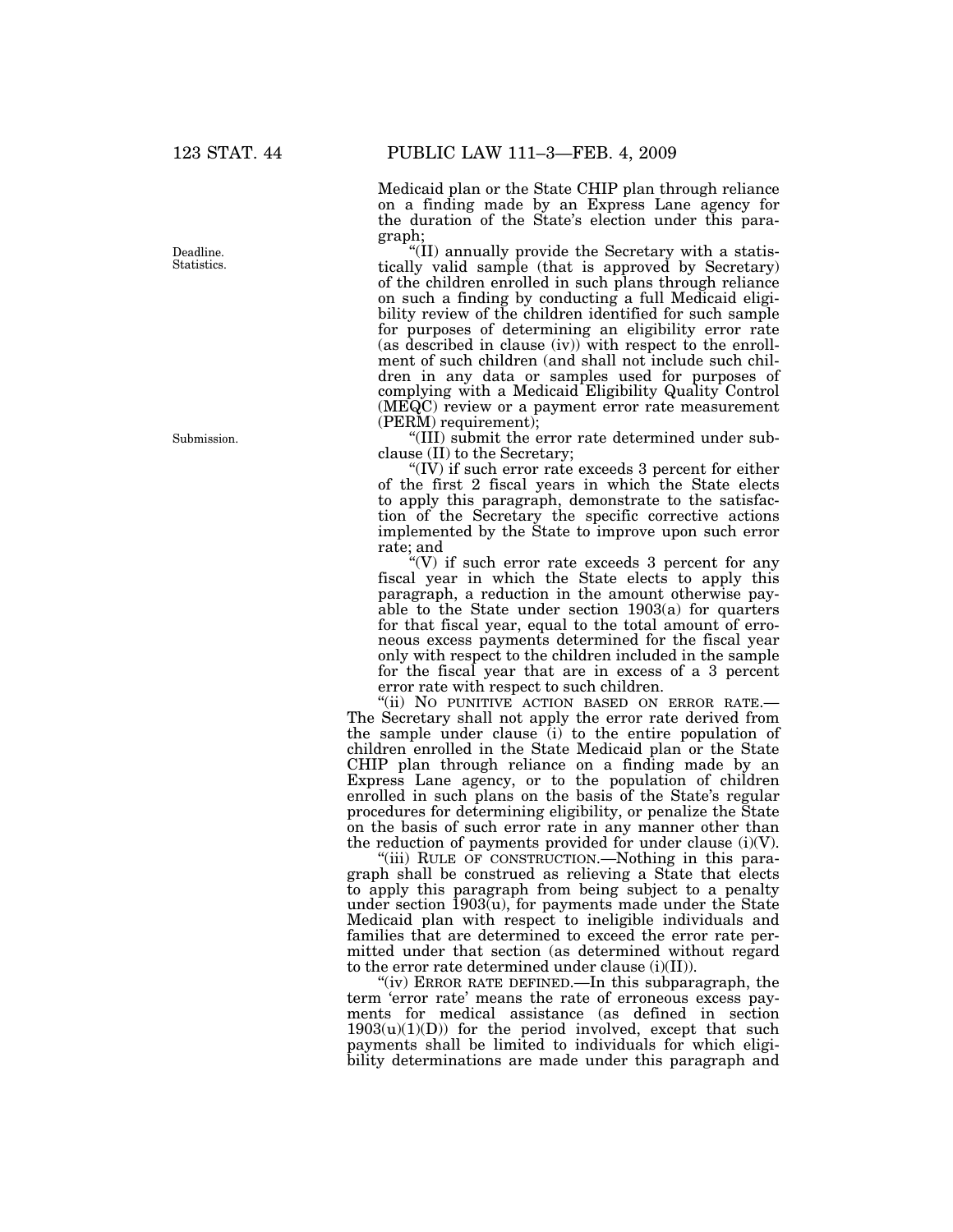except that in applying this paragraph under title XXI, there shall be substituted for references to provisions of this title corresponding provisions within title XXI.

''(F) EXPRESS LANE AGENCY.—

''(i) IN GENERAL.—In this paragraph, the term 'Express Lane agency' means a public agency that—

''(I) is determined by the State Medicaid agency or the State CHIP agency (as applicable) to be capable of making the determinations of one or more eligibility requirements described in subparagraph (A)(i);

''(II) is identified in the State Medicaid plan or the State CHIP plan; and

''(III) notifies the child's family—

"(aa) of the information which shall be disclosed in accordance with this paragraph;

''(bb) that the information disclosed will be used solely for purposes of determining eligibility for medical assistance under the State Medicaid plan or for child health assistance under the State CHIP plan; and

"(cc) that the family may elect to not have the information disclosed for such purposes; and "(IV) enters into, or is subject to, an interagency

agreement to limit the disclosure and use of the information disclosed.

"(ii) INCLUSION OF SPECIFIC PUBLIC AGENCIES.—Such term includes the following:

''(I) A public agency that determines eligibility for assistance under any of the following:

''(aa) The temporary assistance for needy families program funded under part A of title IV.

''(bb) A State program funded under part D of title IV.

''(cc) The State Medicaid plan.

"(dd) The State CHIP plan.

''(ee) The Food and Nutrition Act of 2008 (7 U.S.C. 2011 et seq.).

''(ff) The Head Start Act (42 U.S.C. 9801 et seq.).

''(gg) The Richard B. Russell National School Lunch Act (42 U.S.C. 1751 et seq.).

"(hh) The Child Nutrition Act of 1966 (42 U.S.C. 1771 et seq.).

"(ii) The Child Care and Development Block Grant Act of 1990 (42 U.S.C. 9858 et seq.).

''(jj) The Stewart B. McKinney Homeless Assistance Act (42 U.S.C. 11301 et seq.).

"(kk) The United States Housing Act of 1937 (42 U.S.C. 1437 et seq.).

''(ll) The Native American Housing Assistance and Self-Determination Act of 1996 (25 U.S.C. 4101 et seq.).

''(II) A State-specified governmental agency that has fiscal liability or legal responsibility for the accuracy of the eligibility determination findings relied on by the State.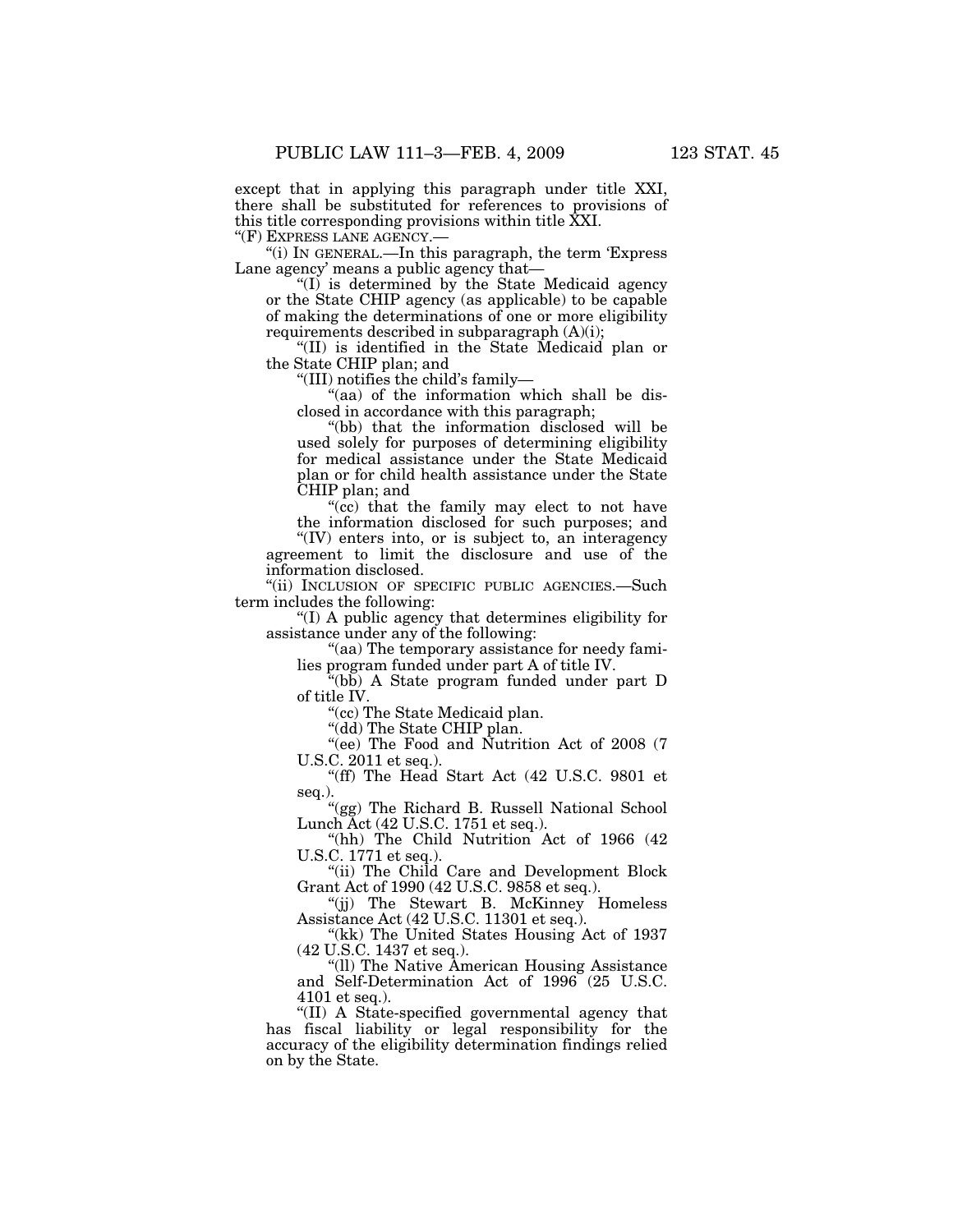''(III) A public agency that is subject to an interagency agreement limiting the disclosure and use of the information disclosed for purposes of determining eligibility under the State Medicaid plan or the State CHIP plan.

''(iii) EXCLUSIONS.—Such term does not include an agency that determines eligibility for a program established under the Social Services Block Grant established under title XX or a private, for-profit organization.

"(iv) RULES OF CONSTRUCTION.—Nothing in this paragraph shall be construed as—

''(I) exempting a State Medicaid agency from complying with the requirements of section  $1902(a)(4)$ relating to merit-based personnel standards for employees of the State Medicaid agency and safeguards against conflicts of interest); or

''(II) authorizing a State Medicaid agency that elects to use Express Lane agencies under this subparagraph to use the Express Lane option to avoid complying with such requirements for purposes of making eligibility determinations under the State Medicaid plan.

''(v) ADDITIONAL DEFINITIONS.—In this paragraph:

''(I) STATE.—The term 'State' means 1 of the 50 States or the District of Columbia.

''(II) STATE CHIP AGENCY.—The term 'State CHIP agency' means the State agency responsible for administering the State CHIP plan.

''(III) STATE CHIP PLAN.—The term 'State CHIP plan' means the State child health plan established under title XXI and includes any waiver of such plan.

''(IV) STATE MEDICAID AGENCY.—The term 'State Medicaid agency' means the State agency responsible for administering the State Medicaid plan.

''(V) STATE MEDICAID PLAN.—The term 'State Medicaid plan' means the State plan established under title XIX and includes any waiver of such plan.

''(G) CHILD DEFINED.—For purposes of this paragraph, the term 'child' means an individual under 19 years of age, or, at the option of a State, such higher age, not to exceed 21 years of age, as the State may elect.

"(H) STATE OPTION TO RELY ON STATE INCOME TAX DATA OR RETURN.—At the option of the State, a finding from an Express Lane agency may include gross income or adjusted gross income shown by State income tax records or returns.

''(I) APPLICATION.—This paragraph shall not apply with respect to eligibility determinations made after September 30,  $2013."$ 

(2) CHIP.—Section 2107(e)(1) (42 U.S.C. 1397gg(e)(1)) is amended by redesignating subparagraphs (B), (C), and (D) as subparagraphs  $(C)$ ,  $(D)$ , and  $(E)$ , respectively, and by inserting after subparagraph (A) the following new subparagraph:

"(B) Section  $1902(e)(13)$  (relating to the State option to rely on findings from an Express Lane agency to help evaluate a child's eligibility for medical assistance).''.

(b) EVALUATION AND REPORT.—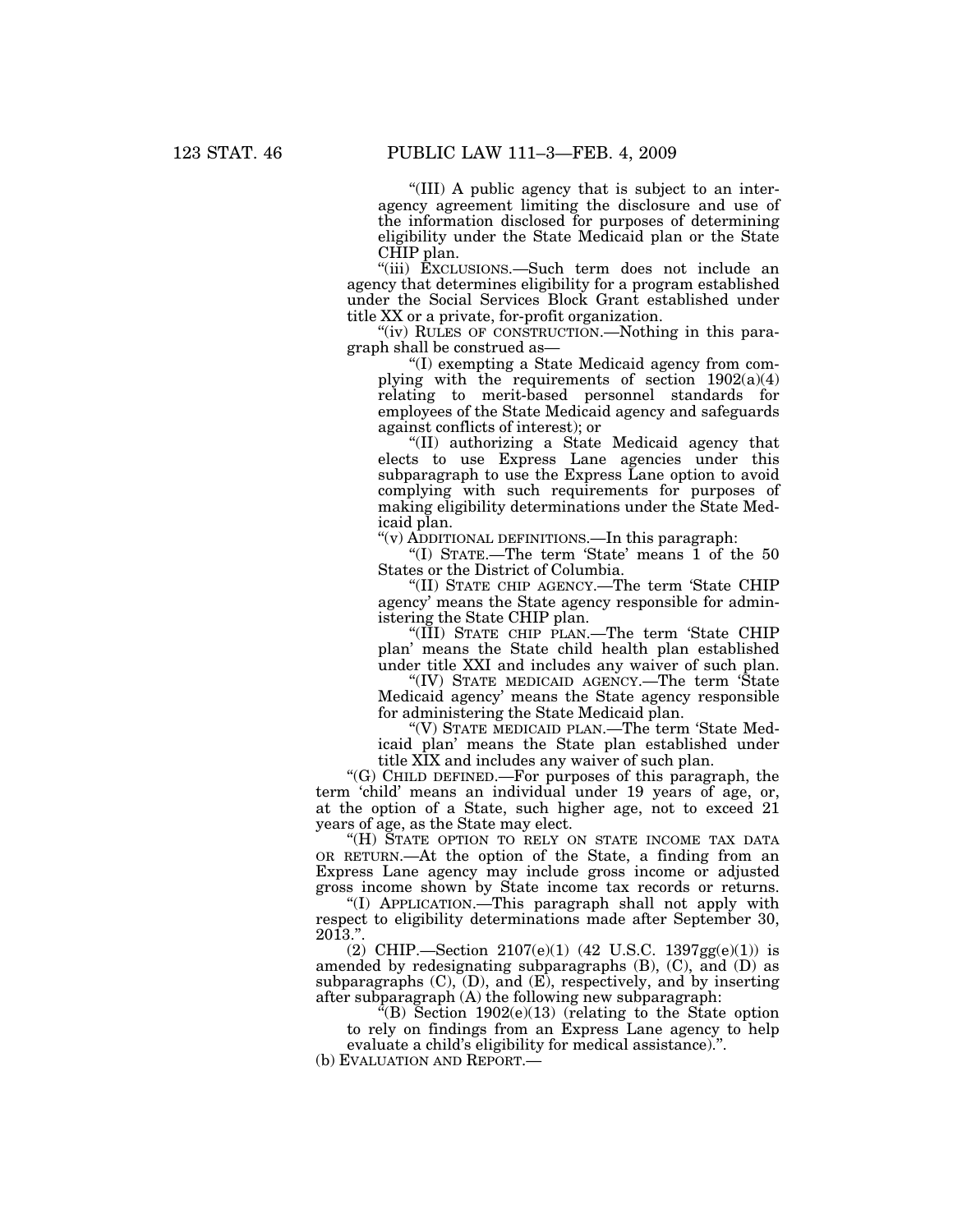(1) EVALUATION.—The Secretary shall conduct, by grant, contract, or interagency agreement, a comprehensive, independent evaluation of the option provided under the amendments made by subsection (a). Such evaluation shall include an analysis of the effectiveness of the option, and shall include—

(A) obtaining a statistically valid sample of the children Statistics. who were enrolled in the State Medicaid plan or the State CHIP plan through reliance on a finding made by an Express Lane agency and determining the percentage of children who were erroneously enrolled in such plans;

(B) determining whether enrolling children in such plans through reliance on a finding made by an Express Lane agency improves the ability of a State to identify and enroll low-income, uninsured children who are eligible but not enrolled in such plans;

(C) evaluating the administrative costs or savings related to identifying and enrolling children in such plans through reliance on such findings, and the extent to which such costs differ from the costs that the State otherwise would have incurred to identify and enroll low-income, uninsured children who are eligible but not enrolled in such plans; and

(D) any recommendations for legislative or administrative changes that would improve the effectiveness of enrolling children in such plans through reliance on such findings.

(2) REPORT TO CONGRESS.—Not later than September 30, 2012, the Secretary shall submit a report to Congress on the results of the evaluation under paragraph (1).

 $(3)$  FUNDING.—

(A) IN GENERAL.—Out of any funds in the Treasury not otherwise appropriated, there is appropriated to the Secretary to carry out the evaluation under this subsection \$5,000,000 for the period of fiscal years 2009 through 2012.

(B) BUDGET AUTHORITY.—Subparagraph (A) constitutes budget authority in advance of appropriations Act and represents the obligation of the Federal Government to provide for the payment of such amount to conduct the evaluation under this subsection.

(c) ELECTRONIC TRANSMISSION OF INFORMATION.—Section 1902 (42 U.S.C. 1396a) is amended by adding at the end the following new subsection:

''(dd) ELECTRONIC TRANSMISSION OF INFORMATION.—If the State agency determining eligibility for medical assistance under this title or child health assistance under title XXI verifies an element of eligibility based on information from an Express Lane Agency (as defined in subsection  $(e)(13)(F)$ ), or from another public agency, then the applicant's signature under penalty of perjury shall not be required as to such element. Any signature requirement for an application for medical assistance may be satisfied through an electronic signature, as defined in section  $1710(1)$  of the Government Paperwork Elimination Act (44 U.S.C. 3504 note). The requirements of subparagraphs (A) and (B) of section  $1137(d)(2)$  may be met through evidence in digital or electronic form.''.

(d) AUTHORIZATION OF INFORMATION DISCLOSURE.—

Grants. Contracts.

Recommendations.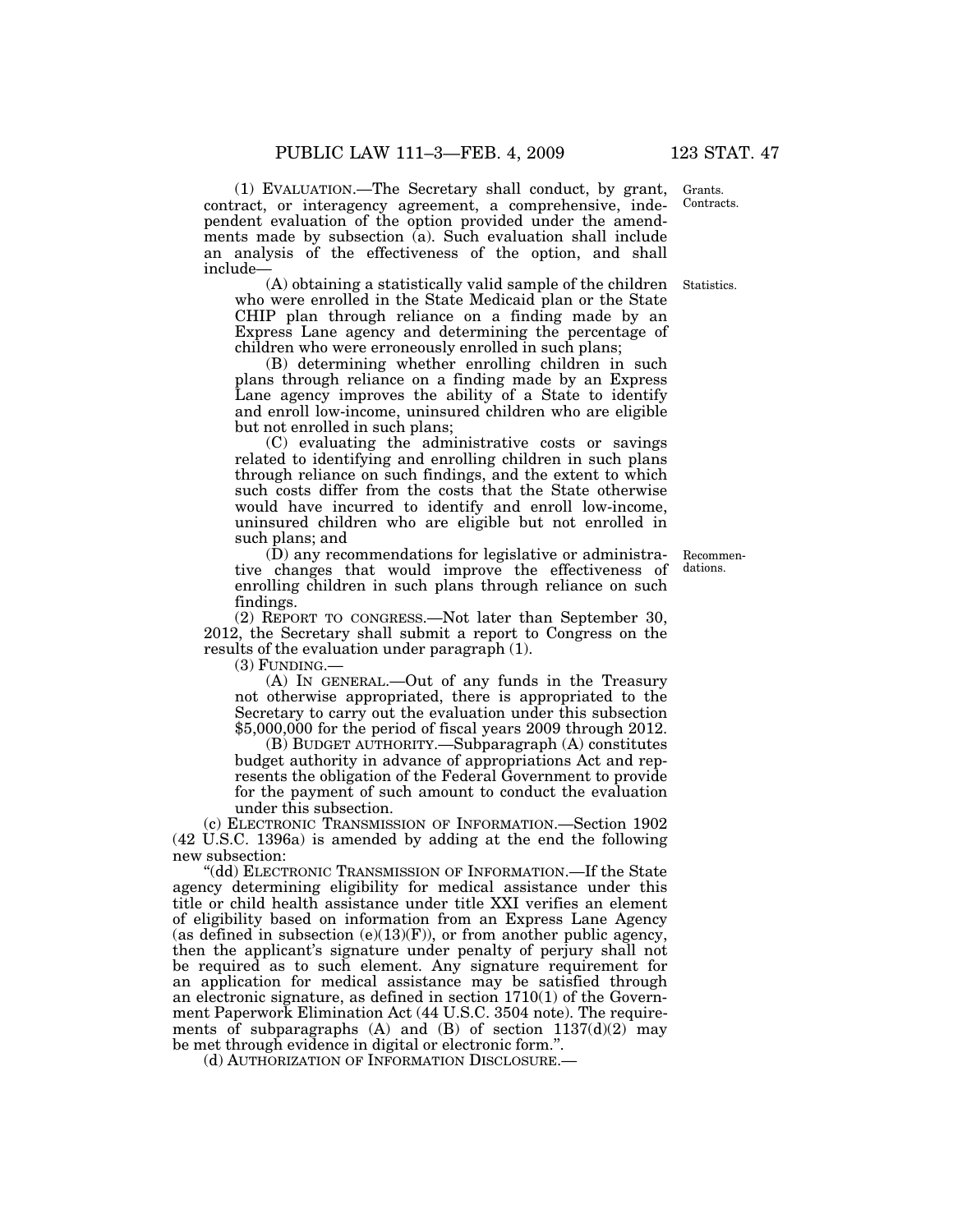(1) IN GENERAL.—Title XIX is amended by adding at the end the following new section:

42 USC 1396w–2 note.

# **''SEC. 1942. AUTHORIZATION TO RECEIVE RELEVANT INFORMATION.**

"(a) IN GENERAL.—Notwithstanding any other provision of law, a Federal or State agency or private entity in possession of the sources of data directly relevant to eligibility determinations under this title (including eligibility files maintained by Express Lane agencies described in section 1902(e)(13)(F), information described in paragraph (2) or (3) of section 1137(a), vital records information about births in any State, and information described in sections  $453(i)$  and  $1902(a)(25)(I)$  is authorized to convey such data or information to the State agency administering the State plan under this title, to the extent such conveyance meets the requirements of subsection (b).

''(b) REQUIREMENTS FOR CONVEYANCE.—Data or information may be conveyed pursuant to subsection (a) only if the following requirements are met:

''(1) The individual whose circumstances are described in the data or information (or such individual's parent, guardian, caretaker relative, or authorized representative) has either provided advance consent to disclosure or has not objected to disclosure after receiving advance notice of disclosure and a reasonable opportunity to object.

''(2) Such data or information are used solely for the purposes of—

"(A) identifying individuals who are eligible or potentially eligible for medical assistance under this title and enrolling or attempting to enroll such individuals in the State plan; and

''(B) verifying the eligibility of individuals for medical assistance under the State plan.

''(3) An interagency or other agreement, consistent with standards developed by the Secretary—

''(A) prevents the unauthorized use, disclosure, or modification of such data and otherwise meets applicable Federal requirements safeguarding privacy and data security; and

''(B) requires the State agency administering the State plan to use the data and information obtained under this section to seek to enroll individuals in the plan.

''(c) PENALTIES FOR IMPROPER DISCLOSURE.—

''(1) CIVIL MONEY PENALTY.—A private entity described in the subsection (a) that publishes, discloses, or makes known in any manner, or to any extent not authorized by Federal law, any information obtained under this section is subject to a civil money penalty in an amount equal to \$10,000 for each such unauthorized publication or disclosure. The provisions of section 1128A (other than subsections (a) and (b) and the second sentence of subsection (f)) shall apply to a civil money penalty under this paragraph in the same manner as such provisions apply to a penalty or proceeding under section  $1128\overline{A}(a)$ .

''(2) CRIMINAL PENALTY.—A private entity described in the subsection (a) that willfully publishes, discloses, or makes known in any manner, or to any extent not authorized by Federal law, any information obtained under this section shall

Applicability.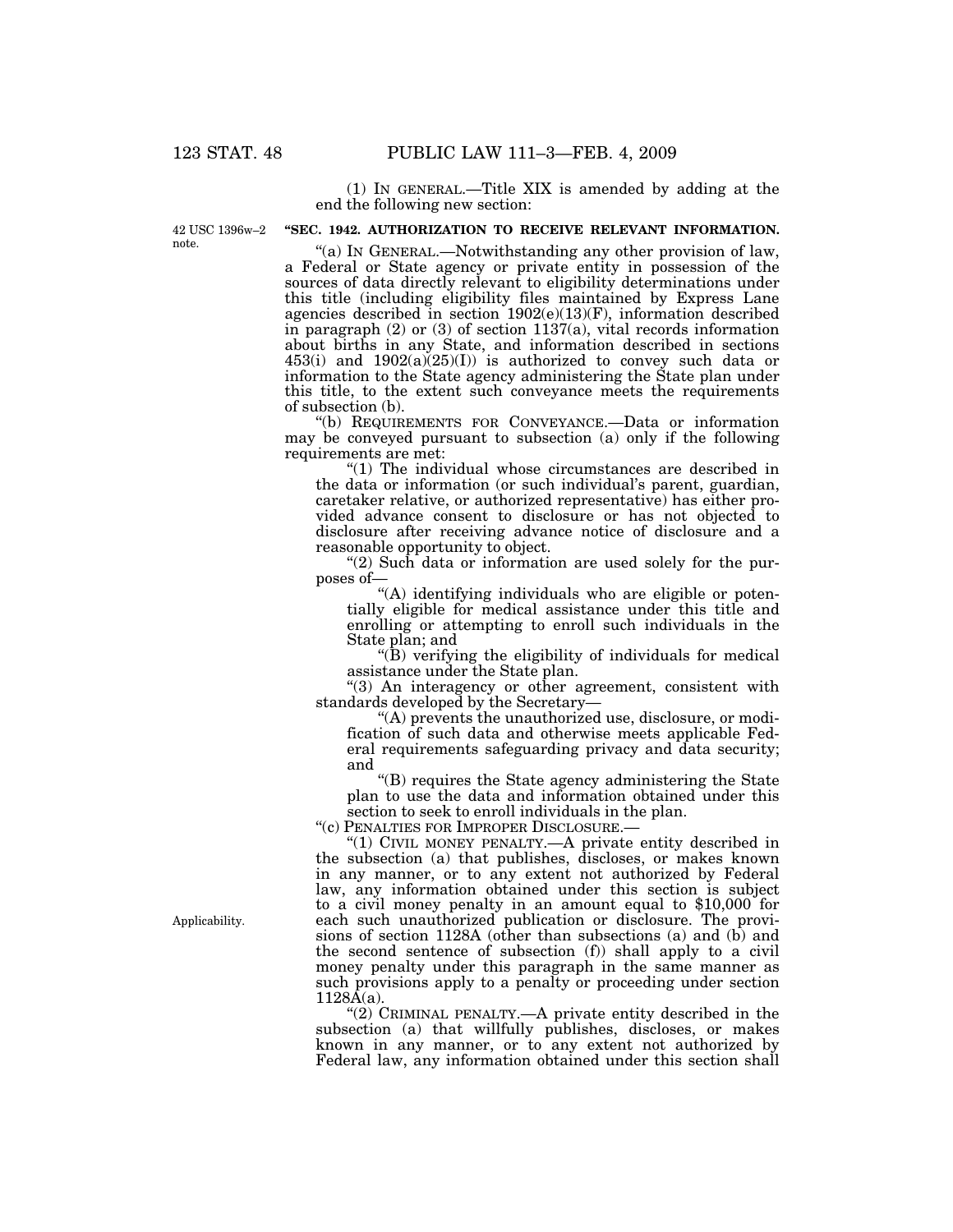1 year, or both, for each such unauthorized publication or disclosure.

"(d) RULE OF CONSTRUCTION.—The limitations and requirements that apply to disclosure pursuant to this section shall not be construed to prohibit the conveyance or disclosure of data or information otherwise permitted under Federal law (without regard to this section).''.

(2) CONFORMING AMENDMENT TO TITLE XXI.—Section  $2107(e)(1)$  (42 U.S.C. 1397gg $(e)(1)$ ), as amended by subsection  $(a)(2)$ , is amended by adding at the end the following new subparagraph:

 $\sqrt[4]{F}$  Section 1942 (relating to authorization to receive data directly relevant to eligibility determinations).''.

(3) CONFORMING AMENDMENT TO PROVIDE ACCESS TO DATA ABOUT ENROLLMENT IN INSURANCE FOR PURPOSES OF EVALU-ABOUT ENROLLMENT IN INSURANCE FOR PURPOSES OF EVALU- ATING APPLICATIONS AND FOR CHIP.—Section 1902(a)(25)(I)(i)  $(42 \text{ U.S.C. } 1396a(a)(25)(I)(i))$  is amended—

(A) by inserting ''(and, at State option, individuals who apply or whose eligibility for medical assistance is being evaluated in accordance with section  $1902(e)(13)(D)$ " after ''with respect to individuals who are eligible''; and

(B) by inserting ''under this title (and, at State option, child health assistance under title XXI)'' after ''the State plan''.

(e) AUTHORIZATION FOR STATES ELECTING EXPRESS LANE OPTION TO RECEIVE CERTAIN DATA DIRECTLY RELEVANT TO DETER- MINING ELIGIBILITY AND CORRECT AMOUNT OF ASSISTANCE.—The Secretary shall enter into such agreements as are necessary to permit a State that elects the Express Lane option under section 1902(e)(13) of the Social Security Act to receive data directly relevant to eligibility determinations and determining the correct amount of benefits under a State child health plan under CHIP or a State plan under Medicaid from the following:

(1) The National Directory of New Hires established under section 453(i) of the Social Security Act (42 U.S.C. 653(i)).

(2) Data regarding enrollment in insurance that may help to facilitate outreach and enrollment under the State Medicaid plan, the State CHIP plan, and such other programs as the Secretary may specify.

(f) EFFECTIVE DATE.—The amendments made by this section are effective on the date of the enactment of this Act. 42 USC 1396a

# **Subtitle B—Reducing Barriers to Enrollment**

### **SEC. 211. VERIFICATION OF DECLARATION OF CITIZENSHIP OR NATIONALITY FOR PURPOSES OF ELIGIBILITY FOR MED-ICAID AND CHIP.**

(a) ALTERNATIVE STATE PROCESS FOR VERIFICATION OF DEC- LARATION OF CITIZENSHIP OR NATIONALITY FOR PURPOSES OF ELIGI-BILITY FOR MEDICAID.—

(1) ALTERNATIVE TO DOCUMENTATION REQUIREMENT.—

(A) IN GENERAL.—Section 1902 (42 U.S.C. 1396a), as amended by section 203(c), is amended—

 $(i)$  in subsection  $(a)(46)$ —

note.

Contracts. 42 USC 1396w–2 note.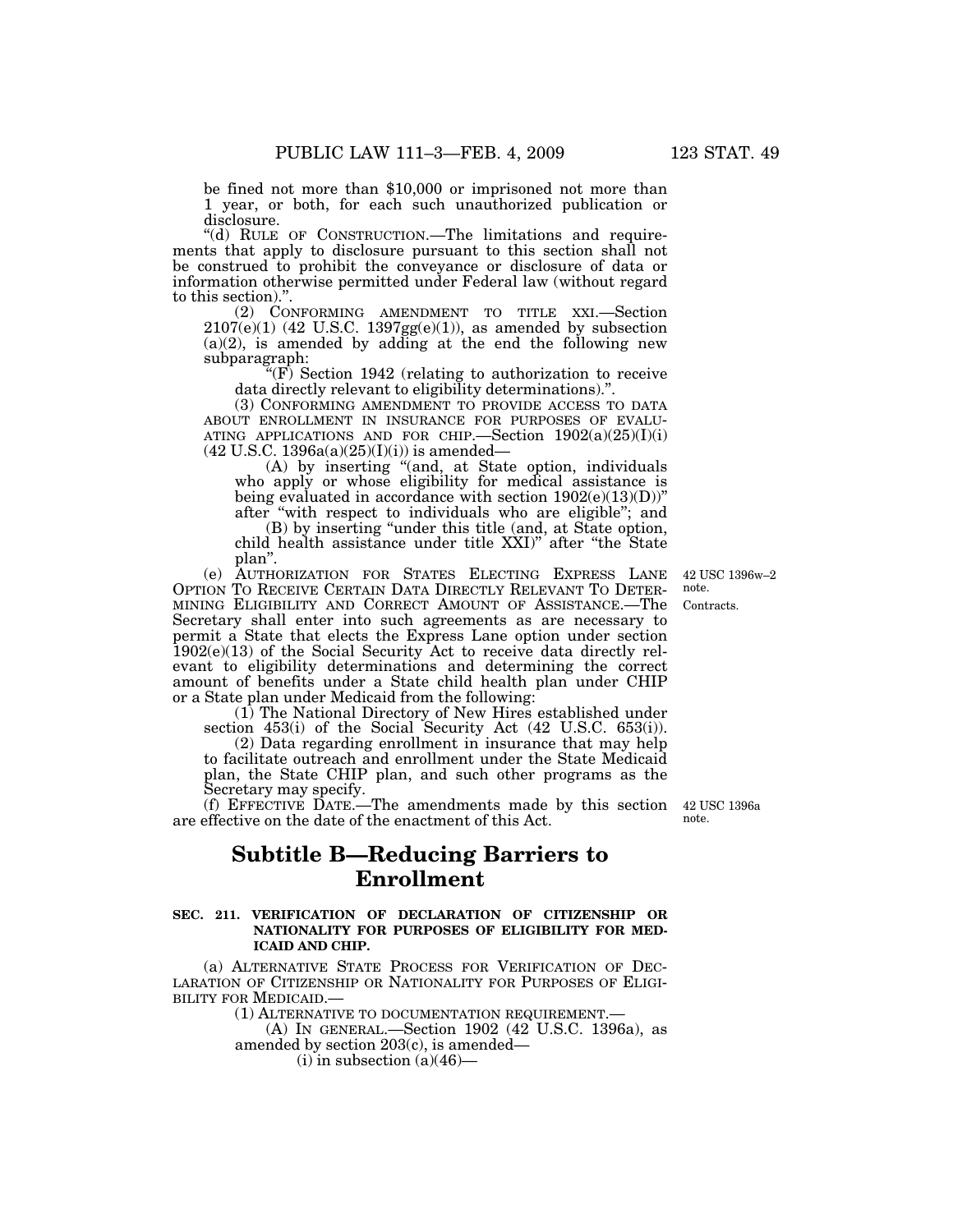(I) by inserting "(A)" after "(46)";

(II) by adding ''and'' after the semicolon; and

(III) by adding at the end the following new subparagraph:

''(B) provide, with respect to an individual declaring to be a citizen or national of the United States for purposes of establishing eligibility under this title, that the State shall satisfy the requirements of—

"(i) section  $1903(x)$ ; or

"(ii) subsection (ee);"; and

(ii) by adding at the end the following new subsection:

"(ee)(1) For purposes of subsection  $(a)(46)(B)(ii)$ , the requirements of this subsection with respect to an individual declaring to be a citizen or national of the United States for purposes of establishing eligibility under this title, are, in lieu of requiring the individual to present satisfactory documentary evidence of citizenship or nationality under section  $1903(x)$  (if the individual is not described in paragraph (2) of that section), as follows:

''(A) The State submits the name and social security number of the individual to the Commissioner of Social Security as part of the program established under paragraph (2).

''(B) If the State receives notice from the Commissioner of Social Security that the name or social security number, or the declaration of citizenship or nationality, of the individual is inconsistent with information in the records maintained by the Commissioner—

''(i) the State makes a reasonable effort to identify and address the causes of such inconsistency, including through typographical or other clerical errors, by contacting the individual to confirm the accuracy of the name or social security number submitted or declaration of citizenship or nationality and by taking such additional actions as the Secretary, through regulation or other guidance, or the State may identify, and continues to provide the individual with medical assistance while making such effort; and

"(ii) in the case such inconsistency is not resolved under clause (i), the State—

''(I) notifies the individual of such fact;

''(II) provides the individual with a period of 90 days from the date on which the notice required under subclause (I) is received by the individual to either present satisfactory documentary evidence of citizenship or nationality (as defined in section  $1903(x)(3)$ ) or resolve the inconsistency with the Commissioner of Social Security (and continues to provide the individual with medical assistance during such 90-day period); and

''(III) disenrolls the individual from the State plan under this title within 30 days after the end of such 90-day period if no such documentary evidence is presented or if such inconsistency is not resolved.

 $!(2)(A)$  Each State electing to satisfy the requirements of this subsection for purposes of section  $1902(a)(46)(B)$  shall establish a program under which the State submits at least monthly to the Commissioner of Social Security for comparison of the name

Submission.

Time period. Notification.

Deadline.

Submission. Deadline.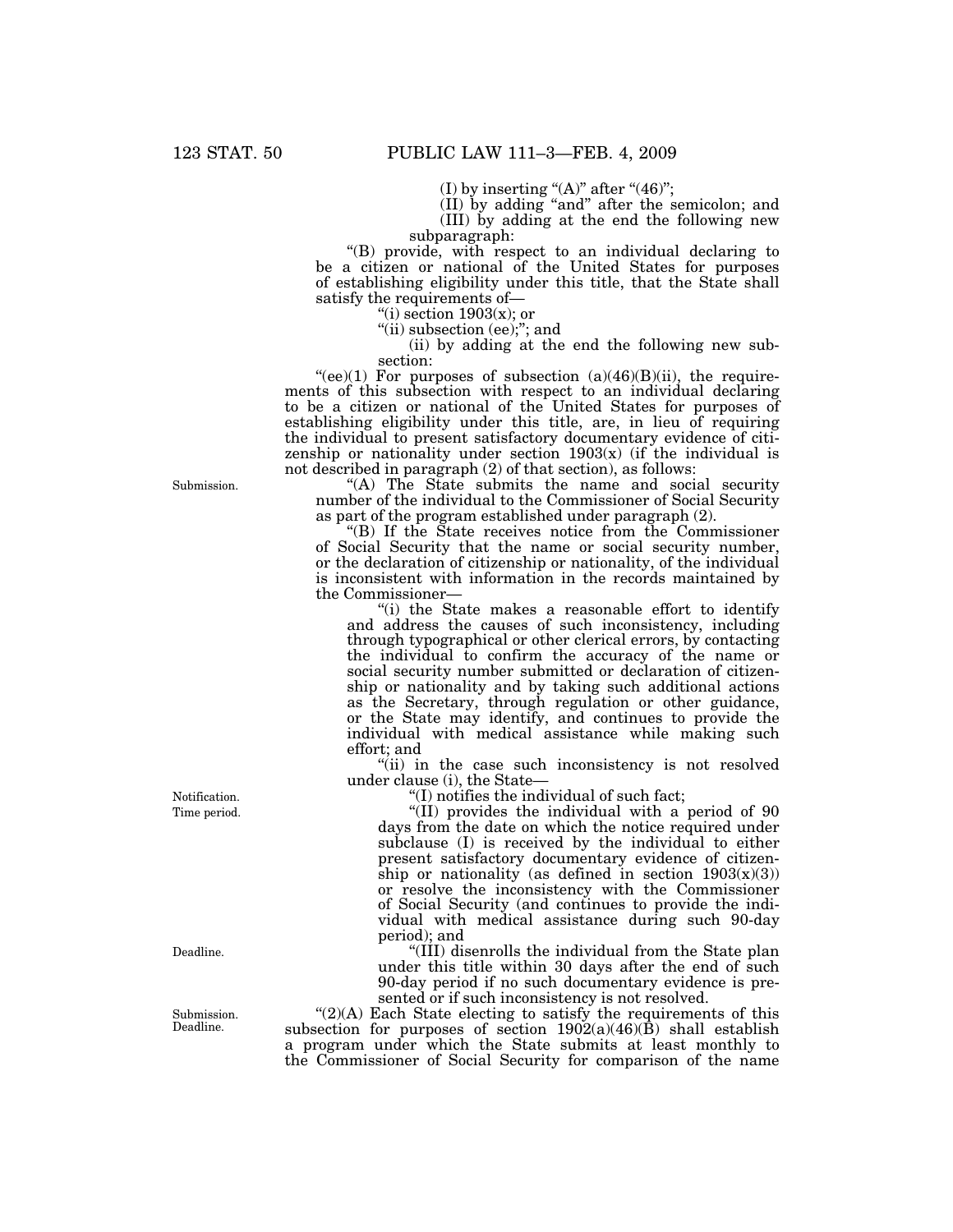and social security number, of each individual newly enrolled in the State plan under this title that month who is not described in section  $1903(x)(2)$  and who declares to be a United States citizen or national, with information in records maintained by the Commissioner.

''(B) In establishing the State program under this paragraph, the State may enter into an agreement with the Commissioner of Social Security—

"(i) to provide, through an on-line system or otherwise, for the electronic submission of, and response to, the information submitted under subparagraph (A) for an individual enrolled in the State plan under this title who declares to be citizen or national on at least a monthly basis; or

"(ii) to provide for a determination of the consistency of the information submitted with the information maintained in the records of the Commissioner through such other method as agreed to by the State and the Commissioner and approved by the Secretary, provided that such method is no more burdensome for individuals to comply with than any burdens that may apply under a method described in clause (i).

''(C) The program established under this paragraph shall provide that, in the case of any individual who is required to submit a social security number to the State under subparagraph (A) and who is unable to provide the State with such number, shall be provided with at least the reasonable opportunity to present satisfactory documentary evidence of citizenship or nationality (as defined in section  $1903(x)(3)$  as is provided under clauses (i) and (ii) of section  $1137(d)(4)(A)$  to an individual for the submittal to the State of evidence indicating a satisfactory immigration status.

 $^{\circ}(3)$ (A) The State agency implementing the plan approved under this title shall, at such times and in such form as the Secretary may specify, provide information on the percentage each month that the inconsistent submissions bears to the total submissions made for comparison for such month. For purposes of this subparagraph, a name, social security number, or declaration of citizenship or nationality of an individual shall be treated as inconsistent and included in the determination of such percentage only if—

''(i) the information submitted by the individual is not consistent with information in records maintained by the Commissioner of Social Security;

"(ii) the inconsistency is not resolved by the State;

"(iii) the individual was provided with a reasonable period of time to resolve the inconsistency with the Commissioner of Social Security or provide satisfactory documentation of citizenship status and did not successfully resolve such inconsistency; and

"(iv) payment has been made for an item or service furnished to the individual under this title.

''(B) If, for any fiscal year, the average monthly percentage determined under subparagraph (A) is greater than 3 percent—

''(i) the State shall develop and adopt a corrective plan to review its procedures for verifying the identities of individuals seeking to enroll in the State plan under this title and to identify and implement changes in such procedures to improve their accuracy; and

''(ii) pay to the Secretary an amount equal to the amount which bears the same ratio to the total payments under the

Plan. Procedures.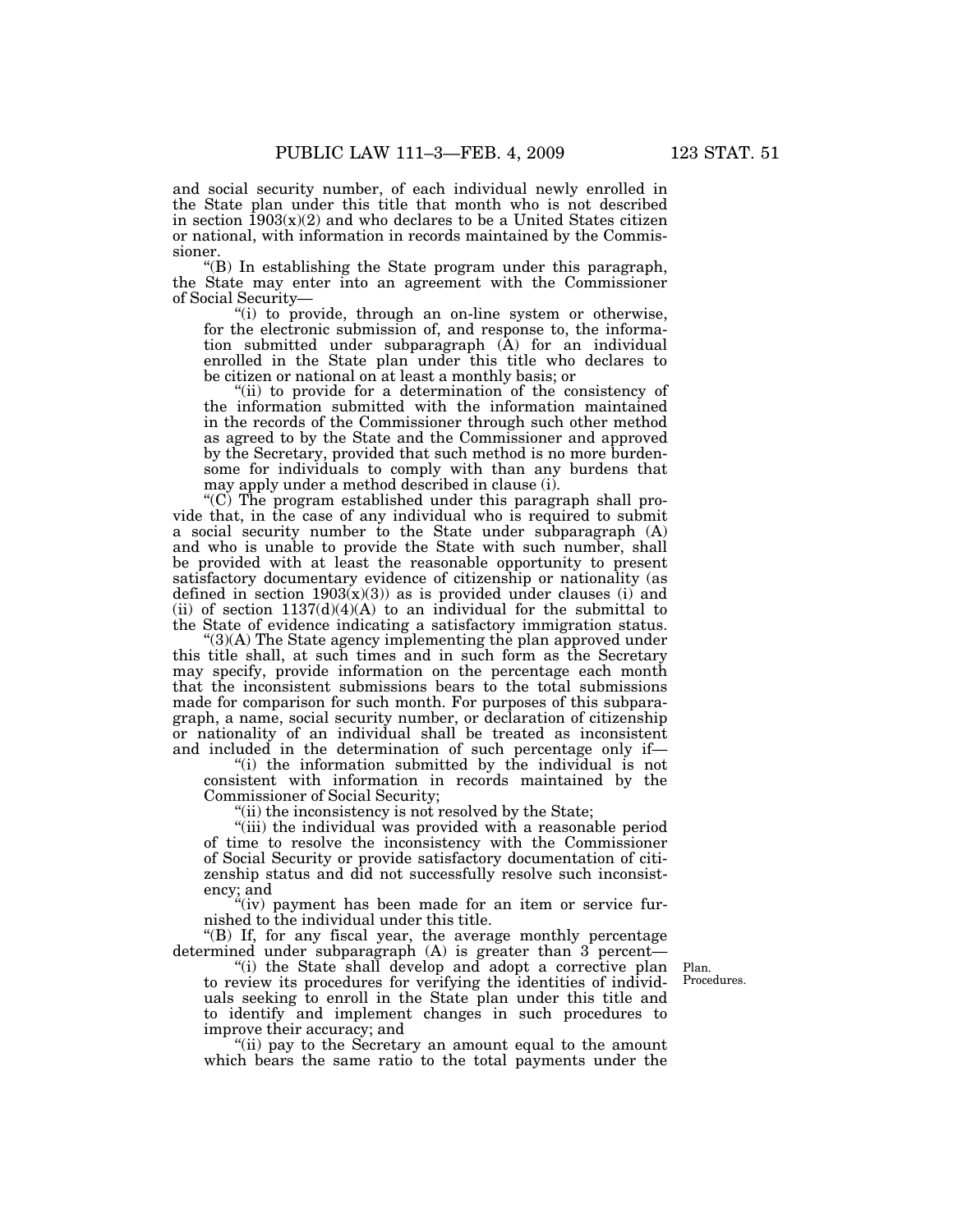State plan for the fiscal year for providing medical assistance to individuals who provided inconsistent information as the number of individuals with inconsistent information in excess of 3 percent of such total submitted bears to the total number of individuals with inconsistent information.

Waiver authority.

''(C) The Secretary may waive, in certain limited cases, all or part of the payment under subparagraph  $(B)(ii)$  if the State is unable to reach the allowable error rate despite a good faith effort by such State.

" $(D)$  Subparagraphs  $(A)$  and  $(B)$  shall not apply to a State for a fiscal year if there is an agreement described in paragraph  $(2)(B)$  in effect as of the close of the fiscal year that provides for the submission on a real-time basis of the information described in such paragraph.

" $(4)$ <sup>-</sup>Nothing in this subsection shall affect the rights of any individual under this title to appeal any disenrollment from a State plan.".<br>(B)

COSTS OF IMPLEMENTING AND MAINTAINING SYSTEM.—Section 1903(a)(3) (42 U.S.C. 1396b(a)(3)) is amended—

(i) by striking ''plus'' at the end of subparagraph (E) and inserting "and", and

(ii) by adding at the end the following new subparagraph:

" $(F)(i)$  90 percent of the sums expended during the quarter as are attributable to the design, development, or installation of such mechanized verification and information retrieval systems as the Secretary determines are necessary to implement section 1902(ee) (including a system described in paragraph (2)(B) thereof), and

"(ii) 75 percent of the sums expended during the quarter as are attributable to the operation of systems to which clause (i) applies, plus''.

(2) LIMITATION ON WAIVER AUTHORITY.—Notwithstanding any provision of section 1115 of the Social Security Act (42 U.S.C. 1315), or any other provision of law, the Secretary may not waive the requirements of section 1902(a)(46)(B) of such Act  $(42 \text{ U.S.C. } 1396a(a)(46)(B))$  with respect to a State.

(3) CONFORMING AMENDMENTS.—Section 1903 (42 U.S.C. 1396b) is amended—

(A) in subsection (i)(22), by striking "subsection  $(x)$ " and inserting "section  $1902(a)(46)(B)$ "; and

(B) in subsection  $(x)(1)$ , by striking "subsection  $(i)(22)$ " and inserting "section  $1902(a)(46)(B)(i)$ ".

(4) APPROPRIATION.—Out of any money in the Treasury of the United States not otherwise appropriated, there are appropriated to the Commissioner of Social Security \$5,000,000 to remain available until expended to carry out the Commissioner's responsibilities under section 1902(ee) of the Social Security Act, as added by subsection (a).

(b) CLARIFICATION OF REQUIREMENTS RELATING TO PRESEN- TATION OF SATISFACTORY DOCUMENTARY EVIDENCE OF CITIZENSHIP OR NATIONALITY.-

(1) ACCEPTANCE OF DOCUMENTARY EVIDENCE ISSUED BY A FEDERALLY RECOGNIZED INDIAN TRIBE.—Section  $1903(x)(3)(B)$  $(42 \text{ U.S.C. } 1396b(x)(3)(B))$  is amended—

(A) by redesignating clause (v) as clause (vi); and

42 USC 1396a note.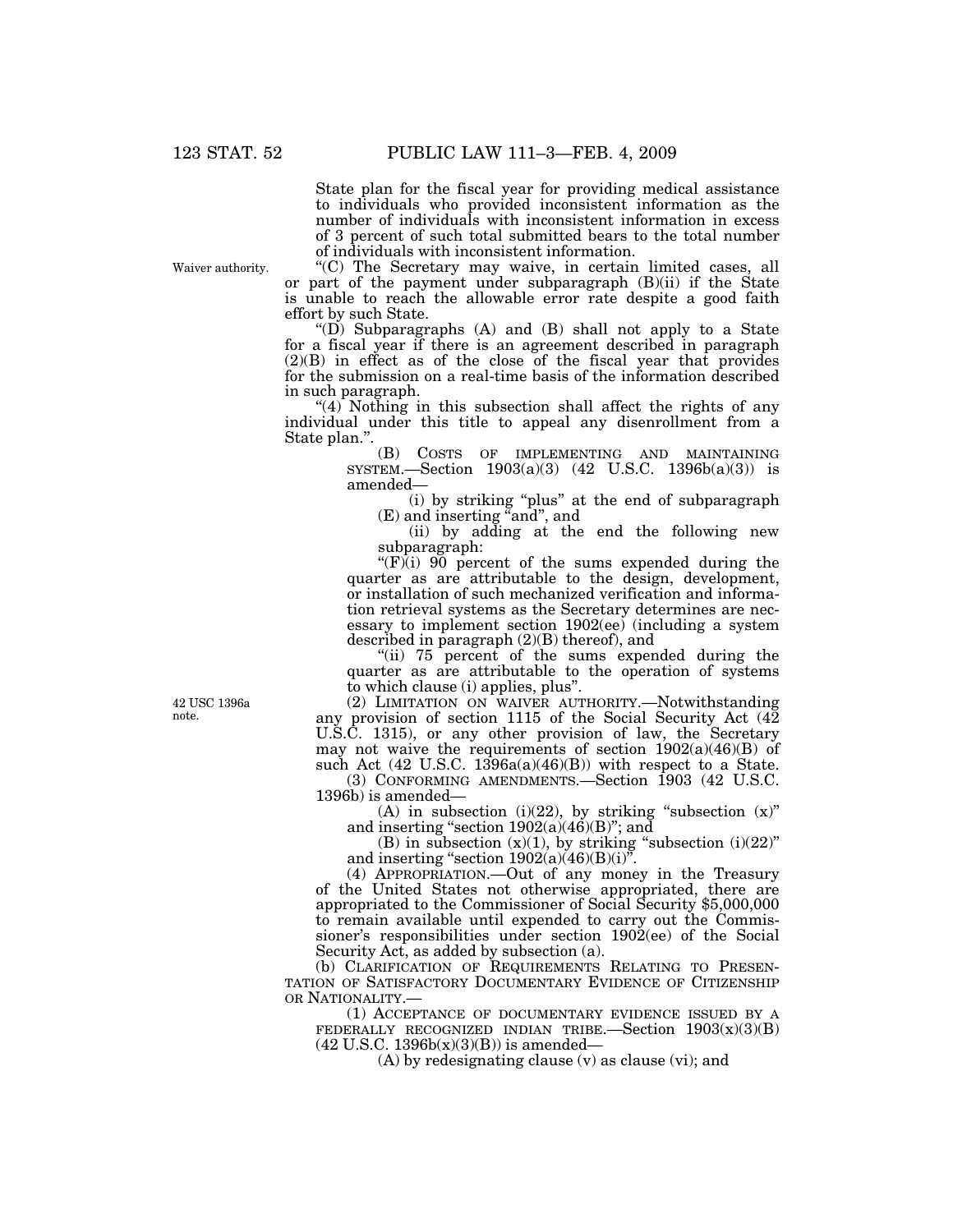(B) by inserting after clause (iv), the following new clause:

" $(v)(I)$  Except as provided in subclause  $(II)$ , a document issued by a federally recognized Indian tribe evidencing membership or enrollment in, or affiliation with, such tribe (such as a tribal enrollment card or certificate of degree of Indian blood).

Regulations.

''(II) With respect to those federally recognized Indian tribes located within States having an international border whose membership includes individuals who are not citizens of the United States, the Secretary shall, after consulting with such tribes, issue regulations authorizing the presentation of such other forms of documentation (including tribal documentation, if appropriate) that the Secretary determines to be satisfactory documentary evidence of citizenship or nationality for purposes of satisfying the requirement of this subsection.''.

(2) REQUIREMENT TO PROVIDE REASONABLE OPPORTUNITY TO PRESENT SATISFACTORY DOCUMENTARY EVIDENCE.—Section  $1903(x)$  (42 U.S.C.  $1396b(x)$ ) is amended by adding at the end the following new paragraph:

"(4) In the case of an individual declaring to be a citizen or national of the United States with respect to whom a State requires the presentation of satisfactory documentary evidence of citizenship or nationality under section  $1902(a)(46)(B)(i)$ , the individual shall be provided at least the reasonable opportunity to present satisfactory documentary evidence of citizenship or nationality under this subsection as is provided under clauses (i) and (ii) of section  $1137(d)(4)(A)$  to an individual for the submittal to the State of evidence indicating a satisfactory immigration status.''.

(3) CHILDREN BORN IN THE UNITED STATES TO MOTHERS ELIGIBLE FOR MEDICAID.—

(A) CLARIFICATION OF RULES.—Section 1903(x) (42 U.S.C. 1396 $b(x)$ ), as amended by paragraph (2), is amended—

 $(i)$  in paragraph  $(2)$ —

 $(I)$  in subparagraph  $(C)$ , by striking "or" at the end;

(II) by redesignating subparagraph (D) as subparagraph (E); and

(III) by inserting after subparagraph (C) the following new subparagraph:

"(D) pursuant to the application of section  $1902(e)(4)$  (and, in the case of an individual who is eligible for medical assistance on such basis, the individual shall be deemed to have provided satisfactory documentary evidence of citizenship or nationality and shall not be required to provide further documentary evidence on any date that occurs during or after the period in which the individual is eligible for medical assistance on such basis); or''; and

(ii) by adding at the end the following new paragraph:

"(5) Nothing in subparagraph  $(A)$  or  $(B)$  of section 1902(a)(46), the preceding paragraphs of this subsection, or the Deficit Reduction Act of 2005, including section 6036 of such Act, shall be construed as changing the requirement of section 1902(e)(4) that a child born in the United States to an alien mother for whom medical assistance for the delivery of such child is available as treatment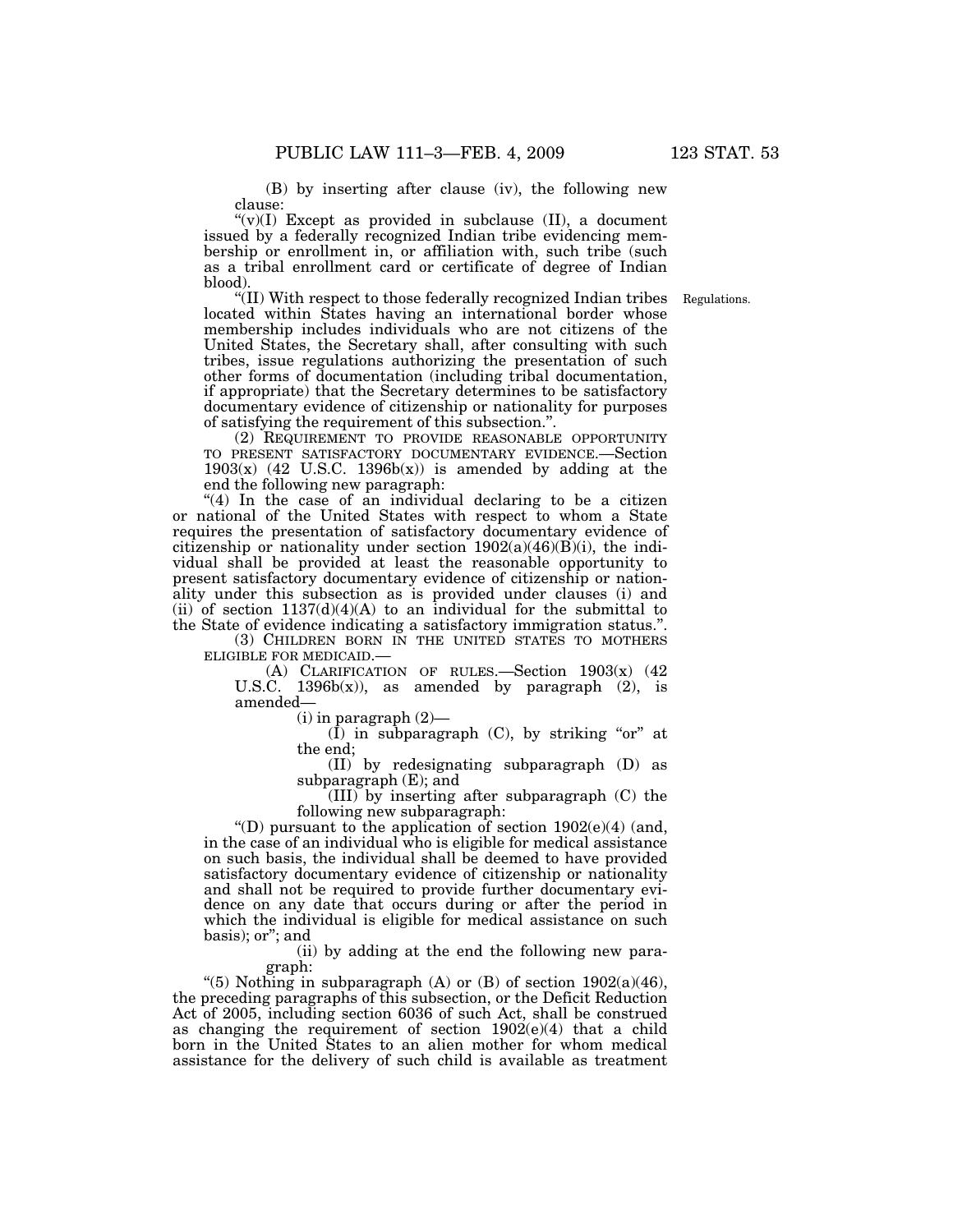of an emergency medical condition pursuant to subsection (v) shall be deemed eligible for medical assistance during the first year of such child's life."

(B) STATE REQUIREMENT TO ISSUE SEPARATE IDENTI-FICATION NUMBER.—Section  $1902(e)(4)$  (42 U.S.C.  $1396a(e)(4)$  is amended by adding at the end the following new sentence: ''Notwithstanding the preceding sentence, in the case of a child who is born in the United States to an alien mother for whom medical assistance for the delivery of the child is made available pursuant to section  $1903(v)$ , the State immediately shall issue a separate identification number for the child upon notification by the facility at which such delivery occurred of the child's birth.''.

(4) TECHNICAL AMENDMENTS.—Section 1903(x)(2) (42 U.S.C.  $1396b(x)$  is amended—

 $(A)$  in subparagraph  $(B)$ —

(i) by realigning the left margin of the matter preceding clause (i) 2 ems to the left; and

(ii) by realigning the left margins of clauses (i) and (ii), respectively, 2 ems to the left; and

 $(B)$  in subparagraph  $(C)$ –

(i) by realigning the left margin of the matter preceding clause (i) 2 ems to the left; and

(ii) by realigning the left margins of clauses (i) and (ii), respectively, 2 ems to the left.

(c) APPLICATION OF DOCUMENTATION SYSTEM TO CHIP.—

(1) IN GENERAL.—Section 2105(c) (42 U.S.C. 1397ee(c)), as amended by section 114(a), is amended by adding at the end the following new paragraph:

''(9) CITIZENSHIP DOCUMENTATION REQUIREMENTS.—

''(A) IN GENERAL.—No payment may be made under this section with respect to an individual who has, or is, declared to be a citizen or national of the United States for purposes of establishing eligibility under this title unless the State meets the requirements of section 1902(a)(46)(B) with respect to the individual.

''(B) ENHANCED PAYMENTS.—Notwithstanding subsection (b), the enhanced FMAP with respect to payments under subsection (a) for expenditures described in clause (i) or (ii) of section  $1903(a)(3)(F)$  necessary to comply with subparagraph (A) shall in no event be less than 90 percent and 75 percent, respectively.''.

(2) NONAPPLICATION OF ADMINISTRATIVE EXPENDITURES  $CAP. — Section 2105(c)(2)(C)$  (42 U.S.C. 1397ee(c)(2)(C)), as amended by section 202(b), is amended by adding at the end the following:

"(ii) EXPENDITURES TO COMPLY WITH CITIZENSHIP OR NATIONALITY VERIFICATION REQUIREMENTS.—

Expenditures necessary for the State to comply with paragraph  $(9)(A)$ .". (d) EFFECTIVE DATE.—

42 USC 1396a note.

 $(1)$  In GENERAL.—

(A) IN GENERAL.—Except as provided in subparagraph (B), the amendments made by this section shall take effect on January 1, 2010.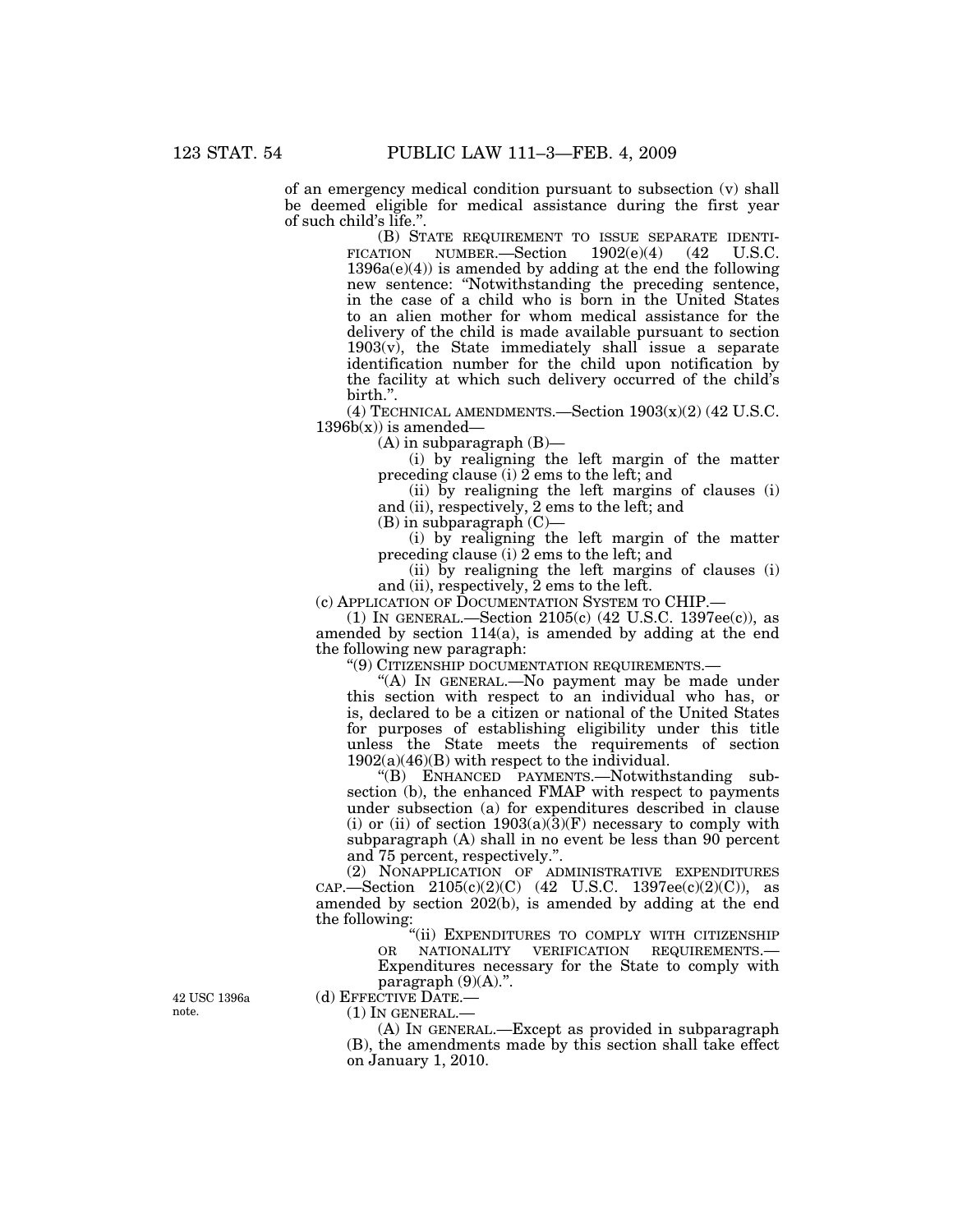(B) TECHNICAL AMENDMENTS.—The amendments made  $by-$ 

 $(i)$  paragraphs  $(1)$ ,  $(2)$ , and  $(3)$  of subsection  $(b)$ shall take effect as if included in the enactment of section 6036 of the Deficit Reduction Act of 2005 (Public Law 109–171; 120 Stat. 80); and

(ii) paragraph (4) of subsection (b) shall take effect as if included in the enactment of section 405 of division B of the Tax Relief and Health Care Act of 2006 (Public Law 109–432; 120 Stat. 2996).

(2) RESTORATION OF ELIGIBILITY.—In the case of an individual who, during the period that began on July 1, 2006, and ends on October 1, 2009, was determined to be ineligible for medical assistance under a State Medicaid plan, including any waiver of such plan, solely as a result of the application of subsections  $(i)(22)$  and  $(x)$  of section 1903 of the Social Security Act (as in effect during such period), but who would have been determined eligible for such assistance if such subsections, as amended by subsection (b), had applied to the individual, a State may deem the individual to be eligible for such assistance as of the date that the individual was determined to be ineligible for such medical assistance on such basis.

(3) SPECIAL TRANSITION RULE FOR INDIANS.—During the period that begins on July 1, 2006, and ends on the effective date of final regulations issued under subclause (II) of section  $1903(x)(3)(B)(v)$  of the Social Security Act (42 U.S.C.  $1396b(x)(3)(B)(v)$  (as added by subsection (b)(1)(B)), an individual who is a member of a federally-recognized Indian tribe described in subclause (II) of that section who presents a document described in subclause (I) of such section that is issued by such Indian tribe, shall be deemed to have presented satisfactory evidence of citizenship or nationality for purposes of satisfying the requirement of subsection (x) of section 1903 of such Act.

# **SEC. 212. REDUCING ADMINISTRATIVE BARRIERS TO ENROLLMENT.**

Section 2102(b) (42 U.S.C. 1397bb(b)) is amended—

(1) by redesignating paragraph (4) as paragraph (5); and (2) by inserting after paragraph (3) the following new paragraph:

"(4) REDUCTION OF ADMINISTRATIVE BARRIERS TO ENROLL-MENT.—

''(A) IN GENERAL.—Subject to subparagraph (B), the plan shall include a description of the procedures used to reduce administrative barriers to the enrollment of children and pregnant women who are eligible for medical assistance under title XIX or for child health assistance or health benefits coverage under this title. Such procedures shall be established and revised as often as the State determines appropriate to take into account the most recent information available to the State identifying such barriers.

''(B) DEEMED COMPLIANCE IF JOINT APPLICATION AND RENEWAL PROCESS THAT PERMITS APPLICATION OTHER THAN IN PERSON.—A State shall be deemed to comply with subparagraph (A) if the State's application and renewal

Plan. Procedures.

Time period.

Time period.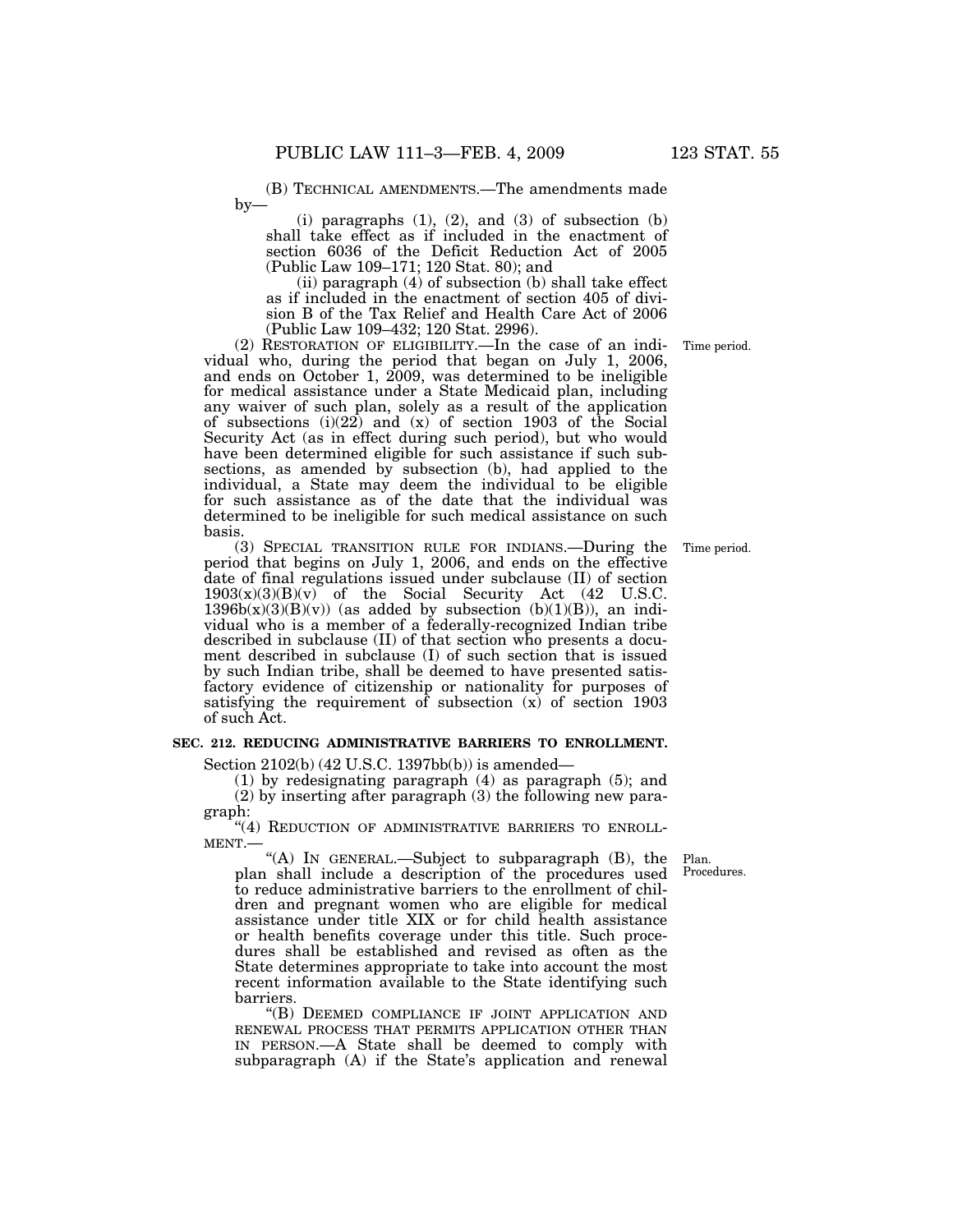forms and supplemental forms (if any) and information verification process is the same for purposes of establishing and renewing eligibility for children and pregnant women for medical assistance under title XIX and child health assistance under this title, and such process does not require an application to be made in person or a faceto-face interview.''.

42 USC 1396 note.

Deadline.

## **SEC. 213. MODEL OF INTERSTATE COORDINATED ENROLLMENT AND COVERAGE PROCESS.**

(a) IN GENERAL.—In order to assure continuity of coverage of low-income children under the Medicaid program and the State Children's Health Insurance Program (CHIP), not later than 18 months after the date of the enactment of this Act, the Secretary of Health and Human Services, in consultation with State Medicaid and CHIP directors and organizations representing program beneficiaries, shall develop a model process for the coordination of the enrollment, retention, and coverage under such programs of children who, because of migration of families, emergency evacuations, natural or other disasters, public health emergencies, educational needs, or otherwise, frequently change their State of residency or otherwise are temporarily located outside of the State of their residency.

(b) REPORT TO CONGRESS.—After development of such model process, the Secretary of Health and Human Services shall submit to Congress a report describing additional steps or authority needed to make further improvements to coordinate the enrollment, retention, and coverage under CHIP and Medicaid of children described in subsection (a).

### **SEC. 214. PERMITTING STATES TO ENSURE COVERAGE WITHOUT A 5-YEAR DELAY OF CERTAIN CHILDREN AND PREGNANT WOMEN UNDER THE MEDICAID PROGRAM AND CHIP.**

(a) MEDICAID PROGRAM.—Section  $1903(v)$  (42 U.S.C.  $1396b(v)$ ) is amended—

(1) in paragraph (1), by striking ''paragraph (2)'' and inserting ''paragraphs (2) and (4)''; and

(2) by adding at the end the following new paragraph:

" $(4)(A)$  A State may elect (in a plan amendment under this title) to provide medical assistance under this title, notwithstanding sections 401(a), 402(b), 403, and 421 of the Personal Responsibility and Work Opportunity Reconciliation Act of 1996, to children and pregnant women who are lawfully residing in the United States  $\alpha$  (including battered individuals described in section 431 $(c)$  of such Act) and who are otherwise eligible for such assistance, within either or both of the following eligibility categories:

"(i) PREGNANT WOMEN.-Women during pregnancy (and during the 60-day period beginning on the last day of the pregnancy).

"(ii) CHILDREN.—Individuals under 21 years of age, including optional targeted low-income children described in section  $1905(u)(2)(B)$ .

''(B) In the case of a State that has elected to provide medical assistance to a category of aliens under subparagraph (A), no debt shall accrue under an affidavit of support against any sponsor of such an alien on the basis of provision of assistance to such category and the cost of such assistance shall not be considered as an unreimbursed cost.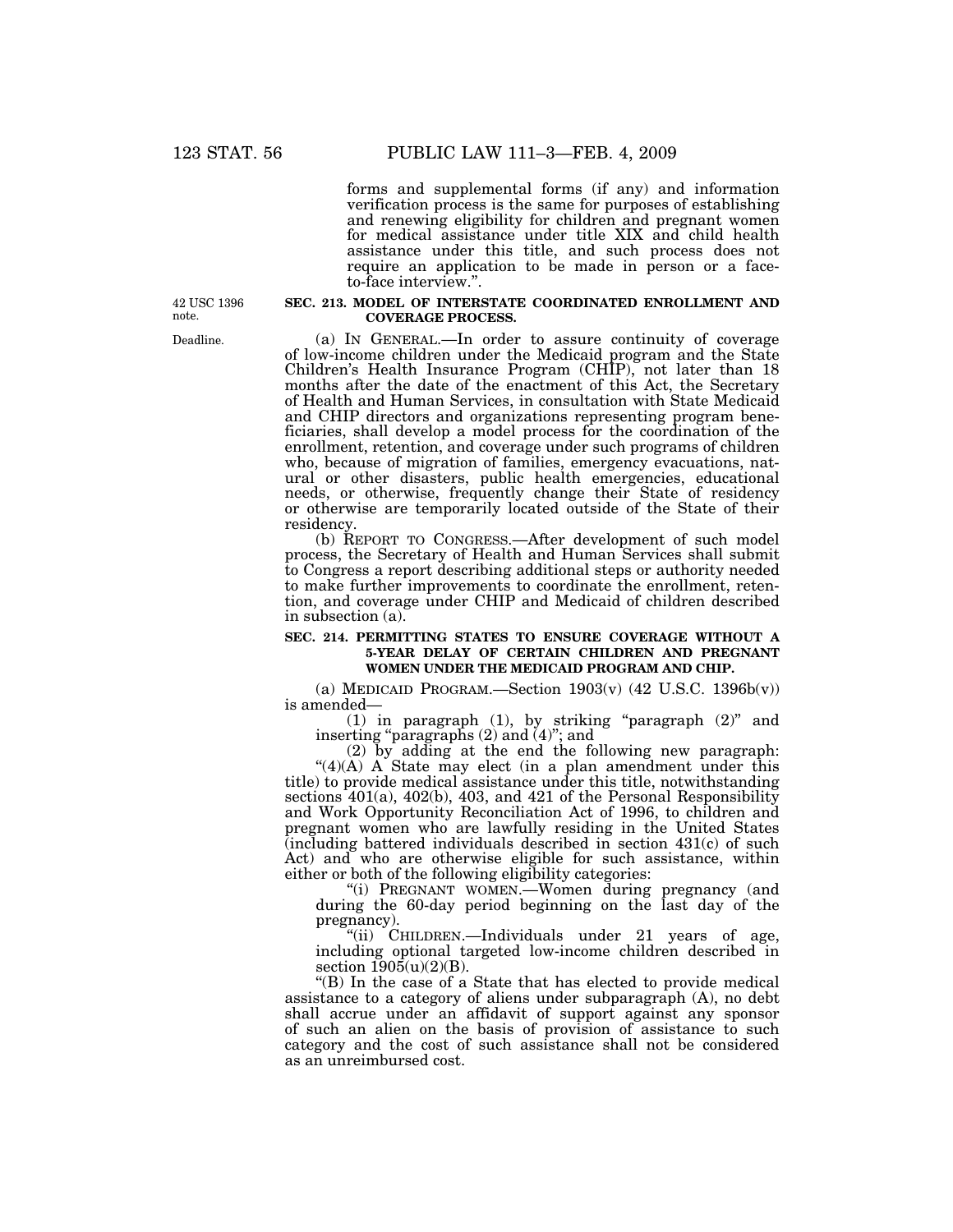''(C) As part of the State's ongoing eligibility redetermination Verification. requirements and procedures for an individual provided medical assistance as a result of an election by the State under subparagraph (A), a State shall verify that the individual continues to lawfully reside in the United States using the documentation presented to the State by the individual on initial enrollment. If the State cannot successfully verify that the individual is lawfully residing in the United States in this manner, it shall require that the individual provide the State with further documentation or other evidence to verify that the individual is lawfully residing in the United States.''.

(b) CHIP.—Section 2107(e)(1) (42 U.S.C. 1397gg(e)(1)), as amended by sections  $203(a)(2)$  and  $203(d)(2)$ , is amended by redesignating subparagraphs  $(E)$  and  $(F)$  as subparagraphs  $(F)$  and  $(G)$ , respectively and by inserting after subparagraph (D) the following new subparagraph:

"(E) Paragraph  $(4)$  of section  $1903(v)$  (relating to optional coverage of categories of lawfully residing immigrant children or pregnant women), but only if the State has elected to apply such paragraph with respect to such category of children or pregnant women under title XIX.''.

# **TITLE III—REDUCING BARRIERS TO PROVIDING PREMIUM ASSISTANCE**

# **Subtitle A—Additional State Option for Providing Premium Assistance**

# **SEC. 301. ADDITIONAL STATE OPTION FOR PROVIDING PREMIUM ASSISTANCE.**

 $(a)$  CHIP.—

(1) IN GENERAL.—Section 2105(c) (42 U.S.C. 1397ee(c)), as amended by sections  $114(a)$  and  $211(c)$ , is amended by adding at the end the following:

''(10) STATE OPTION TO OFFER PREMIUM ASSISTANCE.—

"(A) IN GENERAL.—A State may elect to offer a premium assistance subsidy (as defined in subparagraph (C)) for qualified employer-sponsored coverage (as defined in subparagraph (B)) to all targeted low-income children who are eligible for child health assistance under the plan and have access to such coverage in accordance with the requirements of this paragraph. No subsidy shall be provided to a targeted low-income child under this paragraph unless the child (or the child's parent) voluntarily elects to receive such a subsidy. A State may not require such an election as a condition of receipt of child health assistance.

''(B) QUALIFIED EMPLOYER-SPONSORED COVERAGE.—

''(i) IN GENERAL.—Subject to clause (ii), in this paragraph, the term 'qualified employer-sponsored coverage' means a group health plan or health insurance coverage offered through an employer—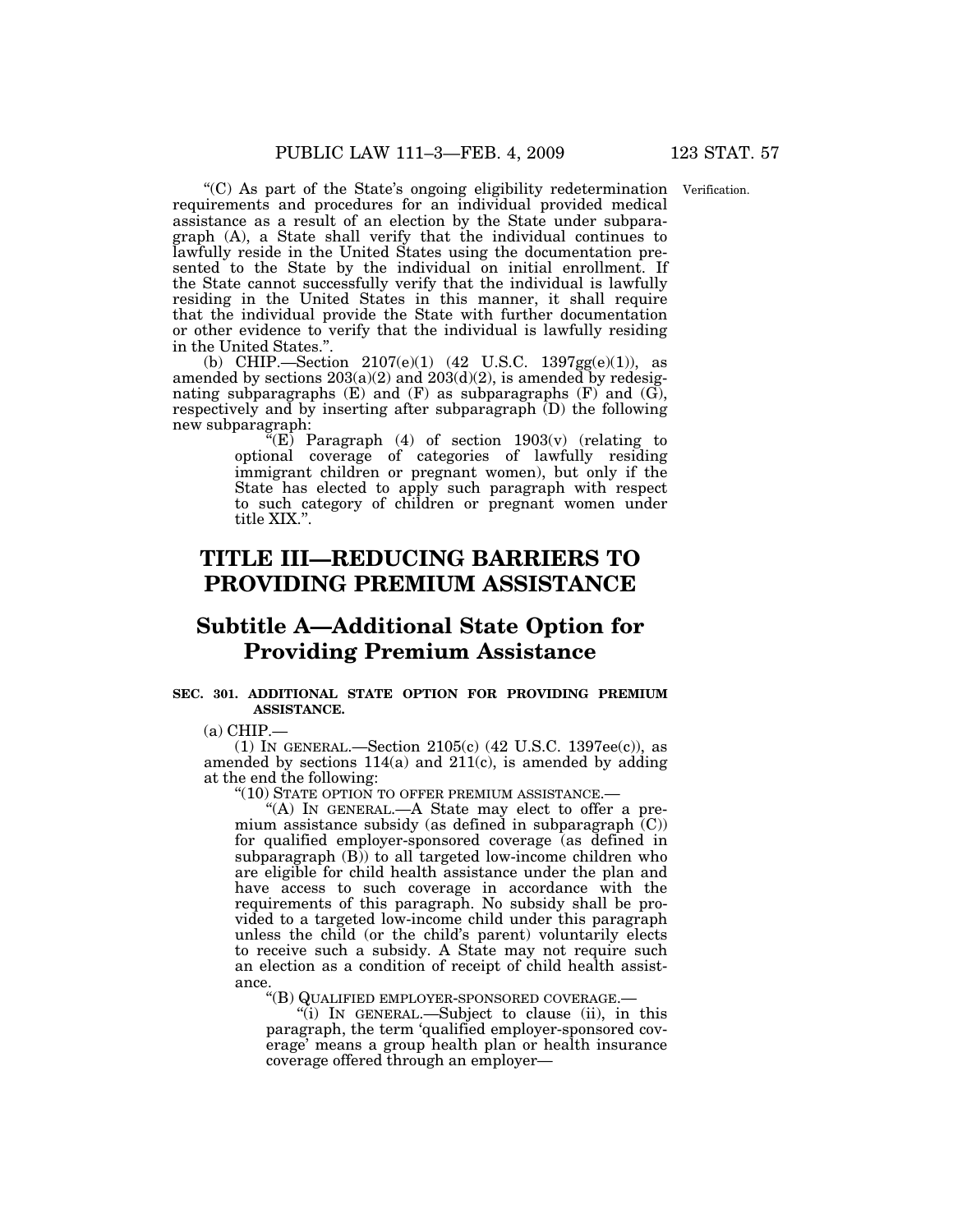''(I) that qualifies as creditable coverage as a group health plan under section  $2701(c)(1)$  of the Public Health Service Act;

''(II) for which the employer contribution toward any premium for such coverage is at least 40 percent; and

''(III) that is offered to all individuals in a manner that would be considered a nondiscriminatory eligibility classification for purposes of paragraph  $(3)(A)(ii)$  of section  $105(h)$  of the Internal Revenue Code of 1986 (but determined without regard to clause (i) of subparagraph (B) of such paragraph).

''(ii) EXCEPTION.—Such term does not include coverage consisting of—

''(I) benefits provided under a health flexible spending arrangement (as defined in section  $106(c)(2)$  of the Internal Revenue Code of 1986); or

''(II) a high deductible health plan (as defined in section  $22\overline{3}(c)(2)$  of such Code), without regard to whether the plan is purchased in conjunction with a health savings account (as defined under section 223(d) of such Code).

''(C) PREMIUM ASSISTANCE SUBSIDY.—

''(i) IN GENERAL.—In this paragraph, the term 'premium assistance subsidy' means, with respect to a targeted low-income child, the amount equal to the difference between the employee contribution required for enrollment only of the employee under qualified employer-sponsored coverage and the employee contribution required for enrollment of the employee and the child in such coverage, less any applicable premium cost-sharing applied under the State child health plan (subject to the limitations imposed under section  $210\overline{3}$ (e), including the requirement to count the total amount of the employee contribution required for enrollment of the employee and the child in such coverage toward the annual aggregate cost-sharing limit applied under paragraph  $(3)(B)$  of such section).

''(ii) STATE PAYMENT OPTION.—A State may provide a premium assistance subsidy either as reimbursement to an employee for out-of-pocket expenditures or, subject to clause (iii), directly to the employee's employer.

''(iii) EMPLOYER OPT-OUT.—An employer may notify a State that it elects to opt-out of being directly paid a premium assistance subsidy on behalf of an employee. In the event of such a notification, an employer shall withhold the total amount of the employee contribution required for enrollment of the employee and the child in the qualified employer-sponsored coverage and the State shall pay the premium assistance subsidy directly to the employee.

''(iv) TREATMENT AS CHILD HEALTH ASSISTANCE.— Expenditures for the provision of premium assistance subsidies shall be considered child health assistance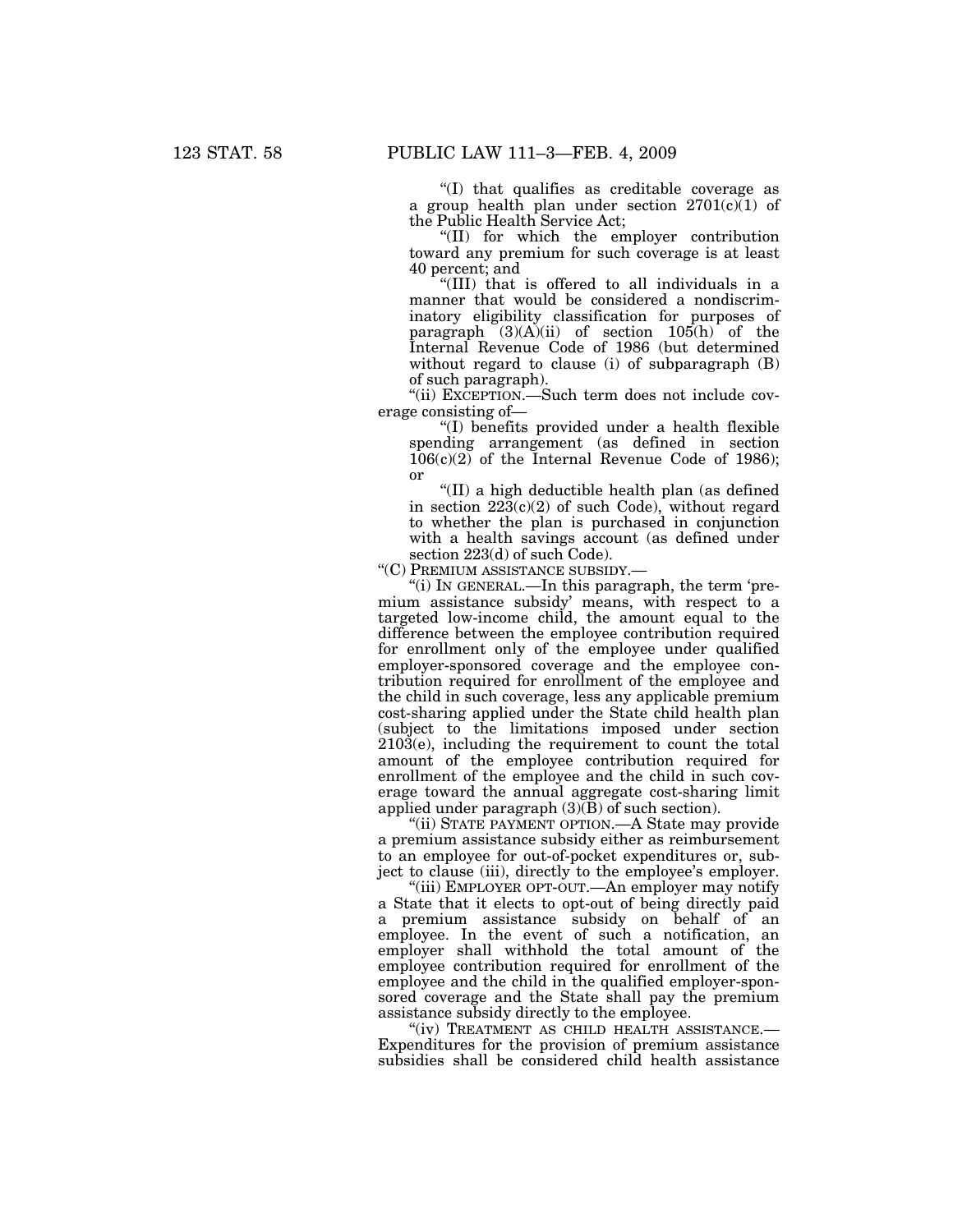described in paragraph (1)(C) of subsection (a) for purposes of making payments under that subsection.

"(D) APPLICATION OF SECONDARY PAYOR RULES.—The State shall be a secondary payor for any items or services provided under the qualified employer-sponsored coverage for which the State provides child health assistance under the State child health plan.

"(E) REQUIREMENT TO PROVIDE SUPPLEMENTAL COV-<br>ERAGE FOR BENEFITS AND COST-SHARING PROTECTION PRO-<br>VIDED UNDER THE STATE CHILD HEALTH PLAN.—<br>"(i) IN GENERAL.—Notwithstanding section

 $2110(b)(1)(C)$ , the State shall provide for each targeted low-income child enrolled in qualified employer-sponsored coverage, supplemental coverage consisting of—

''(I) items or services that are not covered, or are only partially covered, under the qualified employer-sponsored coverage; and

''(II) cost-sharing protection consistent with section 2103(e).

"(ii) RECORD KEEPING REQUIREMENTS.—For purposes of carrying out clause (i), a State may elect to directly pay out-of-pocket expenditures for costsharing imposed under the qualified employer-sponsored coverage and collect or not collect all or any portion of such expenditures from the parent of the child.

"(F) APPLICATION OF WAITING PERIOD IMPOSED UNDER THE STATE.—Any waiting period imposed under the State child health plan prior to the provision of child health assistance to a targeted low-income child under the State plan shall apply to the same extent to the provision of a premium assistance subsidy for the child under this paragraph.

Procedures.

"(G) OPT-OUT PERMITTED FOR ANY MONTH.—A State shall establish a process for permitting the parent of a targeted low-income child receiving a premium assistance subsidy to disenroll the child from the qualified employersponsored coverage and enroll the child in, and receive child health assistance under, the State child health plan, effective on the first day of any month for which the child is eligible for such assistance and in a manner that ensures continuity of coverage for the child.

"(H) APPLICATION TO PARENTS.—If a State provides child health assistance or health benefits coverage to parents of a targeted low-income child in accordance with section 2111(b), the State may elect to offer a premium assistance subsidy to a parent of a targeted low-income child who is eligible for such a subsidy under this paragraph in the same manner as the State offers such a subsidy for the enrollment of the child in qualified employer-sponsored coverage, except that—

''(i) the amount of the premium assistance subsidy shall be increased to take into account the cost of the enrollment of the parent in the qualified employersponsored coverage or, at the option of the State if the State determines it cost-effective, the cost of the enrollment of the child's family in such coverage; and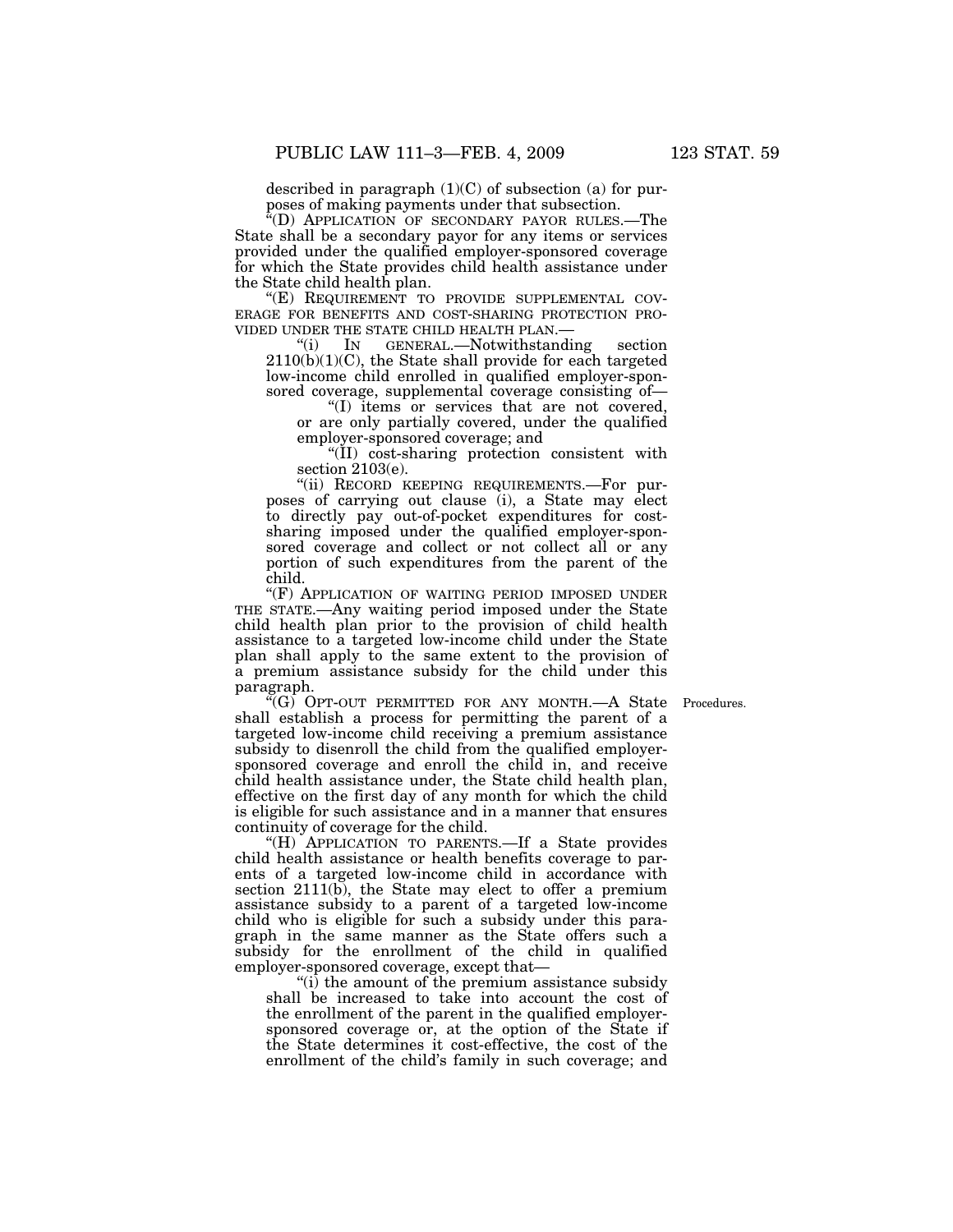''(ii) any reference in this paragraph to a child is deemed to include a reference to the parent or, if applicable under clause (i), the family of the child. ''(I) ADDITIONAL STATE OPTION FOR PROVIDING PREMIUM

ASSISTANCE.— ''(i) IN GENERAL.—A State may establish an employer-family premium assistance purchasing pool for employers with less than 250 employees who have at least 1 employee who is a pregnant woman eligible for assistance under the State child health plan (including through the application of an option described in section 2112(f)) or a member of a family with at least 1 targeted low-income child and to provide a premium assistance subsidy under this paragraph for enrollment in coverage made available through such pool.

''(ii) ACCESS TO CHOICE OF COVERAGE.—A State that elects the option under clause (i) shall identify and offer access to not less than 2 private health plans that are health benefits coverage that is equivalent to the benefits coverage in a benchmark benefit package described in section 2103(b) or benchmarkequivalent coverage that meets the requirements of section  $2103(a)(2)$  for employees described in clause (i).

"(iii) CLARIFICATION OF PAYMENT FOR ADMINISTRA-TIVE EXPENDITURES.—Nothing in this subparagraph shall be construed as permitting payment under this section for administrative expenditures attributable to the establishment or operation of such pool, except to the extent that such payment would otherwise be permitted under this title.

"(J) NO EFFECT ON PREMIUM ASSISTANCE WAIVER PRO-GRAMS.—Nothing in this paragraph shall be construed as limiting the authority of a State to offer premium assistance under section 1906 or 1906A, a waiver described in paragraph (2)(B) or (3), a waiver approved under section 1115, or other authority in effect prior to the date of enactment of the Children's Health Insurance Program Reauthorization Act of 2009.

"(K) NOTICE OF AVAILABILITY.—If a State elects to provide premium assistance subsidies in accordance with this paragraph, the State shall—

''(i) include on any application or enrollment form for child health assistance a notice of the availability of premium assistance subsidies for the enrollment of targeted low-income children in qualified employersponsored coverage;

"(ii) provide, as part of the application and enrollment process under the State child health plan, information describing the availability of such subsidies and how to elect to obtain such a subsidy; and

"(iii) establish such other procedures as the State determines necessary to ensure that parents are fully informed of the choices for receiving child health assistance under the State child health plan or through the receipt of premium assistance subsidies.

Procedures.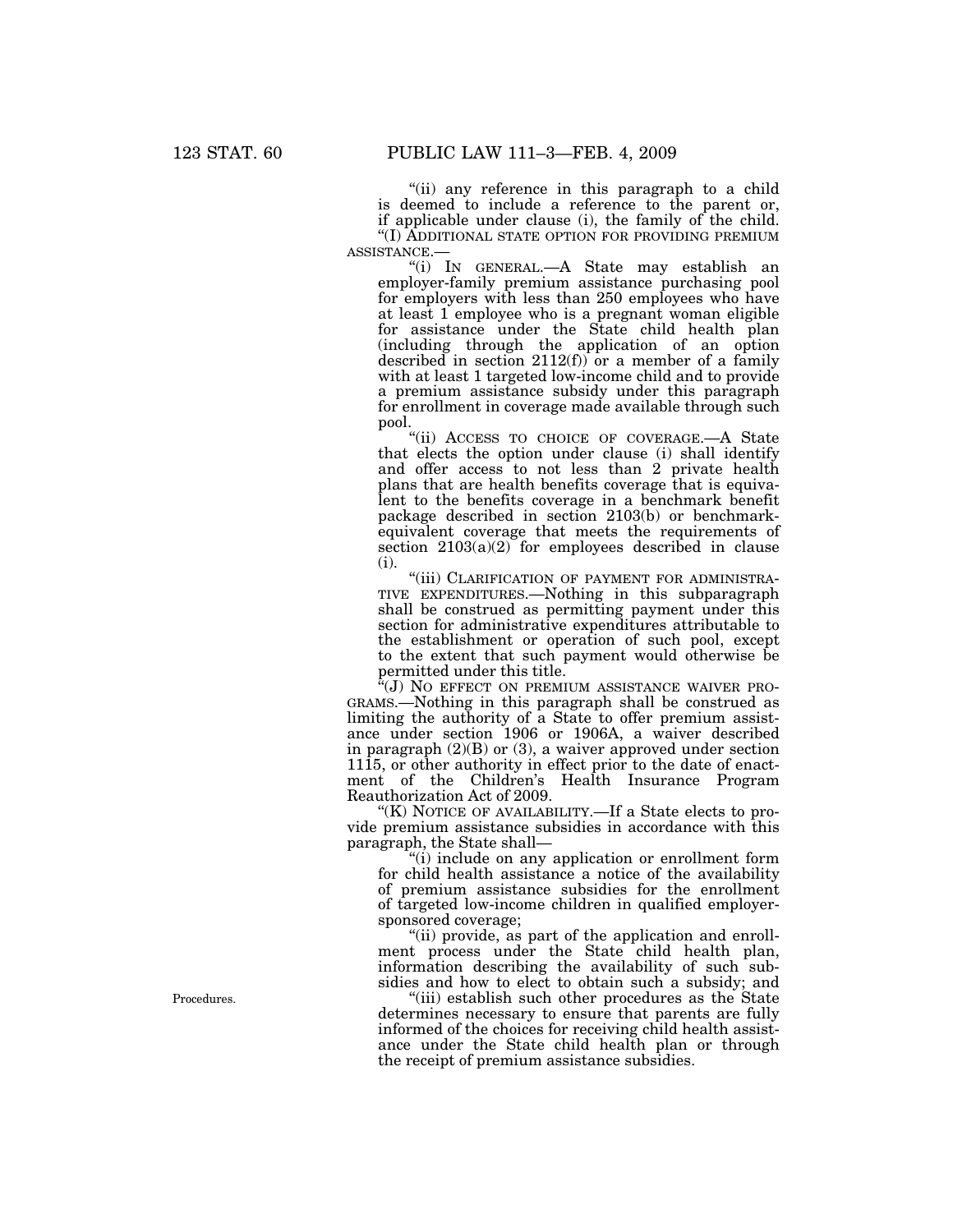''(L) APPLICATION TO QUALIFIED EMPLOYER-SPONSORED BENCHMARK COVERAGE.—If a group health plan or health insurance coverage offered through an employer is certified by an actuary as health benefits coverage that is equivalent to the benefits coverage in a benchmark benefit package described in section 2103(b) or benchmark-equivalent coverage that meets the requirements of section  $2103(a)(2)$ , the State may provide premium assistance subsidies for enrollment of targeted low-income children in such group health plan or health insurance coverage in the same manner as such subsidies are provided under this paragraph for enrollment in qualified employer-sponsored coverage, but without regard to the requirement to provide supplemental coverage for benefits and cost-sharing protection provided under the State child health plan under subparagraph (E).

''(M) SATISFACTION OF COST-EFFECTIVENESS TEST.—Premium assistance subsidies for qualified employer-sponsored coverage offered under this paragraph shall be deemed to meet the requirement of subparagraph (A) of paragraph (3).

"(N) COORDINATION WITH MEDICAID.—In the case of Applicability. a targeted low-income child who receives child health assistance through a State plan under title XIX and who voluntarily elects to receive a premium assistance subsidy under this section, the provisions of section 1906A shall apply and shall supersede any other provisions of this paragraph that are inconsistent with such section."

 $(2)$  DETERMINATION OF COST-EFFECTIVENESS FOR PREMIUM ASSISTANCE OR PURCHASE OF FAMILY COVERAGE.—

(A) IN GENERAL.—Section  $2105(c)(3)(A)$  (42 U.S.C.  $1397ee(c)(3)(A)$  is amended by striking "relative to" and all that follows through the comma and inserting ''relative to

''(i) the amount of expenditures under the State child health plan, including administrative expenditures, that the State would have made to provide comparable coverage of the targeted low-income child involved or the family involved (as applicable); or

''(ii) the aggregate amount of expenditures that the State would have made under the State child health plan, including administrative expenditures, for providing coverage under such plan for all such children or families.".<br>(B) NONAPPLICATION TO PREVIOUSLY APPROVED COV-

 $ERAGE$ . The amendment made by subparagraph  $(A)$  shall not apply to coverage the purchase of which has been approved by the Secretary under section 2105(c)(3) of the Social Security Act prior to the date of enactment of this Act.

(b) MEDICAID.—Title XIX is amended by inserting after section 1906 the following new section:

### ''PREMIUM ASSISTANCE OPTION FOR CHILDREN

"SEC. 1906A. (a) In GENERAL.—A State may elect to offer a  $42 \text{ USC } 1396e-1$ . premium assistance subsidy (as defined in subsection (c)) for qualified employer-sponsored coverage (as defined in subsection  $(\bar{b})$ ) to

42 USC 1397ee note.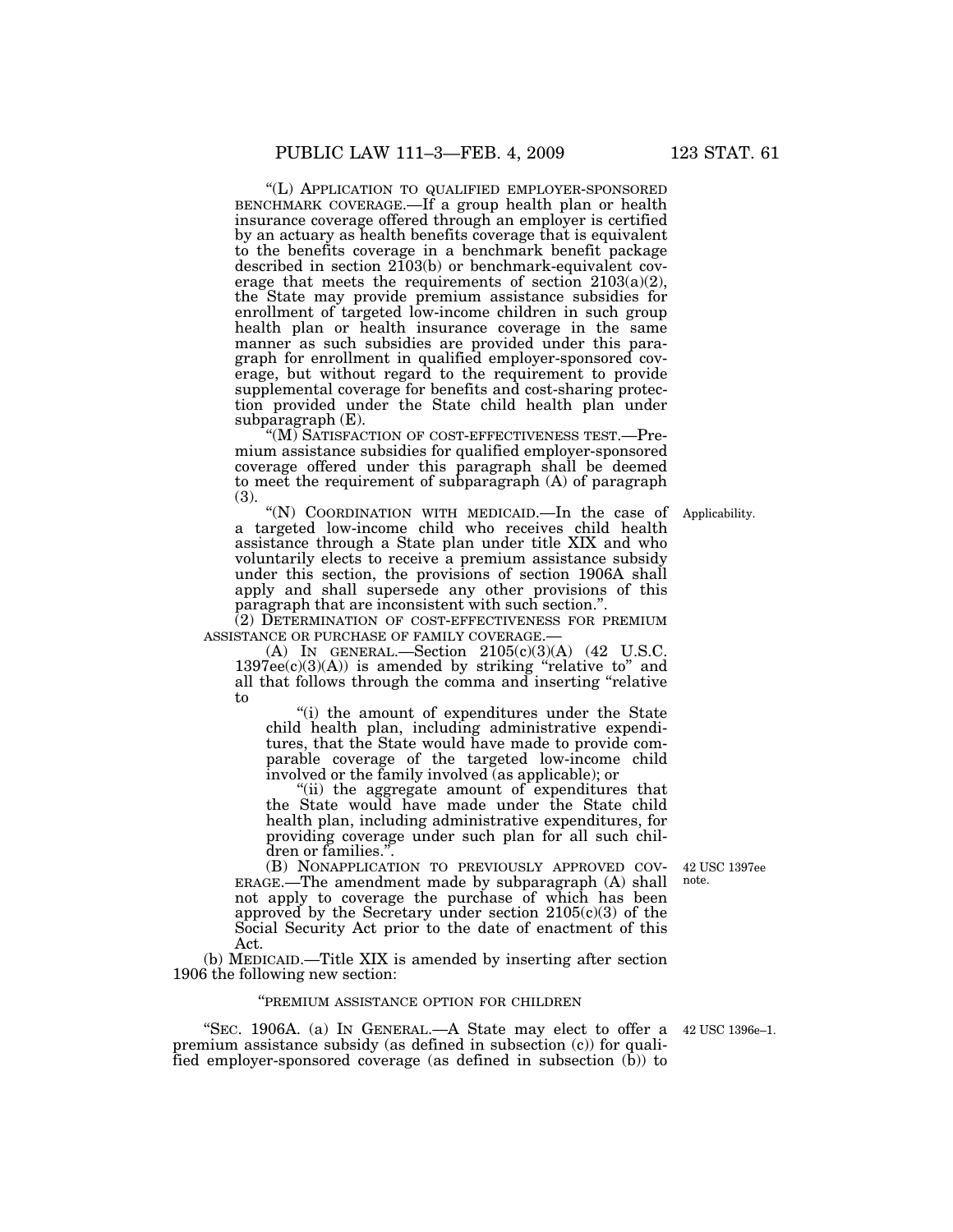all individuals under age 19 who are entitled to medical assistance under this title (and to the parent of such an individual) who have access to such coverage if the State meets the requirements of this section.<br>"(b) QUALIFIED EMPLOYER-SPONSORED COVERAGE.–

 $\binom{m}{1}$  In GENERAL.—Subject to paragraph (2)), in this paragraph, the term 'qualified employer-sponsored coverage' means a group health plan or health insurance coverage offered through an employer—

''(A) that qualifies as creditable coverage as a group health plan under section  $2701(c)(1)$  of the Public Health Service Act;

"(B) for which the employer contribution toward any premium for such coverage is at least 40 percent; and

''(C) that is offered to all individuals in a manner that would be considered a nondiscriminatory eligibility classification for purposes of paragraph (3)(A)(ii) of section 105(h) of the Internal Revenue Code of 1986 (but determined without regard to clause (i) of subparagraph (B) of such paragraph).

''(2) EXCEPTION.—Such term does not include coverage consisting of—

''(A) benefits provided under a health flexible spending arrangement (as defined in section  $106(c)(2)$  of the Internal Revenue Code of 1986); or

''(B) a high deductible health plan (as defined in section  $223(c)(2)$  of such Code), without regard to whether the plan is purchased in conjunction with a health savings account (as defined under section 223(d) of such Code). "(3) TREATMENT AS THIRD PARTY LIABILITY.—The State shall

treat the coverage provided under qualified employer-sponsored coverage as a third party liability under section  $1902(a)(25)$ .

''(c) PREMIUM ASSISTANCE SUBSIDY.—In this section, the term 'premium assistance subsidy' means the amount of the employee contribution for enrollment in the qualified employer-sponsored coverage by the individual under age 19 or by the individual's family. Premium assistance subsidies under this section shall be considered, for purposes of section 1903(a), to be a payment for medical assistance.

''(d) VOLUNTARY PARTICIPATION.—

"(1) EMPLOYERS.—Participation by an employer in a premium assistance subsidy offered by a State under this section shall be voluntary. An employer may notify a State that it elects to opt-out of being directly paid a premium assistance subsidy on behalf of an employee.

" $(2)$  BENEFICIARIES.—No subsidy shall be provided to an individual under age 19 under this section unless the individual (or the individual's parent) voluntarily elects to receive such a subsidy. A State may not require such an election as a condition of receipt of medical assistance. State may not require, as a condition of an individual under age 19 (or the individual's parent) being or remaining eligible for medical assistance under this title, apply for enrollment in qualified employer-sponsored coverage under this section.

"(3) OPT-OUT PERMITTED FOR ANY MONTH.—A State shall establish a process for permitting the parent of an individual under age 19 receiving a premium assistance subsidy to

Procedures.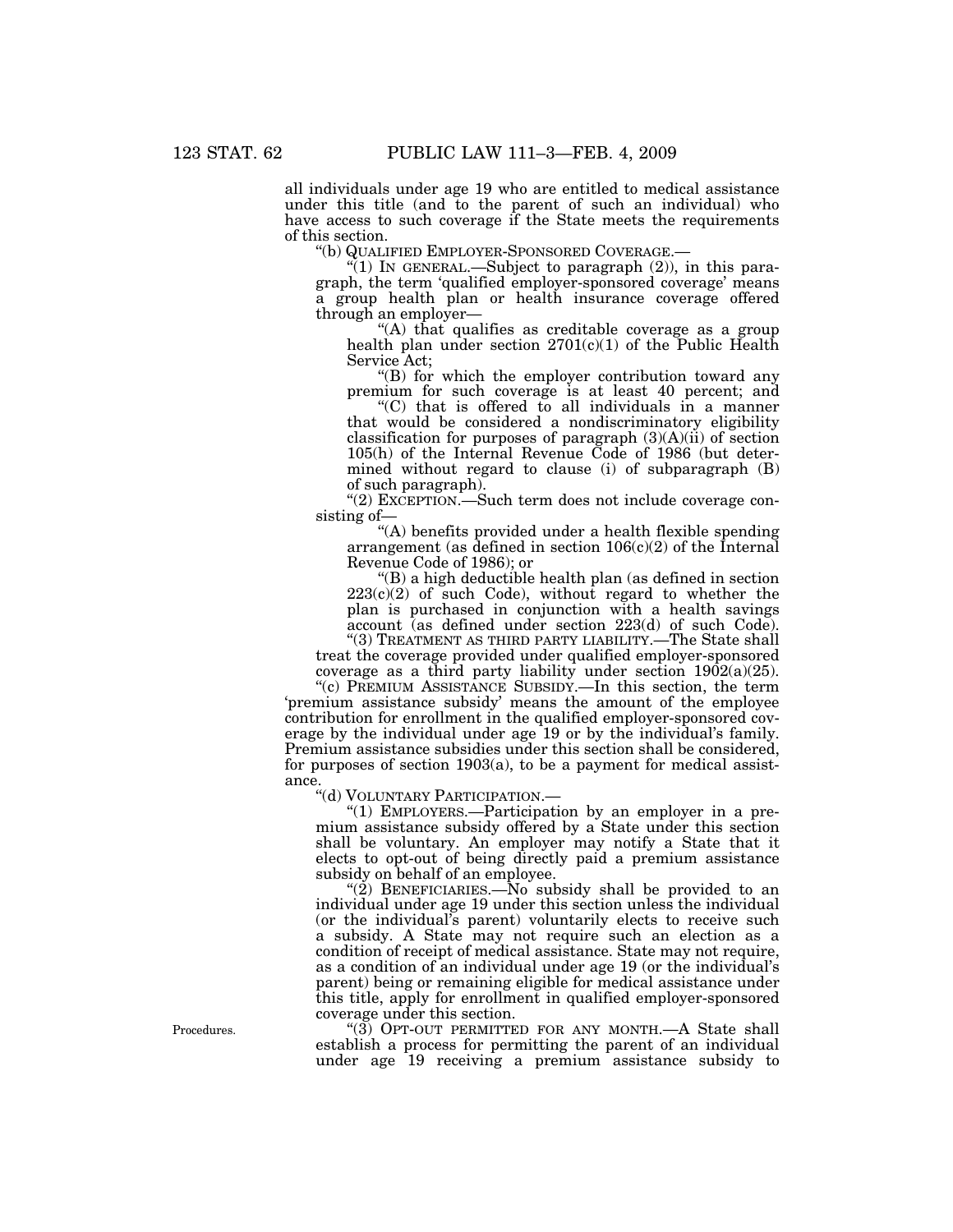disenroll the individual from the qualified employer-sponsored coverage.

''(e) REQUIREMENT TO PAY PREMIUMS AND COST-SHARING AND PROVIDE SUPPLEMENTAL COVERAGE.—In the case of the participation of an individual under age 19 (or the individual's parent) in a premium assistance subsidy under this section for qualified employer-sponsored coverage, the State shall provide for payment of all enrollee premiums for enrollment in such coverage and all deductibles, coinsurance, and other cost-sharing obligations for items and services otherwise covered under the State plan under this title (exceeding the amount otherwise permitted under section 1916 or, if applicable, section 1916A). The fact that an individual under age  $19$  (or a parent) elects to enroll in qualified employersponsored coverage under this section shall not change the individual's (or parent's) eligibility for medical assistance under the State plan, except insofar as section  $1902(a)(25)$  provides that payments for such assistance shall first be made under such coverage."

(c) GAO STUDY AND REPORT.—Not later than January 1, 2010, the Comptroller General of the United States shall study cost and coverage issues relating to any State premium assistance programs for which Federal matching payments are made under title XIX or XXI of the Social Security Act, including under waiver authority, and shall submit a report to the Committee on Finance of the Senate and the Committee on Energy and Commerce of the House of Representatives on the results of such study.

### **SEC. 302. OUTREACH, EDUCATION, AND ENROLLMENT ASSISTANCE.**

(a) REQUIREMENT TO INCLUDE DESCRIPTION OF OUTREACH, EDU-CATION, AND ENROLLMENT EFFORTS RELATED TO PREMIUM ASSIST-ANCE SUBSIDIES IN STATE CHILD HEALTH PLAN.—Section 2102(c)  $(42 \text{ U.S.C. } 1397 \text{bb}(c))$  is amended by adding at the end the following new paragraph:

''(3) PREMIUM ASSISTANCE SUBSIDIES.—In the case of a State that provides for premium assistance subsidies under the State child health plan in accordance with paragraph  $(2)(B)$ ,  $(3)$ , or (10) of section 2105(c), or a waiver approved under section 1115, outreach, education, and enrollment assistance for families of children likely to be eligible for such subsidies, to inform such families of the availability of, and to assist them in enrolling their children in, such subsidies, and for employers likely to provide coverage that is eligible for such subsidies, including the specific, significant resources the State intends to apply to educate employers about the availability of premium assistance subsidies under the State child health plan.''.

(b) NONAPPLICATION OF 10 PERCENT LIMIT ON OUTREACH AND CERTAIN OTHER EXPENDITURES.—Section 2105(c)(2)(C) (42 U.S.C.  $1397ee(c)(2)(C)$ , as amended by section  $211(c)(2)$ , is amended by adding at the end the following new clause:

> ''(iii) EXPENDITURES FOR OUTREACH TO INCREASE THE ENROLLMENT OF CHILDREN UNDER THIS TITLE AND TITLE XIX THROUGH PREMIUM ASSISTANCE SUBSIDIES.— Expenditures for outreach activities to families of children likely to be eligible for premium assistance subsidies in accordance with paragraph  $(2)(B)$ ,  $(3)$ , or  $(10)$ , or a waiver approved under section 1115, to inform such families of the availability of, and to assist them in enrolling their children in, such subsidies, and to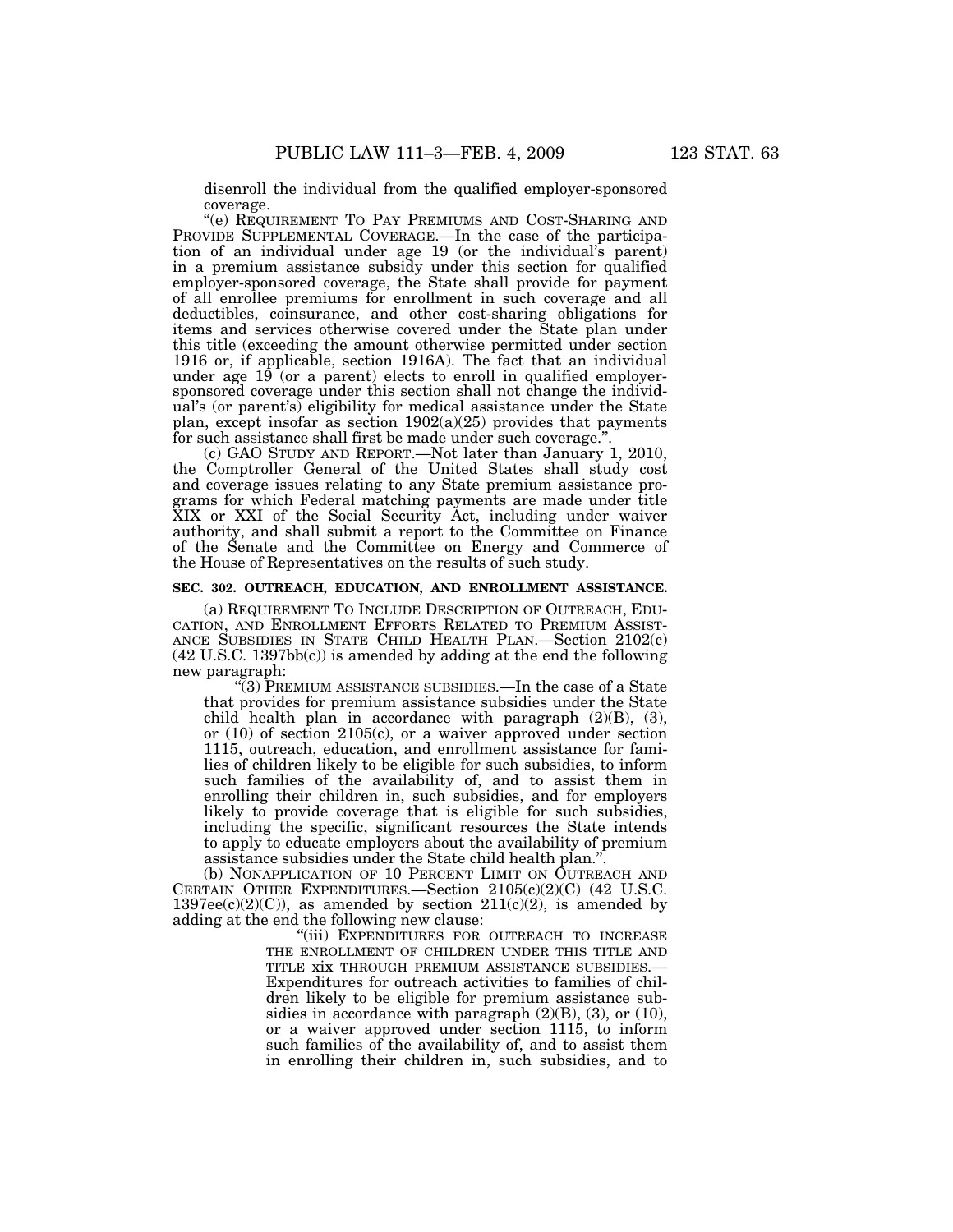employers likely to provide qualified employer-sponsored coverage (as defined in subparagraph (B) of such paragraph), but not to exceed an amount equal to 1.25 percent of the maximum amount permitted to be expended under subparagraph  $(A)$  for items described in subsection  $(a)(\overline{1})(D)$ .".

# **Subtitle B—Coordinating Premium Assistance With Private Coverage**

### **SEC. 311. SPECIAL ENROLLMENT PERIOD UNDER GROUP HEALTH PLANS IN CASE OF TERMINATION OF MEDICAID OR CHIP COVERAGE OR ELIGIBILITY FOR ASSISTANCE IN PUR-CHASE OF EMPLOYMENT-BASED COVERAGE; COORDINA-TION OF COVERAGE.**

26 USC 9801.

(a) AMENDMENTS TO INTERNAL REVENUE CODE OF 1986.—Section 9801(f) of the Internal Revenue Code of 1986 (relating to special enrollment periods) is amended by adding at the end the following new paragraph:<br>"(3) SPECIAL RULES RELATING TO MEDICAID AND CHIP.—

"(A) IN GENERAL -- A group health plan shall permit an employee who is eligible, but not enrolled, for coverage under the terms of the plan (or a dependent of such an employee if the dependent is eligible, but not enrolled, for coverage under such terms) to enroll for coverage under the terms of the plan if either of the following conditions is met:

''(i) TERMINATION OF MEDICAID OR CHIP COV- ERAGE.—The employee or dependent is covered under a Medicaid plan under title XIX of the Social Security Act or under a State child health plan under title XXI of such Act and coverage of the employee or dependent under such a plan is terminated as a result of loss of eligibility for such coverage and the employee requests coverage under the group health plan not later than 60 days after the date of termination of such coverage.

"(ii) ELIGIBILITY FOR EMPLOYMENT ASSISTANCE UNDER MEDICAID OR CHIP.—The employee or dependent becomes eligible for assistance, with respect to coverage under the group health plan under such Medicaid plan or State child health plan (including under any waiver or demonstration project conducted under or in relation to such a plan), if the employee requests coverage under the group health plan not later than 60 days after the date the employee or dependent is determined to be eligible for such assistance.<br>"(B) EMPLOYEE OUTREACH AND DISCLOSURE.—

"(i) OUTREACH TO EMPLOYEES REGARDING AVAIL-<br>ABILITY OF MEDICAID AND CHIP COVERAGE.—<br>"(I) IN GENERAL.—Each employer that main-

tains a group health plan in a State that provides medical assistance under a State Medicaid plan under title XIX of the Social Security Act, or child health assistance under a State child health plan under title XXI of such Act, in the form of premium

Deadlines.

Notification.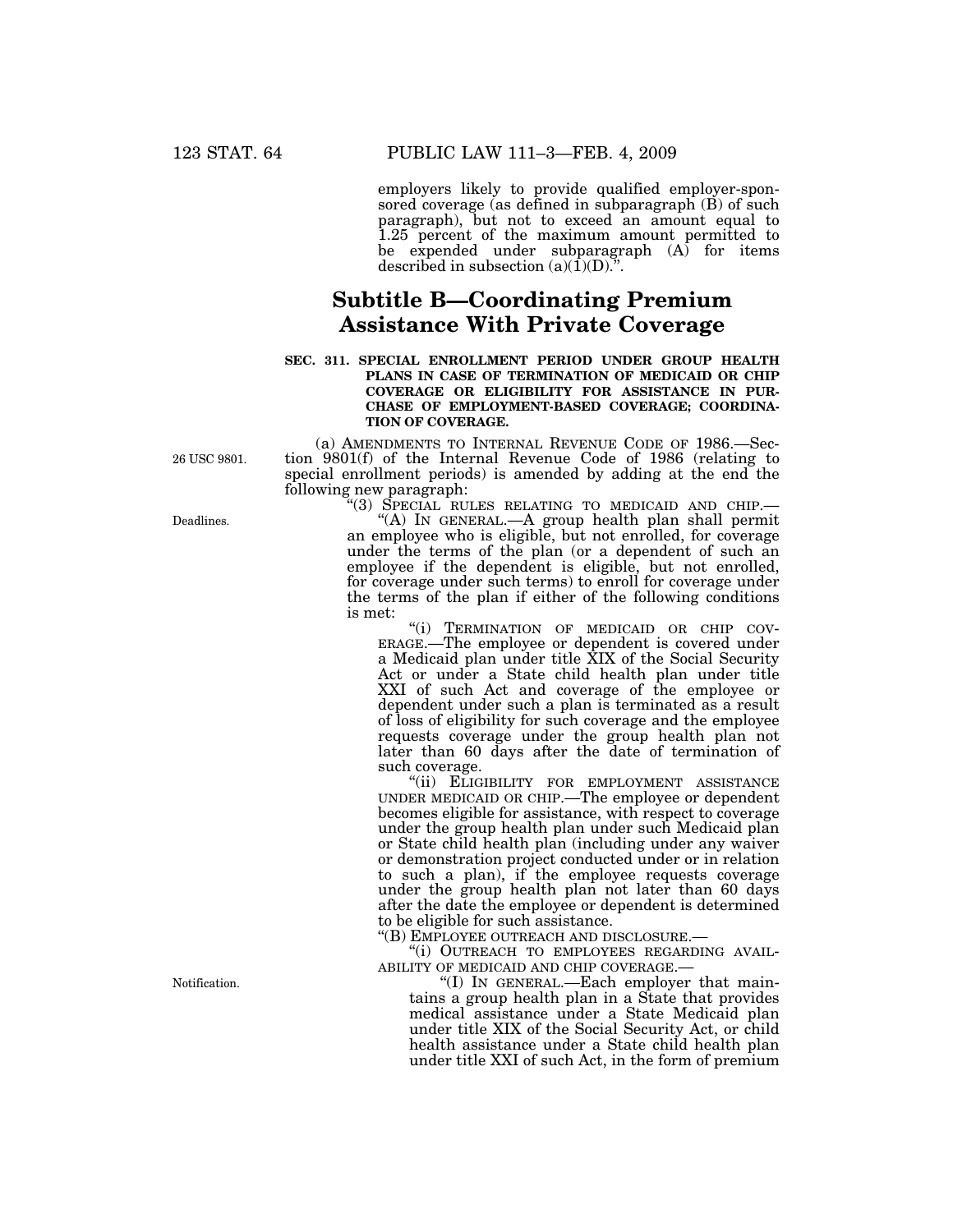assistance for the purchase of coverage under a group health plan, shall provide to each employee a written notice informing the employee of potential opportunities then currently available in the State in which the employee resides for premium assistance under such plans for health coverage of the employee or the employee's dependents. For purposes of compliance with this clause, the employer may use any State-specific model notice<br>developed in accordance with section developed in accordance with section  $701(f)(3)(B)(i)(II)$  of the Employee Retirement<br>Income Security Act of 1974 (29 U.S.C. Income Security Act of 1974 (29 U.S.C.  $1181(f)(3)(B)(i)(II)).$ 

''(II) OPTION TO PROVIDE CONCURRENT WITH PROVISION OF PLAN MATERIALS TO EMPLOYEE.—An employer may provide the model notice applicable to the State in which an employee resides concurrent with the furnishing of materials notifying the employee of health plan eligibility, concurrent with materials provided to the employee in connection with an open season or election process conducted under the plan, or concurrent with the furnishing of the summary plan description as provided in section 104(b) of the Employee Retirement Income Security Act of 1974 (29 U.S.C. 1024).

"(ii) DISCLOSURE ABOUT GROUP HEALTH PLAN BENE-FITS TO STATES FOR MEDICAID AND CHIP ELIGIBLE INDIVIDUALS.—In the case of a participant or beneficiary of a group health plan who is covered under a Medicaid plan of a State under title XIX of the Social Security Act or under a State child health plan under title XXI of such Act, the plan administrator of the group health plan shall disclose to the State, upon request, information about the benefits available under the group health plan in sufficient specificity, as determined under regulations of the Secretary of Health and Human Services in consultation with the Secretary that require use of the model coverage coordination disclosure form developed under section 311(b)(1)(C) of the Children's Health Insurance Program Reauthorization Act of 2009, so as to permit the State to make a determination (under paragraph  $(2)(B)$ ,  $(3)$ , or  $(10)$  of section  $2105(c)$  of the Social Security Act or otherwise) concerning the cost-effectiveness of the State providing medical or child health assistance through premium assistance for the purchase of coverage under such group health plan and in order for the State to provide supplemental benefits required under paragraph  $(10)(E)$  of such section or other

authority.".<br>(b) CONFORMING AMENDMENTS.

(1) AMENDMENTS TO EMPLOYEE RETIREMENT INCOME SECU-RITY ACT.

(A) IN GENERAL.—Section 701(f) of the Employee Retirement Income Security Act of 1974 (29 U.S.C. 1181(f)) is amended by adding at the end the following new paragraph: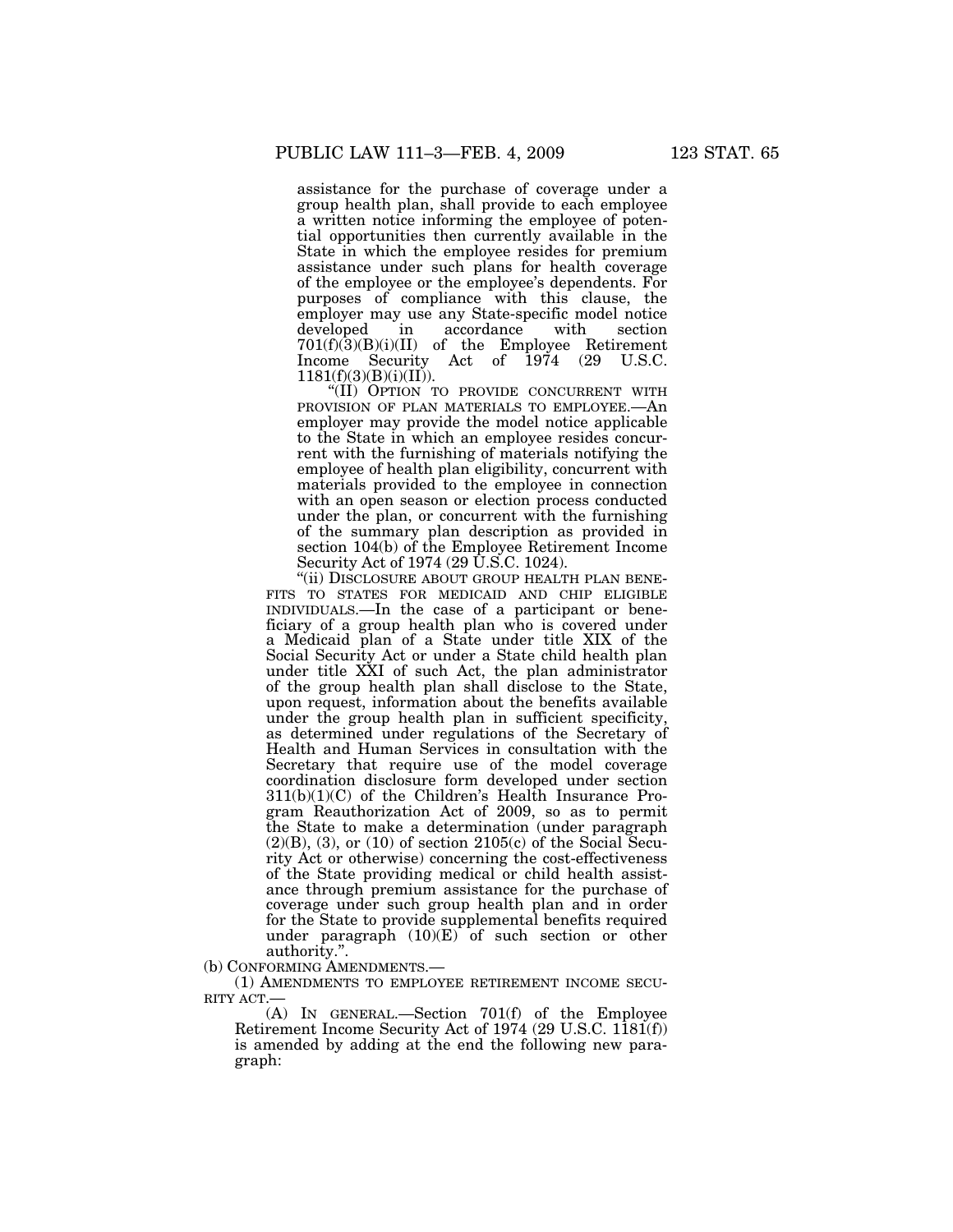''(3) SPECIAL RULES FOR APPLICATION IN CASE OF MEDICAID AND CHIP.—

''(A) IN GENERAL.—A group health plan, and a health insurance issuer offering group health insurance coverage in connection with a group health plan, shall permit an employee who is eligible, but not enrolled, for coverage under the terms of the plan (or a dependent of such an employee if the dependent is eligible, but not enrolled, for coverage under such terms) to enroll for coverage under the terms of the plan if either of the following conditions is met:

''(i) TERMINATION OF MEDICAID OR CHIP COV- ERAGE.—The employee or dependent is covered under a Medicaid plan under title XIX of the Social Security Act or under a State child health plan under title XXI of such Act and coverage of the employee or dependent under such a plan is terminated as a result of loss of eligibility for such coverage and the employee requests coverage under the group health plan (or health insurance coverage) not later than 60 days after the date of termination of such coverage.

''(ii) ELIGIBILITY FOR EMPLOYMENT ASSISTANCE UNDER MEDICAID OR CHIP.—The employee or dependent becomes eligible for assistance, with respect to coverage under the group health plan or health insurance coverage, under such Medicaid plan or State child health plan (including under any waiver or demonstration project conducted under or in relation to such a plan), if the employee requests coverage under the group health plan or health insurance coverage not later than 60 days after the date the employee or dependent is determined to be eligible for such assistance.

''(B) COORDINATION WITH MEDICAID AND CHIP.—

"(i) OUTREACH TO EMPLOYEES REGARDING AVAIL-ABILITY OF MEDICAID AND CHIP COVERAGE.—

"(I) IN GENERAL.—Each employer that maintains a group health plan in a State that provides medical assistance under a State Medicaid plan under title XIX of the Social Security Act, or child health assistance under a State child health plan under title XXI of such Act, in the form of premium assistance for the purchase of coverage under a group health plan, shall provide to each employee a written notice informing the employee of potential opportunities then currently available in the State in which the employee resides for premium assistance under such plans for health coverage of the employee or the employee's dependents.

''(II) MODEL NOTICE.—Not later than 1 year after the date of enactment of the Children's Health Insurance Program Reauthorization Act of 2009, the Secretary and the Secretary of Health and Human Services, in consultation with Directors of State Medicaid agencies under title XIX of the Social Security Act and Directors of State CHIP agencies under title XXI of such Act, shall jointly develop national and State-specific model

Deadlines.

Notification.

Deadline.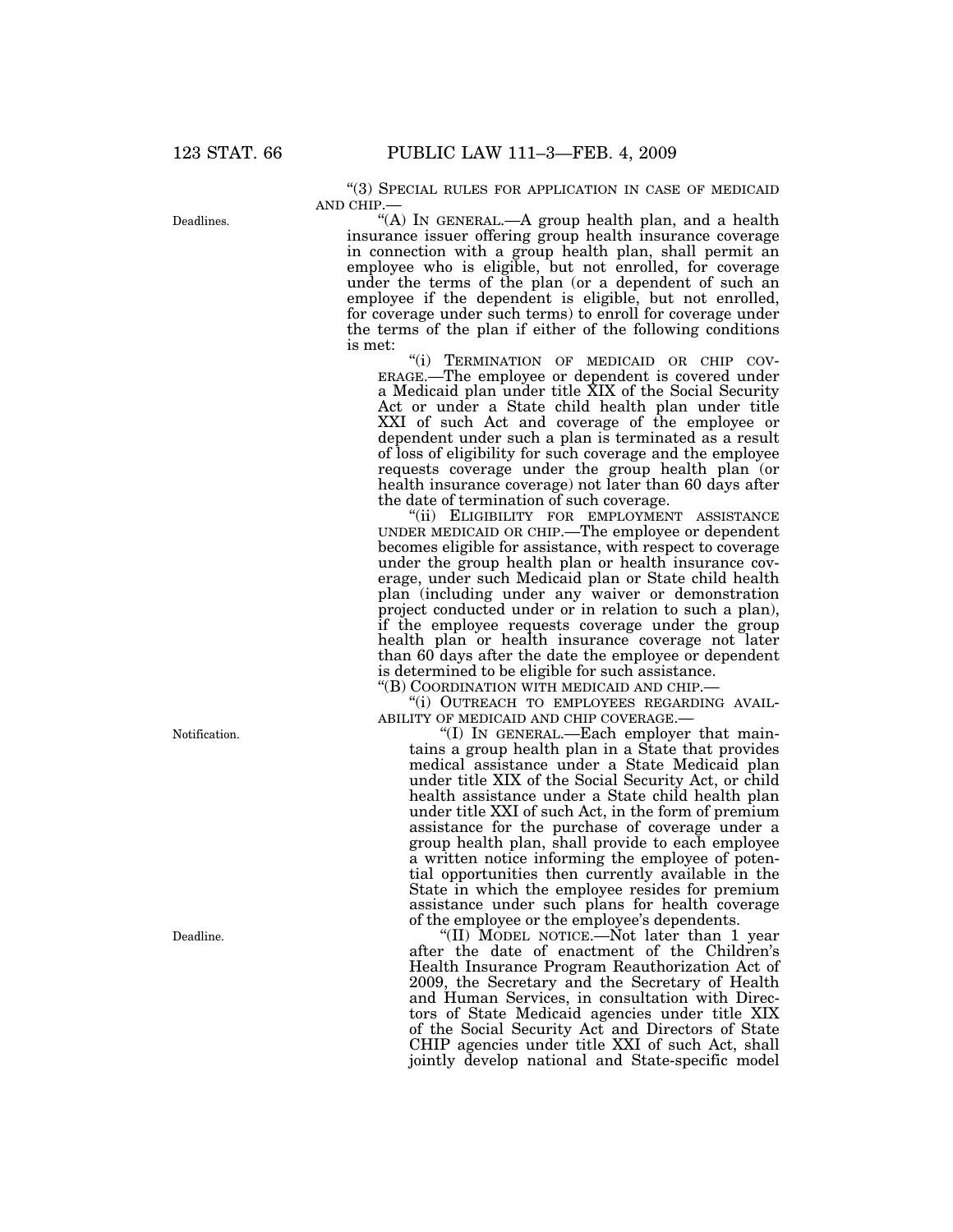notices for purposes of subparagraph (A). The Secretary shall provide employers with such model notices so as to enable employers to timely comply with the requirements of subparagraph (A). Such model notices shall include information regarding how an employee may contact the State in which the employee resides for additional information regarding potential opportunities for such premium assistance, including how to apply for such assistance.

''(III) OPTION TO PROVIDE CONCURRENT WITH PROVISION OF PLAN MATERIALS TO EMPLOYEE.—An employer may provide the model notice applicable to the State in which an employee resides concurrent with the furnishing of materials notifying the employee of health plan eligibility, concurrent with materials provided to the employee in connection with an open season or election process conducted under the plan, or concurrent with the furnishing of the summary plan description as provided in section 104(b).

"(ii) DISCLOSURE ABOUT GROUP HEALTH PLAN BENE-FITS TO STATES FOR MEDICAID AND CHIP ELIGIBLE INDIVIDUALS.—In the case of a participant or beneficiary of a group health plan who is covered under a Medicaid plan of a State under title XIX of the Social Security Act or under a State child health plan under title XXI of such Act, the plan administrator of the group health plan shall disclose to the State, upon request, information about the benefits available under the group health plan in sufficient specificity, as determined under regulations of the Secretary of Health and Human Services in consultation with the Secretary that require use of the model coverage coordination disclosure form developed under section  $311(b)(1)(C)$  of the Children's Health Insurance Program Reauthorization Act of 2009, so as to permit the State to make a determination (under paragraph  $(2)(B)$ ,  $(3)$ , or  $(10)$  of section  $2105(c)$  of the Social Security Act or otherwise) concerning the cost-effectiveness of the State providing medical or child health assistance through premium assistance for the purchase of coverage under such group health plan and in order for the State to provide supplemental benefits required under paragraph (10)(E) of such section or other authority.''.

(B) CONFORMING AMENDMENT.—Section 102(b) of the Employee Retirement Income Security Act of 1974 (29  $U.S.C. 1022(b)$  is amended—

(i) by striking ''and the remedies'' and inserting '', the remedies''; and

(ii) by inserting before the period the following: and if the employer so elects for purposes of complying with section  $701(f)(3)(B)(i)$ , the model notice applicable to the State in which the participants and beneficiaries reside''.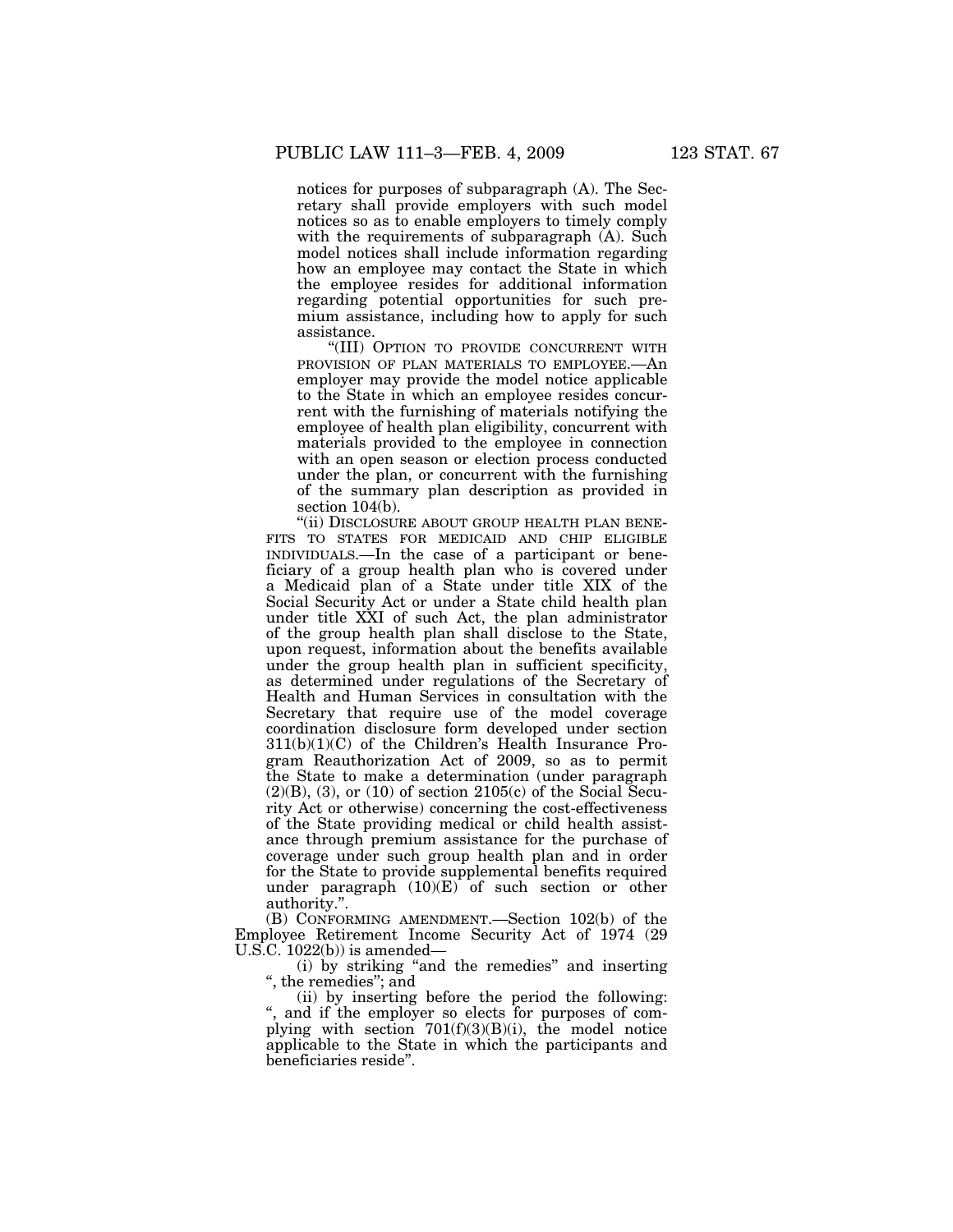29 USC 1181 note.

Deadline. Establishment. (C) WORKING GROUP TO DEVELOP MODEL COVERAGE COORDINATION DISCLOSURE FORM.—

 $\,$   $\,$  (i) MEDICAID,  $\,$  CHIP,  $\,$  AND  $\,$  EMPLOYER-SPONSORED COVERAGE COORDINATION WORKING GROUP.—

(I) IN GENERAL.—Not later than 60 days after the date of enactment of this Act, the Secretary of Health and Human Services and the Secretary of Labor shall jointly establish a Medicaid, CHIP, and Employer-Sponsored Coverage Coordination Working Group (in this subparagraph referred to as the ''Working Group''). The purpose of the Working Group shall be to develop the model coverage coordination disclosure form described in subclause (II) and to identify the impediments to the effective coordination of coverage available to families that include employees of employers that maintain group health plans and members who are eligible for medical assistance under title XIX of the Social Security Act or child health assistance or other health benefits coverage under title XXI of such Act.

(II) MODEL COVERAGE COORDINATION DISCLO-SURE FORM DESCRIBED.—The model form described in this subclause is a form for plan administrators of group health plans to complete for purposes of permitting a State to determine the availability and cost-effectiveness of the coverage available under such plans to employees who have family members who are eligible for premium assistance offered under a State plan under title XIX or XXI of such Act and to allow for coordination of coverage for enrollees of such plans. Such form shall provide the following information in addition to such other information as the Working Group determines appropriate:

(aa) A determination of whether the employee is eligible for coverage under the group health plan.

(bb) The name and contract information of the plan administrator of the group health plan.

(cc) The benefits offered under the plan. (dd) The premiums and cost-sharing required under the plan.

(ee) Any other information relevant to coverage under the plan.

(ii) MEMBERSHIP.—The Working Group shall consist of not more than 30 members and shall be composed of representatives of—

(I) the Department of Labor;

(II) the Department of Health and Human Services;

(III) State directors of the Medicaid program under title XIX of the Social Security Act;

(IV) State directors of the State Children's Health Insurance Program under title XXI of the Social Security Act;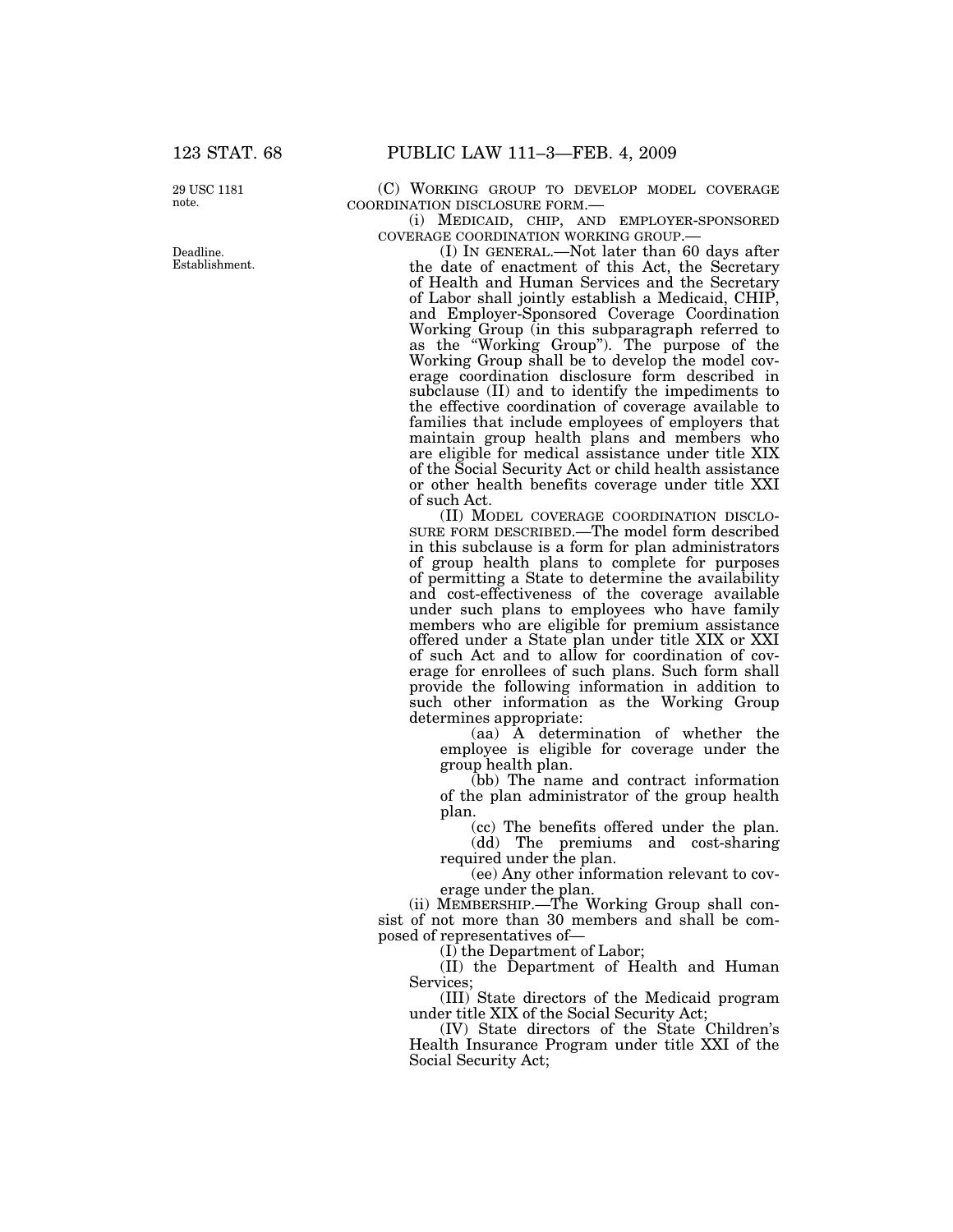(V) employers, including owners of small businesses and their trade or industry representatives and certified human resource and payroll professionals;

(VI) plan administrators and plan sponsors of group health plans (as defined in section  $607(1)$ ) of the Employee Retirement Income Security Act of 1974);

(VII) health insurance issuers; and

(VIII) children and other beneficiaries of medical assistance under title XIX of the Social Security Act or child health assistance or other health benefits coverage under title XXI of such Act.

(iii) COMPENSATION.—The members of the Working Group shall serve without compensation.

(iv) ADMINISTRATIVE SUPPORT.—The Department of Health and Human Services and the Department of Labor shall jointly provide appropriate administrative support to the Working Group, including technical assistance. The Working Group may use the services and facilities of either such Department, with or without reimbursement, as jointly determined by such Departments.

(v) REPORT.—

(I) REPORT BY WORKING GROUP TO THE SECRE-TARIES.—Not later than 18 months after the date of the enactment of this Act, the Working Group shall submit to the Secretary of Labor and the Secretary of Health and Human Services the model form described in clause (i)(II) along with a report containing recommendations for appropriate measures to address the impediments to the effective coordination of coverage between group health plans and the State plans under titles XIX and XXI of the Social Security Act.

(II) REPORT BY SECRETARIES TO THE CON-GRESS.—Not later than 2 months after receipt of the report pursuant to subclause (I), the Secretaries shall jointly submit a report to each House of the Congress regarding the recommendations contained in the report under such subclause.

(vi) TERMINATION.—The Working Group shall terminate 30 days after the date of the issuance of its report under clause (v).

(D) EFFECTIVE DATES.—The Secretary of Labor and the Secretary of Health and Human Services shall develop the initial model notices under section  $701(f)(3)(B)(i)(II)$ of the Employee Retirement Income Security Act of 1974, and the Secretary of Labor shall provide such notices to employers, not later than the date that is 1 year after the date of enactment of this Act, and each employer shall provide the initial annual notices to such employer's employees beginning with the first plan year that begins after the date on which such initial model notices are first issued. The model coverage coordination disclosure form developed under subparagraph (C) shall apply with respect to requests made by States beginning with the

Notification. Deadline. 29 USC 1181 note.

Applicability.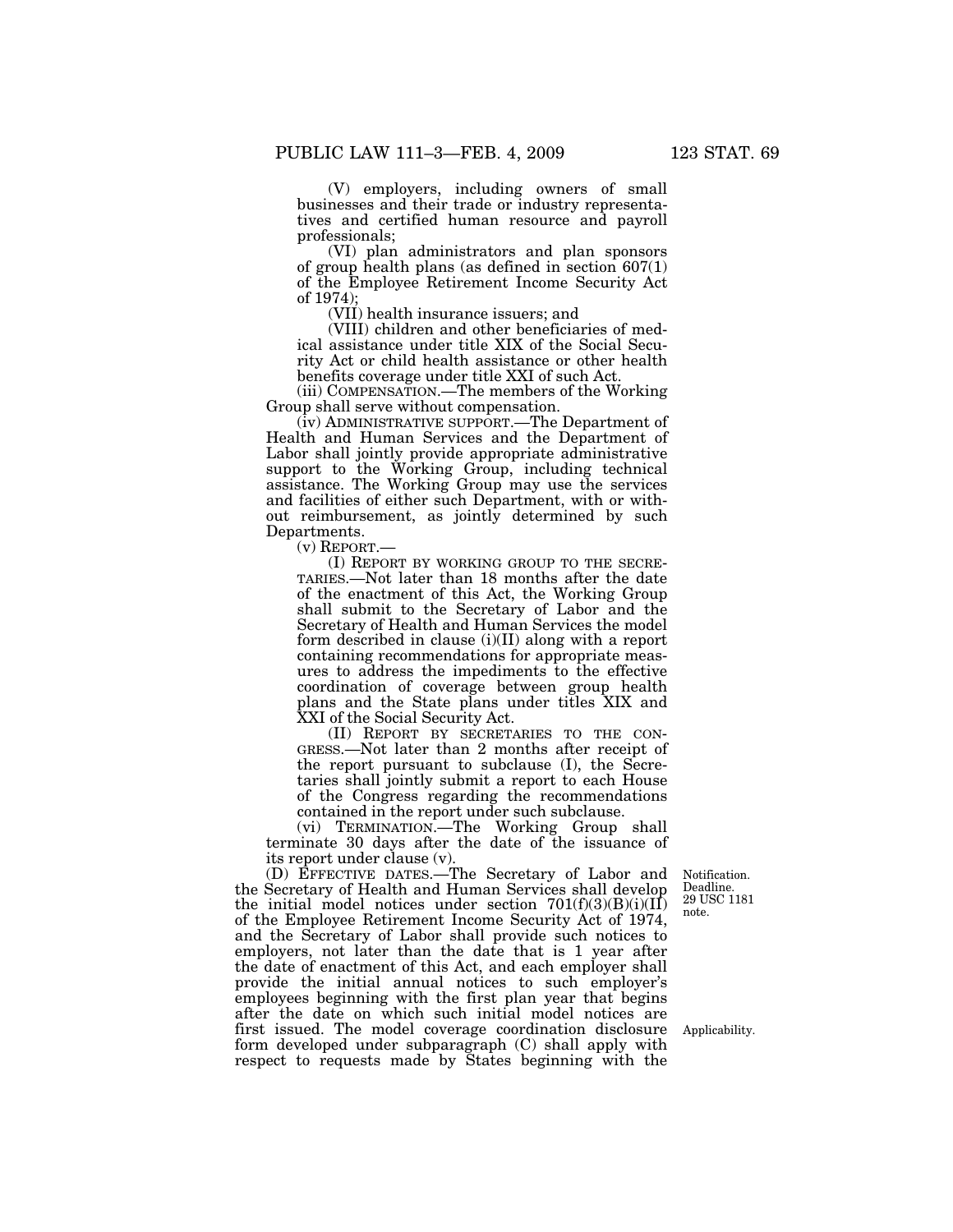first plan year that begins after the date on which such model coverage coordination disclosure form is first issued.

(E) ENFORCEMENT.—Section 502 of the Employee Retirement Income Security Act of 1974 (29 U.S.C. 1132) is amended—

(i) in subsection (a)(6), by striking "or  $(8)$ " and inserting  $(8)$ , or  $(9)$ "; and

(ii) in subsection (c), by redesignating paragraph (9) as paragraph (10), and by inserting after paragraph

(8) the following:<br>" $(9)(A)$  The Secretary may assess a civil penalty against any ''(9)(A) The Secretary may assess a civil penalty against any employer of up to \$100 a day from the date of the employer's failure to meet the notice requirement of section  $701(f)(3)(B)(i)(I)$ . For purposes of this subparagraph, each violation with respect to any single employee shall be treated as a separate violation.

plan administrator of up to \$100 a day from the date of the plan administrator's failure to timely provide to any State the information required to be disclosed under section  $701(f)(3)(B)(ii)$ . For purposes of this subparagraph, each violation with respect to any single participant or beneficiary shall be treated as a separate violation.''.

(2) AMENDMENTS TO PUBLIC HEALTH SERVICE ACT.—Section  $2701(f)$  of the Public Health Service Act (42 U.S.C.  $300gg(f)$ ) is amended by adding at the end the following new paragraph:

''(3) SPECIAL RULES FOR APPLICATION IN CASE OF MEDICAID AND CHIP.—

"(A) In GENERAL.—A group health plan, and a health insurance issuer offering group health insurance coverage in connection with a group health plan, shall permit an employee who is eligible, but not enrolled, for coverage under the terms of the plan (or a dependent of such an employee if the dependent is eligible, but not enrolled, for coverage under such terms) to enroll for coverage under the terms of the plan if either of the following conditions is met:

''(i) TERMINATION OF MEDICAID OR CHIP COV-ERAGE.—The employee or dependent is covered under a Medicaid plan under title XIX of the Social Security Act or under a State child health plan under title XXI of such Act and coverage of the employee or dependent under such a plan is terminated as a result of loss of eligibility for such coverage and the employee requests coverage under the group health plan (or health insurance coverage) not later than 60 days after the date of termination of such coverage.

"(ii) ELIGIBILITY FOR EMPLOYMENT ASSISTANCE UNDER MEDICAID OR CHIP.—The employee or dependent becomes eligible for assistance, with respect to coverage under the group health plan or health insurance coverage, under such Medicaid plan or State child health plan (including under any waiver or demonstration project conducted under or in relation to such a plan), if the employee requests coverage under the group health plan or health insurance coverage not later than 60 days after the date the employee or dependent is determined to be eligible for such assistance.

Deadlines.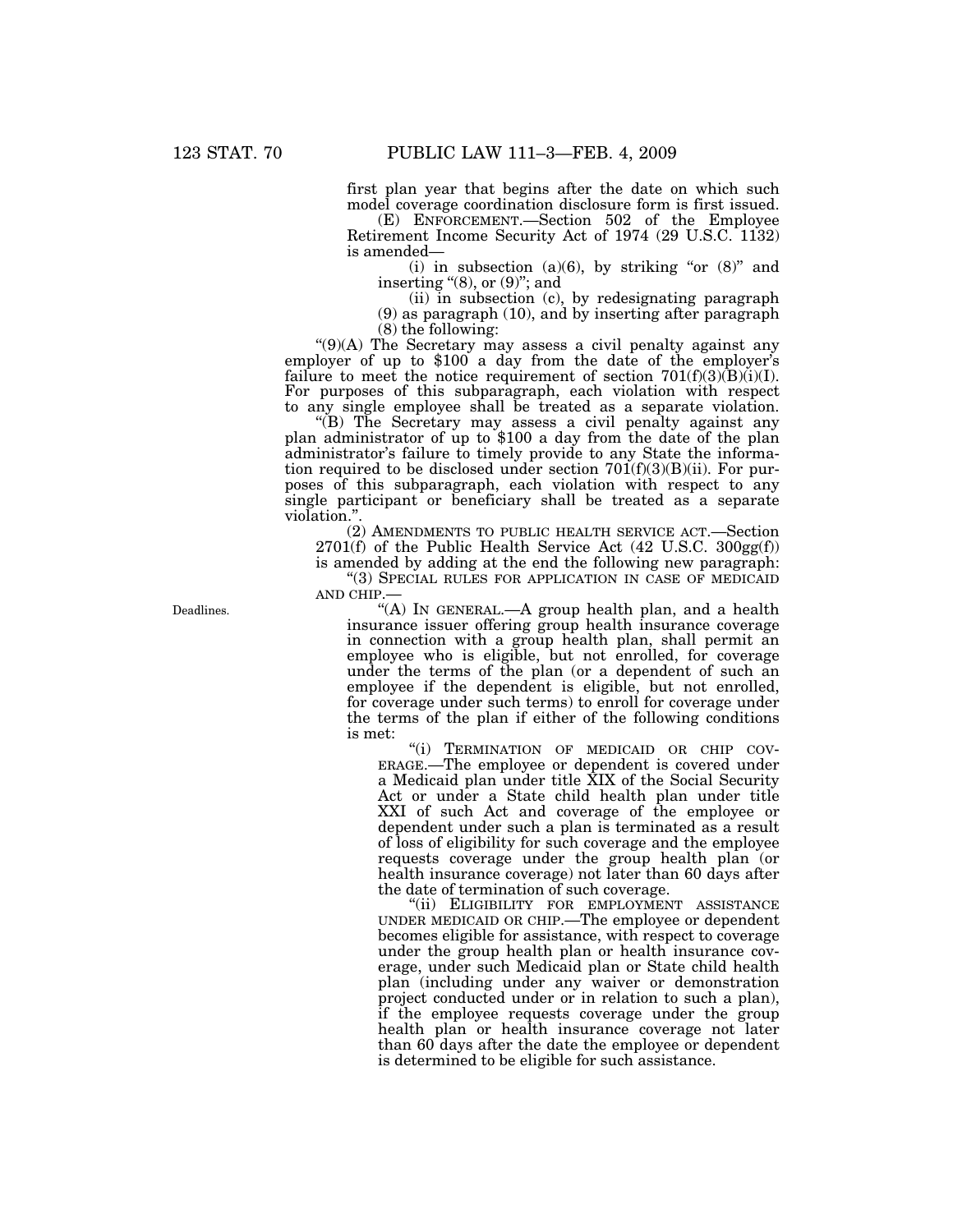''(i) OUTREACH TO EMPLOYEES REGARDING AVAIL-ABILITY OF MEDICAID AND CHIP COVERAGE.—

Notification.

''(I) IN GENERAL.—Each employer that maintains a group health plan in a State that provides medical assistance under a State Medicaid plan under title XIX of the Social Security Act, or child health assistance under a State child health plan under title XXI of such Act, in the form of premium assistance for the purchase of coverage under a group health plan, shall provide to each employee a written notice informing the employee of potential opportunities then currently available in the State in which the employee resides for premium assistance under such plans for health coverage of the employee or the employee's dependents. For purposes of compliance with this subclause, the employer may use any State-specific model notice developed in accordance with section 701(f)(3)(B)(i)(II) of the Employee Retirement Income Security Act of 1974 (29 U.S.C.  $1181(f)(3)(B)(i)(II)$ .

''(II) OPTION TO PROVIDE CONCURRENT WITH PROVISION OF PLAN MATERIALS TO EMPLOYEE.—An employer may provide the model notice applicable to the State in which an employee resides concurrent with the furnishing of materials notifying the employee of health plan eligibility, concurrent with materials provided to the employee in connection with an open season or election process conducted under the plan, or concurrent with the furnishing of the summary plan description as provided in section 104(b) of the Employee Retirement Income Security Act of 1974.

"(ii) DISCLOSURE ABOUT GROUP HEALTH PLAN BENE-FITS TO STATES FOR MEDICAID AND CHIP ELIGIBLE INDIVIDUALS.—In the case of an enrollee in a group health plan who is covered under a Medicaid plan of a State under title XIX of the Social Security Act or under a State child health plan under title XXI of such Act, the plan administrator of the group health plan shall disclose to the State, upon request, information about the benefits available under the group health plan in sufficient specificity, as determined under regulations of the Secretary of Health and Human Services in consultation with the Secretary that require use of the model coverage coordination disclosure form developed under section  $311(b)(1)(C)$ of the Children's Health Insurance Reauthorization Act of 2009, so as to permit the State to make a determination (under paragraph (2)(B), (3), or (10) of section 2105(c) of the Social Security Act or otherwise) concerning the cost-effectiveness of the State providing medical or child health assistance through premium assistance for the purchase of coverage under such group health plan and in order for the State to provide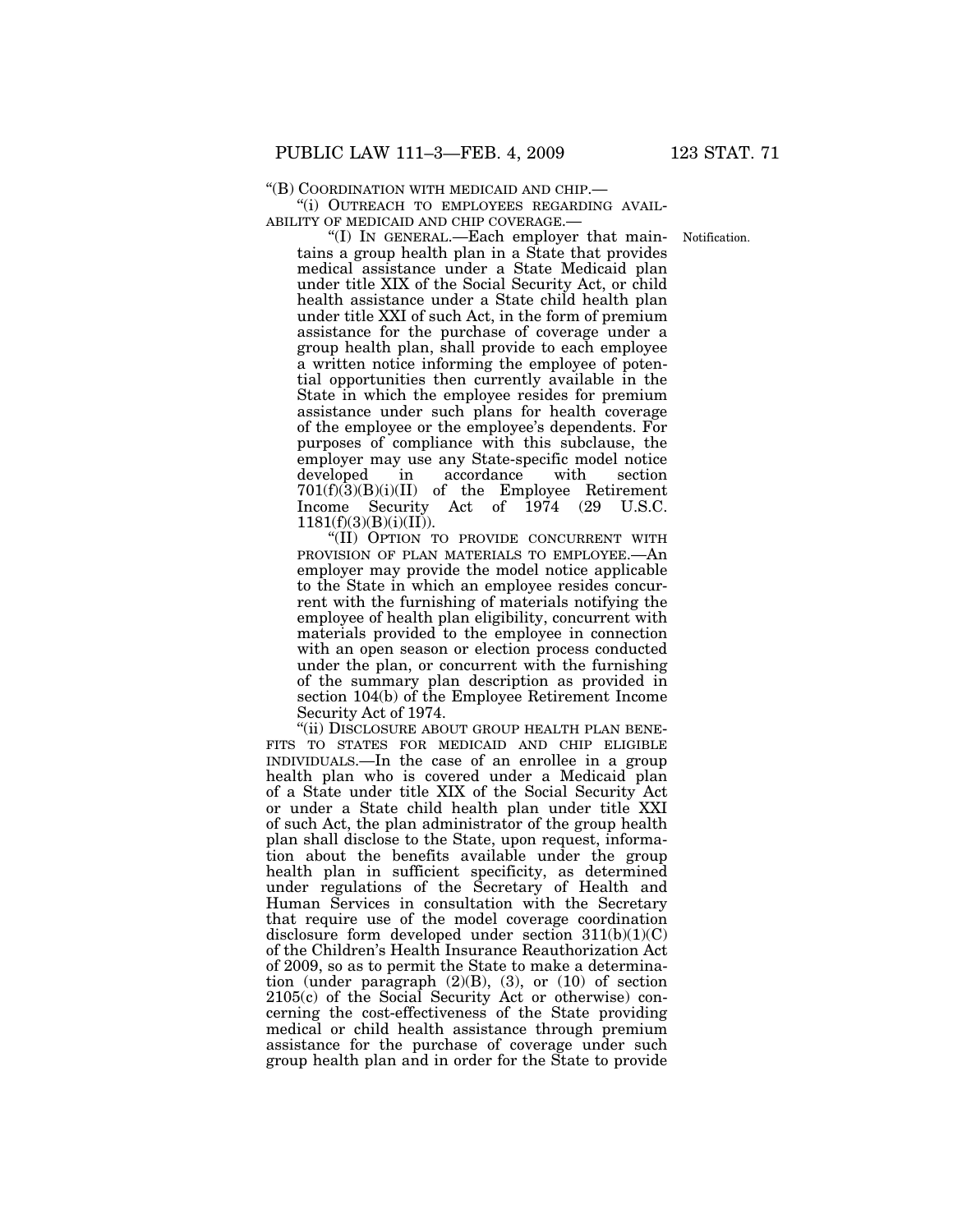supplemental benefits required under paragraph  $(10)(E)$  of such section or other authority.".

# **TITLE IV—STRENGTHENING QUALITY OF CARE AND HEALTH OUTCOMES**

### **SEC. 401. CHILD HEALTH QUALITY IMPROVEMENT ACTIVITIES FOR CHILDREN ENROLLED IN MEDICAID OR CHIP.**

(a) DEVELOPMENT OF CHILD HEALTH QUALITY MEASURES FOR CHILDREN ENROLLED IN MEDICAID OR CHIP.—Title XI (42 U.S.C. 1301 et seq.) is amended by inserting after section 1139 the following new section:

42 USC

"(a) DEVELOPMENT OF AN INITIAL CORE SET OF HEALTH CARE QUALITY MEASURES FOR CHILDREN ENROLLED IN MEDICAID OR

**''SEC. 1139A. CHILD HEALTH QUALITY MEASURES.** 

"(1) IN GENERAL.—Not later than January 1, 2010, the Secretary shall identify and publish for general comment an initial, recommended core set of child health quality measures for use by State programs administered under titles XIX and XXI, health insurance issuers and managed care entities that enter into contracts with such programs, and providers of items and services under such programs.

"(2) IDENTIFICATION OF INITIAL CORE MEASURES.—In consultation with the individuals and entities described in subsection (b)(3), the Secretary shall identify existing quality of care measures for children that are in use under public and privately sponsored health care coverage arrangements, or that are part of reporting systems that measure both the presence and duration of health insurance coverage over time.

''(3) RECOMMENDATIONS AND DISSEMINATION.—Based on such existing and identified measures, the Secretary shall publish an initial core set of child health quality measures that includes (but is not limited to) the following:

"(A) The duration of children's health insurance coverage over a 12-month time period.

''(B) The availability and effectiveness of a full range of—

''(i) preventive services, treatments, and services for acute conditions, including services to promote healthy birth, prevent and treat premature birth, and detect the presence or risk of physical or mental conditions that could adversely affect growth and development; and

"(ii) treatments to correct or ameliorate the effects of physical and mental conditions, including chronic conditions, in infants, young children, school-age children, and adolescents.

 $(C)$  The availability of care in a range of ambulatory and inpatient health care settings in which such care is furnished.

''(D) The types of measures that, taken together, can be used to estimate the overall national quality of health care for children, including children with special needs, and to perform comparative analyses of pediatric health

Publication.

13206–9a.

Deadline. Publication.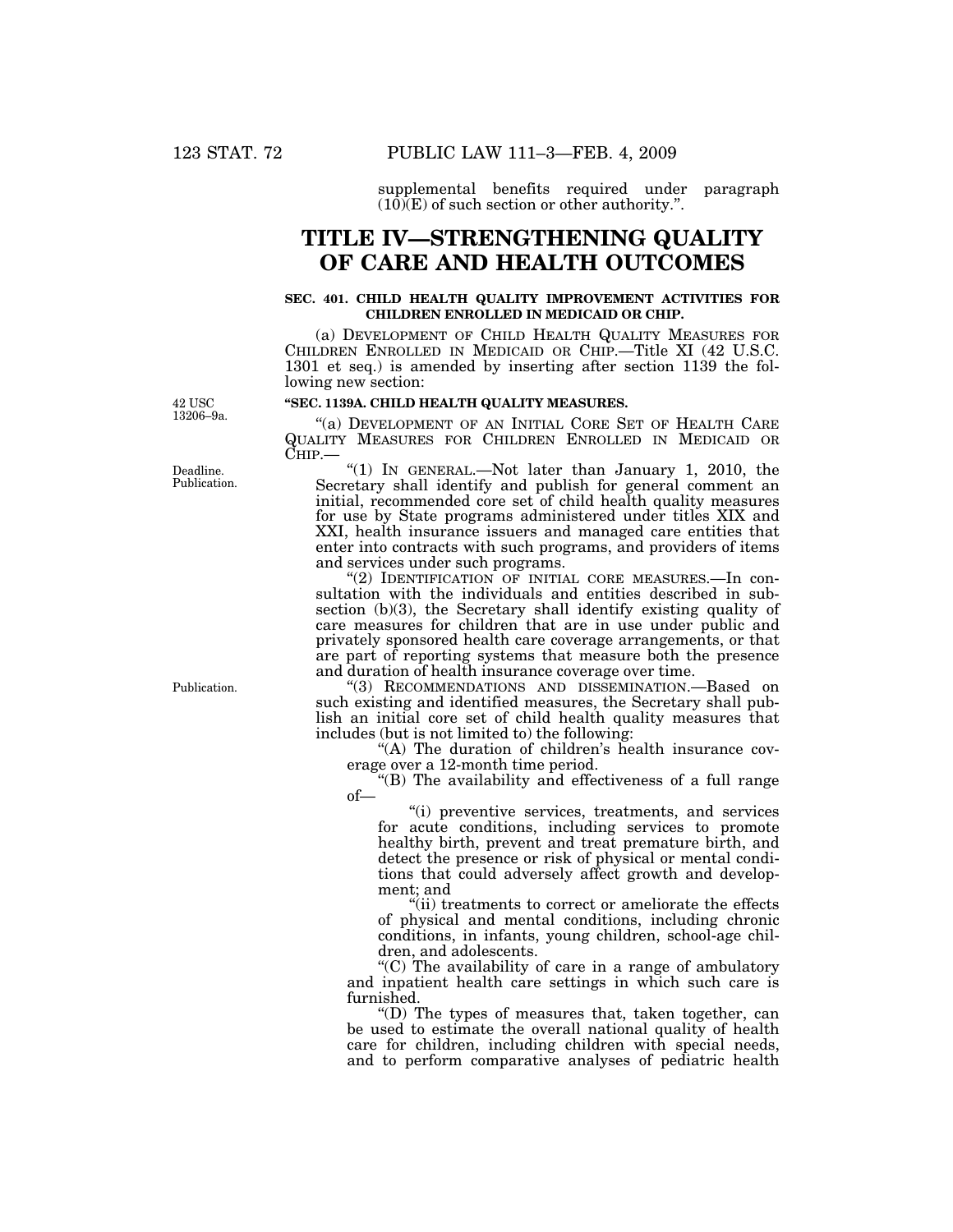care quality and racial, ethnic, and socioeconomic disparities in child health and health care for children.<br>"(4) ENCOURAGE VOLUNTARY AND ST

ENCOURAGE VOLUNTARY AND STANDARDIZED REPORTING.—Not later than 2 years after the date of enactment Procedures. of the Children's Health Insurance Program Reauthorization Act of 2009, the Secretary, in consultation with States, shall develop a standardized format for reporting information and procedures and approaches that encourage States to use the initial core measurement set to voluntarily report information regarding the quality of pediatric health care under titles XIX and XXI.

''(5) ADOPTION OF BEST PRACTICES IN IMPLEMENTING QUALITY PROGRAMS.—The Secretary shall disseminate information to States regarding best practices among States with respect to measuring and reporting on the quality of health care for children, and shall facilitate the adoption of such best practices. In developing best practices approaches, the Secretary shall give particular attention to State measurement techniques that ensure the timeliness and accuracy of provider reporting, encourage provider reporting compliance, encourage successful quality improvement strategies, and improve efficiency in data collection using health information technology.

 $\cdot (6)$  REPORTS TO CONGRESS.—Not later than January 1, 2011, and every 3 years thereafter, the Secretary shall report to Congress on—

"(A) the status of the Secretary's efforts to improve—

''(i) quality related to the duration and stability of health insurance coverage for children under titles XIX and XXI;

"(ii) the quality of children's health care under such titles, including preventive health services, health care for acute conditions, chronic health care, and health services to ameliorate the effects of physical and mental conditions and to aid in growth and development of infants, young children, school-age children, and adolescents with special health care needs; and

"(iii) the quality of children's health care under such titles across the domains of quality, including clinical quality, health care safety, family experience with health care, health care in the most integrated setting, and elimination of racial, ethnic, and socioeconomic disparities in health and health care;

''(B) the status of voluntary reporting by States under titles XIX and XXI, utilizing the initial core quality measurement set; and

''(C) any recommendations for legislative changes needed to improve the quality of care provided to children under titles XIX and XXI, including recommendations for quality reporting by States.

''(7) TECHNICAL ASSISTANCE.—The Secretary shall provide technical assistance to States to assist them in adopting and utilizing core child health quality measures in administering the State plans under titles XIX and XXI.

''(8) DEFINITION OF CORE SET.—In this section, the term 'core set' means a group of valid, reliable, and evidence-based quality measures that, taken together—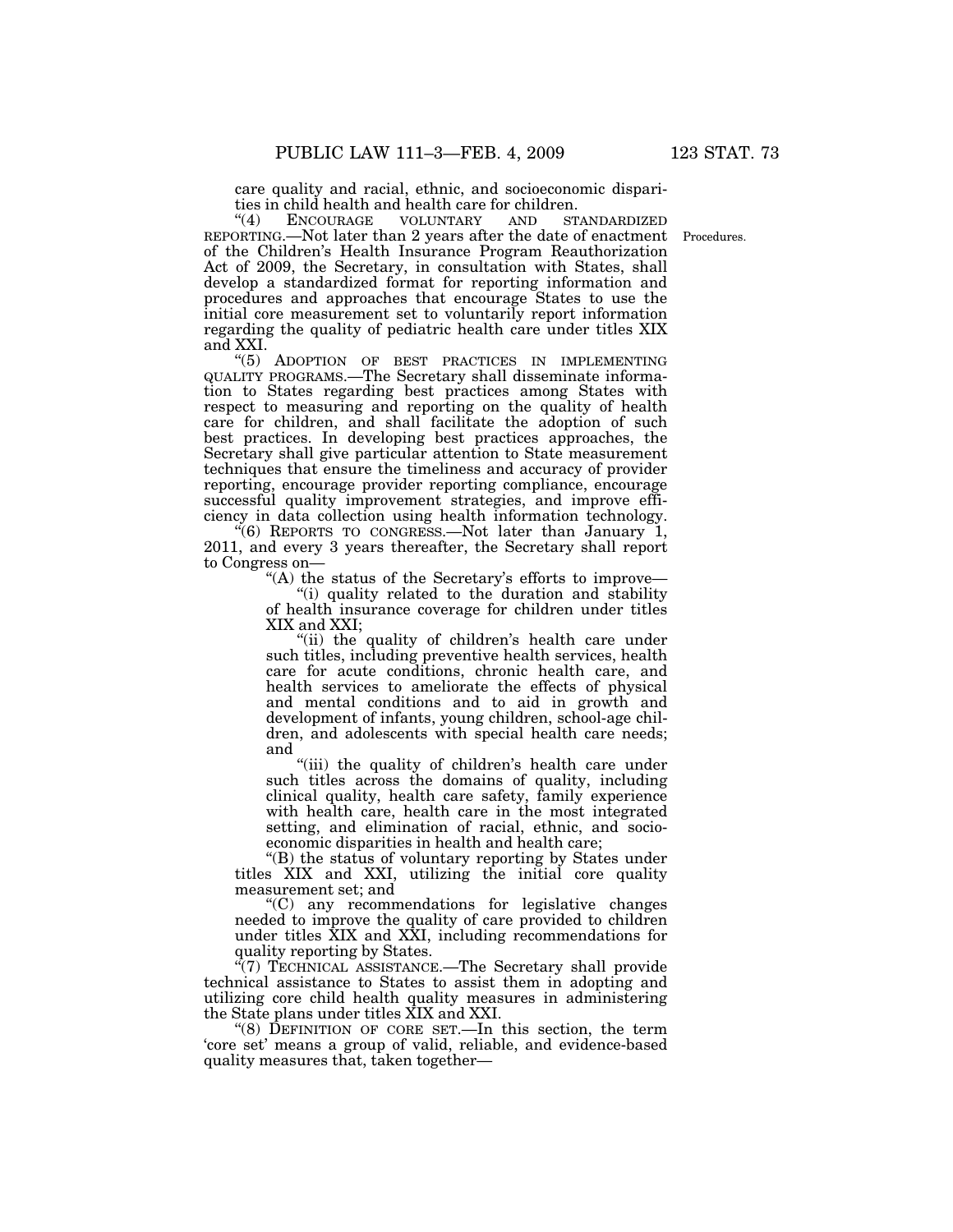''(A) provide information regarding the quality of health coverage and health care for children;

 $\mathrm{H}(\widetilde{B})$  address the needs of children throughout the developmental age span; and

 $\rm(C)$  allow purchasers, families, and health care providers to understand the quality of care in relation to the preventive needs of children, treatments aimed at managing and resolving acute conditions, and diagnostic and treatment services whose purpose is to correct or ameliorate physical, mental, or developmental conditions that could, if untreated or poorly treated, become chronic.

''(b) ADVANCING AND IMPROVING PEDIATRIC QUALITY MEAS-URES.—

"(1) ESTABLISHMENT OF PEDIATRIC QUALITY MEASURES PRO-GRAM.—Not later than January 1, 2011, the Secretary shall establish a pediatric quality measures program to—

 $(f(A))$  improve and strengthen the initial core child health care quality measures established by the Secretary under subsection (a);

''(B) expand on existing pediatric quality measures used by public and private health care purchasers and advance the development of such new and emerging quality measures; and

''(C) increase the portfolio of evidence-based, consensus pediatric quality measures available to public and private purchasers of children's health care services, providers, and consumers.

''(2) EVIDENCE-BASED MEASURES.—The measures developed under the pediatric quality measures program shall, at a minimum, be—

"(A) evidence-based and, where appropriate, risk adjusted;

''(B) designed to identify and eliminate racial and ethnic disparities in child health and the provision of health care;

''(C) designed to ensure that the data required for such measures is collected and reported in a standard format that permits comparison of quality and data at a State, plan, and provider level;

''(D) periodically updated; and

 $E$ ) responsive to the child health needs, services, and domains of health care quality described in clauses (i), (ii), and (iii) of subsection  $(a)(6)(A)$ .

''(3) PROCESS FOR PEDIATRIC QUALITY MEASURES PROGRAM.— In identifying gaps in existing pediatric quality measures and establishing priorities for development and advancement of such measures, the Secretary shall consult with—

''(A) States;

''(B) pediatricians, children's hospitals, and other primary and specialized pediatric health care professionals (including members of the allied health professions) who specialize in the care and treatment of children, particularly children with special physical, mental, and developmental health care needs;

''(C) dental professionals, including pediatric dental professionals;

Deadline.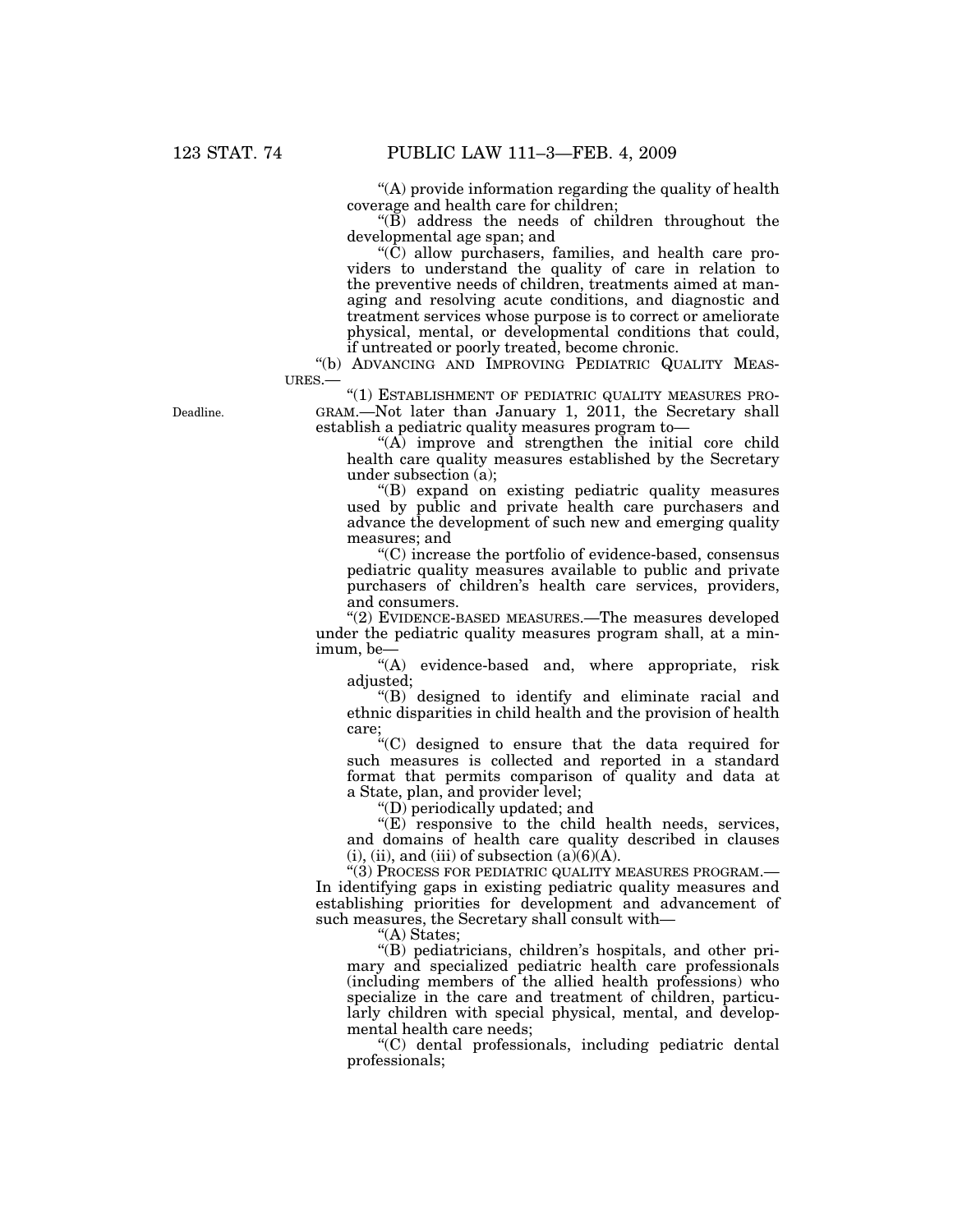''(D) health care providers that furnish primary health care to children and families who live in urban and rural medically underserved communities or who are members of distinct population sub-groups at heightened risk for poor health outcomes;

''(E) national organizations representing children, including children with disabilities and children with chronic conditions;

 $F(F)$  national organizations representing consumers and purchasers of children's health care;

''(G) national organizations and individuals with expertise in pediatric health quality measurement; and

''(H) voluntary consensus standards setting organizations and other organizations involved in the advancement of evidence-based measures of health care.

"(4) DEVELOPING, VALIDATING, AND TESTING A PORTFOLIO OF PEDIATRIC QUALITY MEASURES.—As part of the program to advance pediatric quality measures, the Secretary shall—

''(A) award grants and contracts for the development, testing, and validation of new, emerging, and innovative evidence-based measures for children's health care services across the domains of quality described in clauses (i), (ii), and (iii) of subsection  $(a)(6)(A)$ ; and

''(B) award grants and contracts for—

''(i) the development of consensus on evidencebased measures for children's health care services;

''(ii) the dissemination of such measures to public and private purchasers of health care for children; and

"(iii) the updating of such measures as necessary. ''(5) REVISING, STRENGTHENING, AND IMPROVING INITIAL

CORE MEASURES.—Beginning no later than January 1, 2013, and annually thereafter, the Secretary shall publish recommended changes to the core measures described in subsection (a) that shall reflect the testing, validation, and consensus process for the development of pediatric quality measures described in subsection paragraphs  $(1)$  through  $(4)$ .

"(6) DEFINITION OF PEDIATRIC QUALITY MEASURE.—In this subsection, the term 'pediatric quality measure' means a measurement of clinical care that is capable of being examined through the collection and analysis of relevant information, that is developed in order to assess 1 or more aspects of pediatric health care quality in various institutional and ambulatory health care settings, including the structure of the clinical care system, the process of care, the outcome of care, or patient experiences in care.

''(7) CONSTRUCTION.—Nothing in this section shall be construed as supporting the restriction of coverage, under title XIX or XXI or otherwise, to only those services that are evidence-based.

''(c) ANNUAL STATE REPORTS REGARDING STATE-SPECIFIC QUALITY OF CARE MEASURES APPLIED UNDER MEDICAID OR CHIP.—

''(1) ANNUAL STATE REPORTS.—Each State with a State plan approved under title XIX or a State child health plan approved under title XXI shall annually report to the Secretary on the—

Deadlines. Publication.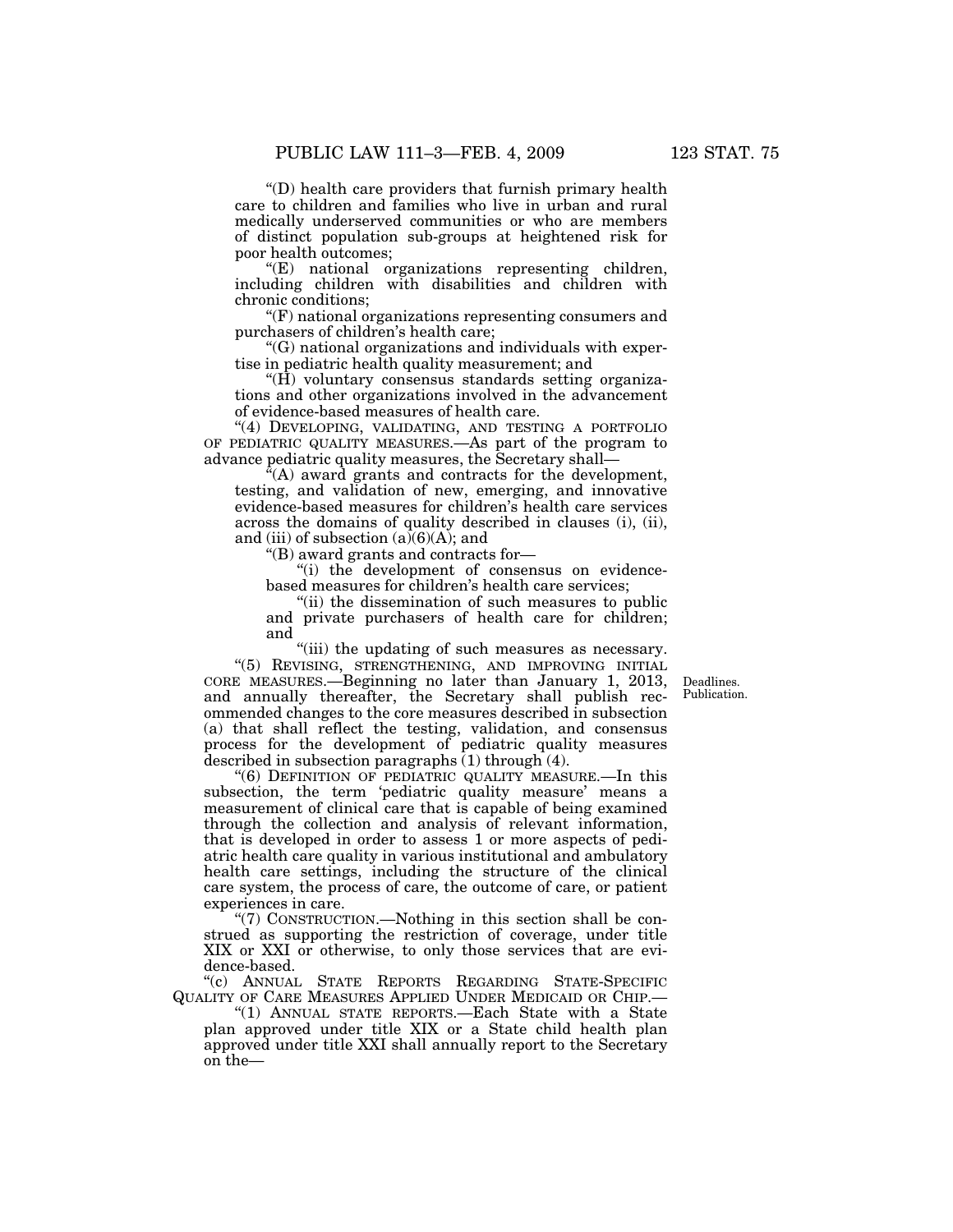''(A) State-specific child health quality measures applied by the States under such plans, including measures described in subparagraphs  $(A)$  and  $(B)$  of subsection  $(a)(6)$ ; and

''(B) State-specific information on the quality of health care furnished to children under such plans, including information collected through external quality reviews of managed care organizations under section 1932 of the Social Security Act (42 U.S.C. 1396u–4) and benchmark plans under sections 1937 and 2103 of such Act (42 U.S.C. 1396u–7, 1397cc).

''(2) PUBLICATION.—Not later than September 30, 2010, and annually thereafter, the Secretary shall collect, analyze, and make publicly available the information reported by States under paragraph (1).

''(d) DEMONSTRATION PROJECTS FOR IMPROVING THE QUALITY OF CHILDREN'S HEALTH CARE AND THE USE OF HEALTH INFORMA-TION TECHNOLOGY.—

"(1) In GENERAL.—During the period of fiscal years 2009 through 2013, the Secretary shall award not more than 10 grants to States and child health providers to conduct demonstration projects to evaluate promising ideas for improving the quality of children's health care provided under title XIX or XXI, including projects to—

"(A) experiment with, and evaluate the use of, new measures of the quality of children's health care under such titles (including testing the validity and suitability for reporting of such measures);

''(B) promote the use of health information technology in care delivery for children under such titles;

''(C) evaluate provider-based models which improve the delivery of children's health care services under such titles, including care management for children with chronic conditions and the use of evidence-based approaches to improve the effectiveness, safety, and efficiency of health care services for children; or

''(D) demonstrate the impact of the model electronic health record format for children developed and disseminated under subsection (f) on improving pediatric health, including the effects of chronic childhood health conditions, and pediatric health care quality as well as reducing health care costs.

"(2) REQUIREMENTS.—In awarding grants under this subsection, the Secretary shall ensure that-

''(A) only 1 demonstration project funded under a grant awarded under this subsection shall be conducted in a State; and

''(B) demonstration projects funded under grants awarded under this subsection shall be conducted evenly between States with large urban areas and States with large rural areas.

"(3) AUTHORITY FOR MULTISTATE PROJECTS.—A demonstration project conducted with a grant awarded under this subsection may be conducted on a multistate basis, as needed.

''(4) FUNDING.—\$20,000,000 of the amount appropriated under subsection (i) for a fiscal year shall be used to carry out this subsection.

Deadlines.

Time period. Grants.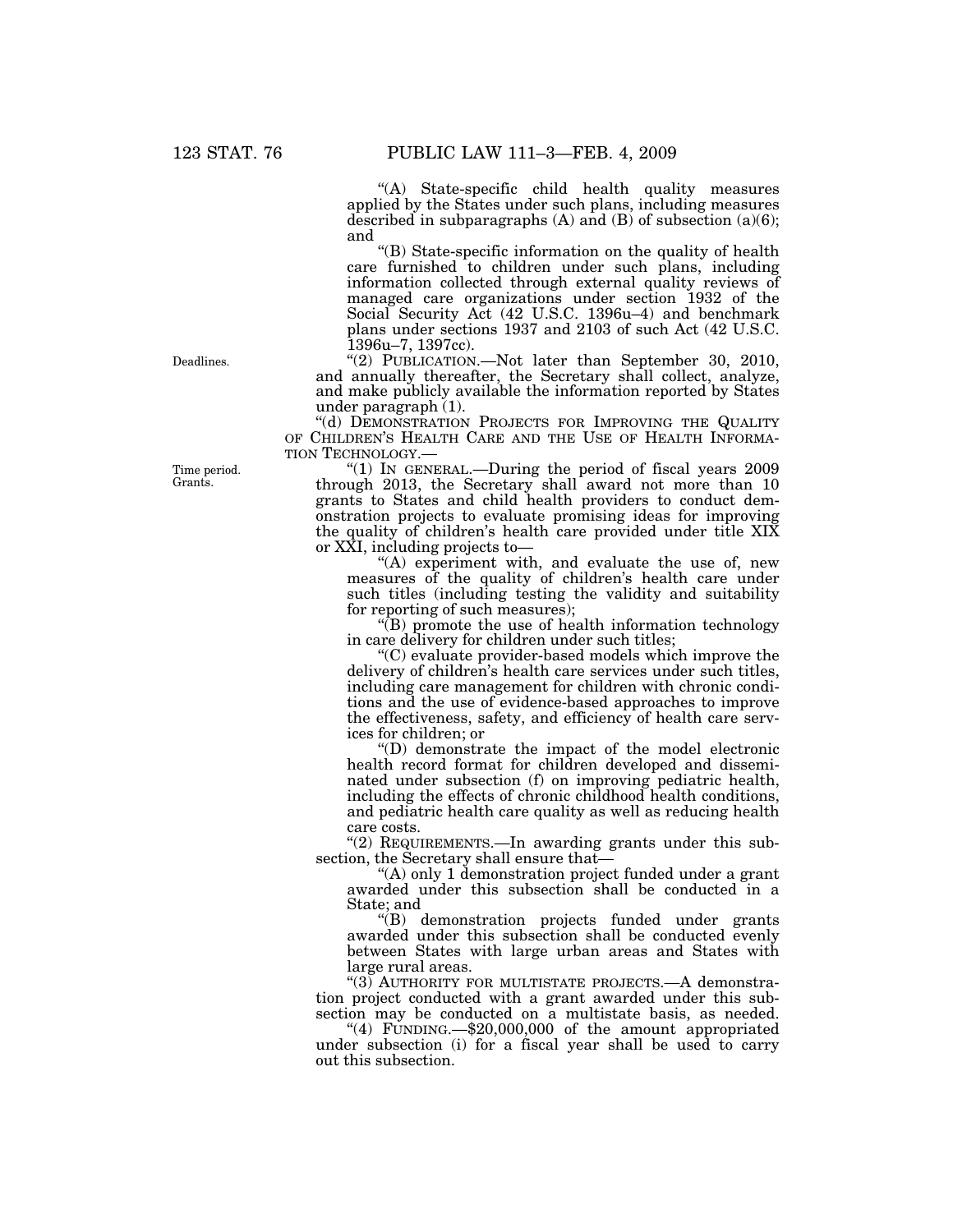''(e) CHILDHOOD OBESITY DEMONSTRATION PROJECT.— ''(1) AUTHORITY TO CONDUCT DEMONSTRATION.—The Secretary, in consultation with the Administrator of the Centers for Medicare & Medicaid Services, shall conduct a demonstration project to develop a comprehensive and systematic model for reducing childhood obesity by awarding grants to eligible entities to carry out such project. Such model shall—

''(A) identify, through self-assessment, behavioral risk factors for obesity among children;

''(B) identify, through self-assessment, needed clinical preventive and screening benefits among those children identified as target individuals on the basis of such risk factors;

" $(C)$  provide ongoing support to such target individuals and their families to reduce risk factors and promote the appropriate use of preventive and screening benefits; and

 $\mathrm{``(D)}$  be designed to improve health outcomes, satisfaction, quality of life, and appropriate use of items and services for which medical assistance is available under title XIX or child health assistance is available under title XXI among such target individuals.

"(2) ELIGIBILITY ENTITIES.—For purposes of this subsection, an eligible entity is any of the following:

''(A) A city, county, or Indian tribe.

''(B) A local or tribal educational agency.

''(C) An accredited university, college, or community college.

 $\rm ^{4}\scriptstyle (D)$  A Federally-qualified health center.

''(E) A local health department.

"(F) A health care provider.

''(G) A community-based organization.

"(H) Any other entity determined appropriate by the Secretary, including a consortia or partnership of entities described in any of subparagraphs  $(A)$  through  $(G)$ .

"(3) USE OF FUNDS.—An eligible entity awarded a grant under this subsection shall use the funds made available under the grant to—

''(A) carry out community-based activities related to reducing childhood obesity, including by—

''(i) forming partnerships with entities, including schools and other facilities providing recreational services, to establish programs for after school and weekend community activities that are designed to reduce childhood obesity;

''(ii) forming partnerships with daycare facilities to establish programs that promote healthy eating behaviors and physical activity; and

''(iii) developing and evaluating community educational activities targeting good nutrition and promoting healthy eating behaviors;

''(B) carry out age-appropriate school-based activities that are designed to reduce childhood obesity, including by—

''(i) developing and testing educational curricula and intervention programs designed to promote healthy eating behaviors and habits in youth, which may include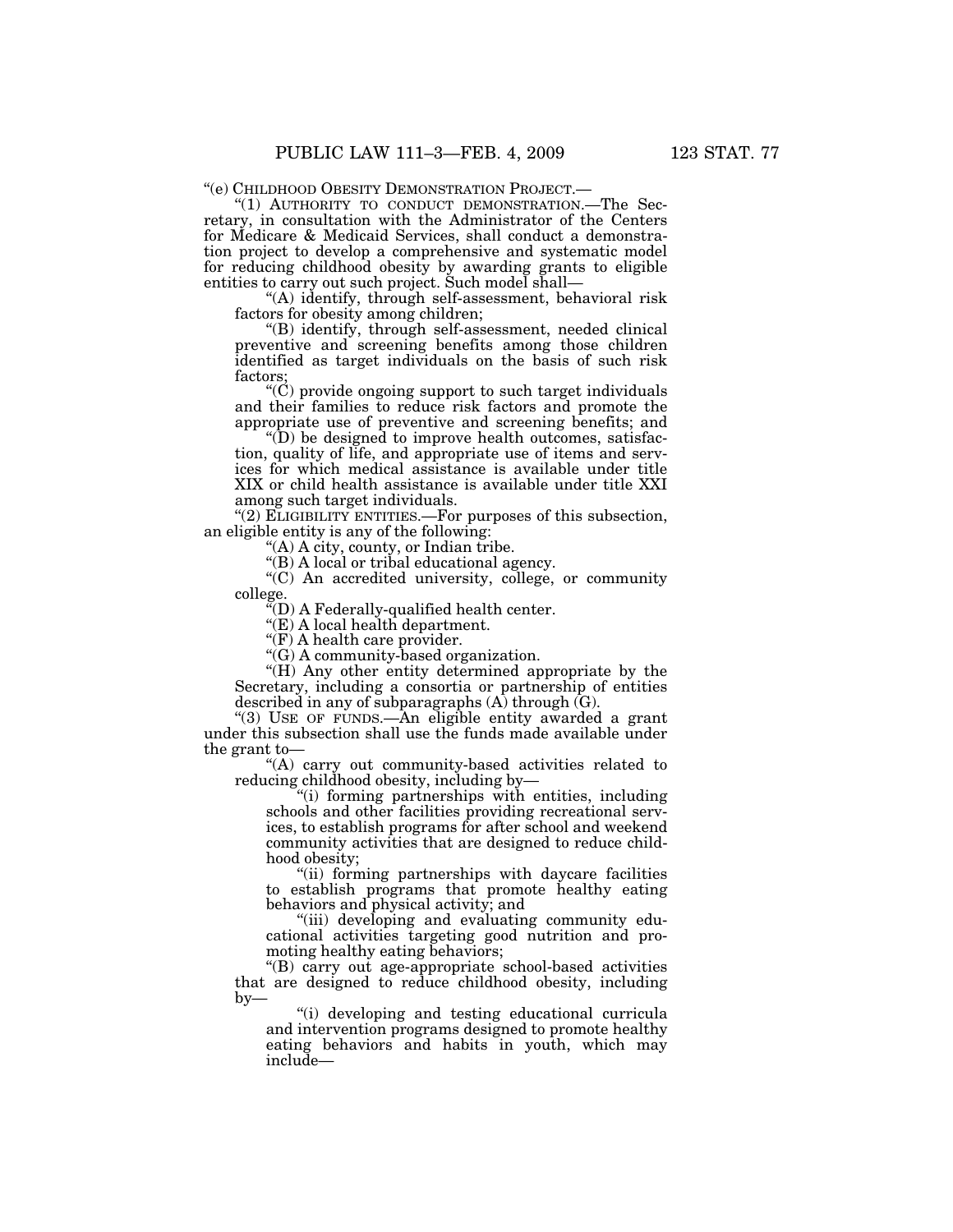''(I) after hours physical activity programs; and

''(II) science-based interventions with multiple components to prevent eating disorders including nutritional content, understanding and responding to hunger and satiety, positive body image development, positive self-esteem development, and learning life skills (such as stress management, communication skills, problemsolving and decisionmaking skills), as well as consideration of cultural and developmental issues, and the role of family, school, and community;

''(ii) providing education and training to educational professionals regarding how to promote a healthy lifestyle and a healthy school environment for children;

''(iii) planning and implementing a healthy lifestyle curriculum or program with an emphasis on healthy eating behaviors and physical activity; and

"(iv) planning and implementing healthy lifestyle classes or programs for parents or guardians, with an emphasis on healthy eating behaviors and physical activity for children;

''(C) carry out educational, counseling, promotional, and training activities through the local health care delivery systems including by—

''(i) promoting healthy eating behaviors and physical activity services to treat or prevent eating disorders, being overweight, and obesity;

"(ii) providing patient education and counseling to increase physical activity and promote healthy eating behaviors;

''(iii) training health professionals on how to identify and treat obese and overweight individuals which may include nutrition and physical activity counseling; and

"(iv) providing community education by a health professional on good nutrition and physical activity to develop a better understanding of the relationship between diet, physical activity, and eating disorders, obesity, or being overweight; and

''(D) provide, through qualified health professionals, training and supervision for community health workers to—

''(i) educate families regarding the relationship between nutrition, eating habits, physical activity, and obesity;

''(ii) educate families about effective strategies to improve nutrition, establish healthy eating patterns, and establish appropriate levels of physical activity; and

''(iii) educate and guide parents regarding the ability to model and communicate positive health behaviors.

"(4) PRIORITY.-In awarding grants under paragraph (1), the Secretary shall give priority to awarding grants to eligible entities—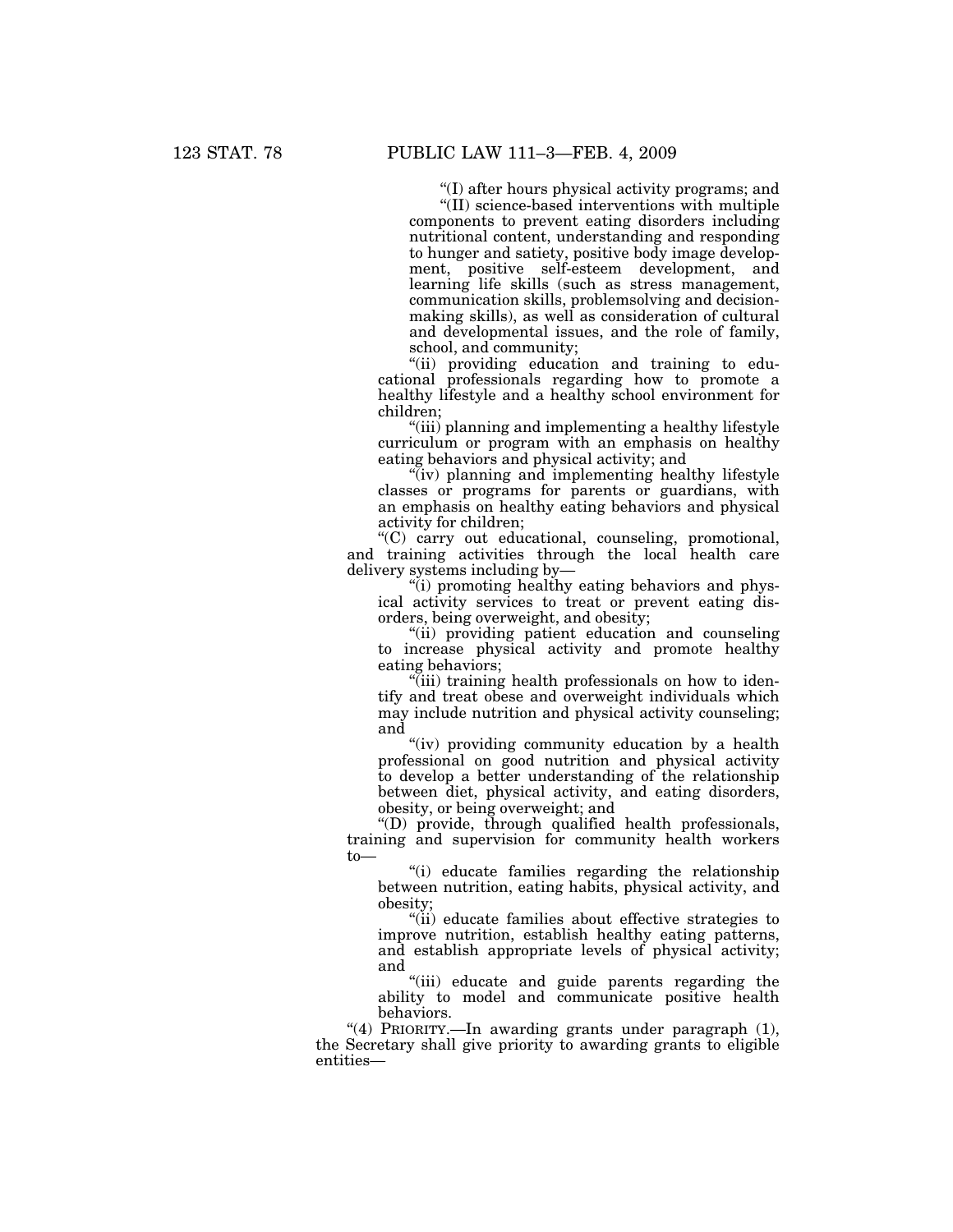''(A) that demonstrate that they have previously applied successfully for funds to carry out activities that seek to promote individual and community health and to prevent the incidence of chronic disease and that can cite published and peer-reviewed research demonstrating that the activities that the entities propose to carry out with funds made available under the grant are effective;

''(B) that will carry out programs or activities that seek to accomplish a goal or goals set by the State in the Healthy People 2010 plan of the State;

''(C) that provide non-Federal contributions, either in cash or in-kind, to the costs of funding activities under the grants;

''(D) that develop comprehensive plans that include a strategy for extending program activities developed under grants in the years following the fiscal years for which they receive grants under this subsection;

 $E$ ) located in communities that are medically underserved, as determined by the Secretary;

"(F) located in areas in which the average poverty rate is at least 150 percent or higher of the average poverty rate in the State involved, as determined by the Secretary; and

''(G) that submit plans that exhibit multisectoral, cooperative conduct that includes the involvement of a broad range of stakeholders, including—

''(i) community-based organizations;

''(ii) local governments;

"(iii) local educational agencies;

" $(iv)$  the private sector;

''(v) State or local departments of health;

"(vi) accredited colleges, universities, and community colleges;

''(vii) health care providers;

"(viii) State and local departments of transportation and city planning; and

"(ix) other entities determined appropriate by the Secretary.

''(5) PROGRAM DESIGN.—

Deadlines.

''(A) INITIAL DESIGN.—Not later than 1 year after the date of enactment of the Children's Health Insurance Program Reauthorization Act of 2009, the Secretary shall design the demonstration project. The demonstration should draw upon promising, innovative models and incentives to reduce behavioral risk factors. The Administrator of the Centers for Medicare & Medicaid Services shall consult with the Director of the Centers for Disease Control and Prevention, the Director of the Office of Minority Health, the heads of other agencies in the Department of Health and Human Services, and such professional organizations, as the Secretary determines to be appropriate, on the design, conduct, and evaluation of the demonstration.

''(B) NUMBER AND PROJECT AREAS.—Not later than 2 years after the date of enactment of the Children's Health Insurance Program Reauthorization Act of 2009, the Secretary shall award 1 grant that is specifically designed

Grants.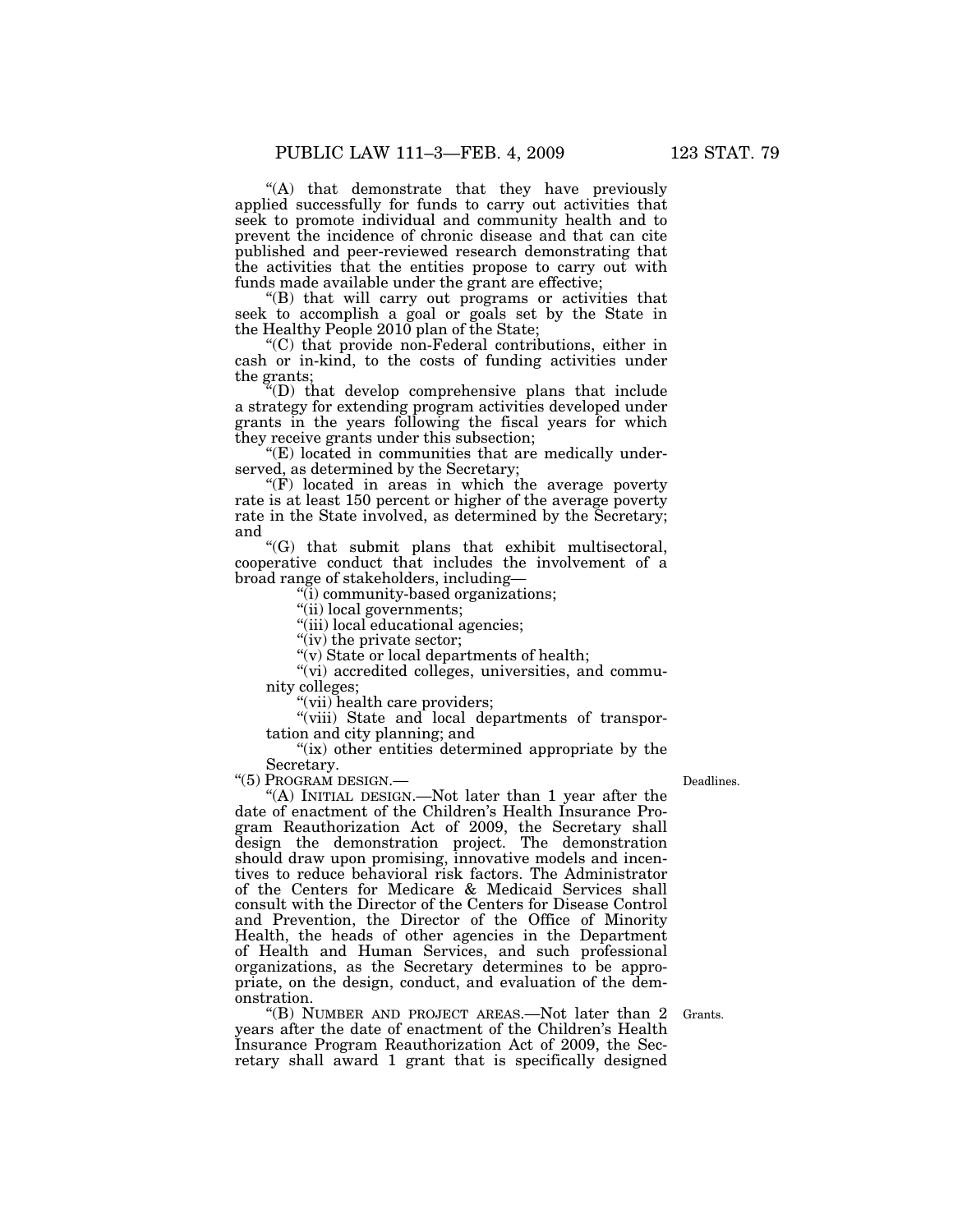to determine whether programs similar to programs to be conducted by other grantees under this subsection should be implemented with respect to the general population of children who are eligible for child health assistance under State child health plans under title XXI in order to reduce the incidence of childhood obesity among such population.

''(6) REPORT TO CONGRESS.—Not later than 3 years after the date the Secretary implements the demonstration project under this subsection, the Secretary shall submit to Congress a report that describes the project, evaluates the effectiveness and cost effectiveness of the project, evaluates the beneficiary satisfaction under the project, and includes any such other information as the Secretary determines to be appropriate.

"(7) DEFINITIONS.—In this subsection:

''(A) FEDERALLY-QUALIFIED HEALTH CENTER.—The term 'Federally-qualified health center' has the meaning given that term in section  $1905(l)(2)(B)$ .

''(B) INDIAN TRIBE.—The term 'Indian tribe' has the meaning given that term in section 4 of the Indian Health Care Improvement Act (25 U.S.C. 1603).

''(C) SELF-ASSESSMENT.—The term 'self-assessment' means a form that—

''(i) includes questions regarding—

''(I) behavioral risk factors;

''(II) needed preventive and screening services; and

''(III) target individuals' preferences for receiving follow-up information;

"(ii) is assessed using such computer generated assessment programs; and

"(iii) allows for the provision of such ongoing support to the individual as the Secretary determines appropriate.

" $(D)$  ONGOING SUPPORT.—The term 'ongoing support' means—

"(i) to provide any target individual with information, feedback, health coaching, and recommendations regarding—

 $\sqrt[\alpha]{\text{I}}$  the results of a self-assessment given to the individual;

''(II) behavior modification based on the selfassessment; and

''(III) any need for clinical preventive and screening services or treatment including medical nutrition therapy;

''(ii) to provide any target individual with referrals to community resources and programs available to assist the target individual in reducing health risks; and

''(iii) to provide the information described in clause (i) to a health care provider, if designated by the target individual to receive such information.

"(8) AUTHORIZATION OF APPROPRIATIONS.—There is authorized to be appropriated to carry out this subsection, \$25,000,000 for the period of fiscal years 2009 through 2013.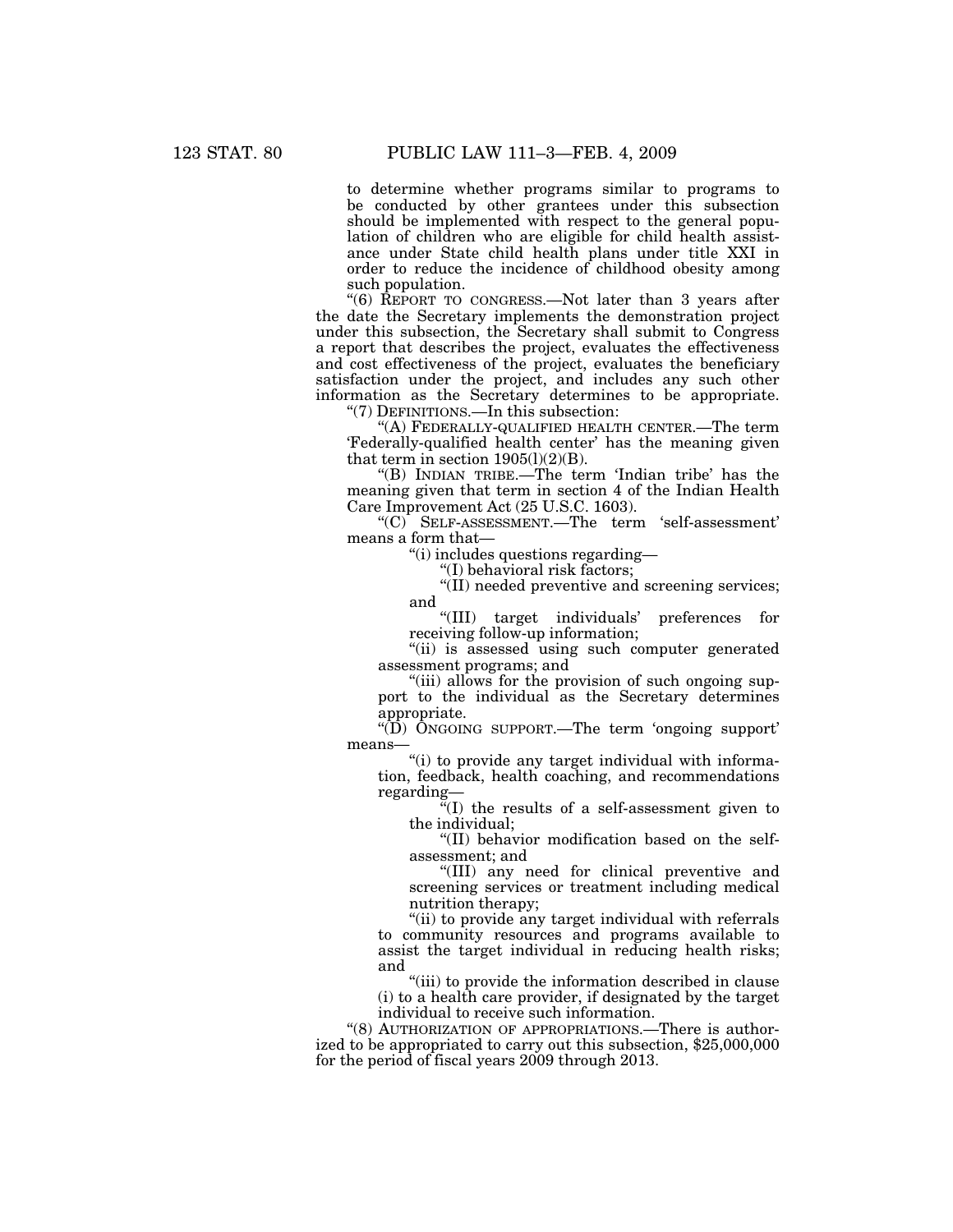''(f) DEVELOPMENT OF MODEL ELECTRONIC HEALTH RECORD FORMAT FOR CHILDREN ENROLLED IN MEDICAID OR CHIP.—

" $(1)$  In GENERAL.—Not later than January 1, 2010, the Deadline. Secretary shall establish a program to encourage the development and dissemination of a model electronic health record format for children enrolled in the State plan under title XIX or the State child health plan under title XXI that is—

''(A) subject to State laws, accessible to parents, caregivers, and other consumers for the sole purpose of demonstrating compliance with school or leisure activity requirements, such as appropriate immunizations or physicals;

''(B) designed to allow interoperable exchanges that conform with Federal and State privacy and security requirements;

''(C) structured in a manner that permits parents and caregivers to view and understand the extent to which the care their children receive is clinically appropriate and of high quality; and

 $\sqrt[\alpha]{D}$  capable of being incorporated into, and otherwise compatible with, other standards developed for electronic health records.

''(2) FUNDING.—\$5,000,000 of the amount appropriated under subsection (i) for a fiscal year shall be used to carry out this subsection.

"(g) STUDY OF PEDIATRIC HEALTH AND HEALTH CARE QUALITY MEASURES.—

> Deadline. Reports.

"(1) IN GENERAL.—Not later than July 1, 2010, the Institute of Medicine shall study and report to Congress on the extent and quality of efforts to measure child health status and the quality of health care for children across the age span and in relation to preventive care, treatments for acute conditions, and treatments aimed at ameliorating or correcting physical, mental, and developmental conditions in children. In conducting such study and preparing such report, the Institute of Medicine shall—

''(A) consider all of the major national population-based reporting systems sponsored by the Federal Government that are currently in place, including reporting requirements under Federal grant programs and national population surveys and estimates conducted directly by the Federal Government;

''(B) identify the information regarding child health and health care quality that each system is designed to capture and generate, the study and reporting periods covered by each system, and the extent to which the information so generated is made widely available through publication;

''(C) identify gaps in knowledge related to children's health status, health disparities among subgroups of children, the effects of social conditions on children's health status and use and effectiveness of health care, and the relationship between child health status and family income, family stability and preservation, and children's school readiness and educational achievement and attainment; and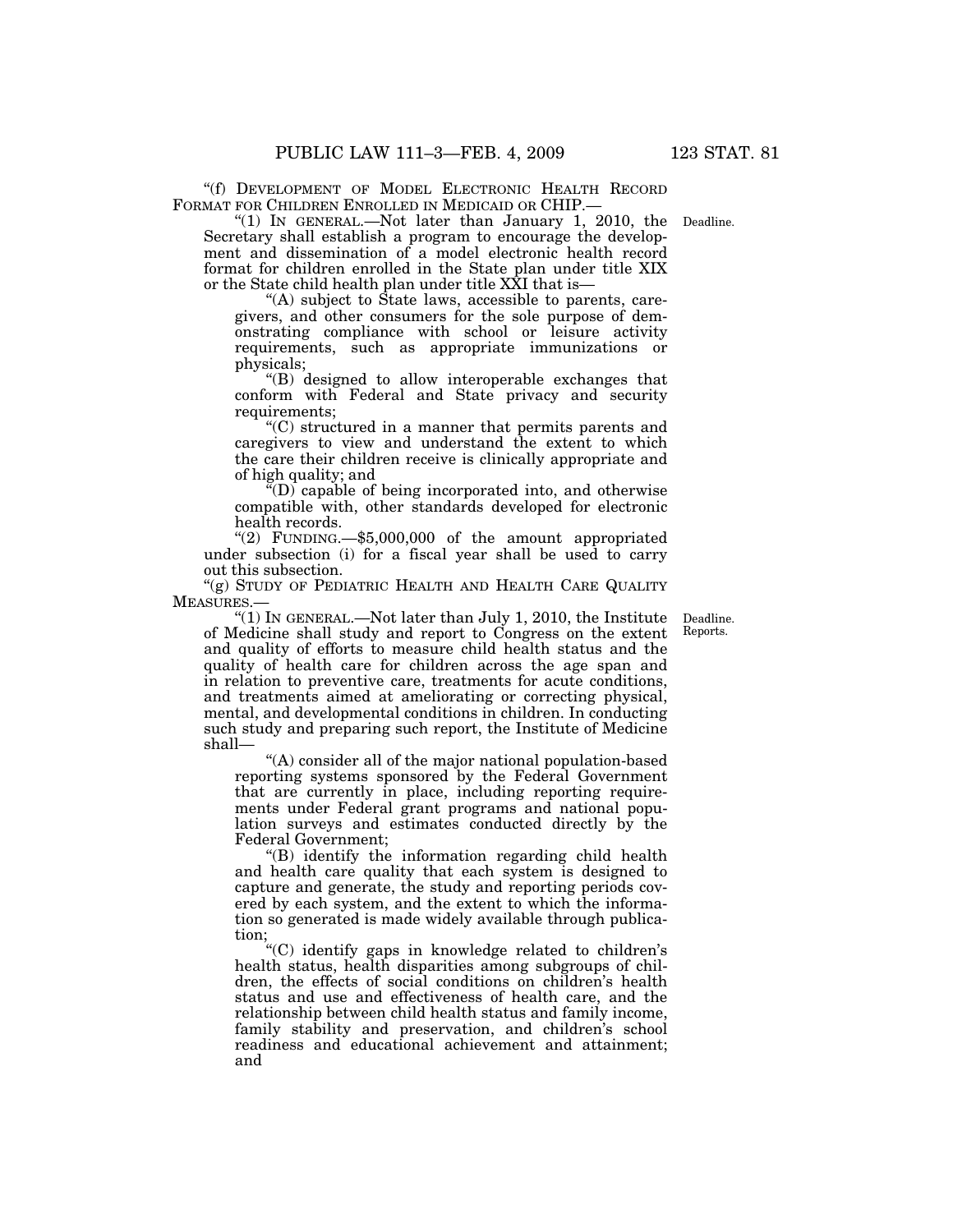Recommendations.

''(D) make recommendations regarding improving and strengthening the timeliness, quality, and public transparency and accessibility of information about child health and health care quality.

"(2) FUNDING.—Up to  $$1,000,000$  of the amount appropriated under subsection (i) for a fiscal year shall be used to carry out this subsection.

"(h) RULE OF CONSTRUCTION.—Notwithstanding any other provision in this section, no evidence based quality measure developed, published, or used as a basis of measurement or reporting under this section may be used to establish an irrebuttable presumption regarding either the medical necessity of care or the maximum permissible coverage for any individual child who is eligible for and receiving medical assistance under title XIX or child health assistance under title XXI.

''(i) APPROPRIATION.—Out of any funds in the Treasury not otherwise appropriated, there is appropriated for each of fiscal years 2009 through 2013, \$45,000,000 for the purpose of carrying out this section (other than subsection (e)). Funds appropriated under this subsection shall remain available until expended.''.

(b) INCREASED MATCHING RATE FOR COLLECTING AND REPORTING ON CHILD HEALTH MEASURES.—Section  $1903(a)(3)(A)$ (42 U.S.C. 1396b(a)(3)(A)), is amended—

(1) by striking ''and'' at the end of clause (i); and

(2) by adding at the end the following new clause:

''(iii) an amount equal to the Federal medical assistance percentage (as defined in section 1905(b)) of so much of the sums expended during such quarter (as found necessary by the Secretary for the proper and efficient administration of the State plan) as are attributable to such developments or modifications of systems of the type described in clause (i) as are necessary for the efficient collection and reporting on child health measures; and''.

#### **SEC. 402. IMPROVED AVAILABILITY OF PUBLIC INFORMATION REGARDING ENROLLMENT OF CHILDREN IN CHIP AND MEDICAID.**

(a) INCLUSION OF PROCESS AND ACCESS MEASURES IN ANNUAL STATE REPORTS.—Section 2108 (42 U.S.C. 1397hh) is amended—

(1) in subsection (a), in the matter preceding paragraph (1), by striking ''The State'' and inserting ''Subject to subsection (e), the State''; and

(2) by adding at the end the following new subsection: ''(e) INFORMATION REQUIRED FOR INCLUSION IN STATE ANNUAL REPORT.—The State shall include the following information in the annual report required under subsection (a):

 $\sqrt[n]{(1)}$  Eligibility criteria, enrollment, and retention data (including data with respect to continuity of coverage or duration of benefits).

" $(2)$  Data regarding the extent to which the State uses process measures with respect to determining the eligibility of children under the State child health plan, including measures such as 12-month continuous eligibility, self-declaration of income for applications or renewals, or presumptive eligibility.

''(3) Data regarding denials of eligibility and redeterminations of eligibility.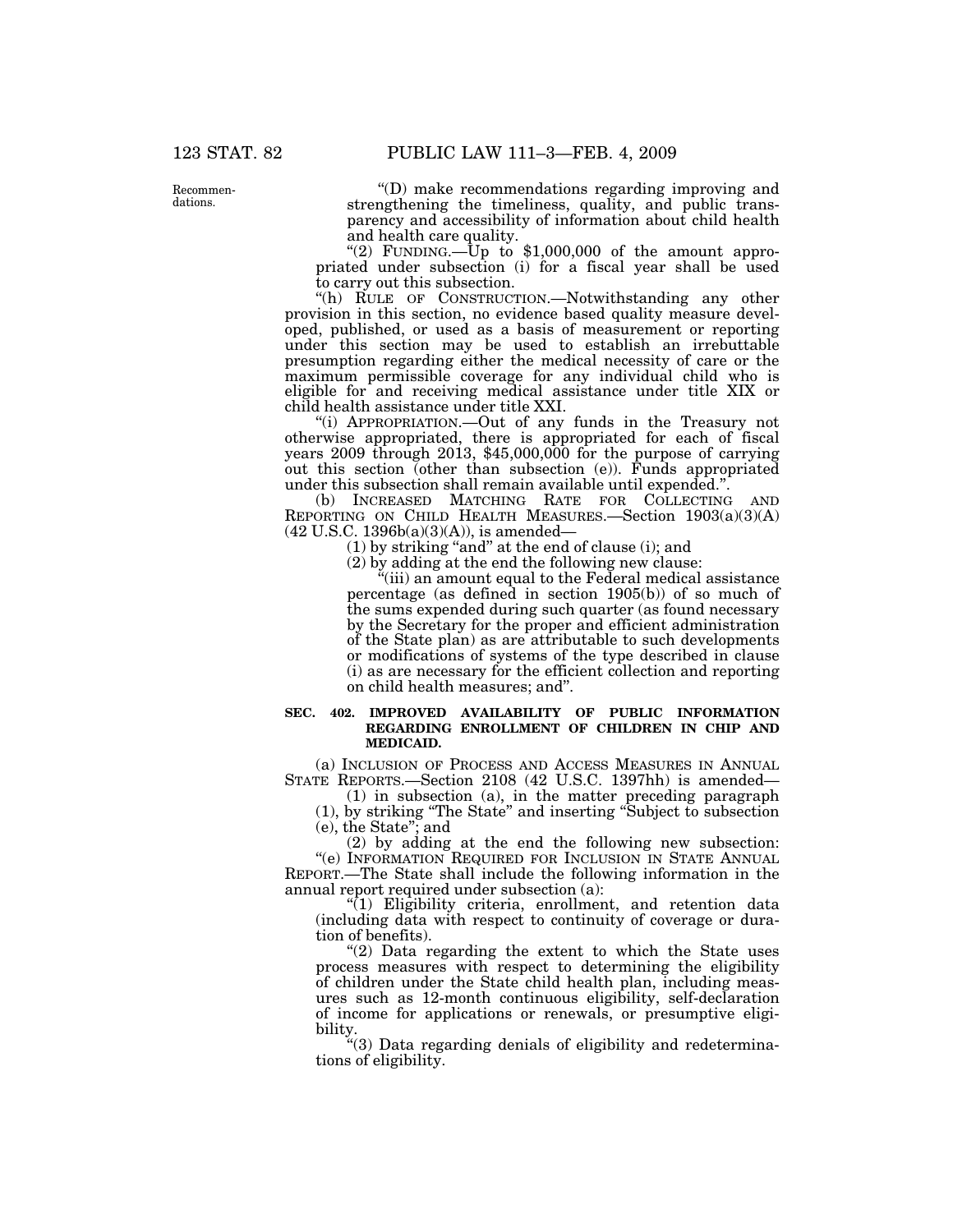"(4) Data regarding access to primary and specialty services, access to networks of care, and care coordination provided under the State child health plan, using quality care and consumer satisfaction measures included in the Consumer Assessment of Healthcare Providers and Systems (CAHPS) survey.

''(5) If the State provides child health assistance in the form of premium assistance for the purchase of coverage under a group health plan, data regarding the provision of such assistance, including the extent to which employer-sponsored health insurance coverage is available for children eligible for child health assistance under the State child health plan, the range of the monthly amount of such assistance provided on behalf of a child or family, the number of children or families provided such assistance on a monthly basis, the income of the children or families provided such assistance, the benefits and costsharing protection provided under the State child health plan to supplement the coverage purchased with such premium assistance, the effective strategies the State engages in to reduce any administrative barriers to the provision of such assistance, and, the effects, if any, of the provision of such assistance on preventing the coverage provided under the State child health plan from substituting for coverage provided under employer-sponsored health insurance offered in the State.

" $(6)$  To the extent applicable, a description of any State activities that are designed to reduce the number of uncovered children in the State, including through a State health insurance connector program or support for innovative private health coverage initiatives.''.

(b) STANDARDIZED REPORTING FORMAT.—

42 USC 1397hh note.

(1) IN GENERAL.—Not later than 1 year after the date of enactment of this Act, the Secretary shall specify a standardized format for States to use for reporting the information required under section 2108(e) of the Social Security Act, as added by subsection (a)(2).

(2) TRANSITION PERIOD FOR STATES.—Each State that is required to submit a report under subsection (a) of section 2108 of the Social Security Act that includes the information required under subsection (e) of such section may use up to 3 reporting periods to transition to the reporting of such information in accordance with the standardized format specified by the Secretary under paragraph (1).

(c) ADDITIONAL FUNDING FOR THE SECRETARY TO IMPROVE TIME-LINESS OF DATA REPORTING AND ANALYSIS FOR PURPOSES OF DETER-MINING ENROLLMENT INCREASES UNDER MEDICAID AND CHIP.—

(1) APPROPRIATION.—There is appropriated, out of any money in the Treasury not otherwise appropriated, \$5,000,000 to the Secretary for fiscal year 2009 for the purpose of improving the timeliness of the data reported and analyzed from the Medicaid Statistical Information System (MSIS) for purposes of providing more timely data on enrollment and eligibility of children under Medicaid and CHIP and to provide guidance to States with respect to any new reporting requirements related to such improvements. Amounts appropriated under this paragraph shall remain available until expended.

(2) REQUIREMENTS.—The improvements made by the Secretary under paragraph (1) shall be designed and implemented (including with respect to any necessary guidance for States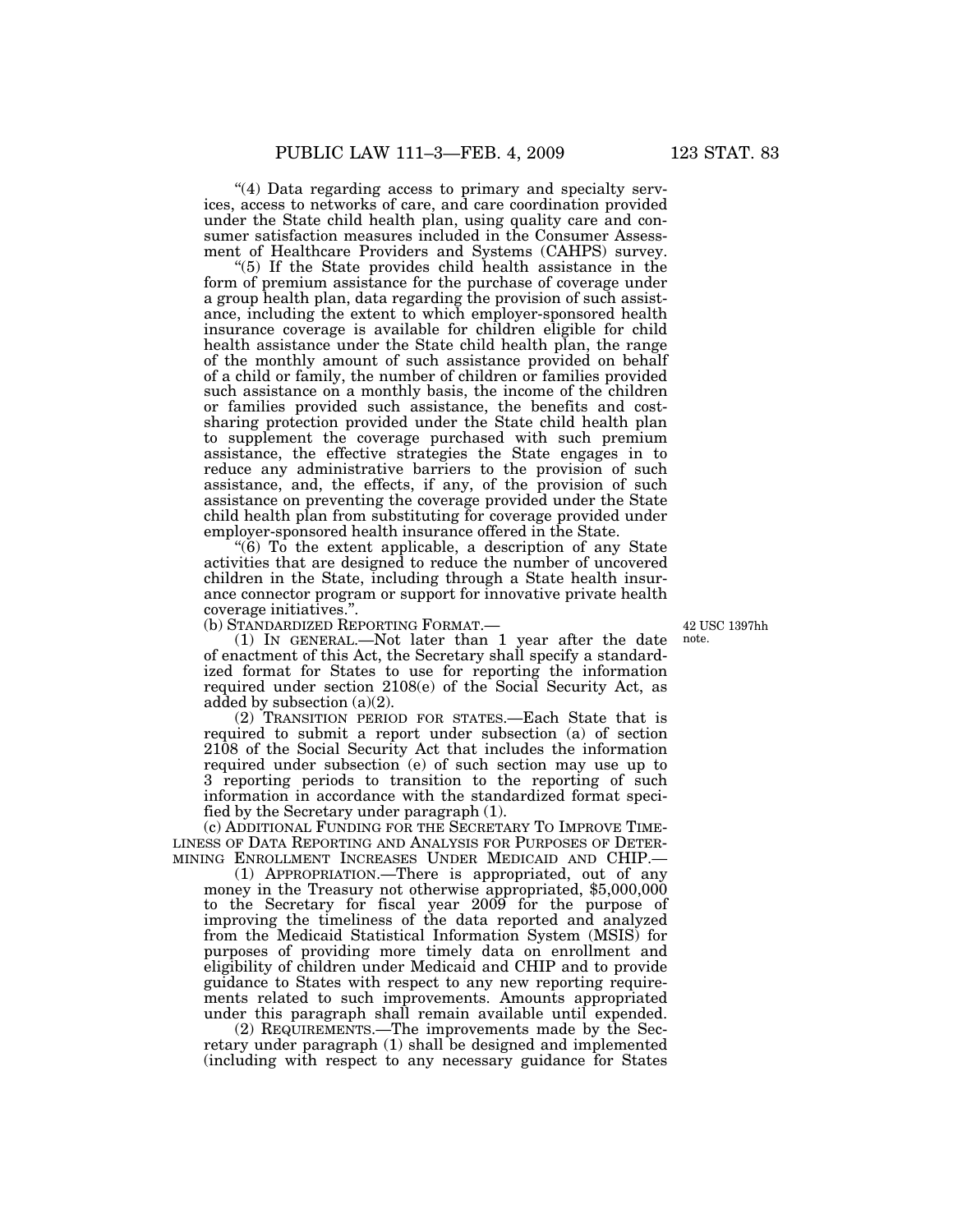to report such information in a complete and expeditious manner) so that, beginning no later than October 1, 2009, data regarding the enrollment of low-income children (as defined in section 2110(c)(4) of the Social Security Act (42 U.S.C.  $1397j(c)(4)$  of a State enrolled in the State plan under Medicaid or the State child health plan under CHIP with respect to a fiscal year shall be collected and analyzed by the Secretary within 6 months of submission.

(d) GAO STUDY AND REPORT ON ACCESS TO PRIMARY AND SPECIALITY SERVICES.—

(1) IN GENERAL.—The Comptroller General of the United States shall conduct a study of children's access to primary and specialty services under Medicaid and CHIP, including—

(A) the extent to which providers are willing to treat children eligible for such programs;

(B) information on such children's access to networks of care;

(C) geographic availability of primary and specialty services under such programs;

(D) the extent to which care coordination is provided for children's care under Medicaid and CHIP; and

(E) as appropriate, information on the degree of availability of services for children under such programs.

(2) REPORT.—Not later than 2 years after the date of enactment of this Act, the Comptroller General shall submit a report to the Committee on Finance of the Senate and the Committee on Energy and Commerce of the House of Representatives on the study conducted under paragraph (1) that includes recommendations for such Federal and State legislative and administrative changes as the Comptroller General determines are necessary to address any barriers to access to children's care under Medicaid and CHIP that may exist.

## **SEC. 403. APPLICATION OF CERTAIN MANAGED CARE QUALITY SAFE-GUARDS TO CHIP.**

(a) IN GENERAL.—Section 2103(f) of Social Security Act (42 U.S.C. 1397bb(f)) is amended by adding at the end the following new paragraph:

''(3) COMPLIANCE WITH MANAGED CARE REQUIREMENTS.— The State child health plan shall provide for the application of subsections  $(a)(4)$ ,  $(a)(5)$ ,  $(b)$ ,  $(c)$ ,  $(d)$ , and  $(e)$  of section 1932 (relating to requirements for managed care) to coverage, State agencies, enrollment brokers, managed care entities, and managed care organizations under this title in the same manner as such subsections apply to coverage and such entities and organizations under title XIX.''.

42 USC 1397cc note.

(b) EFFECTIVE DATE.—The amendment made by subsection (a) shall apply to contract years for health plans beginning on or after July 1, 2009.

# **TITLE V—IMPROVING ACCESS TO BENEFITS**

## **SEC. 501. DENTAL BENEFITS.**

(a) COVERAGE.—

42 USC 1397cc.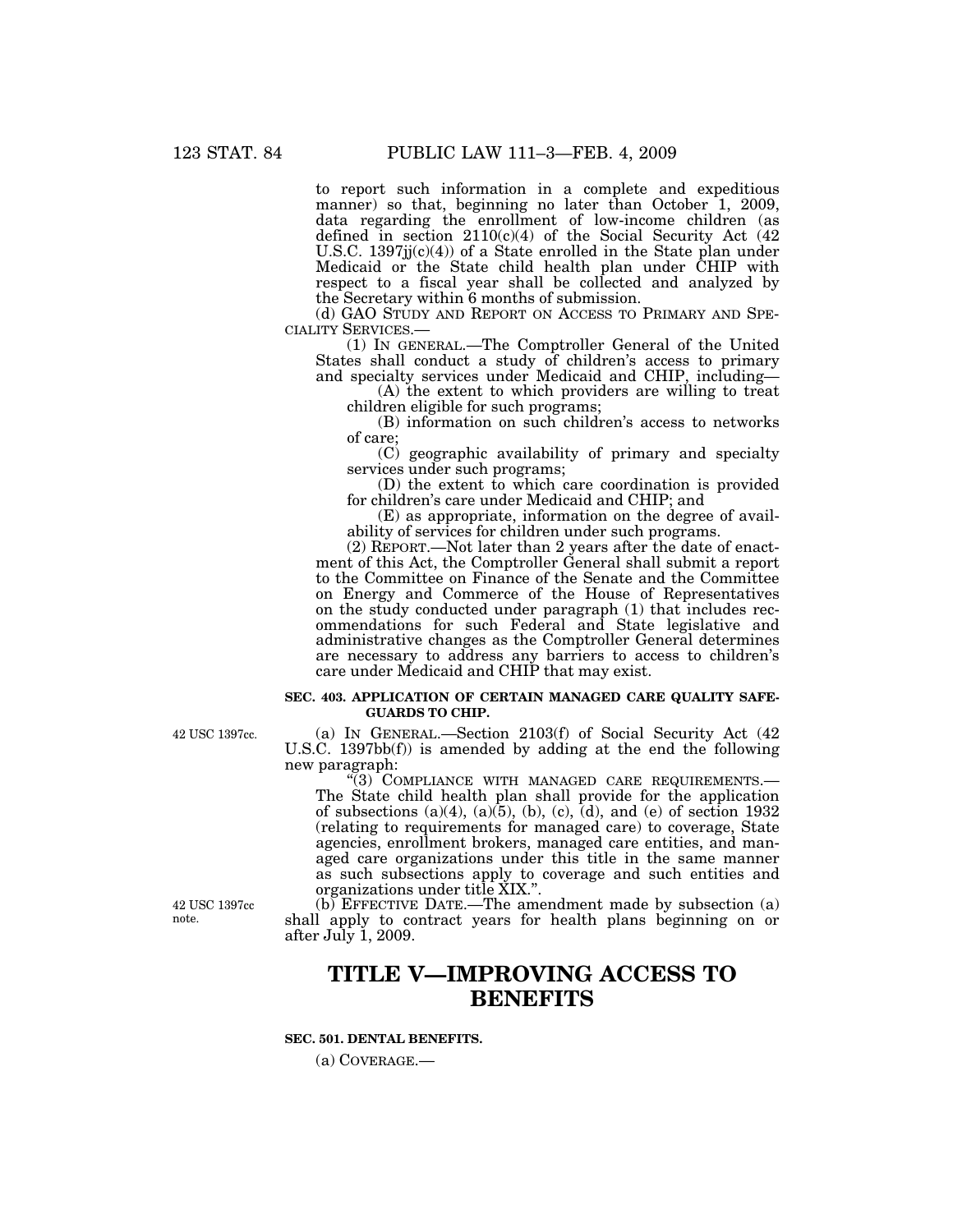(1) IN GENERAL.—Section 2103 (42 U.S.C. 1397cc) is amended—

 $(A)$  in subsection  $(a)$ —

(i) in the matter before paragraph (1), by striking "subsection  $(c)(5)$ " and inserting "paragraphs  $(5)$  and (7) of subsection (c)''; and

 $(ii)$  in paragraph  $(1)$ , by inserting "at least" after "that is"; and

(B) in subsection (c)—

(i) by redesignating paragraph (5) as paragraph (7); and

(ii) by inserting after paragraph (4), the following: ''(5) DENTAL BENEFITS.—

''(A) IN GENERAL.—The child health assistance provided to a targeted low-income child shall include coverage of dental services necessary to prevent disease and promote oral health, restore oral structures to health and function, and treat emergency conditions.

''(B) PERMITTING USE OF DENTAL BENCHMARK PLANS BY CERTAIN STATES.—A State may elect to meet the requirement of subparagraph (A) through dental coverage that is equivalent to a benchmark dental benefit package described in subparagraph (C).

''(C) BENCHMARK DENTAL BENEFIT PACKAGES.—The benchmark dental benefit packages are as follows:

''(i) FEHBP CHILDREN'S DENTAL COVERAGE.—A dental benefits plan under chapter 89A of title 5, United States Code, that has been selected most frequently by employees seeking dependent coverage, among such plans that provide such dependent coverage, in either of the previous 2 plan years.

"(ii) STATE EMPLOYEE DEPENDENT DENTAL COV-ERAGE.—A dental benefits plan that is offered and generally available to State employees in the State involved and that has been selected most frequently by employees seeking dependent coverage, among such plans that provide such dependent coverage, in either of the previous 2 plan years.

''(iii) COVERAGE OFFERED THROUGH COMMERCIAL DENTAL PLAN.—A dental benefits plan that has the largest insured commercial, non-medicaid enrollment of dependent covered lives of such plans that is offered in the State involved.''.

(2) ASSURING ACCESS TO CARE.—Section 2102(a)(7)(B) (42 U.S.C.  $1397bb(c)(2)$  is amended by inserting "and services" described in section 2103(c)(5)'' after ''emergency services''.

(3) EFFECTIVE DATE.—The amendments made by paragraphs (1) and (2) shall apply to coverage of items and services furnished on or after October 1, 2009.

42 USC 1397bb note.

(b) STATE OPTION TO PROVIDE DENTAL-ONLY SUPPLEMENTAL COVERAGE.—

(1) IN GENERAL.—Section 2110(b) (42 U.S.C. 1397jj(b)) is amended—

 $(A)$  in paragraph  $(1)(C)$ , by inserting ", subject to paragraph (5),'' after ''under title XIX or''; and

(B) by adding at the end the following new paragraph: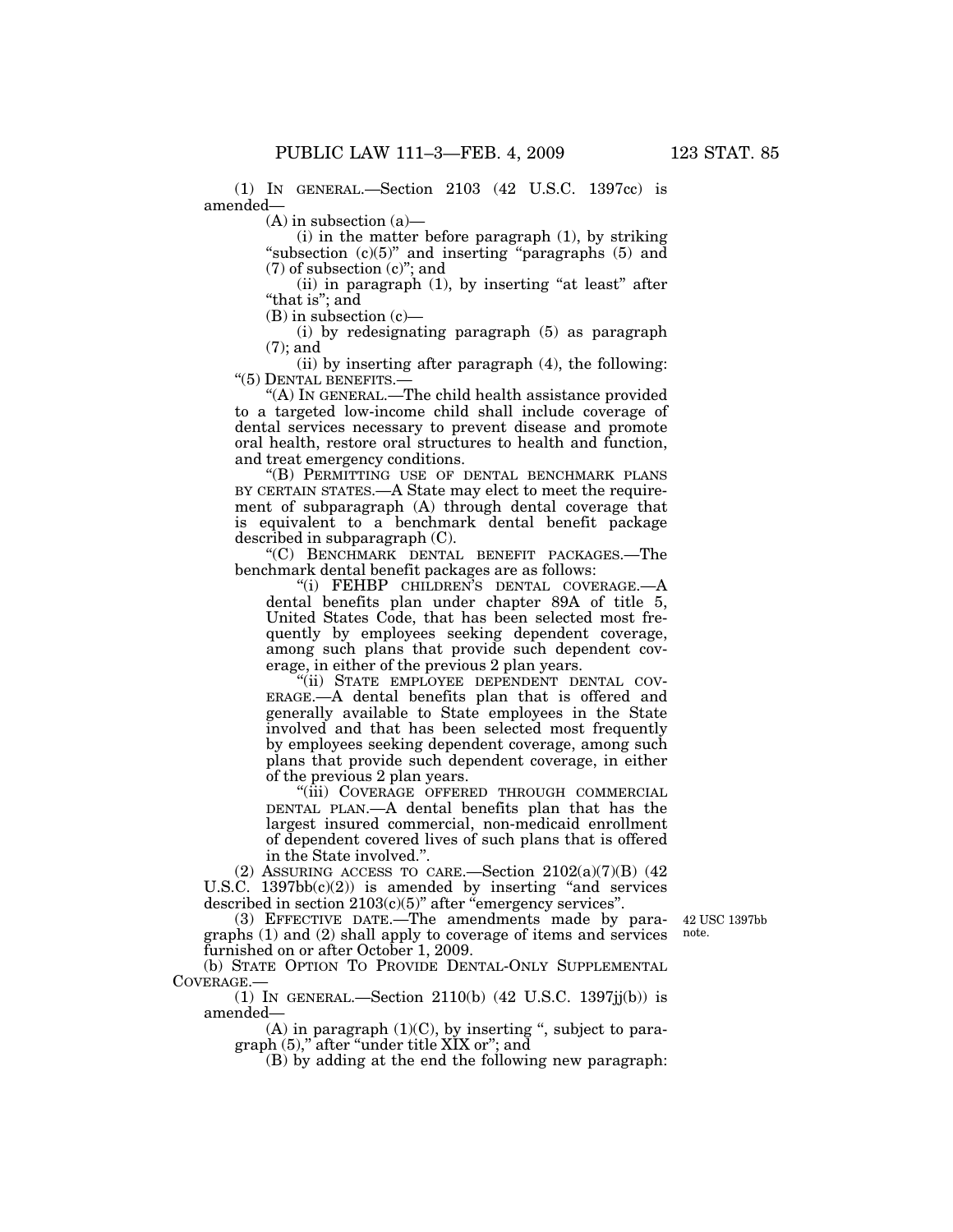''(5) OPTION FOR STATES WITH A SEPARATE CHIP PROGRAM TO PROVIDE DENTAL-ONLY SUPPLEMENTAL COVERAGE.—

"(A) IN GENERAL.—Subject to subparagraphs  $(B)$  and (C), in the case of any child who is enrolled in a group health plan or health insurance coverage offered through an employer who would, but for the application of paragraph  $(1)(C)$ , satisfy the requirements for being a targeted low-income child under a State child health plan that is implemented under this title, a State may waive the application of such paragraph to the child in order to provide—

"(i) dental coverage consistent with the requirements of subsection  $(c)(5)$  of section 2103; or

''(ii) cost-sharing protection for dental coverage consistent with such requirements and the requirements of subsection  $(e)(3)(\overline{B})$  of such section.

''(B) LIMITATION.—A State may limit the application of a waiver of paragraph  $(1)(C)$  to children whose family income does not exceed a level specified by the State, so long as the level so specified does not exceed the maximum income level otherwise established for other children under the State child health plan.

''(C) CONDITIONS.—A State may not offer dental-only supplemental coverage under this paragraph unless the State satisfies the following conditions:

''(i) INCOME ELIGIBILITY.—The State child health plan under this title—

''(I) has the highest income eligibility standard permitted under this title (or a waiver) as of January 1, 2009;

"(II) does not limit the acceptance of applications for children or impose any numerical limitation, waiting list, or similar limitation on the eligibility of such children for child health assistance under such State plan; and

''(III) provides benefits to all children in the State who apply for and meet eligibility standards.

"(ii) NO MORE FAVORABLE TREATMENT.—The State child health plan may not provide more favorable dental coverage or cost-sharing protection for dental coverage to children provided dental-only supplemental coverage under this paragraph than the dental coverage and cost-sharing protection for dental coverage provided to targeted low-income children who are eligible for the full range of child health assistance provided under the State child health plan.''.

(2) STATE OPTION TO WAIVE WAITING PERIOD.—Section  $2102(b)(1)(B)$  (42 U.S.C. 1397bb(b)(1)(B)), as amended by section  $111(b)(2)$ , is amended–

 $(A)$  in clause (ii), by striking "and" at the end;

(B) in clause (iii), by striking the period and inserting ''; and''; and

(C) by adding at the end the following new clause: "(iv) at State option, may not apply a waiting period in the case of a child provided dental-only supplemental coverage under section  $2110(b)(5)$ .".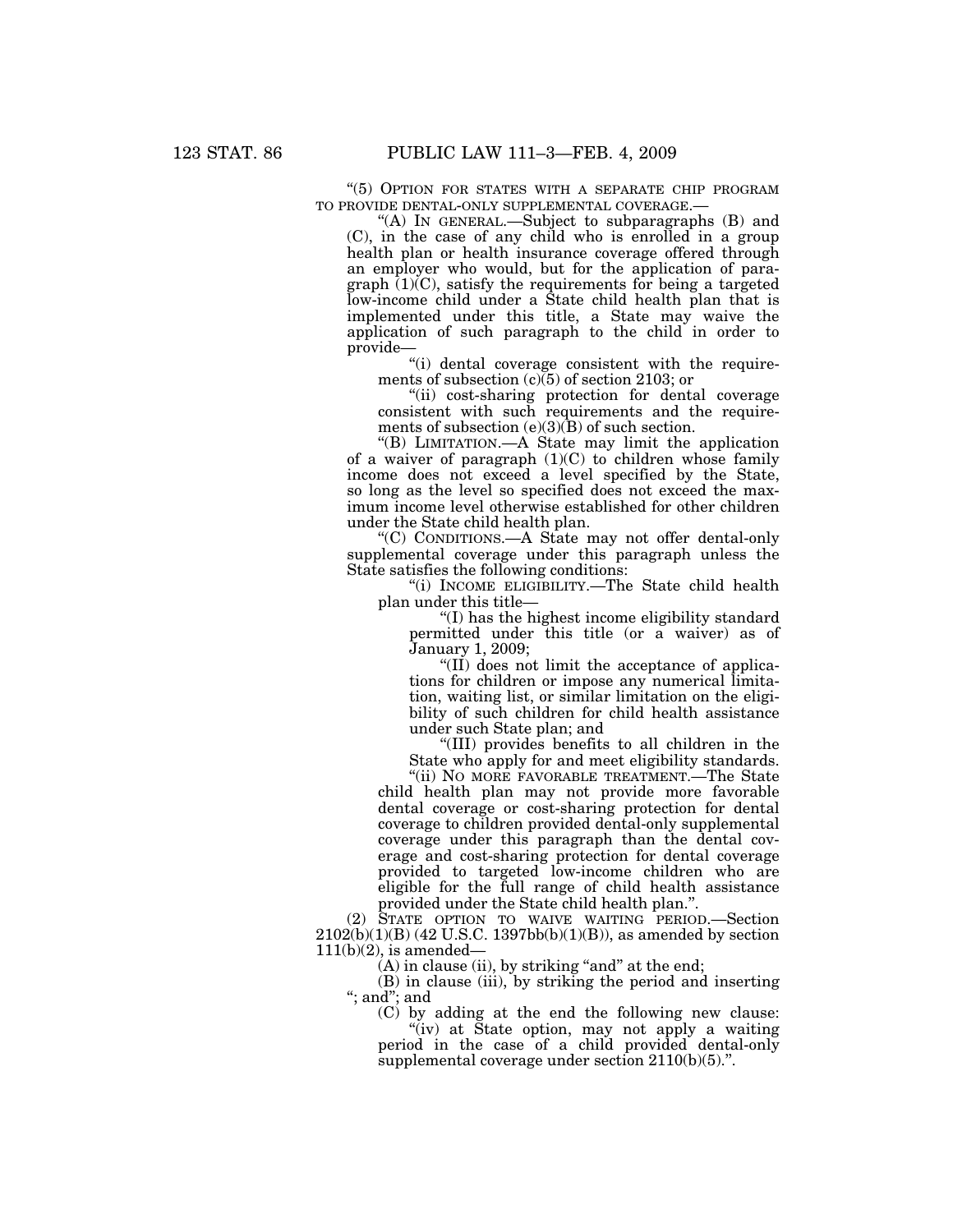(c) DENTAL EDUCATION FOR PARENTS OF NEWBORNS.—The Secretary shall develop and implement, through entities that fund or provide perinatal care services to targeted low-income children under a State child health plan under title XXI of the Social Security Act, a program to deliver oral health educational materials that inform new parents about risks for, and prevention of, early childhood caries and the need for a dental visit within their newborn's first year of life.<br>(d) Provision of Dental Services Through FQHCs.—

(1) MEDICAID.—Section  $1902(a)$  (42 U.S.C. 1396a(a)) is amended—

(A) by striking "and" at the end of paragraph  $(70)$ ;

(B) by striking the period at the end of paragraph (71) and inserting ''; and''; and

(C) by inserting after paragraph (71) the following new paragraph:

"(72) provide that the State will not prevent a Federallyqualified health center from entering into contractual relationships with private practice dental providers in the provision of Federally-qualified health center services.''.

(2) CHIP.—Section  $2107(e)(1)$  (42 U.S.C. 1397g(e)(1)), as amended by subsections  $(a)(2)$  and  $(d)(2)$  of section 203, is amended by inserting after subparagraph (B) the following new subparagraph (and redesignating the succeeding subparagraphs accordingly):

"(C) Section  $1902(a)(72)$  (relating to limiting FQHC contracting for provision of dental services).''.

(3) EFFECTIVE DATE.—The amendments made by this subsection shall take effect on January 1, 2009. note.

(e) REPORTING INFORMATION ON DENTAL HEALTH.—

(1) MEDICAID.—Section 1902(a)(43)(D)(iii) (42 U.S.C.  $1396a(a)(43)(D)(iii)$  is amended by inserting "and other information relating to the provision of dental services to such children described in section 2108(e)'' after ''receiving dental services,'

(2) CHIP.—Section 2108 (42 U.S.C. 1397hh) is amended by adding at the end the following new subsection:

''(e) INFORMATION ON DENTAL CARE FOR CHILDREN.—

''(1) IN GENERAL.—Each annual report under subsection (a) shall include the following information with respect to care and services described in section  $1905(r)(3)$  provided to targeted low-income children enrolled in the State child health plan under this title at any time during the year involved:

"(A) The number of enrolled children by age grouping used for reporting purposes under section  $1902(a)(43)$ .

''(B) For children within each such age grouping, information of the type contained in questions 12(a)–(c) of CMS Form 416 (that consists of the number of enrolled targeted low income children who receive any, preventive, or restorative dental care under the State plan).

''(C) For the age grouping that includes children 8 years of age, the number of such children who have received a protective sealant on at least one permanent molar tooth.

"(2) INCLUSION OF INFORMATION ON ENROLLEES IN MANAGED CARE PLANS.—The information under paragraph (1) shall include information on children who are enrolled in managed care plans and other private health plans and contracts with

42 USC 1396a

42 USC 1397gg

note.

42 USC 247d–9.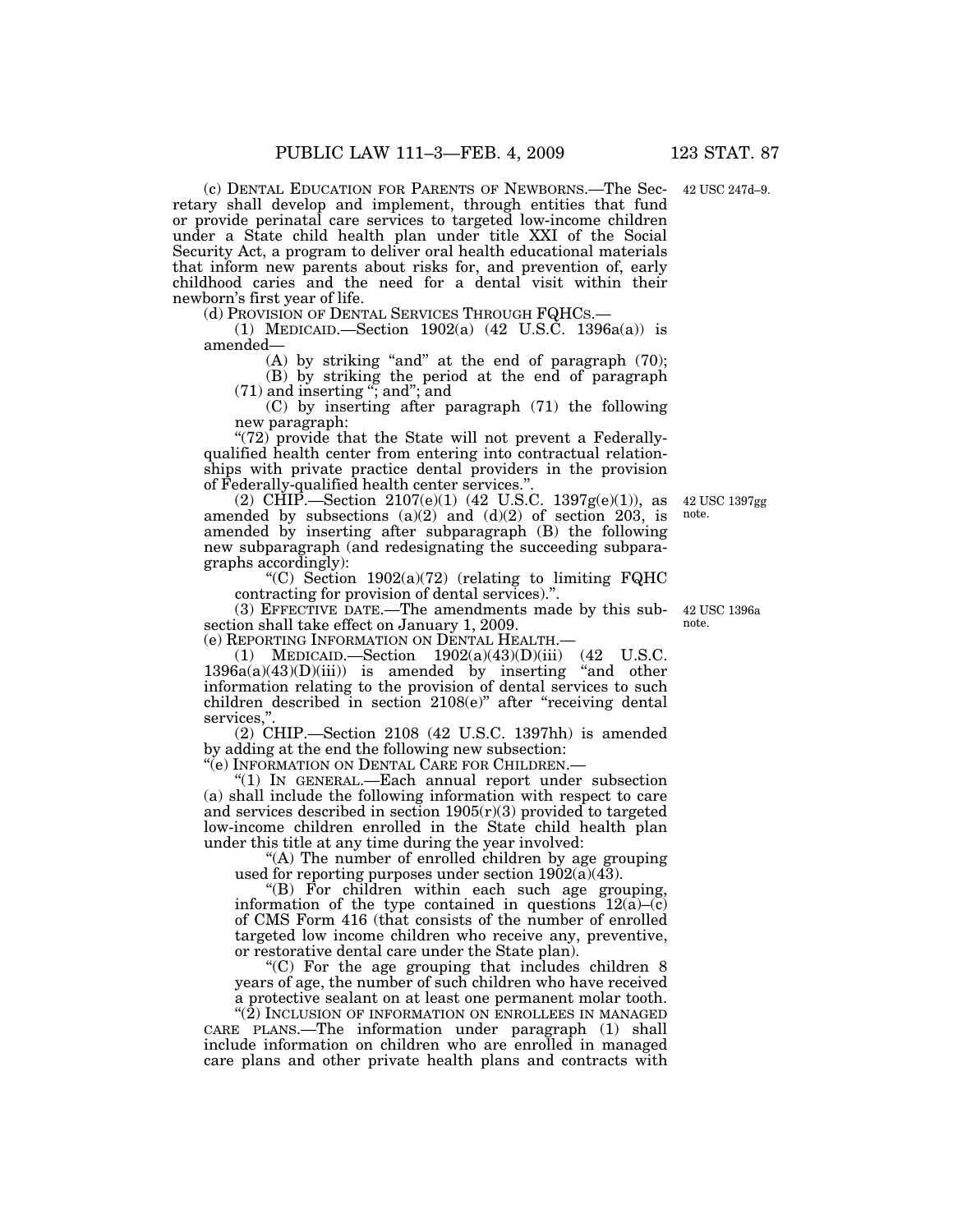such plans under this title shall provide for the reporting of such information by such plans to the State.''.

(3) EFFECTIVE DATE.—The amendments made by this subsection shall be effective for annual reports submitted for years beginning after date of enactment.

(f) IMPROVED ACCESSIBILITY OF DENTAL PROVIDER INFORMATION TO ENROLLEES UNDER MEDICAID AND CHIP.—The Secretary shall—

(1) work with States, pediatric dentists, and other dental providers (including providers that are, or are affiliated with, a school of dentistry) to include, not later than 6 months after the date of the enactment of this Act, on the Insure Kids Now website (http://www.insurekidsnow.gov/) and hotline (1– 877–KIDS–NOW) (or on any successor websites or hotlines) a current and accurate list of all such dentists and providers within each State that provide dental services to children enrolled in the State plan (or waiver) under Medicaid or the State child health plan (or waiver) under CHIP, and shall ensure that such list is updated at least quarterly; and

(2) work with States to include, not later than 6 months after the date of the enactment of this Act, a description of the dental services provided under each State plan (or waiver) under Medicaid and each State child health plan (or waiver) under CHIP on such Insure Kids Now website, and shall ensure that such list is updated at least annually.

(g) INCLUSION OF STATUS OF EFFORTS TO IMPROVE DENTAL CARE IN REPORTS ON THE QUALITY OF CHILDREN'S HEALTH CARE UNDER MEDICAID AND CHIP.—Section 1139A(a), as added by section  $401(a)$ , is amended—

 $(1)$  in paragraph  $(3)(B)(ii)$ , by inserting "and, with respect to dental care, conditions requiring the restoration of teeth, relief of pain and infection, and maintenance of dental health'' after ''chronic conditions''; and

 $(2)$  in paragraph  $(6)(A)(ii)$ , by inserting "dental care," after "preventive health services,".<br>(h) GAO STUDY AND REPORT.-

(1) STUDY.—The Comptroller General of the United States shall provide for a study that examines—

(A) access to dental services by children in underserved areas;

(B) children's access to oral health care, including preventive and restorative services, under Medicaid and CHIP, including—

(i) the extent to which dental providers are willing to treat children eligible for such programs;

(ii) information on such children's access to networks of care, including such networks that serve special needs children; and

(iii) geographic availability of oral health care, including preventive and restorative services, under such programs; and

(C) the feasibility and appropriateness of using qualified mid-level dental health providers, in coordination with dentists, to improve access for children to oral health services and public health overall.

(2) REPORT.—Not later than 18 months year after the date of the enactment of this Act, the Comptroller General shall submit to Congress a report on the study conducted under

42 USC 1396a note.

Deadlines. 42 USC 1396 note.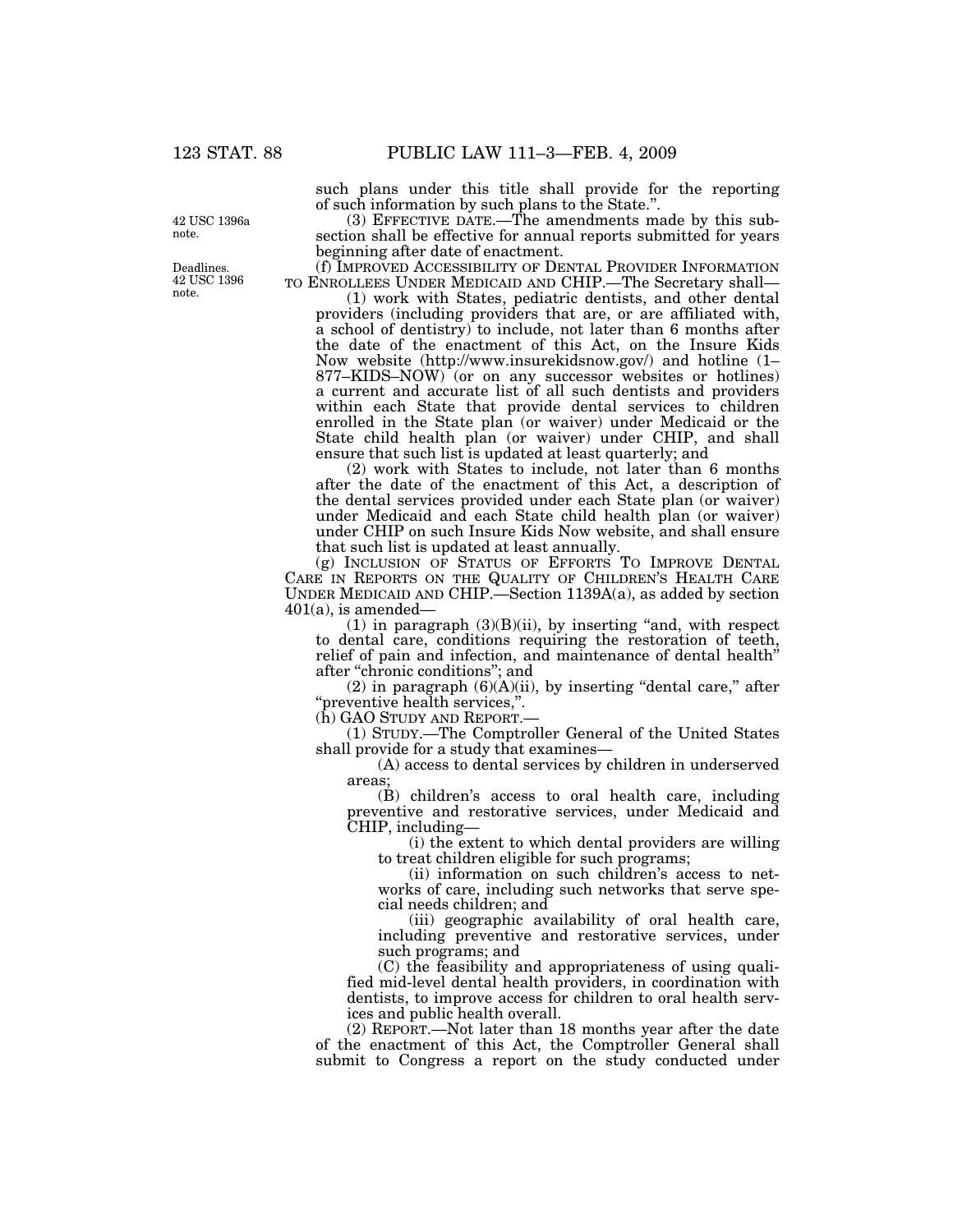paragraph (1). The report shall include recommendations for such Federal and State legislative and administrative changes as the Comptroller General determines are necessary to address any barriers to access to oral health care, including preventive and restorative services, under Medicaid and CHIP that may exist.

#### **SEC. 502. MENTAL HEALTH PARITY IN CHIP PLANS.**

(a) ASSURANCE OF PARITY.—Section 2103(c) (42 U.S.C. 1397 $cc(c)$ ), as amended by section 501(a)(1)(B), is amended by inserting after paragraph  $(5)$ , the following:<br>" $(6)$  MENTAL HEALTH SERVICES PARITY.

"(A) In GENERAL.—In the case of a State child health plan that provides both medical and surgical benefits and mental health or substance use disorder benefits, such plan shall ensure that the financial requirements and treatment limitations applicable to such mental health or substance use disorder benefits comply with the requirements of section 2705(a) of the Public Health Service Act in the same manner as such requirements apply to a group health plan.

''(B) DEEMED COMPLIANCE.—To the extent that a State child health plan includes coverage with respect to an individual described in section  $1905(a)(4)(B)$  and covered under the State plan under section 1902(a)(10)(A) of the services described in section  $1905(a)(4)(B)$  (relating to early and periodic screening, diagnostic, and treatment services defined in section  $190\tilde{5}(r)$  and provided in accordance with section  $1902(a)(43)$ , such plan shall be deemed to satisfy the requirements of subparagraph (A).''.

(b) CONFORMING AMENDMENTS.—Section 2103 (42 U.S.C. 1397cc) is amended—

(1) in subsection (a), as amended by section  $501(a)(1)(A)(i)$ , in the matter preceding paragraph  $(1)$ , by inserting ",  $(6)$ ," after " $(5)$ "; and

(2) in subsection (c)(2), by striking subparagraph (B) and redesignating subparagraphs  $(C)$  and  $(\overline{D})$  as subparagraphs  $(B)$ and (C), respectively.

### **SEC. 503. APPLICATION OF PROSPECTIVE PAYMENT SYSTEM FOR SERVICES PROVIDED BY FEDERALLY-QUALIFIED HEALTH CENTERS AND RURAL HEALTH CLINICS.**

(a) APPLICATION OF PROSPECTIVE PAYMENT SYSTEM.—<br>(1) IN GENERAL.—Section  $2107(e)(1)$  (42 U.S.C.  $1397gg(e)(1)$ ), as amended by section  $501(c)(2)$  is amended by inserting after subparagraph (C) the following new subparagraph (and redesignating the succeeding subparagraphs accordingly):

''(D) Section 1902(bb) (relating to payment for services provided by Federally-qualified health centers and rural health clinics).''.

(2) EFFECTIVE DATE.—The amendment made by paragraph 42 USC 1397gg (1) shall apply to services provided on or after October 1, note. 2009.

(b) TRANSITION GRANTS.—

(1) APPROPRIATION.—Out of any funds in the Treasury not otherwise appropriated, there is appropriated to the Secretary for fiscal year 2009, \$5,000,000, to remain available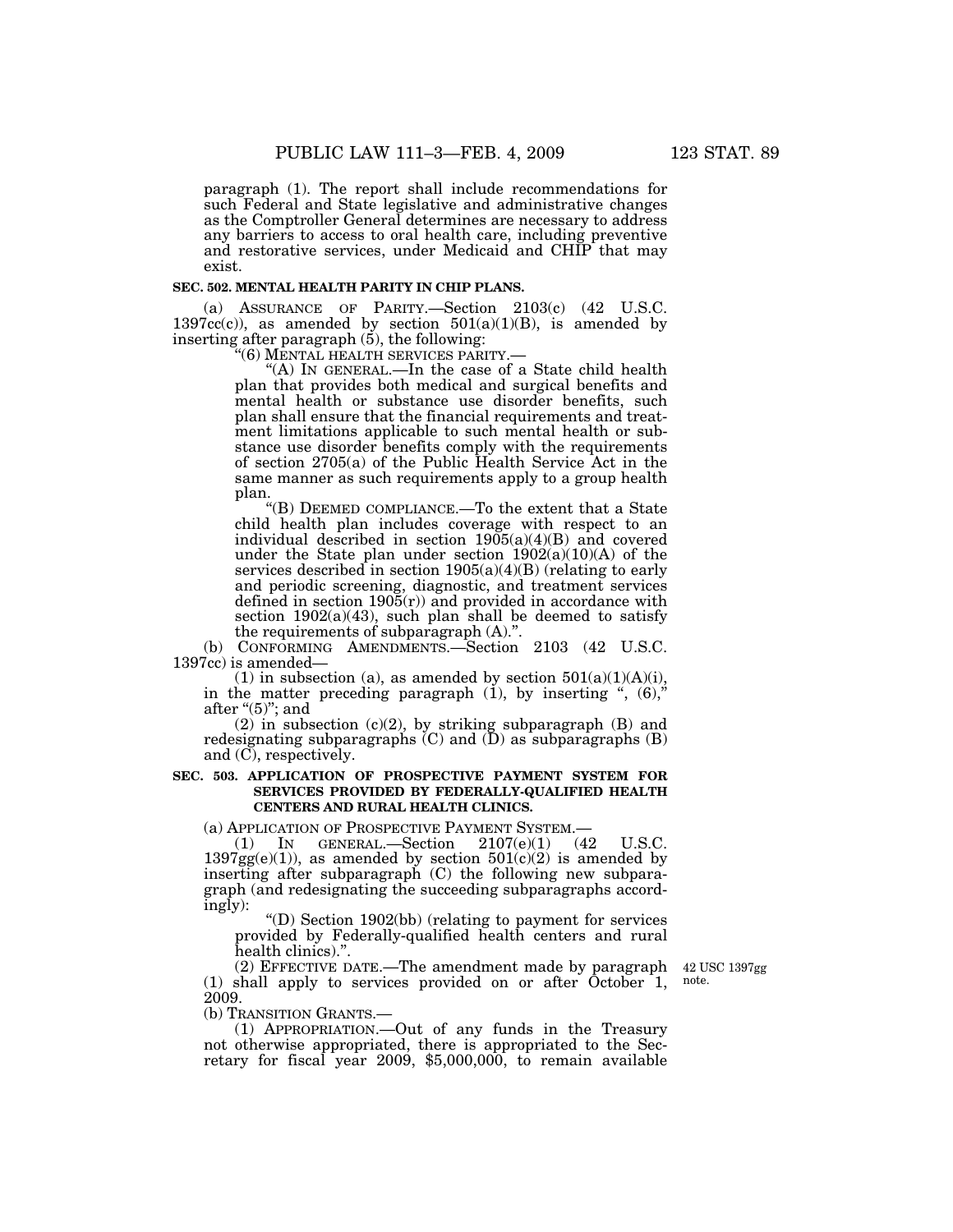until expended, for the purpose of awarding grants to States with State child health plans under CHIP that are operated separately from the State Medicaid plan under title XIX of the Social Security Act (including any waiver of such plan), or in combination with the State Medicaid plan, for expenditures related to transitioning to compliance with the requirement of section  $2107(e)(1)(D)$  of the Social Security Act (as added by subsection (a)) to apply the prospective payment system established under section 1902(bb) of the such Act (42 U.S.C. 1396a(bb)) to services provided by Federally-qualified health centers and rural health clinics.

(2) MONITORING AND REPORT.—The Secretary shall monitor the impact of the application of such prospective payment system on the States described in paragraph (1) and, not later than October 1, 2011, shall report to Congress on any effect on access to benefits, provider payment rates, or scope of benefits offered by such States as a result of the application of such payment system.

## **SEC. 504. PREMIUM GRACE PERIOD.**

(a) IN GENERAL.—Section 2103(e)(3) (42 U.S.C. 1397cc(e)(3)) is amended by adding at the end the following new subparagraph:

''(C) PREMIUM GRACE PERIOD.—The State child health plan—

''(i) shall afford individuals enrolled under the plan a grace period of at least 30 days from the beginning of a new coverage period to make premium payments before the individual's coverage under the plan may be terminated; and

(ii) shall provide to such an individual, not later than 7 days after the first day of such grace period, notice—

''(I) that failure to make a premium payment within the grace period will result in termination of coverage under the State child health plan; and

''(II) of the individual's right to challenge the proposed termination pursuant to the applicable Federal regulations.

For purposes of clause (i), the term 'new coverage period' means the month immediately following the last month for which the premium has been paid.''.

(b) EFFECTIVE DATE.—The amendment made by subsection (a) shall apply to new coverage periods beginning on or after the date of the enactment of this Act.

## **SEC. 505. CLARIFICATION OF COVERAGE OF SERVICES PROVIDED THROUGH SCHOOL-BASED HEALTH CENTERS.**

(a) IN GENERAL.—Section 2103(c) (42 U.S.C. 1397cc(c)), as amended by section  $501(a)(1)(B)$ , is amended by adding at the end the following new paragraph:

''(8) AVAILABILITY OF COVERAGE FOR ITEMS AND SERVICES Nothing in this title shall be construed as limiting a State's ability to provide child health assistance for covered items and services that are furnished through school-based health centers (as defined in section  $2110(c)(9)$ ).'

(b) DEFINITION.—Section  $2110(c)$  (42 U.S.C. 1397jj) is amended by adding at the end the following:

42 USC 1397cc note.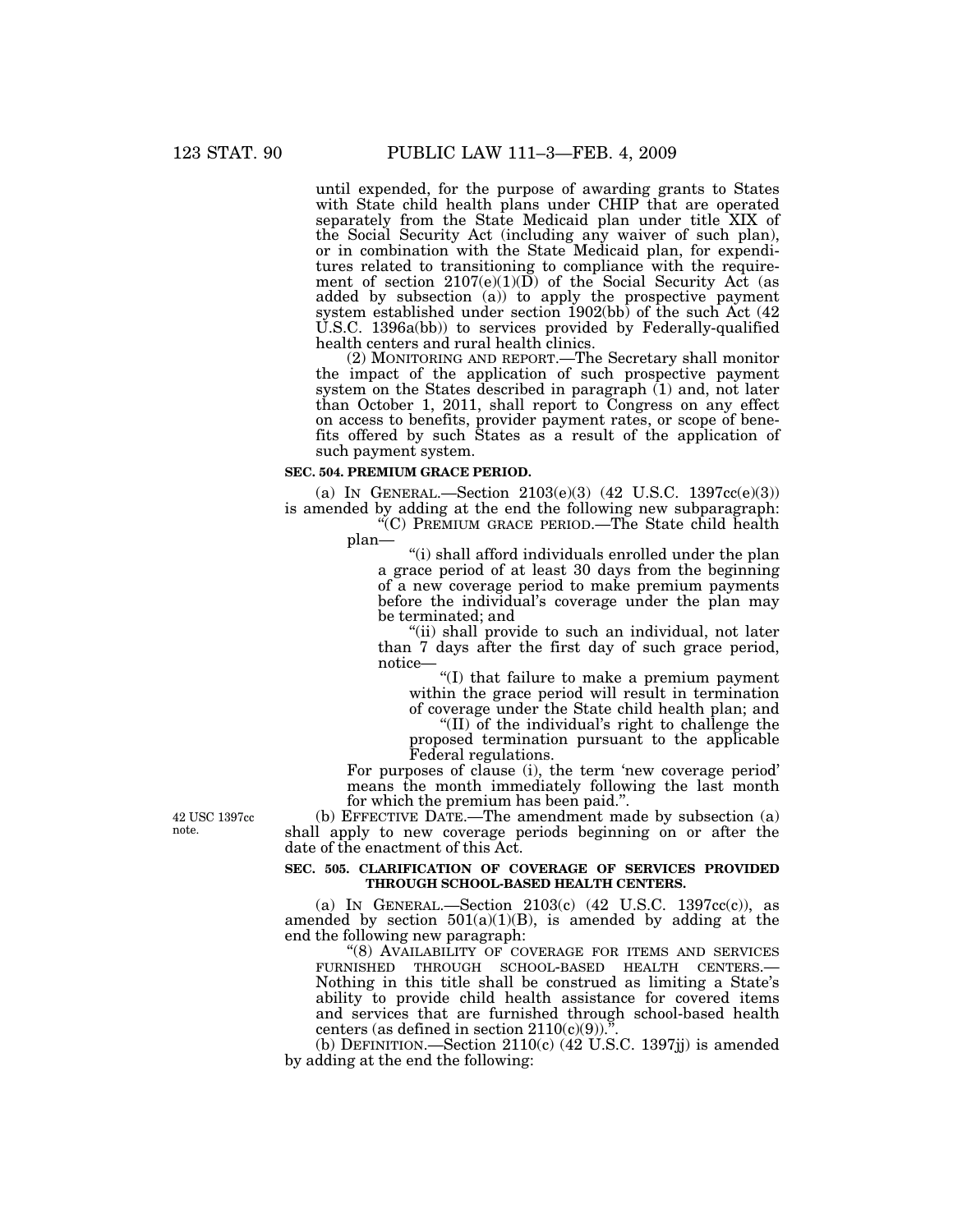"(9) SCHOOL-BASED HEALTH CENTER.—  $\text{``(A)}$  In GENERAL.—The term 'school-based health center' means a health clinic that—

"(i) is located in or near a school facility of a school district or board or of an Indian tribe or tribal organization;

''(ii) is organized through school, community, and health provider relationships;

"(iii) is administered by a sponsoring facility;

"(iv) provides through health professionals primary health services to children in accordance with State and local law, including laws relating to licensure and certification; and

" $(v)$  satisfies such other requirements as a State may establish for the operation of such a clinic.

''(B) SPONSORING FACILITY.—For purposes of subparagraph (A)(iii), the term 'sponsoring facility' includes any of the following:

''(i) A hospital.

''(ii) A public health department.

''(iii) A community health center.

"(iv) A nonprofit health care agency.

''(v) A school or school system.

"(vi) A program administered by the Indian Health Service or the Bureau of Indian Affairs or operated by an Indian tribe or a tribal organization.''.

## **SEC. 506. MEDICAID AND CHIP PAYMENT AND ACCESS COMMISSION.**

(a) IN GENERAL.—Title XIX (42 U.S.C. 1396 et seq.) is amended by inserting before section 1901 the following new section:

#### ''MEDICAID AND CHIP PAYMENT AND ACCESS COMMISSION

"SEC. 1900. (a) ESTABLISHMENT.—There is hereby established 42 USC 1396. the Medicaid and CHIP Payment and Access Commission (in this section referred to as 'MACPAC').

''(b) DUTIES.—

''(1) REVIEW OF ACCESS POLICIES AND ANNUAL REPORTS.— MACPAC shall—

 $(A)$  review policies of the Medicaid program established under this title (in this section referred to as 'Medicaid') and the State Children's Health Insurance Program established under title XXI (in this section referred to as 'CHIP') affecting children's access to covered items and services, including topics described in paragraph (2);

''(B) make recommendations to Congress concerning such access policies;

 $(C)$  by not later than March 1 of each year (beginning) with 2010), submit a report to Congress containing the results of such reviews and MACPAC's recommendations concerning such policies; and

''(D) by not later than June 1 of each year (beginning with 2010), submit a report to Congress containing an examination of issues affecting Medicaid and CHIP, including the implications of changes in health care delivery in the United States and in the market for health care services on such programs.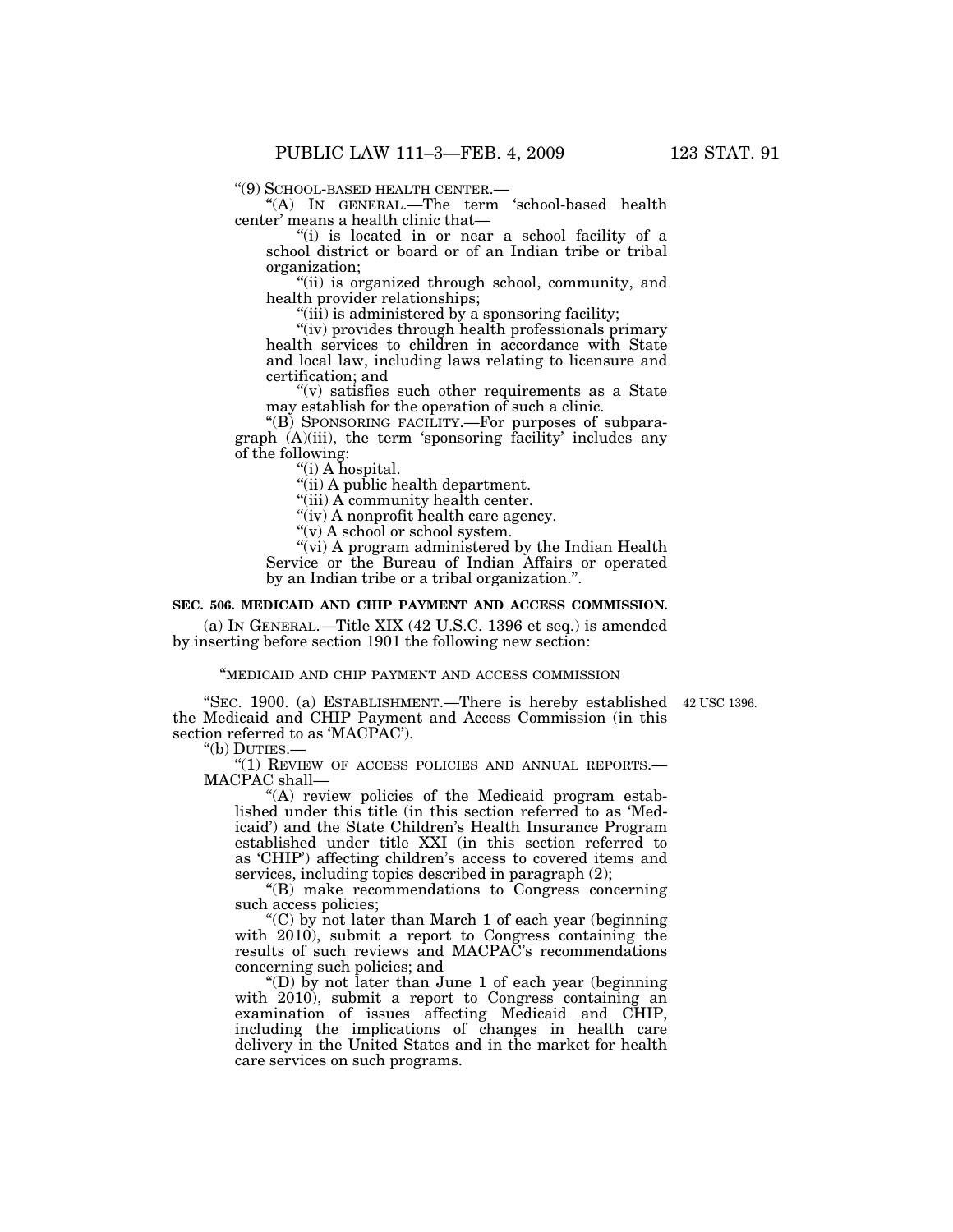''(2) SPECIFIC TOPICS TO BE REVIEWED.—Specifically, MACPAC shall review and assess the following:

''(A) MEDICAID AND CHIP PAYMENT POLICIES.—Payment policies under Medicaid and CHIP, including—

''(i) the factors affecting expenditures for items and services in different sectors, including the process for updating hospital, skilled nursing facility, physician, Federally-qualified health center, rural health center, and other fees;

''(ii) payment methodologies; and

''(iii) the relationship of such factors and methodologies to access and quality of care for Medicaid and CHIP beneficiaries.

''(B) INTERACTION OF MEDICAID AND CHIP PAYMENT POLI-CIES WITH HEALTH CARE DELIVERY GENERALLY.—The effect of Medicaid and CHIP payment policies on access to items and services for children and other Medicaid and CHIP populations other than under this title or title XXI and the implications of changes in health care delivery in the United States and in the general market for health care items and services on Medicaid and CHIP.

''(C) OTHER ACCESS POLICIES.—The effect of other Medicaid and CHIP policies on access to covered items and services, including policies relating to transportation and language barriers.

''(3) CREATION OF EARLY-WARNING SYSTEM.—MACPAC shall create an early-warning system to identify provider shortage areas or any other problems that threaten access to care or the health care status of Medicaid and CHIP beneficiaries.

"(4) COMMENTS ON CERTAIN SECRETARIAL REPORTS.—If the Secretary submits to Congress (or a committee of Congress) a report that is required by law and that relates to access policies, including with respect to payment policies, under Medicaid or CHIP, the Secretary shall transmit a copy of the report to MACPAC. MACPAC shall review the report and, not later than 6 months after the date of submittal of the Secretary's report to Congress, shall submit to the appropriate committees of Congress written comments on such report. Such comments may include such recommendations as MACPAC deems appropriate.

''(5) AGENDA AND ADDITIONAL REVIEWS.—MACPAC shall consult periodically with the chairmen and ranking minority members of the appropriate committees of Congress regarding MACPAC's agenda and progress towards achieving the agenda. MACPAC may conduct additional reviews, and submit additional reports to the appropriate committees of Congress, from time to time on such topics relating to the program under this title or title XXI as may be requested by such chairmen and members and as MACPAC deems appropriate.

"(6) AVAILABILITY OF REPORTS.—MACPAC shall transmit to the Secretary a copy of each report submitted under this subsection and shall make such reports available to the public.

"(7) APPROPRIATE COMMITTEE OF CONGRESS.—For purposes of this section, the term 'appropriate committees of Congress' means the Committee on Energy and Commerce of the House of Representatives and the Committee on Finance of the Senate.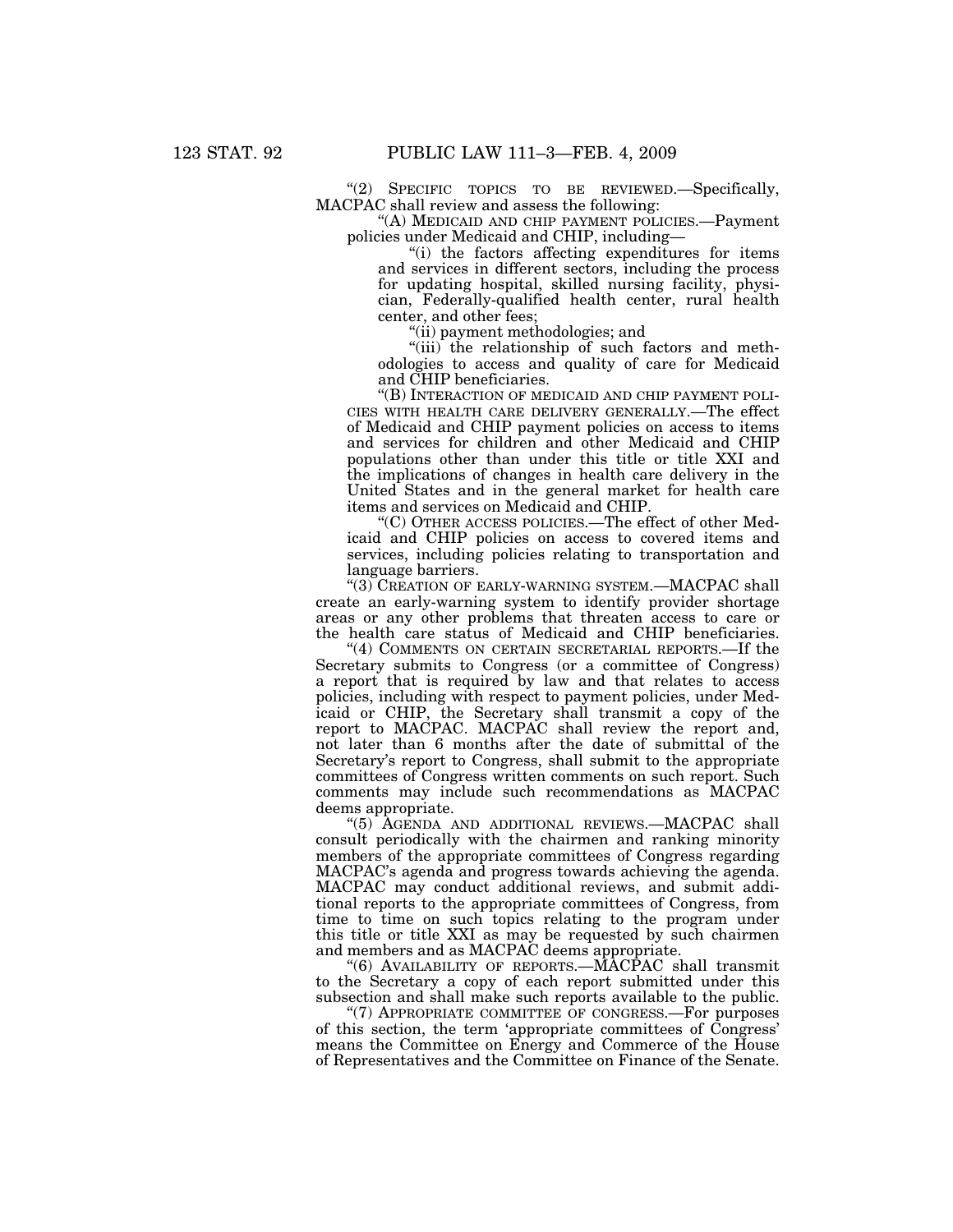''(8) VOTING AND REPORTING REQUIREMENTS.—With respect to each recommendation contained in a report submitted under paragraph (1), each member of MACPAC shall vote on the recommendation, and MACPAC shall include, by member, the results of that vote in the report containing the recommendation.

''(9) EXAMINATION OF BUDGET CONSEQUENCES.—Before making any recommendations, MACPAC shall examine the budget consequences of such recommendations, directly or through consultation with appropriate expert entities.

" $(1)$  NUMBER AND APPOINTMENT.—MACPAC shall be composed of 17 members appointed by the Comptroller General of the United States.<br>"(2) QUALIFICATIONS.—

"(A) In GENERAL.—The membership of MACPAC shall include individuals who have had direct experience as enrollees or parents of enrollees in Medicaid or CHIP and individuals with national recognition for their expertise in Federal safety net health programs, health finance and economics, actuarial science, health facility management, health plans and integrated delivery systems, reimbursement of health facilities, health information technology, pediatric physicians, dentists, and other providers of health services, and other related fields, who provide a mix of different professionals, broad geographic representation, and a balance between urban and rural representatives.

''(B) INCLUSION.—The membership of MACPAC shall include (but not be limited to) physicians and other health professionals, employers, third-party payers, and individuals with expertise in the delivery of health services. Such membership shall also include consumers representing children, pregnant women, the elderly, and individuals with disabilities, current or former representatives of State agencies responsible for administering Medicaid, and current or former representatives of State agencies responsible for administering CHIP.

''(C) MAJORITY NONPROVIDERS.—Individuals who are directly involved in the provision, or management of the delivery, of items and services covered under Medicaid or CHIP shall not constitute a majority of the membership of MACPAC.

''(D) ETHICAL DISCLOSURE.—The Comptroller General of the United States shall establish a system for public disclosure by members of MACPAC of financial and other potential conflicts of interest relating to such members. Members of MACPAC shall be treated as employees of Congress for purposes of applying title I of the Ethics in Government Act of 1978 (Public Law 95–521).

" $(3)$  TERMS.

''(A) IN GENERAL.—The terms of members of MACPAC shall be for 3 years except that the Comptroller General of the United States shall designate staggered terms for the members first appointed.

''(B) VACANCIES.—Any member appointed to fill a vacancy occurring before the expiration of the term for which the member's predecessor was appointed shall be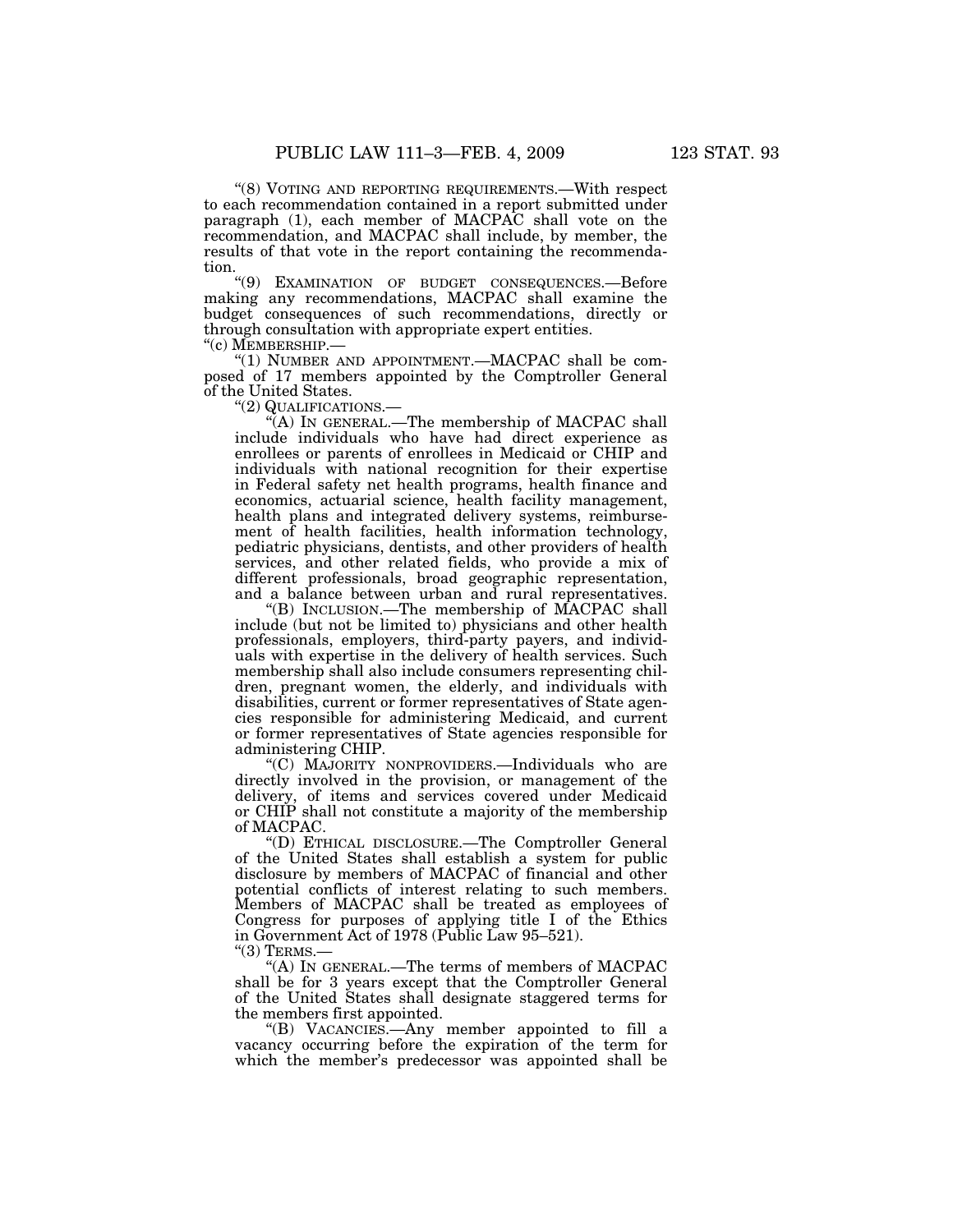appointed only for the remainder of that term. A member may serve after the expiration of that member's term until a successor has taken office. A vacancy in MACPAC shall be filled in the manner in which the original appointment was made.

''(4) COMPENSATION.—While serving on the business of MACPAC (including travel time), a member of MACPAC shall be entitled to compensation at the per diem equivalent of the rate provided for level IV of the Executive Schedule under section 5315 of title 5, United States Code; and while so serving away from home and the member's regular place of business, a member may be allowed travel expenses, as authorized by the Chairman of MACPAC. Physicians serving as personnel of MACPAC may be provided a physician comparability allowance by MACPAC in the same manner as Government physicians may be provided such an allowance by an agency under section 5948 of title 5, United States Code, and for such purpose subsection (i) of such section shall apply to MACPAC in the same manner as it applies to the Tennessee Valley Authority. For purposes of pay (other than pay of members of MACPAC) and employment benefits, rights, and privileges, all personnel of MACPAC shall be treated as if they were employees of the United States Senate.

''(5) CHAIRMAN; VICE CHAIRMAN.—The Comptroller General of the United States shall designate a member of MACPAC, at the time of appointment of the member as Chairman and a member as Vice Chairman for that term of appointment, except that in the case of vacancy of the Chairmanship or Vice Chairmanship, the Comptroller General of the United States may designate another member for the remainder of that member's term.

''(6) MEETINGS.—MACPAC shall meet at the call of the Chairman.

''(d) DIRECTOR AND STAFF; EXPERTS AND CONSULTANTS.—Subject to such review as the Comptroller General of the United States deems necessary to assure the efficient administration of MACPAC, MACPAC may—

''(1) employ and fix the compensation of an Executive Director (subject to the approval of the Comptroller General of the United States) and such other personnel as may be necessary to carry out its duties (without regard to the provisions of title 5, United States Code, governing appointments in the competitive service);

 $(2)$  seek such assistance and support as may be required in the performance of its duties from appropriate Federal departments and agencies;

''(3) enter into contracts or make other arrangements, as may be necessary for the conduct of the work of MACPAC (without regard to section 3709 of the Revised Statutes (41 U.S.C. 5));

"(4) make advance, progress, and other payments which relate to the work of MACPAC;

''(5) provide transportation and subsistence for persons serving without compensation; and

 $\degree$ (6) prescribe such rules and regulations as it deems necessary with respect to the internal organization and operation of MACPAC.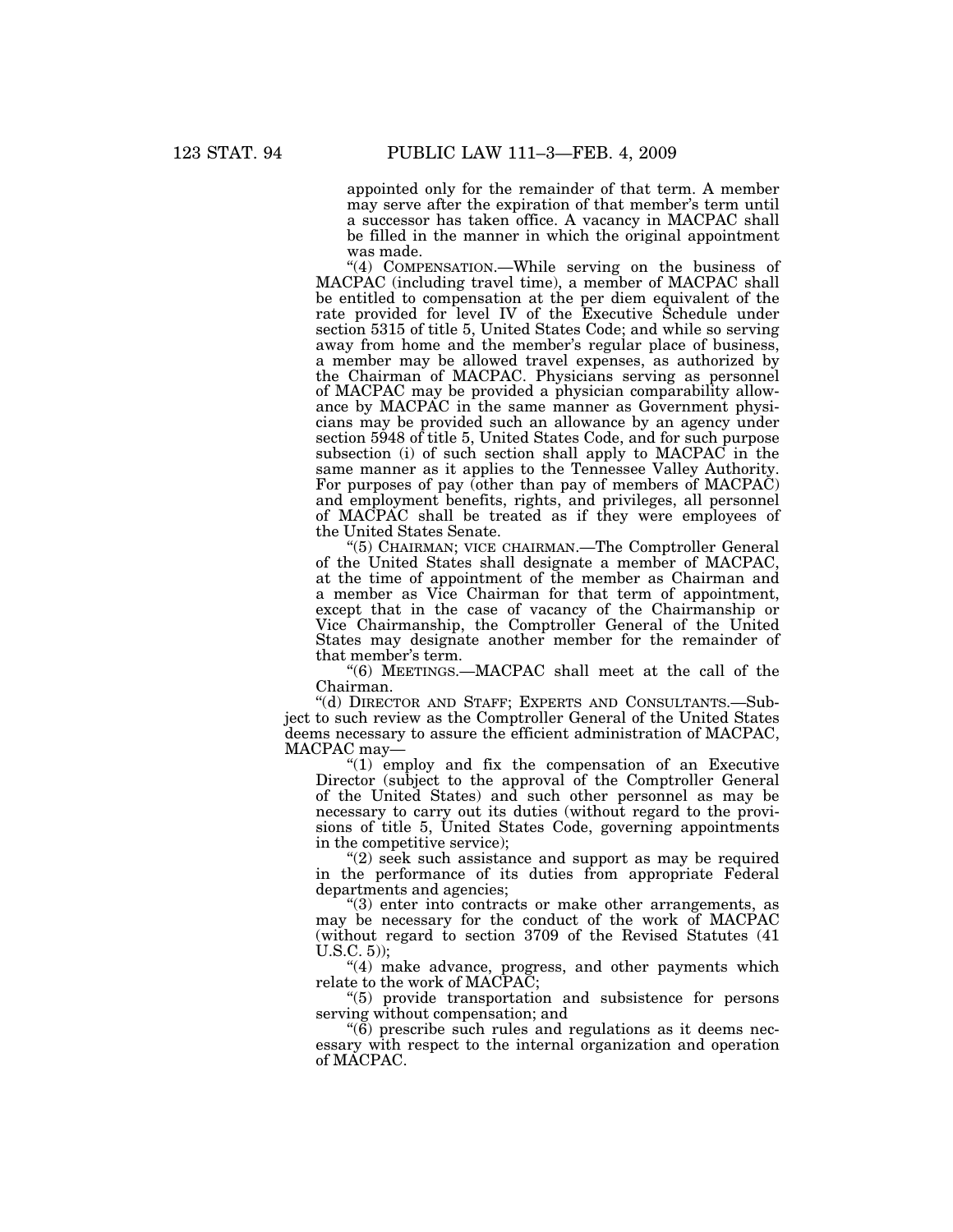''(e) POWERS.—

''(1) OBTAINING OFFICIAL DATA.—MACPAC may secure directly from any department or agency of the United States information necessary to enable it to carry out this section. Upon request of the Chairman, the head of that department or agency shall furnish that information to MACPAC on an agreed upon schedule.

"(2) DATA COLLECTION.—In order to carry out its functions, MACPAC shall—

''(A) utilize existing information, both published and unpublished, where possible, collected and assessed either by its own staff or under other arrangements made in accordance with this section;

''(B) carry out, or award grants or contracts for, original research and experimentation, where existing information is inadequate; and

''(C) adopt procedures allowing any interested party to submit information for MACPAC's use in making reports and recommendations.

''(3) ACCESS OF GAO TO INFORMATION.—The Comptroller General of the United States shall have unrestricted access to all deliberations, records, and nonproprietary data of MACPAC, immediately upon request.

''(4) PERIODIC AUDIT.—MACPAC shall be subject to periodic audit by the Comptroller General of the United States.

''(f) AUTHORIZATION OF APPROPRIATIONS.—

''(1) REQUEST FOR APPROPRIATIONS.—MACPAC shall submit requests for appropriations in the same manner as the Comptroller General of the United States submits requests for appropriations, but amounts appropriated for MACPAC shall be separate from amounts appropriated for the Comptroller General of the United States.

"(2) AUTHORIZATION.—There are authorized to be appropriated such sums as may be necessary to carry out the provisions of this section.''.

(b) DEADLINE FOR INITIAL APPOINTMENTS.—Not later than January 1, 2010, the Comptroller General of the United States shall appoint the initial members of the Medicaid and CHIP Payment and Access Commission established under section 1900 of the Social Security Act (as added by subsection (a)).

42 USC 1396 note.

42 USC 1396 note.

(c) ANNUAL REPORT ON MEDICAID.—Not later than January 1, 2010, and annually thereafter, the Secretary, in consultation with the Secretary of the Treasury, the Secretary of Labor, and the States (as defined for purposes of Medicaid), shall submit an annual report to Congress on the financial status of, enrollment in, and spending trends for, Medicaid for the fiscal year ending on September 30 of the preceding year.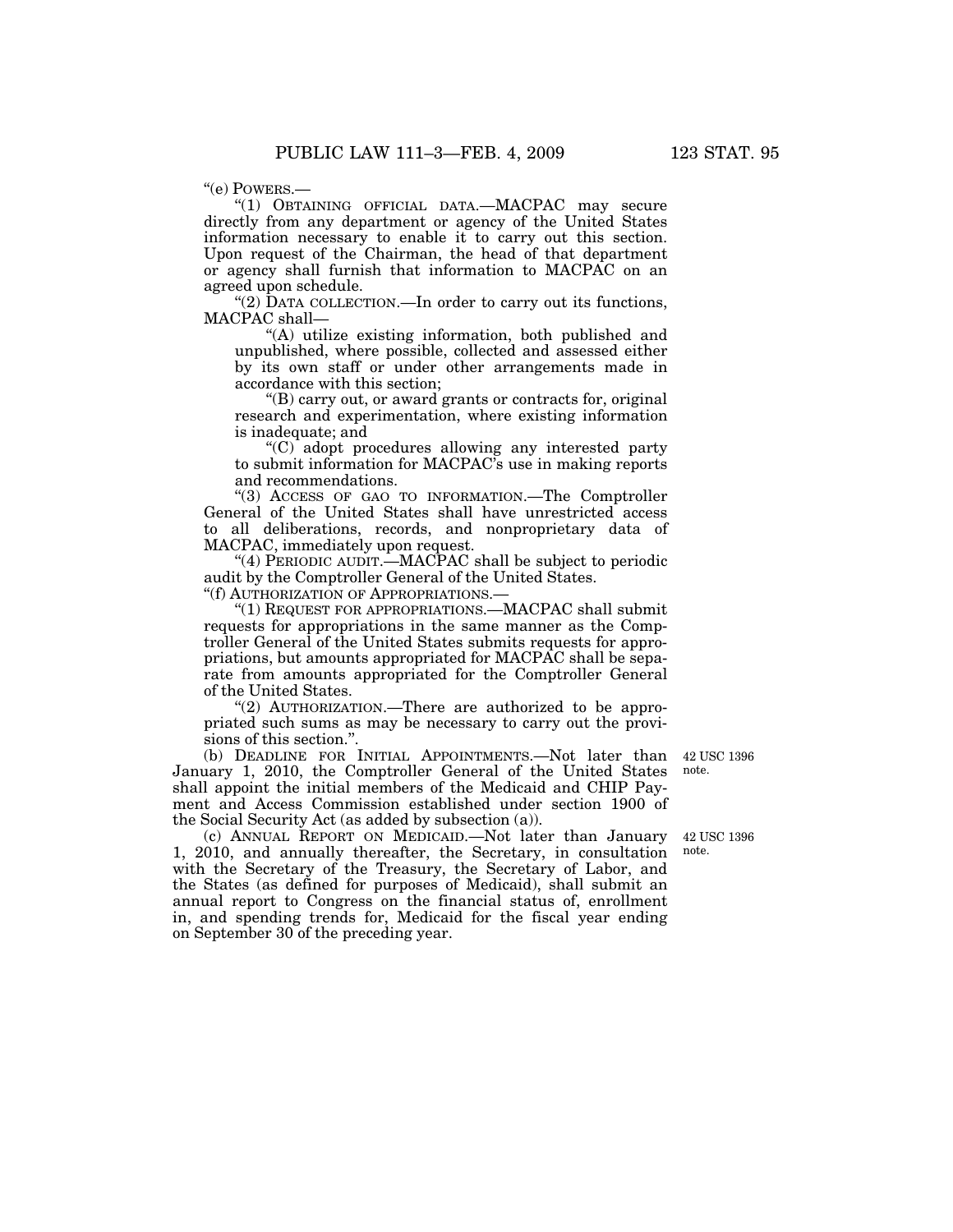## **TITLE VI—PROGRAM INTEGRITY AND OTHER MISCELLANEOUS PROVISIONS**

# **Subtitle A—Program Integrity and Data Collection**

## **SEC. 601. PAYMENT ERROR RATE MEASUREMENT (''PERM'').**

(a) EXPENDITURES RELATED TO COMPLIANCE WITH REQUIRE-MENTS.—

(1) ENHANCED PAYMENTS.—Section 2105(c) (42 U.S.C.  $1397ee(c)$ , as amended by section  $301(a)$ , is amended by adding at the end the following new paragraph:

"(11) ENHANCED PAYMENTS.—Notwithstanding subsection (b), the enhanced FMAP with respect to payments under subsection (a) for expenditures related to the administration of the payment error rate measurement (PERM) requirements applicable to the State child health plan in accordance with the Improper Payments Information Act of 2002 and parts 431 and 457 of title 42, Code of Federal Regulations (or any related or successor guidance or regulations) shall in no event be less than 90 percent.''.

(2) EXCLUSION OF FROM CAP ON ADMINISTRATIVE EXPENDI-TURES.—Section  $2105(c)(2)(C)$  (42 U.S.C. 1397ee(c)(2)C)), as amended by section 302(b)), is amended by adding at the end the following:

''(iv) PAYMENT ERROR RATE MEASUREMENT (PERM) EXPENDITURES.—Expenditures related to the administration of the payment error rate measurement (PERM) requirements applicable to the State child health plan in accordance with the Improper Payments Information Act of 2002 and parts 431 and 457 of title 42, Code of Federal Regulations (or any related or successor guidance or regulations).''.

(b) FINAL RULE REQUIRED TO BE IN EFFECT FOR ALL STATES.— Notwithstanding parts 431 and 457 of title 42, Code of Federal Regulations (as in effect on the date of enactment of this Act), the Secretary shall not calculate or publish any national or Statespecific error rate based on the application of the payment error rate measurement (in this section referred to as "PERM") requirements to CHIP until after the date that is 6 months after the date on which a new final rule (in this section referred to as the "new final rule") promulgated after the date of the enactment of this Act and implementing such requirements in accordance with the requirements of subsection (c) is in effect for all States. Any calculation of a national error rate or a State specific error rate after such new final rule in effect for all States may only be inclusive of errors, as defined in such new final rule or in guidance issued within a reasonable time frame after the effective date for such new final rule that includes detailed guidance for the specific methodology for error determinations.

(c) REQUIREMENTS FOR NEW FINAL RULE.—For purposes of subsection (b), the requirements of this subsection are that the new final rule implementing the PERM requirements shall—

 $(1)$  include—

42 USC 1397ee note.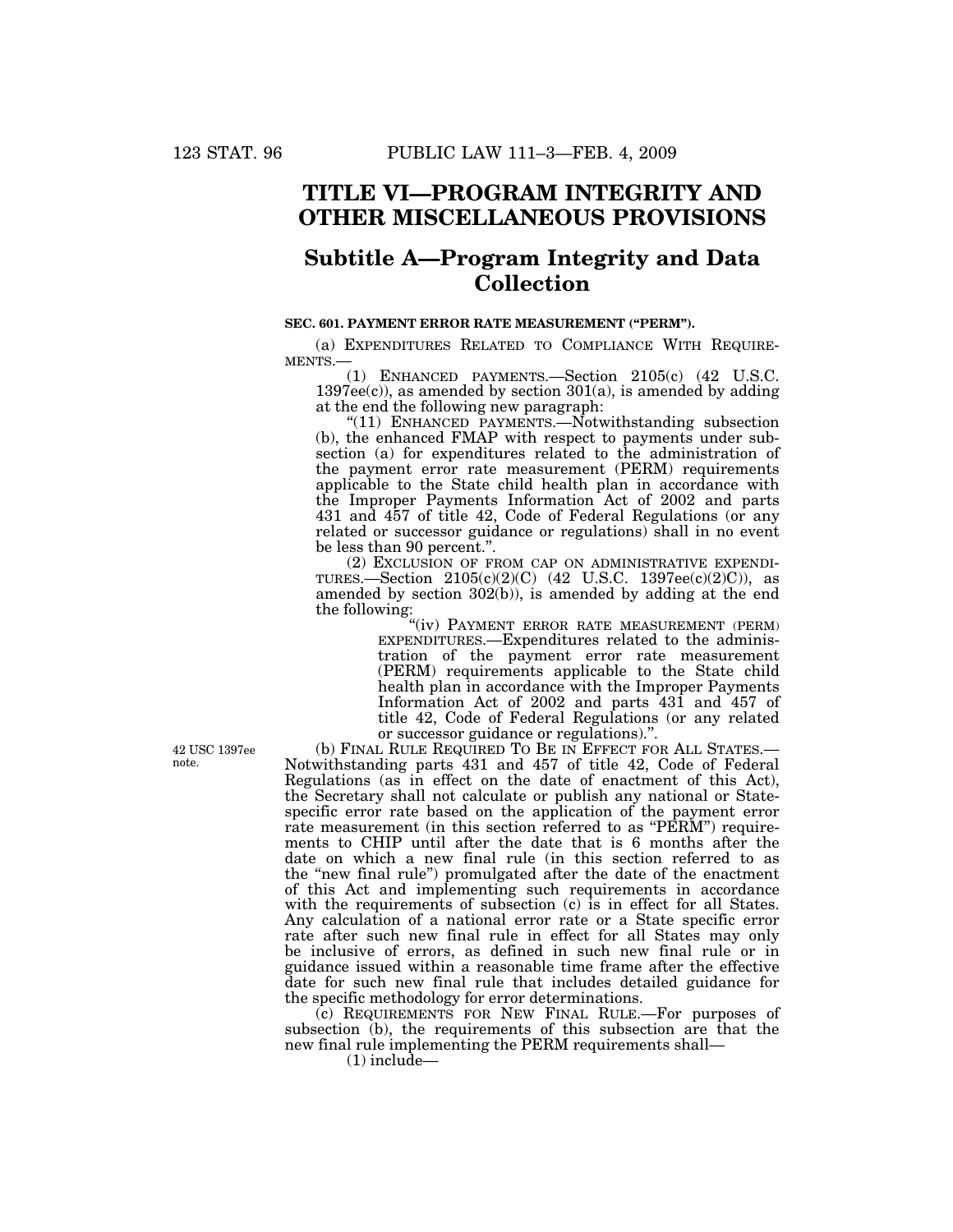(A) clearly defined criteria for errors for both States and providers;

(B) a clearly defined process for appealing error determinations by—

(i) review contractors; or

(ii) the agency and personnel described in section  $431.974(a)(2)$  of title  $42$ , Code of Federal Regulations, as in effect on September 1, 2007, responsible for the development, direction, implementation, and evaluation of eligibility reviews and associated activities; and (C) clearly defined responsibilities and deadlines for

States in implementing any corrective action plans; and (2) provide that the payment error rate determined for

a State shall not take into account payment errors resulting from the State's verification of an applicant's self-declaration or self-certification of eligibility for, and the correct amount of, medical assistance or child health assistance, if the State process for verifying an applicant's self-declaration or self-certification satisfies the requirements for such process applicable under regulations promulgated by the Secretary or otherwise approved by the Secretary.

(d) OPTION FOR APPLICATION OF DATA FOR STATES IN FIRST APPLICATION CYCLE UNDER THE INTERIM FINAL RULE.—After the new final rule implementing the PERM requirements in accordance with the requirements of subsection (c) is in effect for all States, a State for which the PERM requirements were first in effect under an interim final rule for fiscal year 2007 or under a final rule for fiscal year 2008 may elect to accept any payment error rate determined in whole or in part for the State on the basis of data for that fiscal year or may elect to not have any payment error rate determined on the basis of such data and, instead, shall be treated as if fiscal year 2010 or fiscal year 2011 were the first fiscal year for which the PERM requirements apply to the State.

(e) HARMONIZATION OF MEQC AND PERM.—

(1) REDUCTION OF REDUNDANCIES.—The Secretary shall review the Medicaid Eligibility Quality Control (in this subsection referred to as the ''MEQC'') requirements with the PERM requirements and coordinate consistent implementation of both sets of requirements, while reducing redundancies.

(2) STATE OPTION TO APPLY PERM DATA.—A State may elect, for purposes of determining the erroneous excess payments for medical assistance ratio applicable to the State for a fiscal year under section 1903(u) of the Social Security Act (42 U.S.C.  $1396b(u)$  to substitute data resulting from the application of the PERM requirements to the State after the new final rule implementing such requirements is in effect for all States for data obtained from the application of the MEQC requirements to the State with respect to a fiscal year.

(3) STATE OPTION TO APPLY MEQC DATA.—For purposes of satisfying the requirements of subpart Q of part 431 of title 42, Code of Federal Regulations, relating to Medicaid eligibility reviews, a State may elect to substitute data obtained through MEQC reviews conducted in accordance with section 1903(u) of the Social Security Act (42 U.S.C. 1396b(u)) for data required for purposes of PERM requirements, but only if the State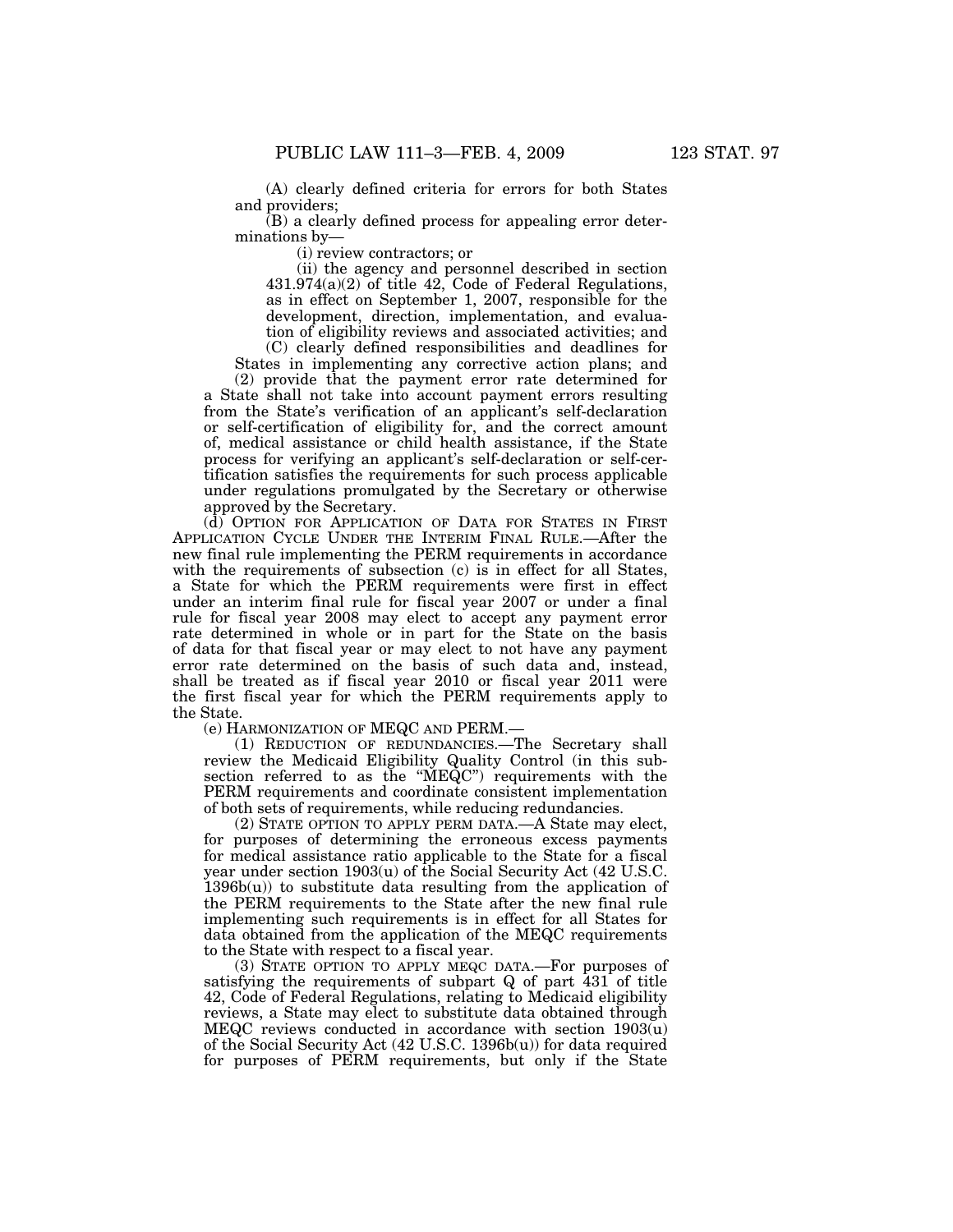MEQC reviews are based on a broad, representative sample of Medicaid applicants or enrollees in the States.

(f) IDENTIFICATION OF IMPROVED STATE-SPECIFIC SAMPLE SIZES.—The Secretary shall establish State-specific sample sizes for application of the PERM requirements with respect to State child health plans for fiscal years beginning with the first fiscal year that begins on or after the date on which the new final rule is in effect for all States, on the basis of such information as the Secretary determines appropriate. In establishing such sample sizes, the Secretary shall, to the greatest extent practicable—

(1) minimize the administrative cost burden on States under Medicaid and CHIP; and

(2) maintain State flexibility to manage such programs. (g) TIME FOR PROMULGATION OF FINAL RULE.—The final rule implementing the PERM requirements under subsection (b) shall be promulgated not later than 6 months after the date of enactment of this Act.

#### **SEC. 602. IMPROVING DATA COLLECTION.**

(a) INCREASED APPROPRIATION.—Section 2109(b)(2) (42 U.S.C.  $1397ii(b)(2)$ ) is amended by striking "\$10,000,000 for fiscal year 2000'' and inserting ''\$20,000,000 for fiscal year 2009''.

(b) USE OF ADDITIONAL FUNDS.—Section 2109(b) (42 U.S.C. 1397ii(b)), as amended by subsection (a), is amended—

(1) by redesignating paragraph (2) as paragraph (4); and (2) by inserting after paragraph (1), the following new

paragraphs:

"(2) ADDITIONAL REQUIREMENTS.—In addition to making the adjustments required to produce the data described in paragraph (1), with respect to data collection occurring for fiscal years beginning with fiscal year 2009, in appropriate consultation with the Secretary of Health and Human Services, the Secretary of Commerce shall do the following:

"(A) Make appropriate adjustments to the Current Population Survey to develop more accurate State-specific estimates of the number of children enrolled in health coverage under title XIX or this title.

" $(\overrightarrow{B})$  Make appropriate adjustments to the Current Population Survey to improve the survey estimates used to determine the child population growth factor under section  $2104(m)(5)(B)$  and any other data necessary for carrying out this title.

''(C) Include health insurance survey information in the American Community Survey related to children.

''(D) Assess whether American Community Survey estimates, once such survey data are first available, produce more reliable estimates than the Current Population Survey with respect to the purposes described in subparagraph (B).

 $E(E)$  On the basis of the assessment required under subparagraph (D), recommend to the Secretary of Health and Human Services whether American Community Survey estimates should be used in lieu of, or in some combination with, Current Population Survey estimates for the purposes described in subparagraph (B).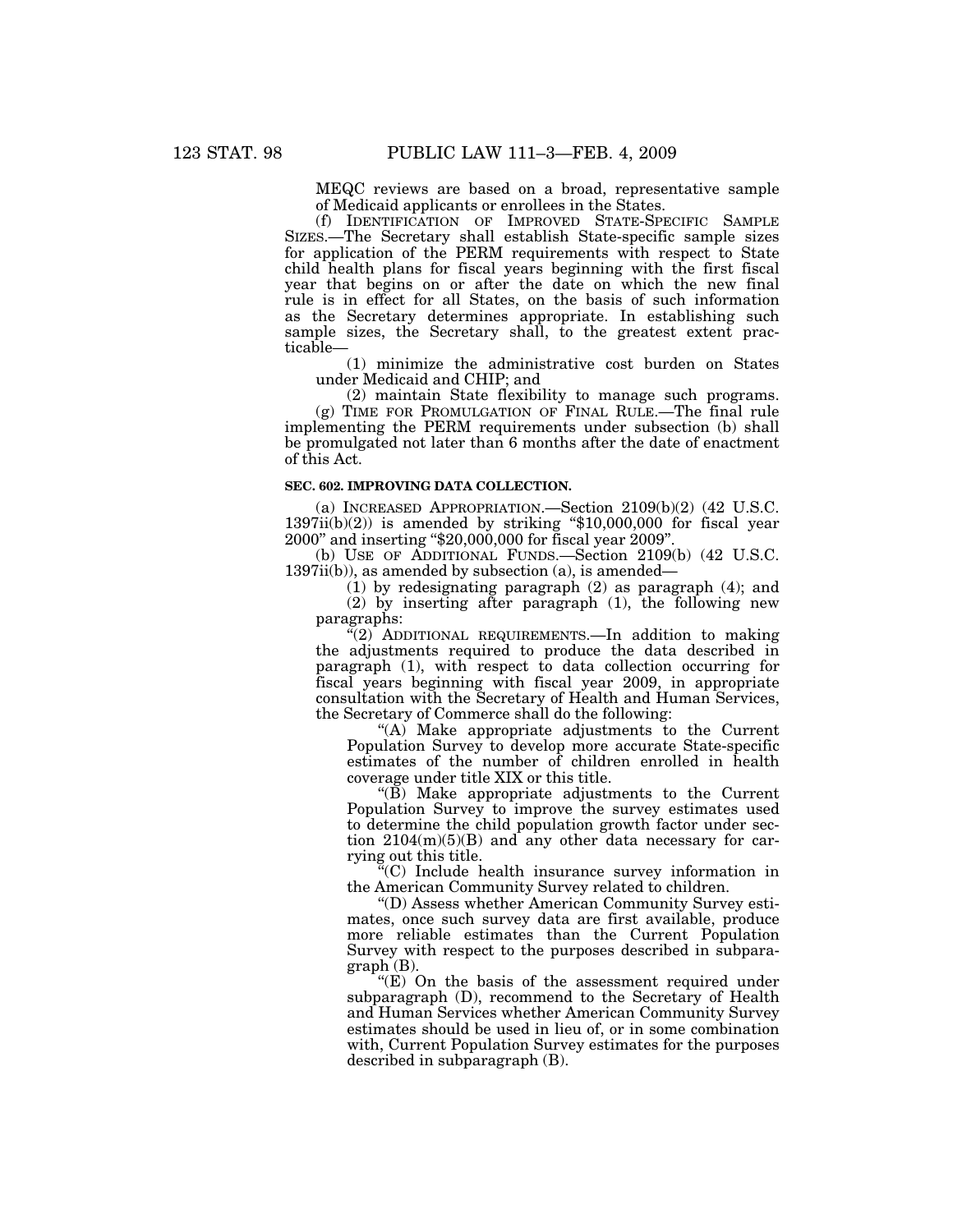$(F)$  Continue making the adjustments described in the last sentence of paragraph (1) with respect to expansion of the sample size used in State sampling units, the number of sampling units in a State, and using an appropriate verification element.

"(3) AUTHORITY FOR THE SECRETARY OF HEALTH AND HUMAN SERVICES TO TRANSITION TO THE USE OF ALL, OR SOME COMBINATION OF, ACS ESTIMATES UPON RECOMMENDATION OF THE SECRETARY OF COMMERCE.—If, on the basis of the assessment required under paragraph (2)(D), the Secretary of Commerce recommends to the Secretary of Health and Human Services that American Community Survey estimates should be used in lieu of, or in some combination with, Current Population Survey estimates for the purposes described in paragraph (2)(B), the Secretary of Health and Human Services, in consultation with the States, may provide for a period during which the Secretary may transition from carrying out such purposes through the use of Current Population Survey estimates to the use of American Community Survey estimates (in lieu of, or in combination with the Current Population Survey estimates, as recommended), provided that any such transition is implemented in a manner that is designed to avoid adverse impacts upon States with approved State child health plans under this title.''.

#### **SEC. 603. UPDATED FEDERAL EVALUATION OF CHIP.**

Section  $2108(c)$  (42 U.S.C. 1397hh(c)) is amended by striking paragraph (5) and inserting the following:

 $\cdot$ "(5) SUBSEQUENT EVALUATION USING UPDATED INFORMATION.—

contracts or interagency agreements, shall conduct an independent subsequent evaluation of 10 States with approved child health plans.<br>"(B) SELECTION OF STATES AND MATTERS INCLUDED.— "(A) IN GENERAL.—The Secretary, directly or through Contracts.

Paragraphs  $(2)$  and  $(3)$  shall apply to such subsequent evaluation in the same manner as such provisions apply to the evaluation conducted under paragraph (1).

''(C) SUBMISSION TO CONGRESS.—Not later than December 31, 2011, the Secretary shall submit to Congress the results of the evaluation conducted under this paragraph.

''(D) FUNDING.—Out of any money in the Treasury of the United States not otherwise appropriated, there are appropriated \$10,000,000 for fiscal year 2010 for the purpose of conducting the evaluation authorized under this paragraph. Amounts appropriated under this subparagraph shall remain available for expenditure through fiscal year 2012.''.

## **SEC. 604. ACCESS TO RECORDS FOR IG AND GAO AUDITS AND EVALUA-TIONS.**

Section 2108(d) (42 U.S.C. 1397hh(d)) is amended to read as follows:

''(d) ACCESS TO RECORDS FOR IG AND GAO AUDITS AND EVALUA-TIONS.—For the purpose of evaluating and auditing the program established under this title, or title XIX, the Secretary, the Office of Inspector General, and the Comptroller General shall have access

Applicability.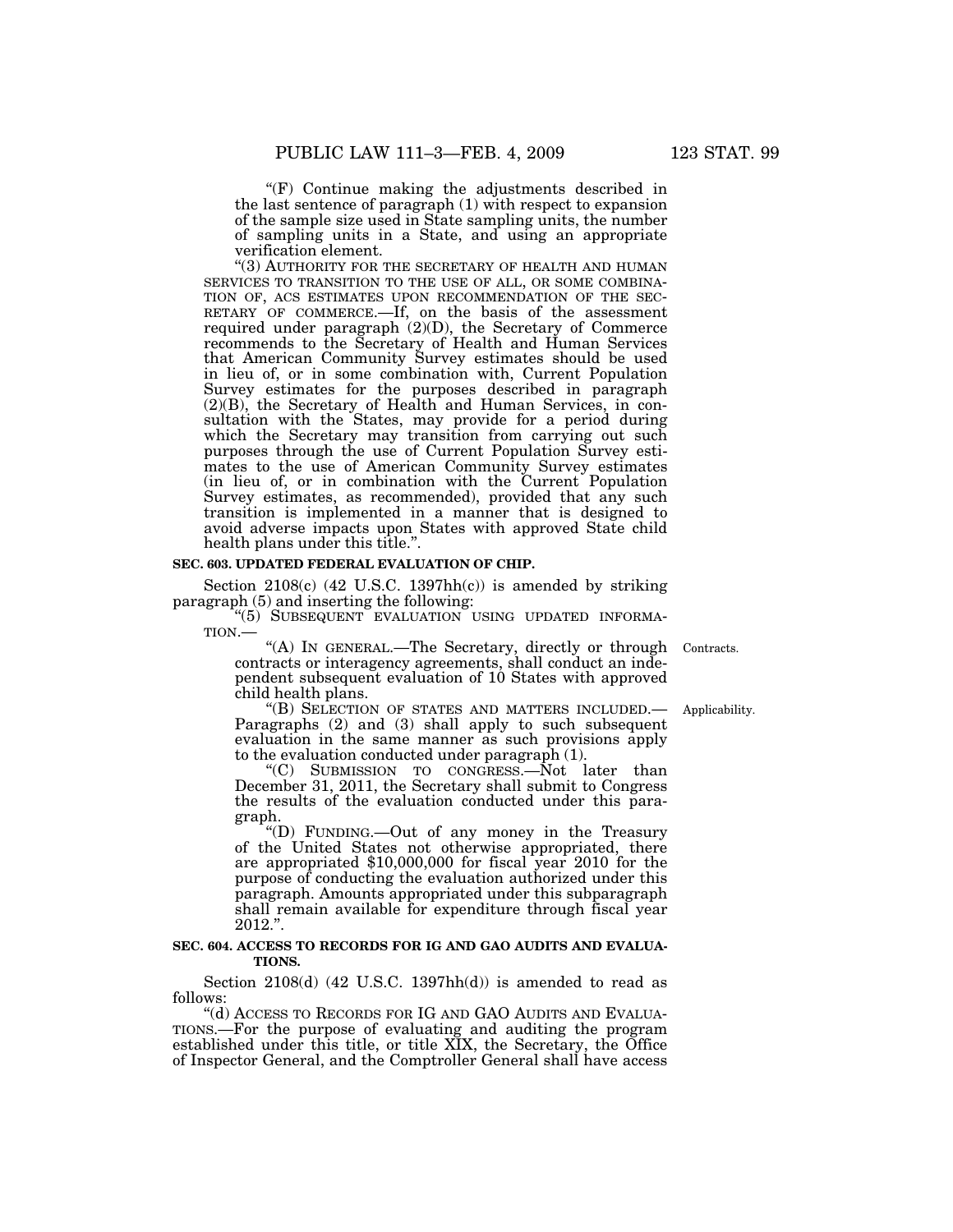to any books, accounts, records, correspondence, and other documents that are related to the expenditure of Federal funds under this title and that are in the possession, custody, or control of States receiving Federal funds under this title or political subdivisions thereof, or any grantee or contractor of such States or political subdivisions.''.

42 USC 1396 note.

#### **SEC. 605. NO FEDERAL FUNDING FOR ILLEGAL ALIENS; DISALLOW-ANCE FOR UNAUTHORIZED EXPENDITURES.**

Nothing in this Act allows Federal payment for individuals who are not legal residents. Titles XI, XIX, and XXI of the Social Security Act provide for the disallowance of Federal financial participation for erroneous expenditures under Medicaid and under CHIP, respectively.

# **Subtitle B—Miscellaneous Health Provisions**

## **SEC. 611. DEFICIT REDUCTION ACT TECHNICAL CORRECTIONS.**

(a) CLARIFICATION OF REQUIREMENT TO PROVIDE EPSDT SERV- ICES FOR ALL CHILDREN IN BENCHMARK BENEFIT PACKAGES UNDER MEDICAID.—Section 1937(a)(1) (42 U.S.C. 1396u–7(a)(1)), as inserted by section 6044(a) of the Deficit Reduction Act of 2005 (Public Law 109–171, 120 Stat. 88), is amended—

 $(1)$  in subparagraph  $(A)$ 

(A) in the matter before clause (i)—

(i) by striking ''Notwithstanding any other provision of this title'' and inserting ''Notwithstanding section 1902(a)(1) (relating to statewideness), section  $1902(a)(10)(B)$  (relating to comparability) and any other provision of this title which would be directly contrary to the authority under this section and subject to subsection  $(E)$ "; and

(ii) by striking ''enrollment in coverage that provides" and inserting "coverage that";

(B) in clause (i), by inserting "provides" after " $(i)$ "; and

(C) by striking clause (ii) and inserting the following: ''(ii) for any individual described in section  $1905(a)(4)(B)$  who is eligible under the State plan in accordance with paragraphs (10) and (17) of section 1902(a), consists of the items and services described in section  $1905(a)(4)(B)$  (relating to early and periodic screening, diagnostic, and treatment services defined in section  $1905(r)$  and provided in accordance with the requirements of section  $1902(a)(43)$ .";

(2) in subparagraph (C)—

(A) in the heading, by striking ''wrap-around'' and inserting "additional"; and

(B) by striking ''wrap-around or''; and

(3) by adding at the end the following new subparagraph: ''(E) RULE OF CONSTRUCTION.—Nothing in this paragraph shall be construed as—

''(i) requiring a State to offer all or any of the items and services required by subparagraph (A)(ii) through an issuer of benchmark coverage described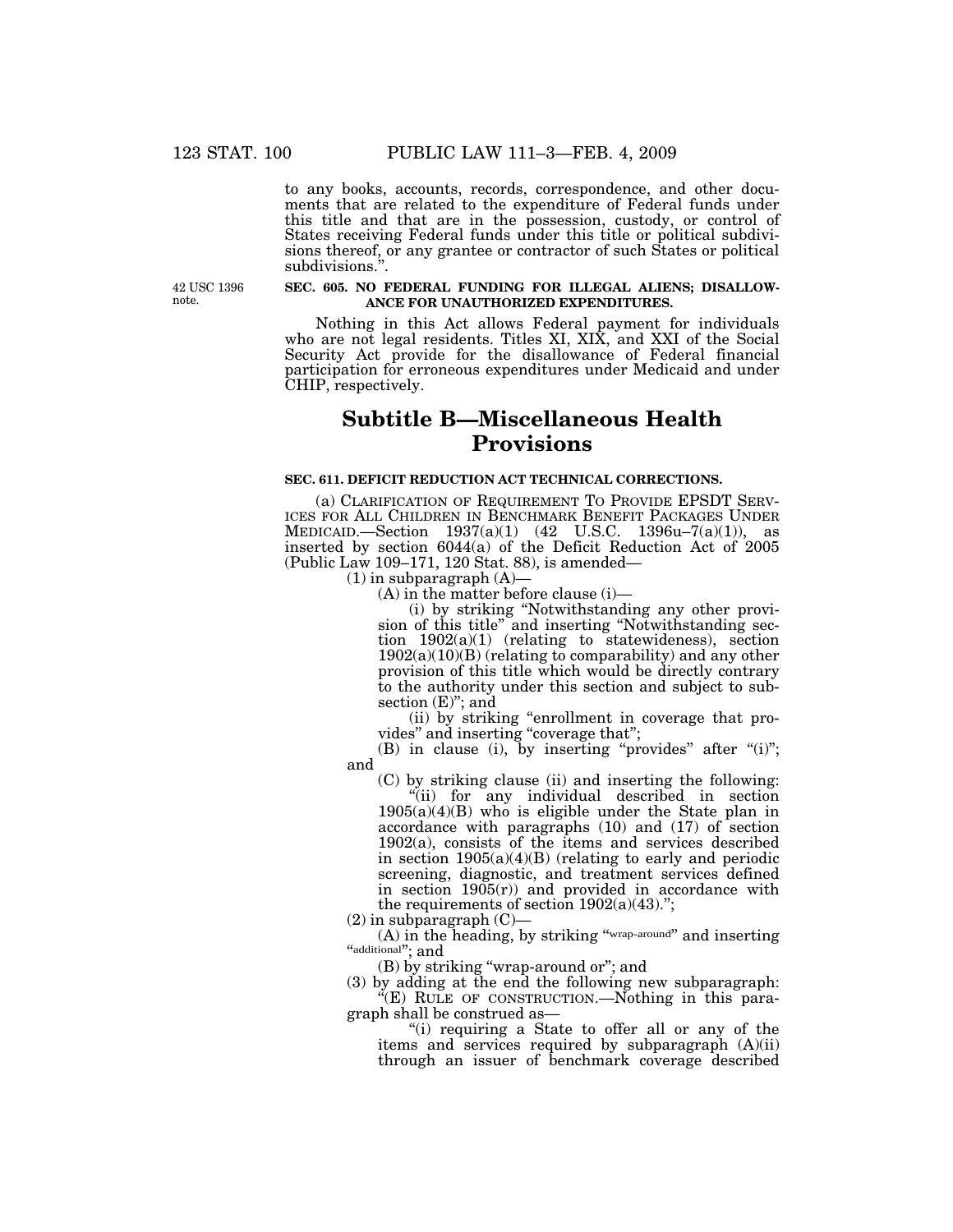in subsection (b)(1) or benchmark equivalent coverage described in subsection (b)(2);

"(ii) preventing a State from offering all or any of the items and services required by subparagraph (A)(ii) through an issuer of benchmark coverage described in subsection (b)(1) or benchmark equivalent coverage described in subsection (b)(2); or

''(iii) affecting a child's entitlement to care and services described in subsections  $(a)(4)(B)$  and  $(r)$  of section 1905 and provided in accordance with section  $1902(a)(43)$  whether provided through benchmark coverage, benchmark equivalent coverage, or otherwise.''.

(b) CORRECTION OF REFERENCE TO CHILDREN IN FOSTER CARE RECEIVING CHILD WELFARE SERVICES.—Section 1937(a)(2)(B)(viii)  $(42 \text{ U.S.C. } 1396u-7(a)(2)(B)(viii))$ , as inserted by section 6044(a) of the Deficit Reduction Act of 2005, is amended by striking ''aid or assistance is made available under part B of title IV to children in foster care and individuals'' and inserting ''child welfare services are made available under part  $B$  of title  $\tilde{IV}$  on the basis of being a child in foster care or''.

(c) TRANSPARENCY.—Section 1937 (42 U.S.C. 1396u–7), as inserted by section 6044(a) of the Deficit Reduction Act of 2005, is amended by adding at the end the following:

"(c) PUBLICATION OF PROVISIONS AFFECTED.—With respect to a State plan amendment to provide benchmark benefits in accordance with subsections (a) and (b) that is approved by the Secretary, the Secretary shall publish on the Internet website of the Centers for Medicare & Medicaid Services, a list of the provisions of this title that the Secretary has determined do not apply in order to enable the State to carry out the plan amendment and the reason for each such determination on the date such approval is made, and shall publish such list in the Federal Register and not later than 30 days after such date of approval.''.

(d) EFFECTIVE DATE.—The amendments made by subsections (a), (b), and (c) of this section shall take effect as if included in the amendment made by section 6044(a) of the Deficit Reduction Act of 2005.

#### **SEC. 612. REFERENCES TO TITLE XXI.**

Section 704 of the Medicare, Medicaid, and SCHIP Balanced Budget Refinement Act of 1999, as enacted into law by division B of Public Law 106–113 (113 Stat. 1501A–402) is repealed.

#### **SEC. 613. PROHIBITING INITIATION OF NEW HEALTH OPPORTUNITY ACCOUNT DEMONSTRATION PROGRAMS.**

After the date of the enactment of this Act, the Secretary of Health and Human Services may not approve any new demonstration programs under section 1938 of the Social Security Act (42 U.S.C. 1396u–8).

## **SEC. 614. ADJUSTMENT IN COMPUTATION OF MEDICAID FMAP TO DIS-REGARD AN EXTRAORDINARY EMPLOYER PENSION CON-TRIBUTION.**

(a) IN GENERAL.—Only for purposes of computing the FMAP (as defined in subsection (e)) for a State for a fiscal year (beginning with fiscal year 2006) and applying the FMAP under title XIX of the Social Security Act, any significantly disproportionate

Web site. Federal Register, publication. Deadline.

42 USC 1396u–7 note.

42 USC 1396u–8 note. 42 USC 1397aa note.

42 USC 1396d note.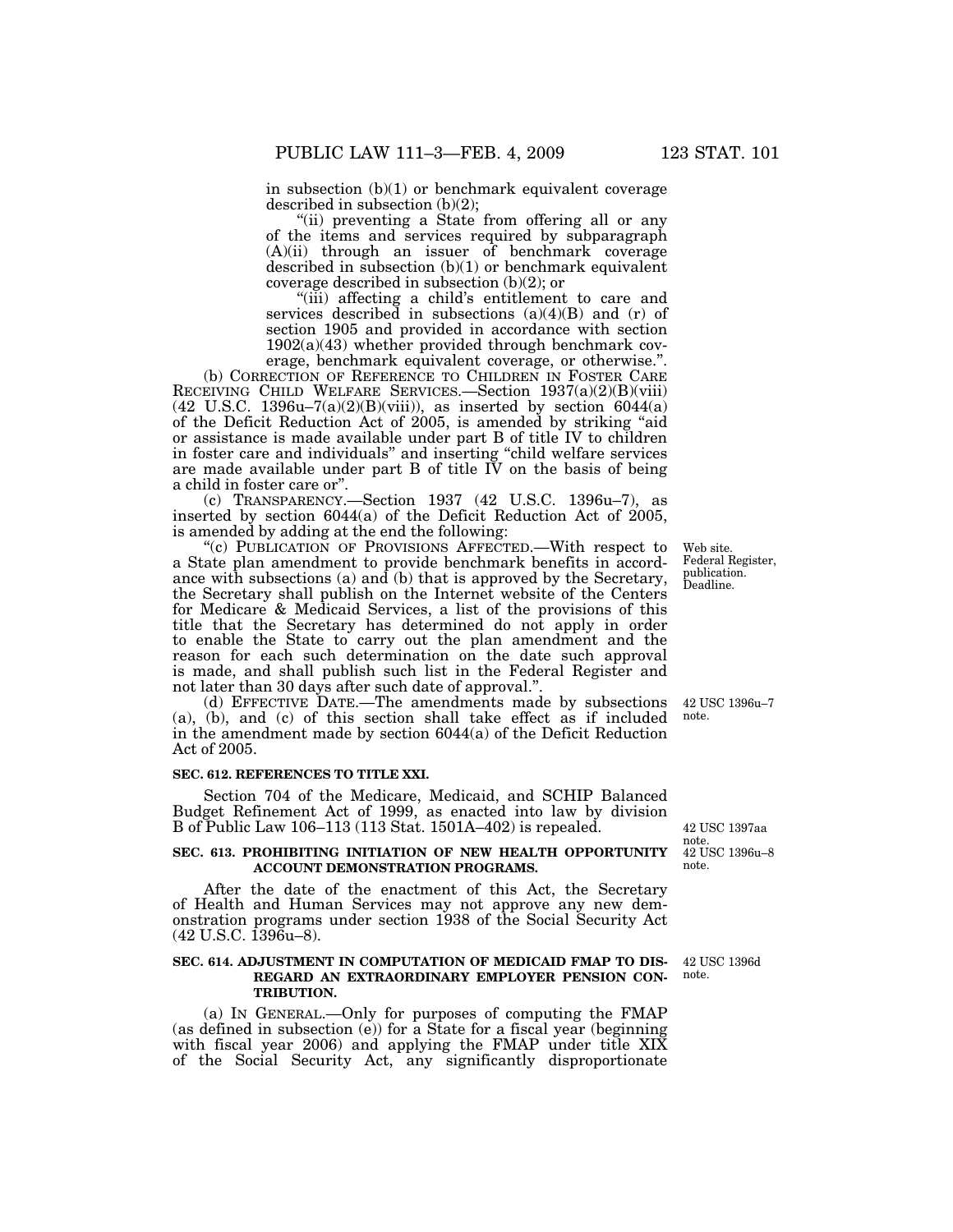employer pension or insurance fund contribution described in subsection (b) shall be disregarded in computing the per capita income of such State, but shall not be disregarded in computing the per capita income for the continental United States (and Alaska) and Hawaii.

(b) SIGNIFICANTLY DISPROPORTIONATE EMPLOYER PENSION AND INSURANCE FUND CONTRIBUTION.—

 $(1)$  In GENERAL.—For purposes of this section, a significantly disproportionate employer pension and insurance fund contribution described in this subsection with respect to a State is any identifiable employer contribution towards pension or other employee insurance funds that is estimated to accrue to residents of such State for a calendar year (beginning with calendar year 2003) if the increase in the amount so estimated exceeds 25 percent of the total increase in personal income in that State for the year involved.

(2) DATA TO BE USED.—For estimating and adjustment a FMAP already calculated as of the date of the enactment of this Act for a State with a significantly disproportionate employer pension and insurance fund contribution, the Secretary shall use the personal income data set originally used in calculating such FMAP.

(3) SPECIAL ADJUSTMENT FOR NEGATIVE GROWTH.—If in any calendar year the total personal income growth in a State is negative, an employer pension and insurance fund contribution for the purposes of calculating the State's FMAP for a calendar year shall not exceed 125 percent of the amount of such contribution for the previous calendar year for the State.

(c) HOLD HARMLESS.—No State shall have its FMAP for a fiscal year reduced as a result of the application of this section.

(d) REPORT.—Not later than May 15, 2009, the Secretary shall submit to the Congress a report on the problems presented by the current treatment of pension and insurance fund contributions in the use of Bureau of Economic Affairs calculations for the FMAP and for Medicaid and on possible alternative methodologies to mitigate such problems.

(e) FMAP DEFINED.—For purposes of this section, the term ''FMAP'' means the Federal medical assistance percentage, as defined in section 1905(b) of the Social Security Act (42 U.S.C. 1396(d)).

42 USC 1396b note.

#### **SEC. 615. CLARIFICATION TREATMENT OF REGIONAL MEDICAL CENTER.**

(a) IN GENERAL.—Nothing in section 1903(w) of the Social Security Act  $(42 \text{ U.S.C. } 1396\bar{b}(w))$  shall be construed by the Secretary of Health and Human Services as prohibiting a State's use of funds as the non-Federal share of expenditures under title XIX of such Act where such funds are transferred from or certified by a publicly-owned regional medical center located in another State and described in subsection (b), so long as the Secretary determines that such use of funds is proper and in the interest of the program under title XIX.

(b) CENTER DESCRIBED.—A center described in this subsection is a publicly-owned regional medical center that—

(1) provides level 1 trauma and burn care services;

(2) provides level 3 neonatal care services;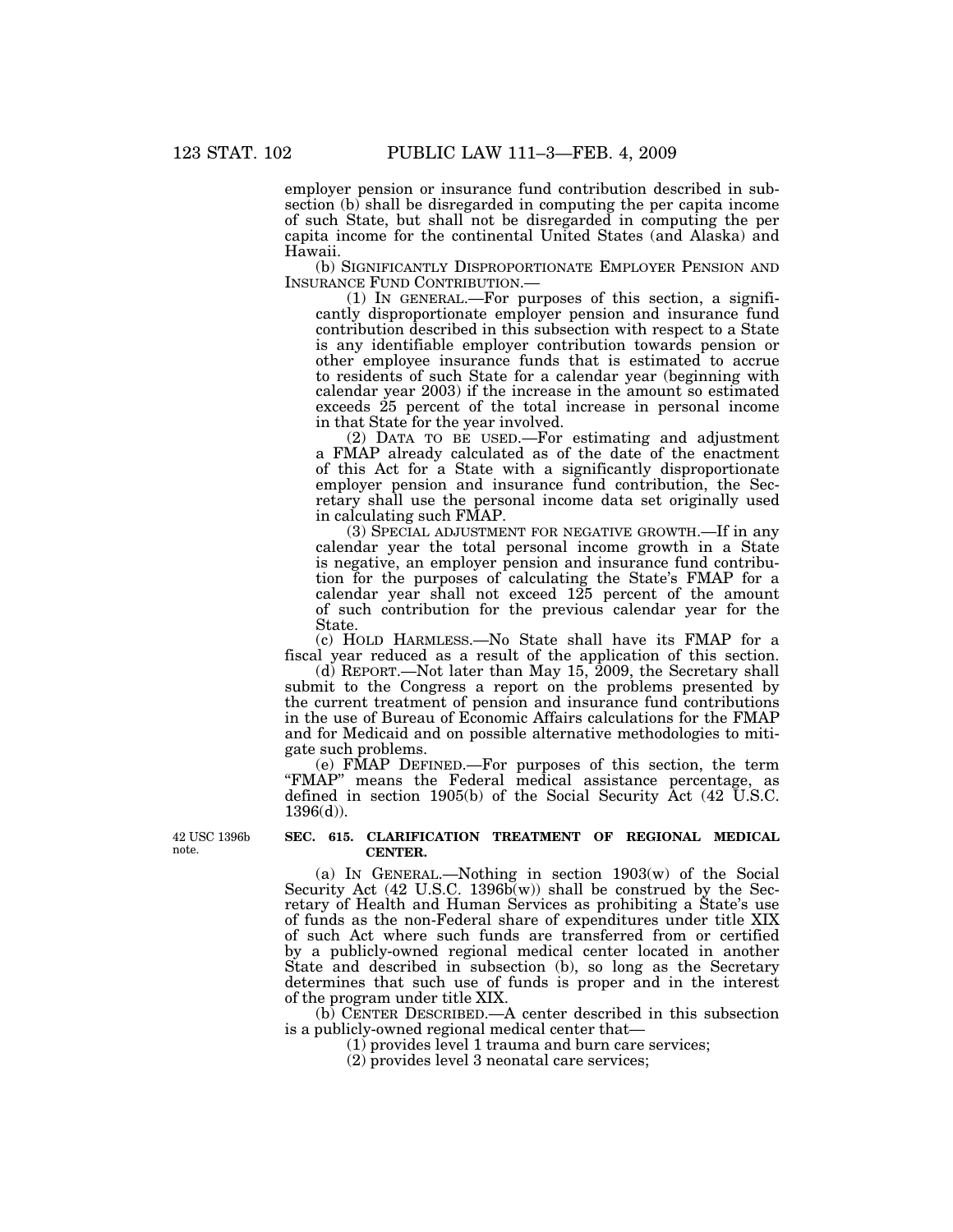(3) is obligated to serve all patients, regardless of ability to pay;

(4) is located within a Standard Metropolitan Statistical Area (SMSA) that includes at least 3 States;

(5) provides services as a tertiary care provider for patients residing within a 125-mile radius; and

(6) meets the criteria for a disproportionate share hospital under section 1923 of such Act (42 U.S.C. 1396r–4) in at least one State other than the State in which the center is located.

## **SEC. 616. EXTENSION OF MEDICAID DSH ALLOTMENTS FOR TEN-NESSEE AND HAWAII.**

Section 1923(f)(6) (42 U.S.C. 1396r–4(f)(6)), as amended by section 202 of the Medicare Improvements for Patients and Providers Act of 2008 (Public Law 110–275) is amended—

(1) in the paragraph heading, by striking ''2009 AND THE FIRST CALENDAR QUARTER OF FISCAL YEAR 2010" and inserting "2011 AND THE FIRST CALENDAR QUARTER OF FISCAL YEAR 2012";  $(2)$  in subparagraph  $(A)$ —

(A) in clause (i)—

(i) in the second sentence—

(I) by striking ''and 2009'' and inserting '', 2009, 2010, and 2011''; and

(II) by striking ''such portion of''; and

(ii) in the third sentence, by striking ''2010 for the period ending on December 31, 2009'' and inserting "2012 for the period ending on December 31, 2011";

(B) in clause (ii), by striking ''or for a period in fiscal year 2010'' and inserting ''2010, 2011, or for period in fiscal year 2012''; and

(C) in clause (iv)—

(i) in the clause heading, by striking ''2009 AND THE FIRST CALENDAR QUARTER OF FISCAL YEAR 2010'' and inserting "2011 AND THE FIRST CALENDAR QUARTER OF FISCAL YEAR 2012''; and

(ii) in each of subclauses (I) and (II), by striking '' or for a period in fiscal year 2010'' and inserting "2010, 2011, or for a period in fiscal year 2012"; and

 $(3)$  in subparagraph  $(B)$ —  $(A)$  in clause  $(i)$ 

(i) in the first sentence, by striking "2009" and

inserting "2011"; and (ii) in the second sentence, by striking ''2010 for

the period ending on December 31, 2009'' and inserting " $2012$  for the period ending on December 31,  $2011$ ".

## **SEC. 617. GAO REPORT ON MEDICAID MANAGED CARE PAYMENT RATES.**

Not later than 18 months after the date of the enactment of this Act, the Comptroller General of the United States shall submit a report to the Committee on Finance of the Senate and the Committee on Energy and Commerce of the House of Representatives analyzing the extent to which State payment rates for medicaid managed care organizations under Medicaid are actuarially sound.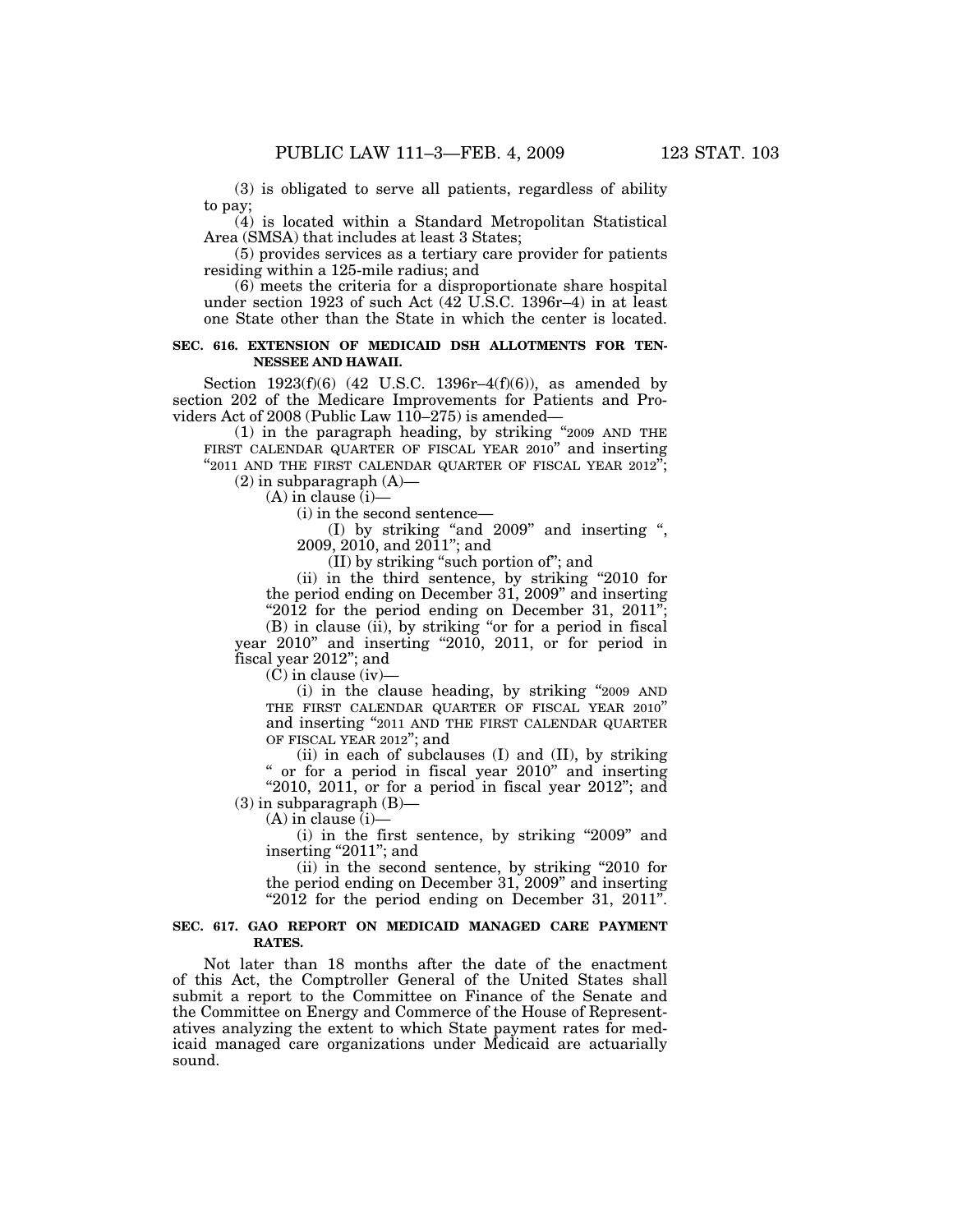## **Subtitle C—Other Provisions**

15 USC 657p.

#### **SEC. 621. OUTREACH REGARDING HEALTH INSURANCE OPTIONS AVAILABLE TO CHILDREN.**

(a) DEFINITIONS.—In this section—

(1) the terms "Administration" and "Administrator" means the Small Business Administration and the Administrator thereof, respectively;

(2) the term ''certified development company'' means a development company participating in the program under title V of the Small Business Investment Act of 1958 (15 U.S.C. 695 et seq.);

(3) the term ''Medicaid program'' means the program established under title XIX of the Social Security Act (42 U.S.C. 1396 et seq.);

(4) the term ''Service Corps of Retired Executives'' means the Service Corps of Retired Executives authorized by section 8(b)(1) of the Small Business Act (15 U.S.C. 637(b)(1));

(5) the term ''small business concern'' has the meaning given that term in section 3 of the Small Business Act (15 U.S.C. 632);

(6) the term ''small business development center'' means a small business development center described in section 21 of the Small Business Act (15 U.S.C. 648);

(7) the term ''State'' has the meaning given that term for purposes of title XXI of the Social Security Act (42 U.S.C. 1397aa et seq.);

(8) the term ''State Children's Health Insurance Program'' means the State Children's Health Insurance Program established under title XXI of the Social Security Act (42 U.S.C. 1397aa et seq.);

(9) the term ''task force'' means the task force established under subsection (b)(1); and

(10) the term ''women's business center'' means a women's business center described in section 29 of the Small Business Act (15 U.S.C. 656).

(b) ESTABLISHMENT OF TASK FORCE.—

(1) ESTABLISHMENT.—There is established a task force to conduct a nationwide campaign of education and outreach for small business concerns regarding the availability of coverage for children through private insurance options, the Medicaid program, and the State Children's Health Insurance Program.

(2) MEMBERSHIP.—The task force shall consist of the Administrator, the Secretary of Health and Human Services, the Secretary of Labor, and the Secretary of the Treasury.

(3) RESPONSIBILITIES.—The campaign conducted under this subsection shall include—

(A) efforts to educate the owners of small business concerns about the value of health coverage for children;

(B) information regarding options available to the owners and employees of small business concerns to make insurance more affordable, including Federal and State tax deductions and credits for health care-related expenses and health insurance expenses and Federal tax exclusion for health insurance options available under employer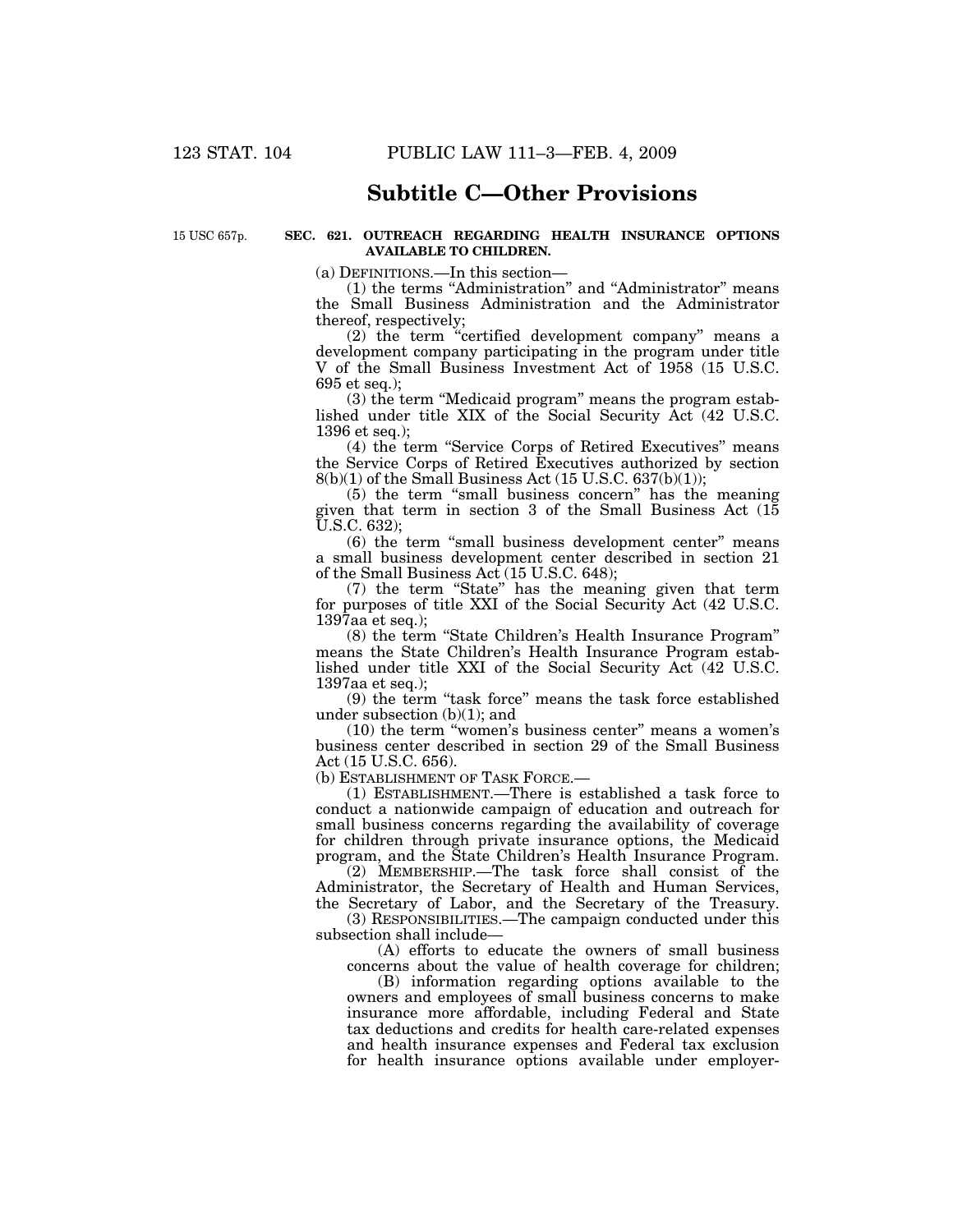sponsored cafeteria plans under section 125 of the Internal Revenue Code of 1986;

(C) efforts to educate the owners of small business concerns about assistance available through public programs; and

(D) efforts to educate the owners and employees of small business concerns regarding the availability of the hotline operated as part of the Insure Kids Now program of the Department of Health and Human Services.

(4) IMPLEMENTATION.—In carrying out this subsection, the task force may—

(A) use any business partner of the Administration, including—

(i) a small business development center;

(ii) a certified development company;

(iii) a women's business center; and

(iv) the Service Corps of Retired Executives;

(B) enter into—

(i) a memorandum of understanding with a chamber of commerce; and

(ii) a partnership with any appropriate small business concern or health advocacy group; and

(C) designate outreach programs at regional offices of the Department of Health and Human Services to work with district offices of the Administration.

(5) WEBSITE.—The Administrator shall ensure that links to information on the eligibility and enrollment requirements for the Medicaid program and State Children's Health Insurance Program of each State are prominently displayed on the website of the Administration.

(6) REPORT.—

(A) IN GENERAL.—Not later than 2 years after the date of enactment of this Act, and every 2 years thereafter, the Administrator shall submit to the Committee on Small Business and Entrepreneurship of the Senate and the Committee on Small Business of the House of Representatives a report on the status of the nationwide campaign conducted under paragraph (1).

(B) CONTENTS.—Each report submitted under subparagraph (A) shall include a status update on all efforts made to educate owners and employees of small business concerns on options for providing health insurance for children through public and private alternatives.

#### **SEC. 622. SENSE OF THE SENATE REGARDING ACCESS TO AFFORDABLE AND MEANINGFUL HEALTH INSURANCE COVERAGE.**

(a) FINDINGS.—The Senate finds the following:

(1) There are approximately 45 million Americans currently without health insurance.

(2) More than half of uninsured workers are employed by businesses with less than 25 employees or are self-employed.

(3) Health insurance premiums continue to rise at more than twice the rate of inflation for all consumer goods.

(4) Individuals in the small group and individual health insurance markets usually pay more for similar coverage than those in the large group market.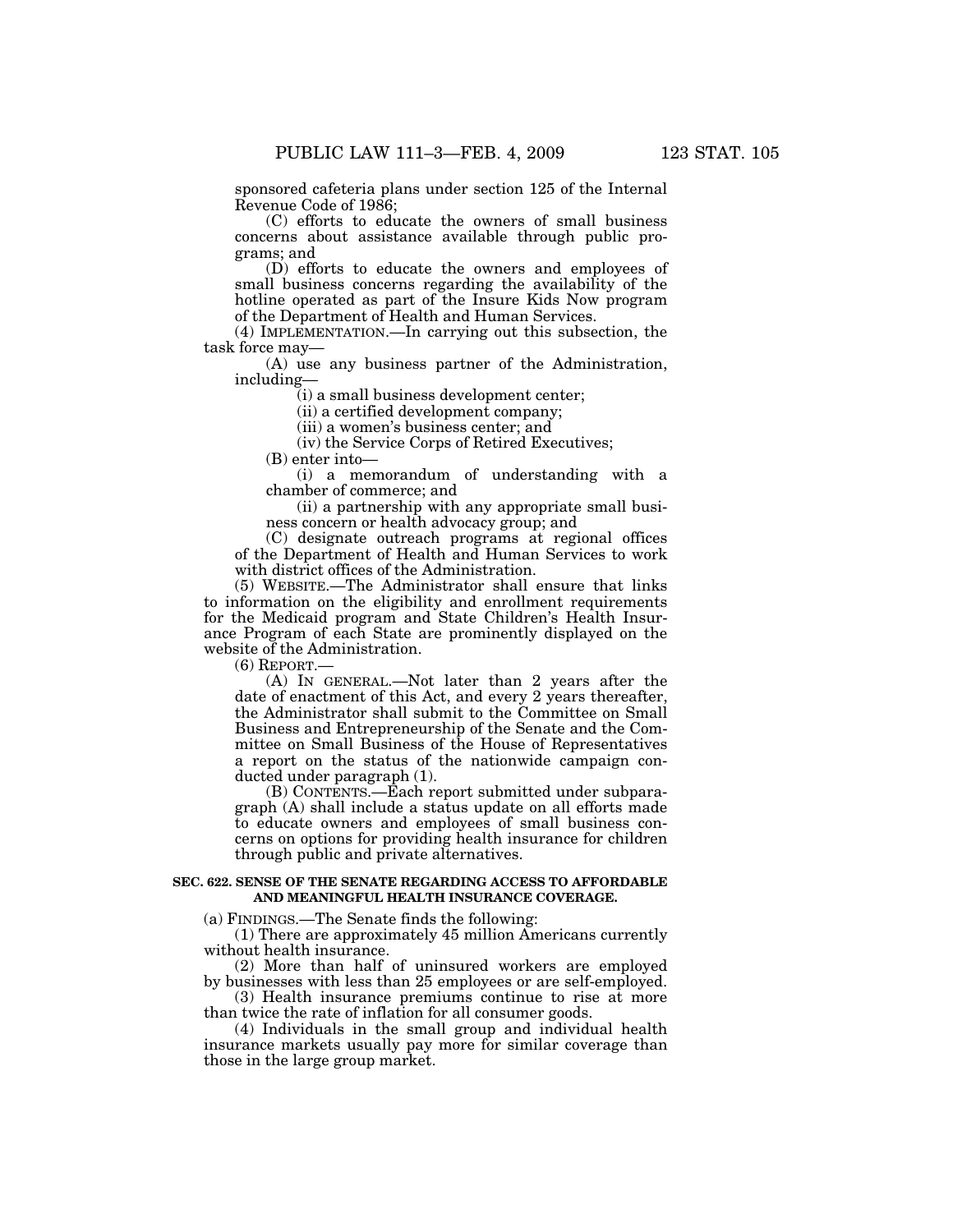26 USC 5701.

(5) The rapid growth in health insurance costs over the last few years has forced many employers, particularly small employers, to increase deductibles and co-pays or to drop coverage completely.

(b) SENSE OF THE SENATE.—The Senate—

(1) recognizes the necessity to improve affordability and access to health insurance for all Americans;

(2) acknowledges the value of building upon the existing private health insurance market; and

(3) affirms its intent to enact legislation this year that, with appropriate protection for consumers, improves access to affordable and meaningful health insurance coverage for employees of small businesses and individuals by—

(A) facilitating pooling mechanisms, including pooling across State lines, and

(B) providing assistance to small businesses and individuals, including financial assistance and tax incentives, for the purchase of private insurance coverage.

## **TITLE VII—REVENUE PROVISIONS**

## **SEC. 701. INCREASE IN EXCISE TAX RATE ON TOBACCO PRODUCTS.**

(a) CIGARS.—Section 5701(a) of the Internal Revenue Code of 1986 is amended—

(1) by striking ''\$1.828 cents per thousand (\$1.594 cents per thousand on cigars removed during 2000 or 2001)'' in paragraph (1) and inserting ''\$50.33 per thousand'',

(2) by striking " $20.719$  percent (18.063 percent on cigars removed during  $2000$  or  $2001$ )" in paragraph (2) and inserting ''52.75 percent'', and

 $(3)$  by striking "\$48.75 per thousand (\$42.50 per thousand on cigars removed during 2000 or 2001)'' in paragraph (2) and inserting "40.26 cents per cigar".

(b) CIGARETTES.—Section 5701(b) of such Code is amended—

(1) by striking ''\$19.50 per thousand (\$17 per thousand on cigarettes removed during 2000 or 2001)'' in paragraph (1) and inserting ''\$50.33 per thousand'', and

(2) by striking ''\$40.95 per thousand (\$35.70 per thousand on cigarettes removed during 2000 or 2001)'' in paragraph (2) and inserting ''\$105.69 per thousand''.

(c) CIGARETTE PAPERS.—Section 5701(c) of such Code is amended by striking "1.22 cents (1.06 cents on cigarette papers removed during 2000 or 2001)'' and inserting ''3.15 cents''.

(d) CIGARETTE TUBES.—Section 5701(d) of such Code is amended by striking "2.44 cents (2.13 cents on cigarette tubes removed during 2000 or 2001)" and inserting "6.30 cents".

(e) SMOKELESS TOBACCO.—Section 5701(e) of such Code is amended—

(1) by striking ''58.5 cents (51 cents on snuff removed during  $2000$  or  $2001$ " in paragraph  $(1)$  and inserting "\$1.51", and

(2) by striking ''19.5 cents (17 cents on chewing tobacco removed during  $2000$  or  $2001$ " in paragraph  $(2)$  and inserting ''50.33 cents''.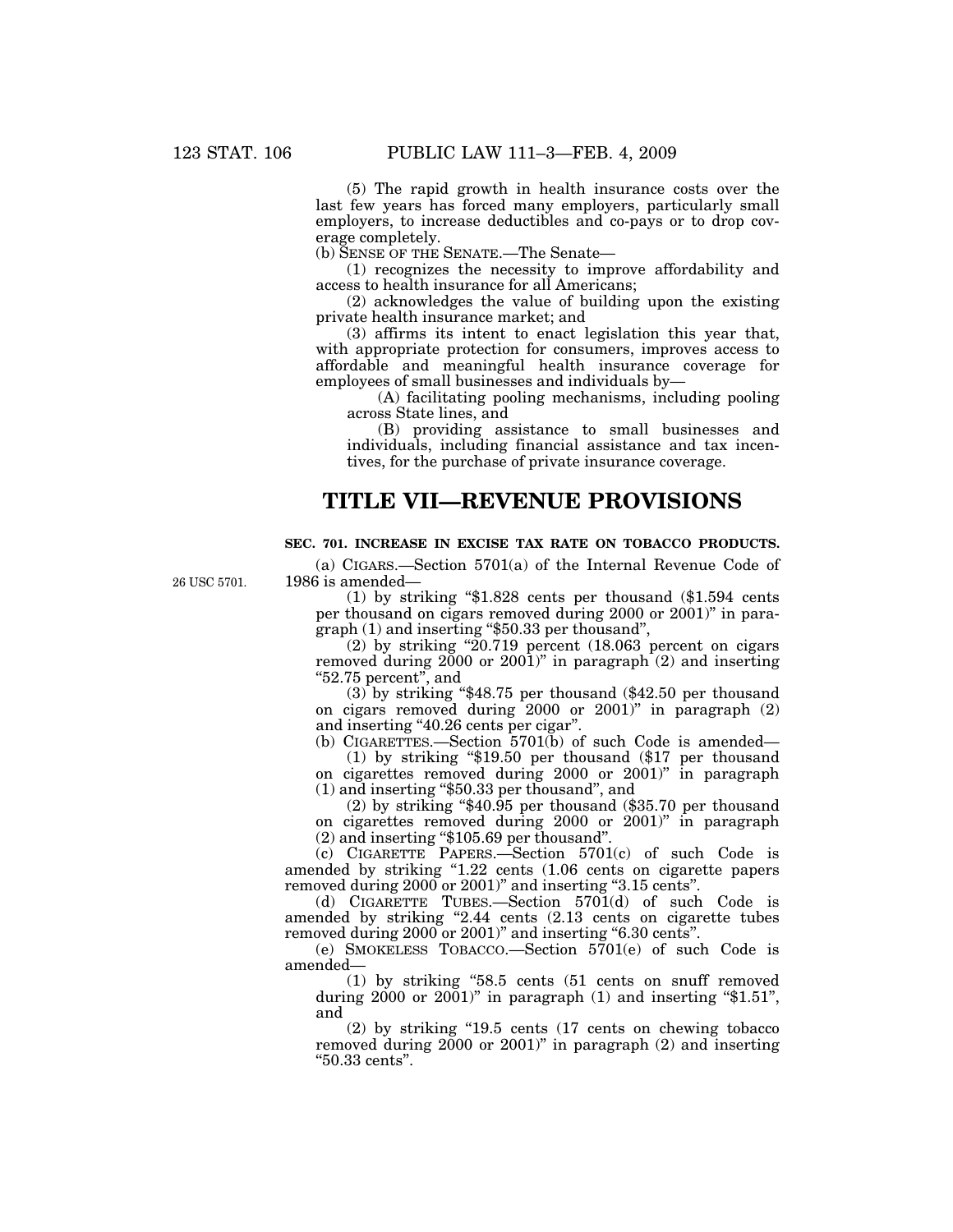(f) PIPE TOBACCO.—Section 5701(f) of such Code is amended by striking ''\$1.0969 cents (95.67 cents on pipe tobacco removed during 2000 or 2001)" and inserting "\$2.8311 cents".

(g) ROLL-YOUR-OWN TOBACCO.—Section 5701(g) of such Code is amended by striking "\$1.0969 cents (95.67 cents on roll-yourown tobacco removed during 2000 or 2001)'' and inserting ''\$24.78''. (h) FLOOR STOCKS TAXES.—

26 USC 5701 note.

(1) IMPOSITION OF TAX.—On tobacco products (other than cigars described in section  $5701(a)(2)$  of the Internal Revenue Code of 1986) and cigarette papers and tubes manufactured in or imported into the United States which are removed before April 1, 2009, and held on such date for sale by any person, there is hereby imposed a tax in an amount equal to the excess of—

(A) the tax which would be imposed under section 5701 of such Code on the article if the article had been removed on such date, over

(B) the prior tax (if any) imposed under section 5701 of such Code on such article.

(2) CREDIT AGAINST TAX.—Each person shall be allowed as a credit against the taxes imposed by paragraph (1) an amount equal to \$500. Such credit shall not exceed the amount of taxes imposed by paragraph (1) on April 1, 2009, for which such person is liable.

(3) LIABILITY FOR TAX AND METHOD OF PAYMENT.—

(A) LIABILITY FOR TAX.—A person holding tobacco products, cigarette papers, or cigarette tubes on April 1, 2009, to which any tax imposed by paragraph (1) applies shall be liable for such tax.

Regulations.

(B) METHOD OF PAYMENT.—The tax imposed by paragraph (1) shall be paid in such manner as the Secretary shall prescribe by regulations.

(C) TIME FOR PAYMENT.—The tax imposed by paragraph (1) shall be paid on or before August 1, 2009.

(4) ARTICLES IN FOREIGN TRADE ZONES.—Notwithstanding the Act of June 18, 1934 (commonly known as the Foreign Trade Zone Act, 48 Stat. 998, 19 U.S.C. 81a et seq.) or any other provision of law, any article which is located in a foreign trade zone on April 1, 2009, shall be subject to the tax imposed by paragraph (1) if—

(A) internal revenue taxes have been determined, or customs duties liquidated, with respect to such article before such date pursuant to a request made under the 1st proviso of section 3(a) of such Act, or

(B) such article is held on such date under the supervision of an officer of the United States Customs and Border Protection of the Department of Homeland Security pursuant to the 2d proviso of such section 3(a).

(5) DEFINITIONS.—For purposes of this subsection—

(A) IN GENERAL.—Any term used in this subsection which is also used in section 5702 of the Internal Revenue Code of 1986 shall have the same meaning as such term has in such section.

(B) SECRETARY.—The term ''Secretary'' means the Secretary of the Treasury or the Secretary's delegate.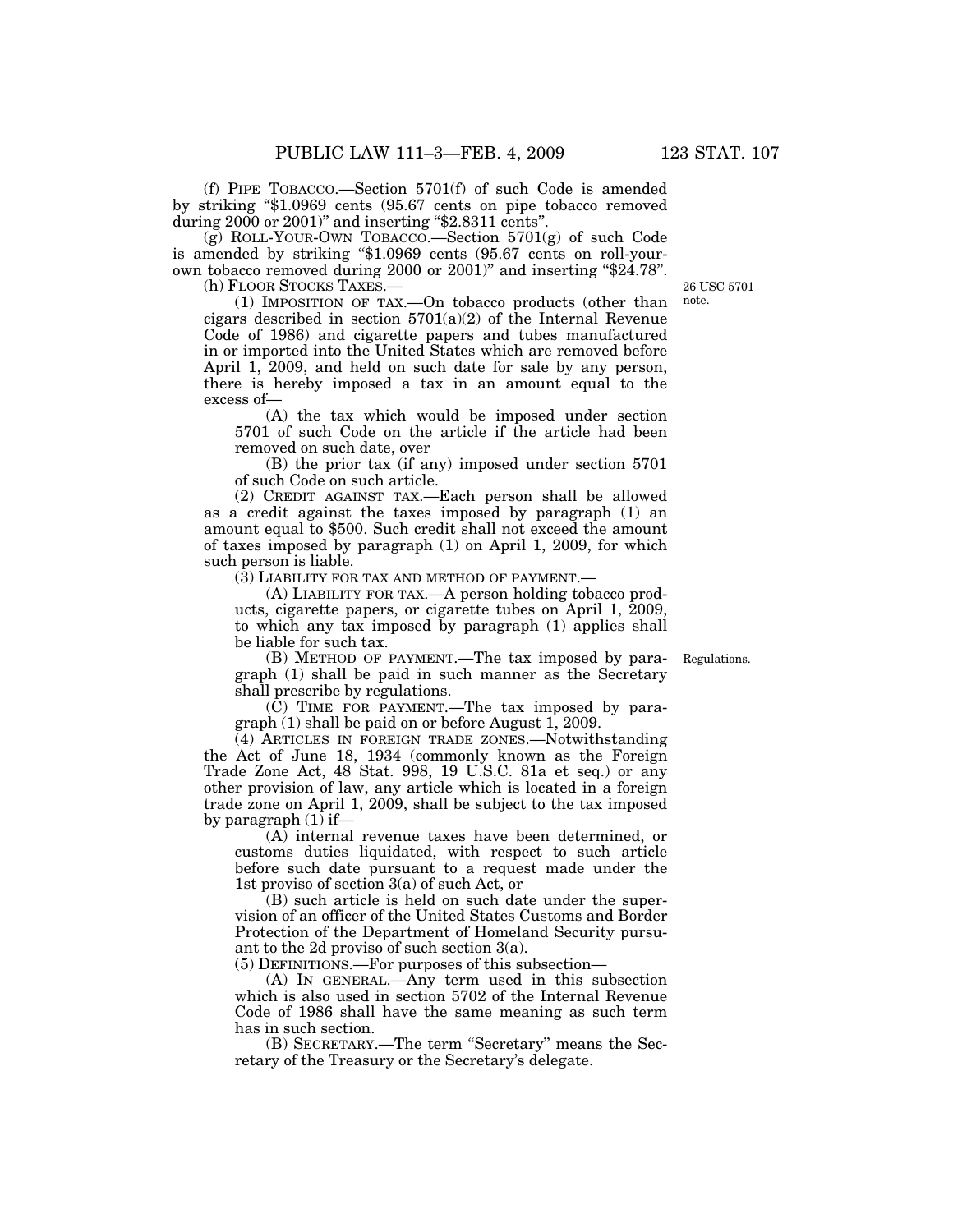Applicability.

(6) CONTROLLED GROUPS.—Rules similar to the rules of section 5061(e)(3) of such Code shall apply for purposes of this subsection.

(7) OTHER LAWS APPLICABLE.—All provisions of law, including penalties, applicable with respect to the taxes imposed by section 5701 of such Code shall, insofar as applicable and not inconsistent with the provisions of this subsection, apply to the floor stocks taxes imposed by paragraph  $(1)$ , to the same extent as if such taxes were imposed by such section 5701. The Secretary may treat any person who bore the ultimate burden of the tax imposed by paragraph (1) as the person to whom a credit or refund under such provisions may be allowed or made.

(i) EFFECTIVE DATE.—The amendments made by this section shall apply to articles removed (as defined in section 5702(j) of the Internal Revenue Code of 1986) after March 31, 2009.

#### **SEC. 702. ADMINISTRATIVE IMPROVEMENTS.**

(a) PERMIT, INVENTORIES, REPORTS, AND RECORDS REQUIRE-MENTS FOR MANUFACTURERS AND IMPORTERS OF PROCESSED TOBACCO.—

 $(1)$  Pepmit.

|              | , 1 JUNIUI 1,                                                   |
|--------------|-----------------------------------------------------------------|
|              | (A) APPLICATION.—Section 5712 of the Internal Rev-              |
| 26 USC 5712. | enue Code of 1986 is amended by inserting "or processed         |
|              | tobacco" after "tobacco products".                              |
| 26 USC 5713. | (B) ISSUANCE.—Section $5713(a)$ of such Code is                 |
|              | amended by inserting "or processed tobacco" after "tobacco"     |
|              | products".                                                      |
|              | (2) INVENTORIES, REPORTS, AND PACKAGES.-                        |
| 26 USC 5721. | (A) INVENTORIES.—Section 5721 of such Code is                   |
|              | amended by inserting ", processed tobacco," after "tobacco      |
|              | products".                                                      |
| 26 USC 5722. | (B) REPORTS.—Section 5722 of such Code is amended               |
|              | by inserting ", processed tobacco," after "tobacco products".   |
|              | (C) PACKAGES, MARKS, LABELS, AND NOTICES.—Section               |
| 26 USC 5723. | 5723 of such Code is amended by inserting ", processed          |
|              | tobacco," after "tobacco products" each place it appears.       |
| 26 USC 5741. | (3) RECORDS.-Section 5741 of such Code is amended by            |
|              | inserting", processed tobacco," after "tobacco products".       |
|              | (4) MANUFACTURER OF PROCESSED TOBACCO.—Section 5702             |
| 26 USC 5702. | of such Code is amended by adding at the end the following      |
|              | new subsection:                                                 |
|              | "(p) MANUFACTURER OF PROCESSED TOBACCO.—                        |
|              | "(1) IN GENERAL.—The term 'manufacturer of processed            |
|              | tobacco' means any person who processes any tobacco other       |
|              | than tobacco products.                                          |
|              | "(2) PROCESSED TOBACCO.—The processing of tobacco shall         |
|              | not include the farming or growing of tobacco or the handling   |
|              | of tobacco solely for sale, shipment, or delivery to a manufac- |
|              | turer of tobacco products or processed tobacco.".               |

(5) CONFORMING AMENDMENTS.—

(A) Section 5702(h) of such Code is amended by striking ''tobacco products and cigarette papers and tubes'' and inserting ''tobacco products or cigarette papers or tubes or any processed tobacco''.

26 USC 5701 note.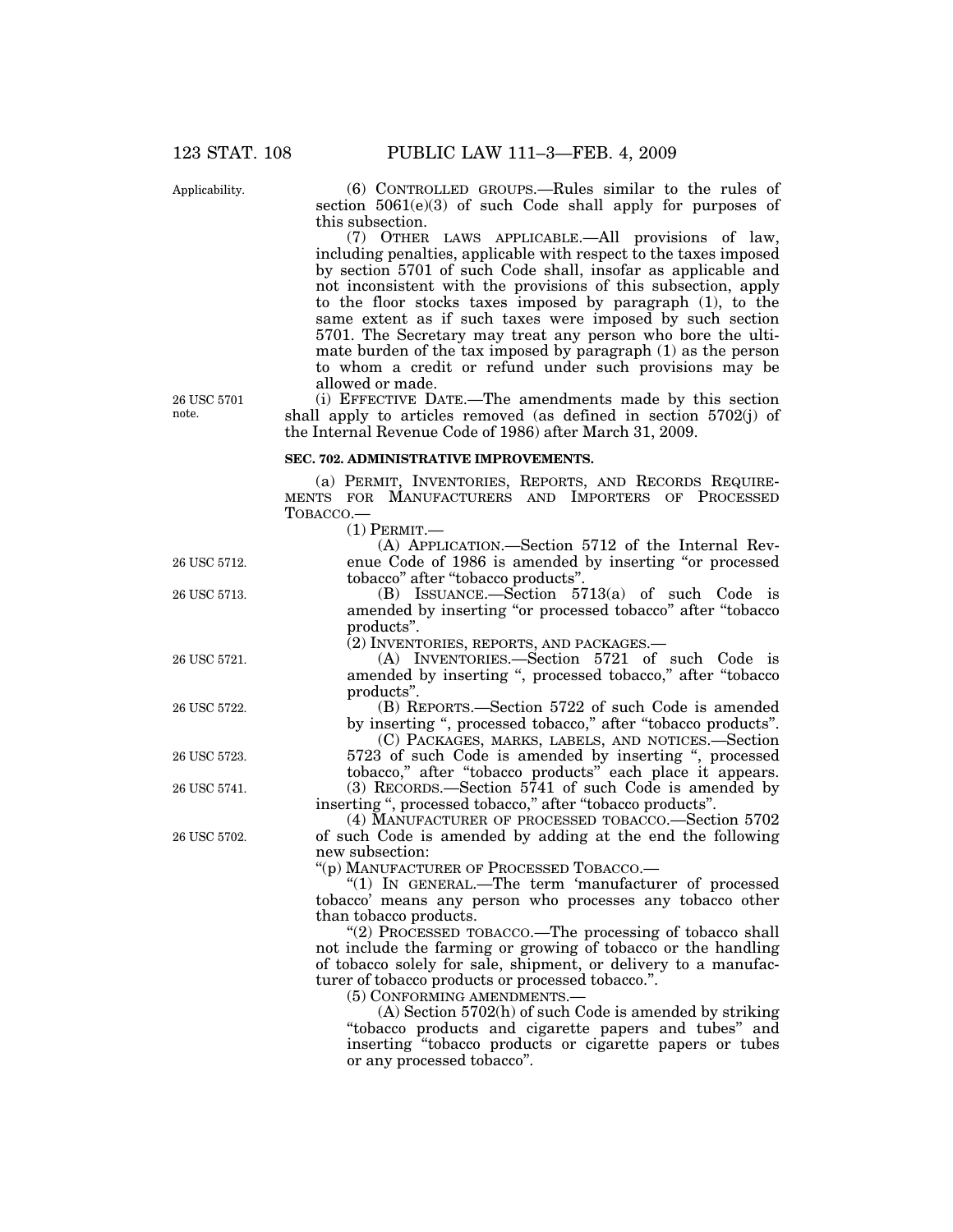(B) Sections 5702(j) and 5702(k) of such Code are each amended by inserting ", or any processed tobacco," after ''tobacco products or cigarette papers or tubes''.

(6) EFFECTIVE DATE.—The amendments made by this subsection shall take effect on April 1, 2009.

(b) BASIS FOR DENIAL, SUSPENSION, OR REVOCATION OF PER-MITS.—

(1) DENIAL.—Paragraph (3) of section 5712 of such Code 26 USC 5712. is amended to read as follows:

''(3) such person (including, in the case of a corporation, any officer, director, or principal stockholder and, in the case of a partnership, a partner)—

" $(A)$  is, by reason of his business experience, financial standing, or trade connections or by reason of previous or current legal proceedings involving a felony violation of any other provision of Federal criminal law relating to tobacco products, processed tobacco, cigarette paper, or cigarette tubes, not likely to maintain operations in compliance with this chapter,

''(B) has been convicted of a felony violation of any provision of Federal or State criminal law relating to tobacco products, processed tobacco, cigarette paper, or cigarette tubes, or

''(C) has failed to disclose any material information required or made any material false statement in the application therefor.''.

(2) SUSPENSION OR REVOCATION.—Subsection (b) of section 5713 of such Code is amended to read as follows:

''(b) SUSPENSION OR REVOCATION.—

"(1) SHOW CAUSE HEARING.—If the Secretary has reason to believe that any person holding a permit— Order.

"(A) has not in good faith complied with this chapter, or with any other provision of this title involving intent to defraud,

''(B) has violated the conditions of such permit,

''(C) has failed to disclose any material information required or made any material false statement in the application for such permit,

''(D) has failed to maintain his premises in such manner as to protect the revenue,

"(E) is, by reason of previous or current legal proceedings involving a felony violation of any other provision of Federal criminal law relating to tobacco products, processed tobacco, cigarette paper, or cigarette tubes, not likely to maintain operations in compliance with this chapter, or

" $(F)$  has been convicted of a felony violation of any provision of Federal or State criminal law relating to tobacco products, processed tobacco, cigarette paper, or cigarette tubes,

the Secretary shall issue an order, stating the facts charged, citing such person to show cause why his permit should not be suspended or revoked.

" $(2)$  ACTION FOLLOWING HEARING.—If, after hearing, the Secretary finds that such person has not shown cause why his permit should not be suspended or revoked, such permit

26 USC 5713.

26 USC 5702 note.

26 USC 5702.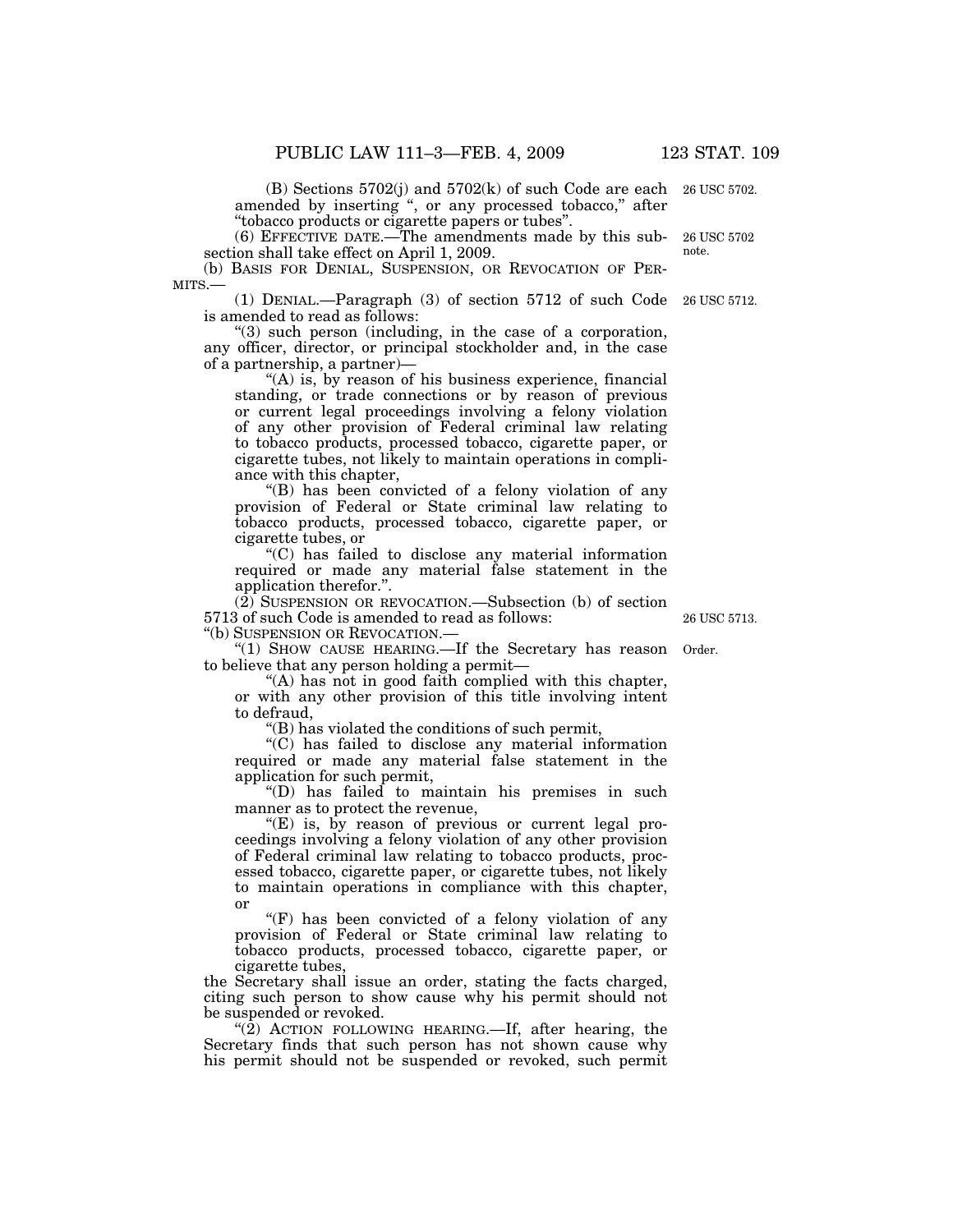26 USC 5712 note.

shall be suspended for such period as the Secretary deems proper or shall be revoked.''.

(3) EFFECTIVE DATE.—The amendments made by this subsection shall take effect on the date of the enactment of this Act.

(c) APPLICATION OF INTERNAL REVENUE CODE STATUTE OF LIMITATIONS FOR ALCOHOL AND TOBACCO EXCISE TAXES.—

(1) IN GENERAL.—Section 514(a) of the Tariff Act of 1930  $(19 \text{ U.S.C. } 1514(a))$  is amended by striking "and section  $520$ (relating to refunds)'' and inserting ''section 520 (relating to refunds), and section 6501 of the Internal Revenue Code of 1986 (but only with respect to taxes imposed under chapters 51 and 52 of such Code)''.

(2) EFFECTIVE DATE.—The amendment made by this subsection shall apply to articles imported after the date of the enactment of this Act.

(d) EXPANSION OF DEFINITION OF ROLL-YOUR-OWN TOBACCO.—

(1) IN GENERAL.—Section 5702(o) of the Internal Revenue Code of 1986 is amended by inserting ''or cigars, or for use as wrappers thereof'' before the period at the end.

(2) EFFECTIVE DATE.—The amendment made by this subsection shall apply to articles removed (as defined in section 5702(j) of the Internal Revenue Code of 1986) after March 31, 2009.

(e) TIME OF TAX FOR UNLAWFULLY MANUFACTURED TOBACCO PRODUCTS.—

(1) IN GENERAL.—Section 5703(b)(2) of such Code is amended by adding at the end the following new subparagraph:

''(F) SPECIAL RULE FOR UNLAWFULLY MANUFACTURED TOBACCO PRODUCTS.—In the case of any tobacco products, cigarette paper, or cigarette tubes manufactured in the United States at any place other than the premises of a manufacturer of tobacco products, cigarette paper, or cigarette tubes that has filed the bond and obtained the permit required under this chapter, tax shall be due and payable immediately upon manufacture.''.

 $(2)$  EFFECTIVE DATE.—The amendment made by this subsection shall take effect on the date of the enactment of this Act.

(f) DISCLOSURE.—

(1) IN GENERAL.—Paragraph  $(1)$  of section 6103 $(0)$  of such Code is amended by designating the text as subparagraph (A), moving such text 2 ems to the right, striking ''Returns'' and inserting ''(A) IN GENERAL.—Returns'', and by inserting after subparagraph (A) (as so redesignated) the following new subparagraph:

''(B) USE IN CERTAIN PROCEEDINGS.—Returns and return information disclosed to a Federal agency under subparagraph (A) may be used in an action or proceeding (or in preparation for such action or proceeding) brought under section 625 of the American Jobs Creation Act of 2004 for the collection of any unpaid assessment or penalty arising under such Act.''.

(2) CONFORMING AMENDMENT.—Section 6103(p)(4) of such Code is amended by striking " $(0)(1)$ " both places it appears and inserting  $\degree$ (o)(1)(A)".

19 USC 1514 note.

26 USC 5702

26 USC 5702 note.

26 USC 5703.

26 USC 5703 note.

26 USC 6103.